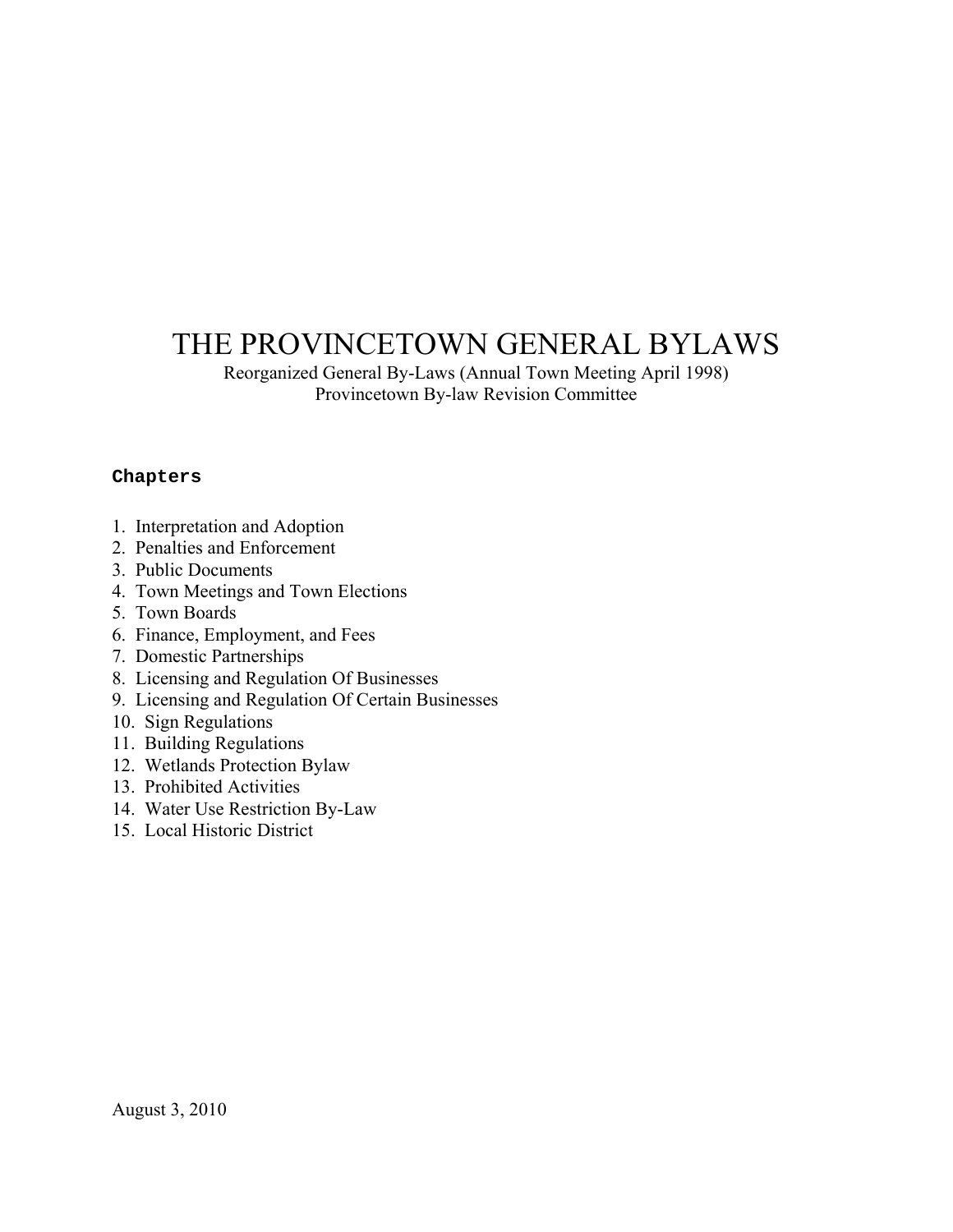#### LEGISLATIVE HISTORY

*Approved by Town Meeting*  March 9, 1981

#### **REVISED**

March 8, 1982 ATM June 21, 1982 STM March 14, 1983 ATM March 12, 1984 ATM March 11, 1985 ATM October 15, 1985 STM March 10, 1986 ATM March 12, 1986 STM October 27, 1986 STM March 9, 1987 ATM March 14, 1988 ATM March 13, 1989 ATM March 12, 1990 ATM April 1, 1991 ATM April 6, 1992 ATM April 7, 1993 ATM October 27, 1993 STM October 24, 1994 STM April 3, 1995 ATM November 6, 1995 STM October 28, 1997 STM April 6, 1998 ATM April 6, 1998 ATM April 5, 1999 STM/ATM April 3, 2000 ATM April 2, 2001 ATM April 1, 2002 STM April 1, 2002 ATM April 7, 2003 ATM April 7, 2004 STM October 25, 2004 STM April 4, 2005 ATM November 7, 2005 STM April 3, 2006 November 13, 2006 April 4, 2007 April 7, 2008 November 17, 2008 STM April 6, 2009 April 5, 2010

*Approved by Attorney General*  August 4, 1981

July 12, 1982 October 4, 1982 April 26, 1983 July 5, 1984 June 11, 1985 January 16, 1986 April 11, 1986 April 7, 1986 November 25, 1986 April 17 & June 5, 1987 March 28 & May 19, 1988 June 5, 1989 May 7 & June 8, 1990 June 12, 1991 July 2 & 15, 1992 July 13, 1993 January 7, 1994 December 1, 1994 April 11, 1995 November 13, 1995 January 3 & February 18, 1997 August 3, 1998 August 3, 1998 May 3 & July 20, 1999 July 11, 2000 July 17, 2001 May 2, 2002 July 18, 2002 August 14, 2003 July 6, 2004 December 16, 2004 May 4, 2005 December 7, 2005 July 10, 2006 December 11, 2006 May 29, 2007 May 30, 2008 December 22, 2008 July 14, 2009 August 3, 2010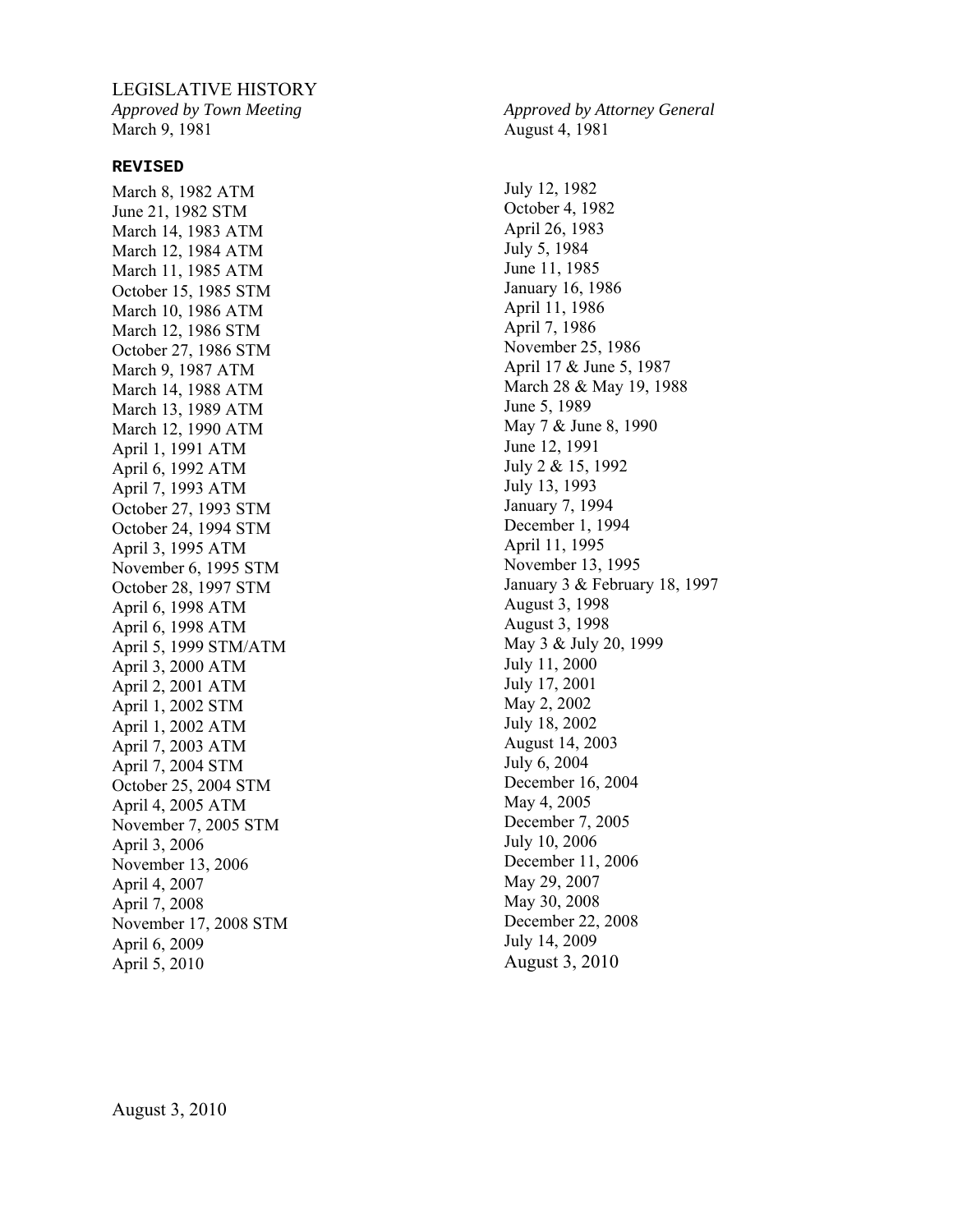# THE PROVINCETOWN GENERAL BYLAWS

| Chapters<br>$\mathbf{1}$                                   |                |
|------------------------------------------------------------|----------------|
| REVISED <sub>2</sub>                                       |                |
| 1. INTERPRETATION AND ADOPTION                             | 1              |
| 1-1. General provisions.                                   | 1              |
| Definitions.<br>$1 - 2$ .                                  | 1              |
| 1-3. Adoption of bylaws.                                   | 1              |
| 2.<br>PENALTIES AND ENFORCEMENT                            | 2              |
| 2-1. Fines for violation of a bylaw.                       | $\mathbf{2}$   |
| 2-2. Criminal complaint.                                   | $\overline{2}$ |
| 2-3. Non-criminal disposition.                             | $\overline{2}$ |
| PUBLIC DOCUMENTS<br>3.                                     | 4              |
| 3-1. Seal of the town.                                     | 4              |
| 3-2. Custody of legal documents.                           | 4              |
| 3-3. Publication of certain documents.                     | 4              |
| TOWN MEETING AND TOWN ELECTIONS<br>4.                      | 5              |
| $4 - 1$ .<br>Annual town meeting.                          | 5              |
| 4-2. Motions at town meeting.                              | 5              |
| 4-3. Speeches at town meeting.                             | 6              |
| 4-4. Voting at town meeting.                               | 6              |
| 4-5. Date of town elections.                               | 7              |
| 5.<br>TOWN BOARDS                                          |                |
| 5-1. The Board of Selectmen.                               | 7              |
| $5 - 2.$<br>The Finance Committee.                         | 7              |
| $5 - 3.$<br>Council on Aging.                              | 8              |
| $5 - 4.$<br>Notification of appointment to town positions. | 8              |
| 5-5. Overlapping terms of membership on town boards.       | 8              |
| 5-6. Places of meetings.                                   | 8              |
| 5-7. Vacancies on appointed town boards.                   | 9              |
| 5-8. Records of doings and accounts.                       | 9              |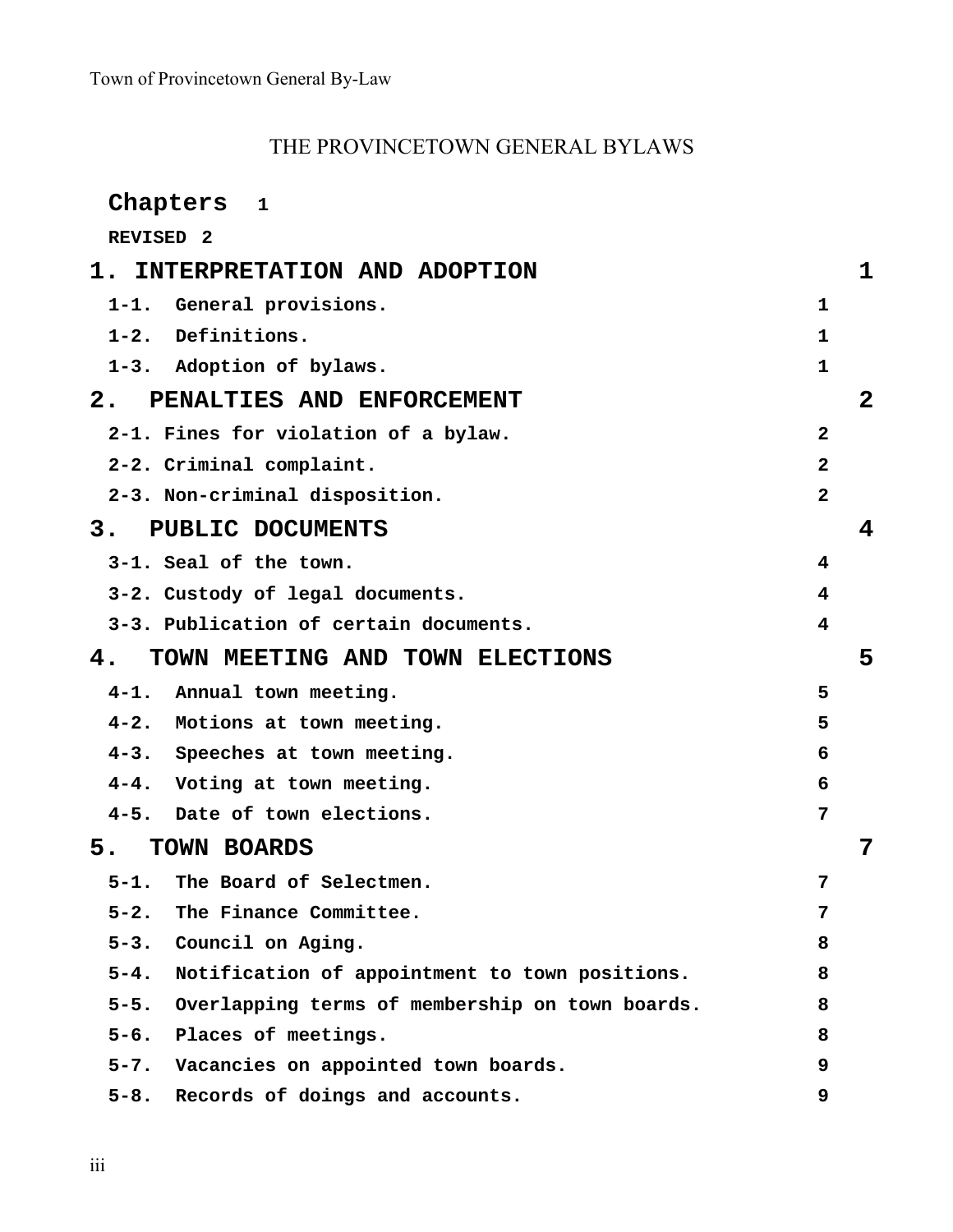|                             | $5 - 9$ .      | Dissolution of committee for failure to make reports.               | 9  |
|-----------------------------|----------------|---------------------------------------------------------------------|----|
|                             |                | 5-10. Annual reports and recommendations.                           | 9  |
|                             |                | 5-11. Reports requiring town meeting action.                        | 9  |
|                             |                | 5-12. Public hearings on proposed rules and regulations.            | 9  |
|                             |                | 5-13. Identification of sources.                                    | 10 |
|                             |                | 5-14. Community Preservation Committee By-law                       | 10 |
|                             | $5 - 14 - 2$ . | Duties                                                              | 10 |
|                             |                | 5-15. Economic Development Council and Economic Development Permits | 11 |
| б.                          |                | FINANCE, EMPLOYMENT, AND FEES                                       | 13 |
|                             | $6-1.$         | Town accounts.                                                      | 13 |
|                             | $6 - 2.$       | Employment.                                                         | 13 |
|                             |                | 6-3. Compensation for work performed for the town.                  | 13 |
|                             | $6 - 4$ .      | Contracts, sales and leases.                                        | 13 |
|                             | $6 - 5.$       | Application of dedicated funds or property.                         | 14 |
|                             |                | 6-6. Setting of Fees.                                               | 14 |
|                             | $6 - 7$ .      | Fees for use of harbor front facilities.                            | 15 |
|                             | $6 - 8$ .      | Special assessments for water pipes.                                | 16 |
|                             | $6 - 9.$       | Interest on unpaid water bills.                                     | 16 |
| 7.<br>DOMESTIC PARTNERSHIPS |                | 17                                                                  |    |
|                             |                | 7-1. Recognition and scope.                                         | 17 |
|                             | $7 - 2.$       | Definitions.                                                        | 17 |
|                             | $7 - 3$ .      | Registration and Termination.                                       | 17 |
|                             | $7 - 4.$       | Town Clerk fees.                                                    | 18 |
|                             | $7 - 5$ .      | Town Clerk records.                                                 | 18 |
|                             |                | 7-6. Rights of domestic partners.                                   | 18 |
|                             |                | 7-7. Discrimination Prohibited.                                     | 19 |
|                             |                | 7-8. Severability.                                                  | 19 |
|                             | $7 - 9.$       | Forms.                                                              | 19 |
|                             |                | 7-10. Effect on other sections of town bylaws.                      | 19 |
| 8.                          |                | LICENSING AND REGULATION OF BUSINESSES                              | 20 |
|                             | $8 - 1$ .      | Limitation of licensing authority.                                  | 20 |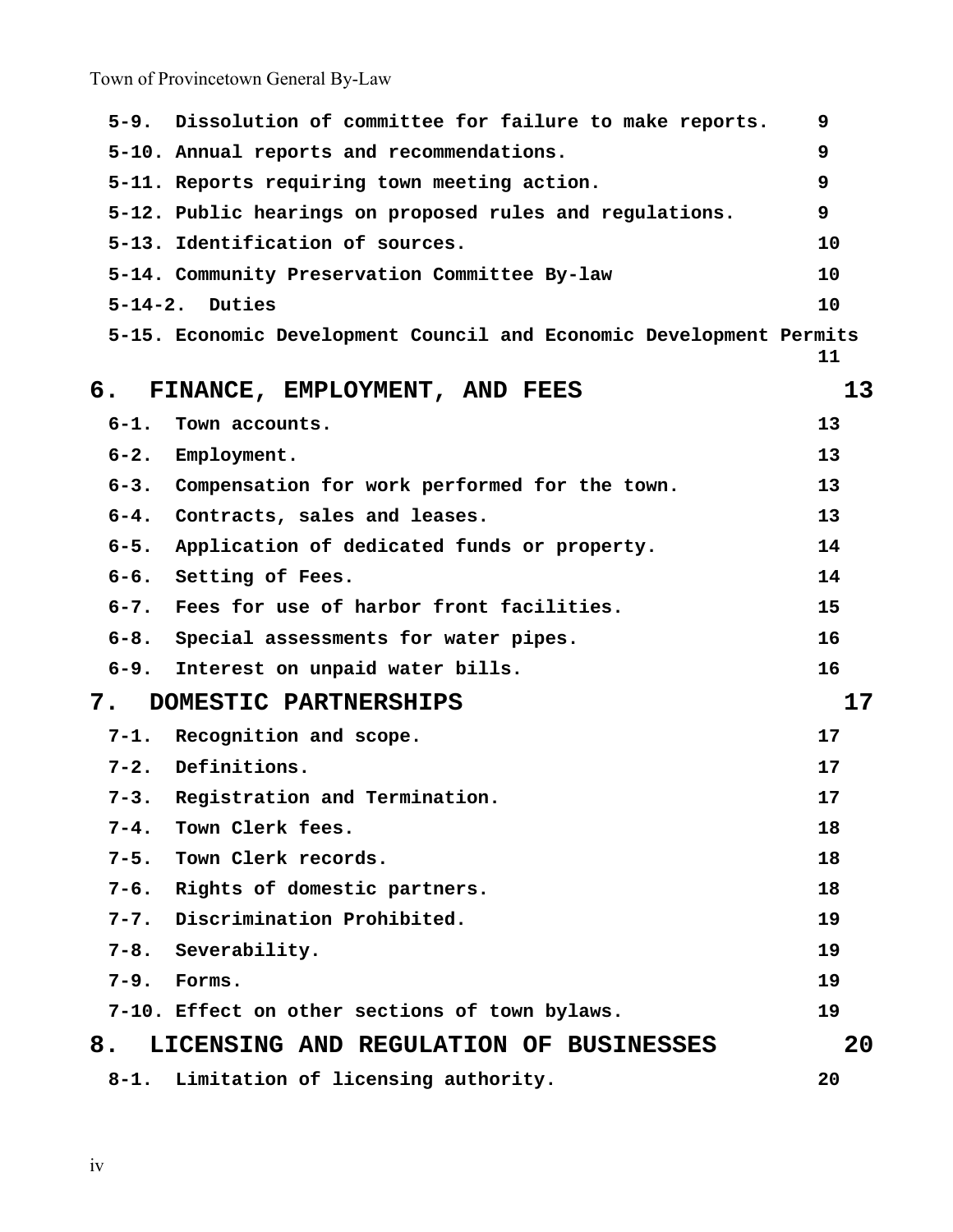| $8 - 2.$  | Notification of intent to commence business.          | 20 |    |
|-----------|-------------------------------------------------------|----|----|
| $8 - 3.$  | Public hearing and notification requirements.         | 20 |    |
| $8 - 4$ . | Issuance of licenses, permits and approvals.          | 20 |    |
| $8 - 5.$  | Licenses and permits of delinquent taxpayers.         | 20 |    |
| $8 - 6.$  | Possession of licenses, permits and approvals.        | 21 |    |
| $8 - 7$ . | Annual inspection and filings.                        | 22 |    |
|           | 8-8. Conducting business without proper license(s).   | 22 |    |
| $8 - 9.$  | Hours of retail business operation.                   | 22 |    |
|           | 8-10. Prohibit brown bagging.                         | 22 |    |
|           | 8-11. Outside display.                                | 22 |    |
| $8 - 12.$ | Occupancy limits.                                     | 23 |    |
|           | 8-13. Regulating closing out sales.                   | 23 |    |
|           | 8-14. Purchasing second-hand goods.                   | 24 |    |
|           | 8-15. Hours of Entertainment and Amusement Operation. | 24 |    |
| 9.        | LICENSING AND REGULATION OF CERTAIN BUSINESSES25      |    |    |
|           | 9-1. Food for Sale.                                   | 25 |    |
| $9 - 2.$  | Vending Machines.                                     | 25 |    |
|           | 9-3. Commercial Solicitation on Public Property.      | 25 |    |
|           | 9-4. Street Performances.                             | 26 |    |
|           | 9-5. Habitations for Rent.                            | 28 |    |
|           | 9-6. Use of town owned docking facilities.            | 28 |    |
|           | 9-7. Prohibited businesses.                           | 29 |    |
|           | 10. SIGN REGULATIONS                                  |    | 30 |
| $10 - 1.$ | Administration and Enforcement.                       | 30 |    |
|           | 10-2. General Regulations.                            | 30 |    |
|           | 10-3. Sign Size.                                      | 30 |    |
|           | 10-4. Multiple signs.                                 | 31 |    |
|           | 10-5. Temporary and political signs.                  | 31 |    |
|           | 10-6. Chalkboards and menu boards.                    | 32 |    |
| 10.7.     | Interpretation.                                       | 32 |    |
| 11.       | <b>BUILDING REGULATIONS</b>                           |    | 33 |
| $11 - 1.$ | Building permits and inspections.                     | 33 |    |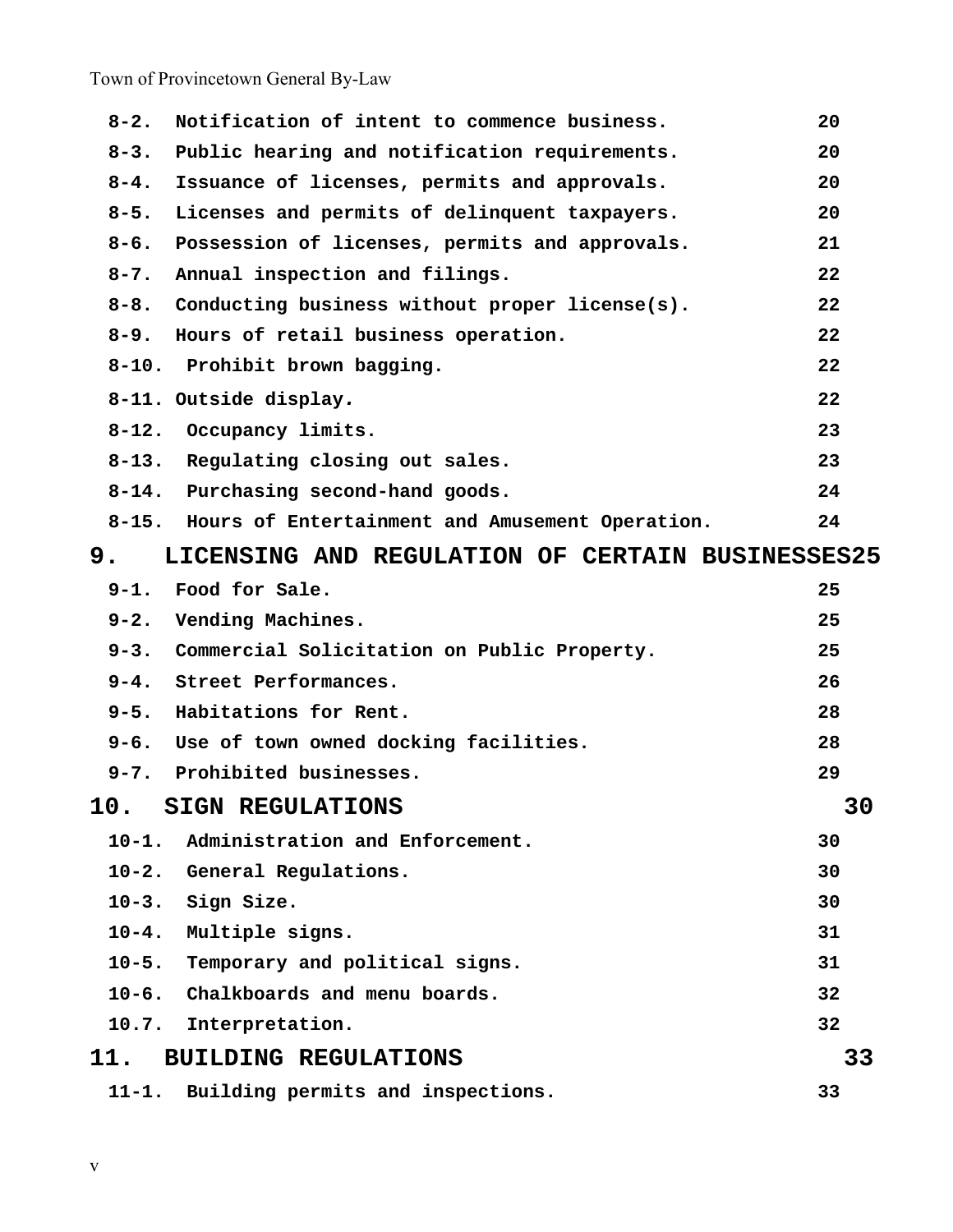| Electrical Installation Permits and Inspections.<br>$11 - 2.$                                                                                | 35 |
|----------------------------------------------------------------------------------------------------------------------------------------------|----|
| Private Swimming Pools, Spas, and Hot Tubs.<br>$11 - 3.$                                                                                     | 35 |
| Handicapped Parking Spaces on Private Property.<br>$11 - 4.$                                                                                 | 36 |
| Street numbers on buildings.<br>$11 - 5.$                                                                                                    | 37 |
| $11 - 6.$<br>Public ways.                                                                                                                    | 38 |
| 11-7. Private Ways                                                                                                                           | 38 |
| Automatic-dialing mechanical protection devices and fire<br>$11 - 8$ .<br>protective signaling systems and automatic fire detection systems. |    |
|                                                                                                                                              | 39 |
| 12.<br>WETLANDS PROTECTION BYLAW                                                                                                             | 40 |
| 12-1. Introduction.                                                                                                                          | 40 |
| 12-2. Jurisdiction.                                                                                                                          | 40 |
| 12-3 Conditional Exceptions.                                                                                                                 | 40 |
| 12-4. Applications for Permits and Requests for Determination. 41                                                                            |    |
| 12-5. Notice and Hearings.                                                                                                                   | 42 |
| 12-6. Coordination with Other Boards.                                                                                                        | 43 |
| 12-7. Permits and Conditions.                                                                                                                | 43 |
| 12-8. Regulations.                                                                                                                           | 44 |
| 12-9. Definitions.                                                                                                                           | 45 |
| 12-10. Security.                                                                                                                             | 46 |
| 12-11. Enforcement.                                                                                                                          | 46 |
| 12-12. Burden of Proof.                                                                                                                      | 47 |
| 12-13. Appeals.                                                                                                                              | 47 |
| 12-14. Relation to the Wetlands Protection Act.                                                                                              | 47 |
| 12-15. Severability.                                                                                                                         | 47 |
| 13.<br>PROHIBITED ACTIVITIES                                                                                                                 | 47 |
| 13-1. Prohibited use of private property.                                                                                                    | 47 |
| 13-2. Prohibited conduct.                                                                                                                    | 48 |
| 13-3. Prohibited use of motor vehicles.                                                                                                      | 54 |
| 13-4. Prohibited use of waterfront and harbor.                                                                                               | 56 |
| 14. WATER USE RESTRICTION BY-LAW                                                                                                             | 58 |
| 14-1. Authority.                                                                                                                             | 58 |
| 14-2. Purpose.                                                                                                                               | 58 |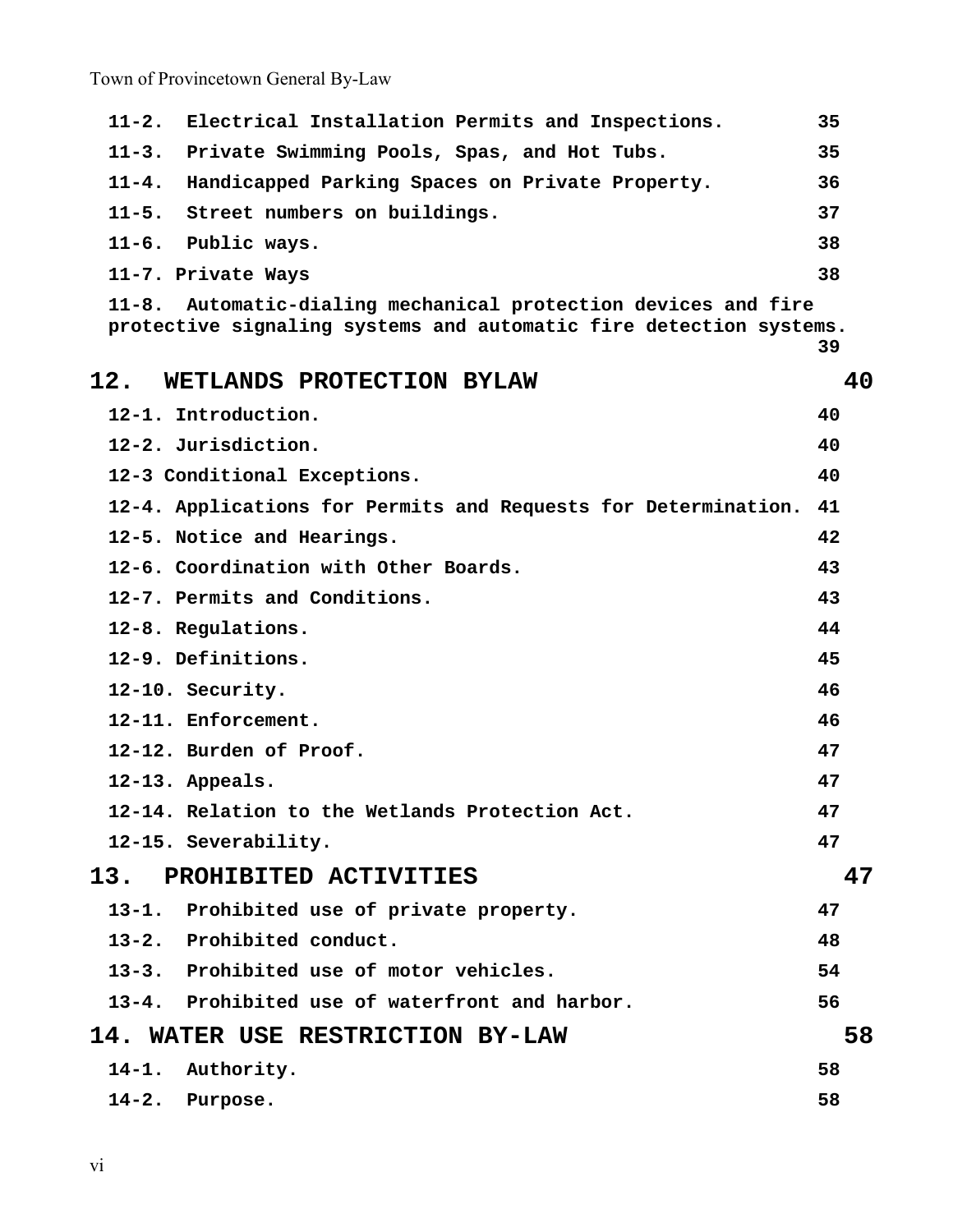| $14 - 3.$                         | Definitions.                                                       | 58 |
|-----------------------------------|--------------------------------------------------------------------|----|
|                                   | 14-4. Declaration of a State of Water Supply Conservation.         | 58 |
|                                   | 14-5. Restricted Water Uses.                                       | 58 |
|                                   | 14-6. Public Notification of a State of Water supply Conservation. | 59 |
|                                   | 14-7. Termination of a State of Water supply Conservation.         | 59 |
|                                   | 14-8. State of Water Supply Emergency.                             | 59 |
|                                   | 14-9. Penalties.                                                   | 59 |
|                                   | 14-10. Severability.                                               | 59 |
| 15. LOCAL HISTORIC DISTRICT<br>60 |                                                                    |    |
| $15 - 1.$                         | Purpose.                                                           | 60 |
|                                   | 15-2. Definitions.                                                 | 60 |
|                                   | 15-3. District.                                                    | 60 |
|                                   | 15-4. Commission Composition and Appointments.                     | 61 |
|                                   | 15-5. Commission Powers and Duties                                 | 61 |
| $15 - 6.$<br>Certificate.         | Alterations and Construction Prohibited Without a                  | 62 |
| $15 - 7.$                         | Procedures for Review of Applications                              | 62 |
|                                   | 15-8. Criteria for Determinations.                                 | 64 |
|                                   | 15-9. Exclusions.                                                  | 64 |
|                                   | 15-10. Enforcement and Penalties.                                  | 65 |
|                                   | 15-11. APPENDICES                                                  | 65 |
| <b>SCHEDULE A</b>                 |                                                                    | 70 |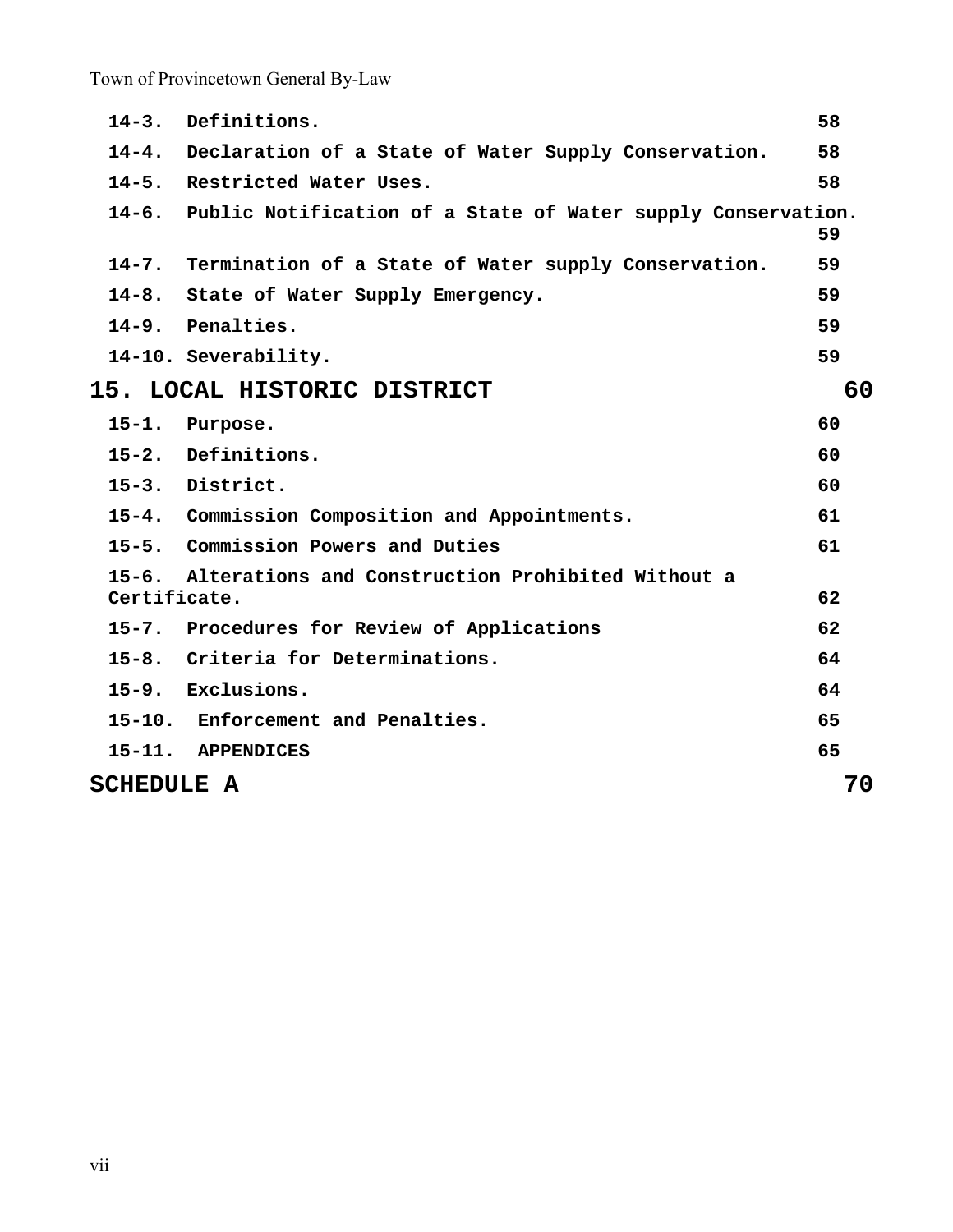### THE PROVINCETOWN GENERAL BYLAWS

## **1. INTERPRETATION AND ADOPTION**

#### **1-1. General provisions.**

**1-1-1. Previous bylaws superseded with exceptions.** The following provisions constitute "The Provincetown General Bylaws" and supersede all bylaws previously enacted except the Zoning Bylaws (including the Sign Code) and the Compensation Plan of the Town of Provincetown.

1-1-2. Repealed or superseded bylaws not to be revived. No bylaw previously repealed or superseded by these bylaws shall be revived by the repeal of any of these bylaws.

1-1-3. Invalidity of any section not to invalidate other sections. The invalidity of any section or provision of these bylaws shall not invalidate any other section or provisions thereof.

#### **1-2. Definitions.**

For the purpose of these bylaws, the following terms shall be defined as stated below to the extent that the context of a bylaw permits, unless otherwise defined in a bylaw:

**1-2-1. Vote of the town.** "Vote of the town" means a motion duly approved by a Town Meeting. **1-2-2. Town employee.** "Town employee" means a person who is elected or appointed to a town office in accordance with the General Laws of the Commonwealth, the Town Charter or these bylaws. **1-2-3. Town authority.** "Town authority" means any person or group of persons, whether elected or appointed, authorized to bind the Town in contract, or to enforce on behalf of the Town the General Laws of the Commonwealth, the Town Charter, these bylaws, or any rule or regulation duly promulgated by the Board of Selectmen, a Town Board, or any agent or delegate thereof.

**1-2-4. Town board.** "Town board" means any town board, commission, committee, council, or agency.

**1-2-5. Person.** "Person" means any individual or group of individuals, or any association, partnership, corporation, company, profit or non-profit business organization, trust or estate, to the extent permitted under the laws of the Commonwealth of Massachusetts; and the United States and the Commonwealth of Massachusetts, their political subdivisions, administrative or regulatory agencies, public or quasi-public corporations or bodies, an any other legal entity thereof including their legal representatives, agents and assigns, insofar as may be permitted by the laws of the Commonwealth of Massachusetts or of the United States.

#### **1-3. Adoption of bylaws.**

**1-3-1. Adoption of a proposed bylaw.** A proposed bylaw may be adopted by a majority vote of those present and voting at any Town Meeting.

**1-3-2. Amendment of a bylaw.** Any bylaw other than a zoning bylaw, may be repealed or amended by a majority vote of those present and voting at any Town Meeting.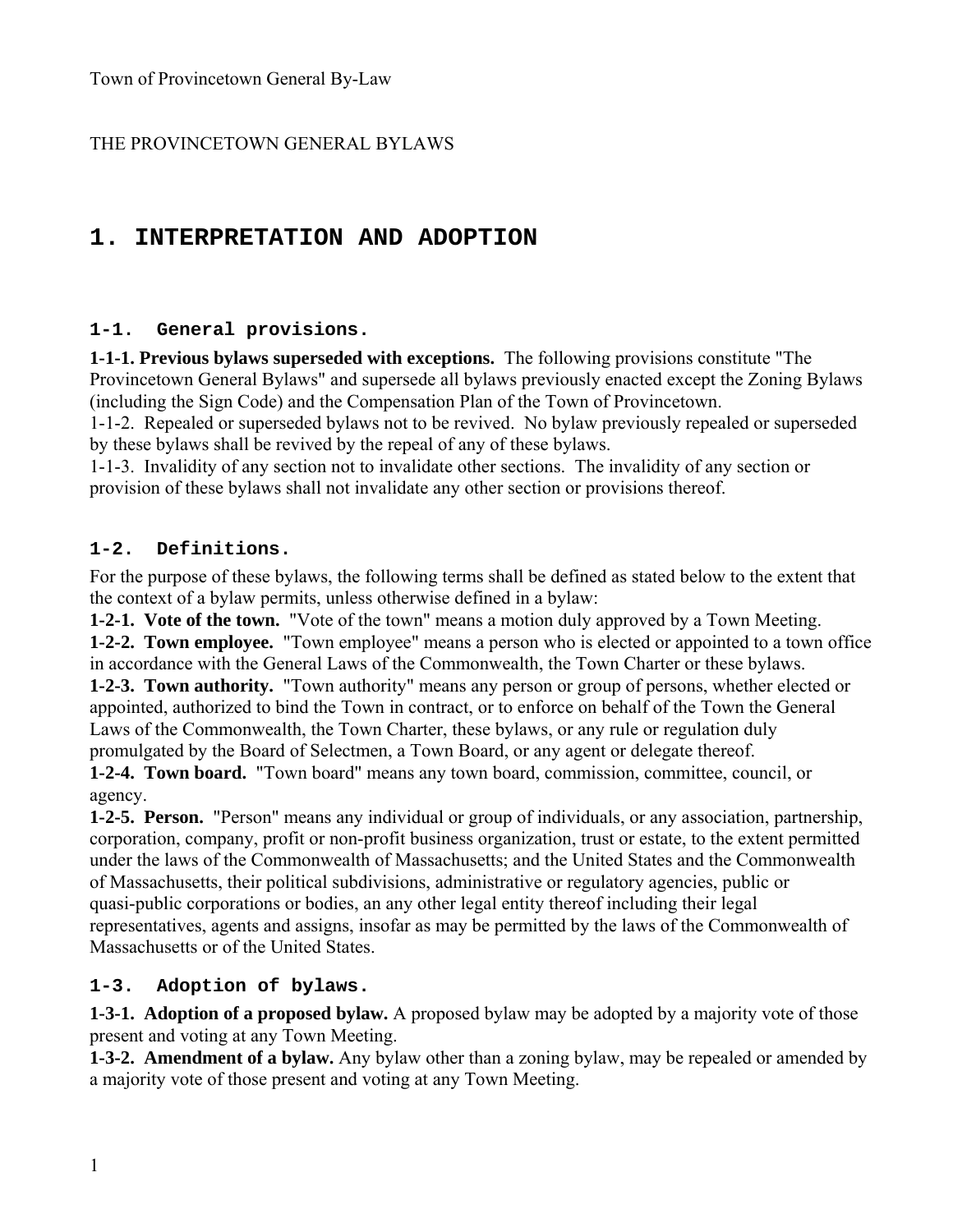### **2. PENALTIES AND ENFORCEMENT**

#### **2-1. Fines for violation of a bylaw.**

The violator of any of these bylaws and other state and local regulations, shall be subject, for each offense, to the penalty specified in Schedule A to these bylaws, but not exceeding the maximum penalty authorized by G.L. c.40, 21, as amended.

#### **2-2. Criminal complaint.**

Whoever violates any provision of these bylaws may be penalized by indictment or on complaint brought in the District Court. Except as may be otherwise provided by law and as the District Court may see fit to impose, the maximum penalty for each violation, or offense shall not exceed the maximum penalty specified in G.L. c.40, 21, as amended.

#### **2-3. Non-criminal disposition.**

**Alternative method of enforcement.** Any duly adopted bylaw of the Town of Provincetown, or Rule or Regulation of its boards, commissions and committees and officers, the violation of which is subject to a specific penalty, may at the discretion of the town employee who is the appropriate enforcing person, be enforced by the method provided in G.L. c.40, 21D.

**2-3-1-1.** Any rule or regulation of the Provincetown Public Pier Corporation duly enacted as of April 5, 2010 shall be deemed a regulation of the Board of Selectmen. Violation of such rules or regulations may be enforced by any available means in law or equity, including but not limited to non-criminal disposition pursuant to G.L. c.40, §21D, and Sections 2-3-1 through 2-3-3 of the General By-laws. For the purposes of this by-law, the following officials shall be enforcing persons: the Harbormaster and his designees and any police officer of the Town of Provincetown<sup> $1$ </sup>

**Non-criminal dispositions.** Whoever violates any provision of these bylaws, the violation of which is subject to a specific penalty, may be penalized by a non-criminal disposition as provided in G.L. c.40, 21D. The non-criminal method of disposition may also be used for violations of any Rule or Regulations of any municipal officer, board or department which is subject to specific penalty. Each day on which any violation exists shall be deemed to be a separate offense.

**2-3-2-1.** Violations of the Provincetown Public Pier Corporation Regulations in Effect on April 5, 2010 (attached as Appendix 1 to Schedule A):  $1<sup>st</sup>$  offense, \$100.00;  $2<sup>nd</sup>$  offense, \$200.00;  $3<sup>rd</sup>$  and subsequent offenses,  $$300.00^2$ 

**2-3-3. Enforcing person.** "Enforcing person", as used in this chapter shall mean any Selectman or any police official of the Town of Provincetown with respect to any offense; and the town official in charge of the Airport and his designees, Shellfish Constable and his designees, the Conservation Officer and his

<sup>1</sup> Approved April 2004 STM Article 24/Amended April 2010 ATM Article 12

<sup>&</sup>lt;sup>2</sup> Approved April 2004 STM Article 24/Amended April 2010 ATM Article 12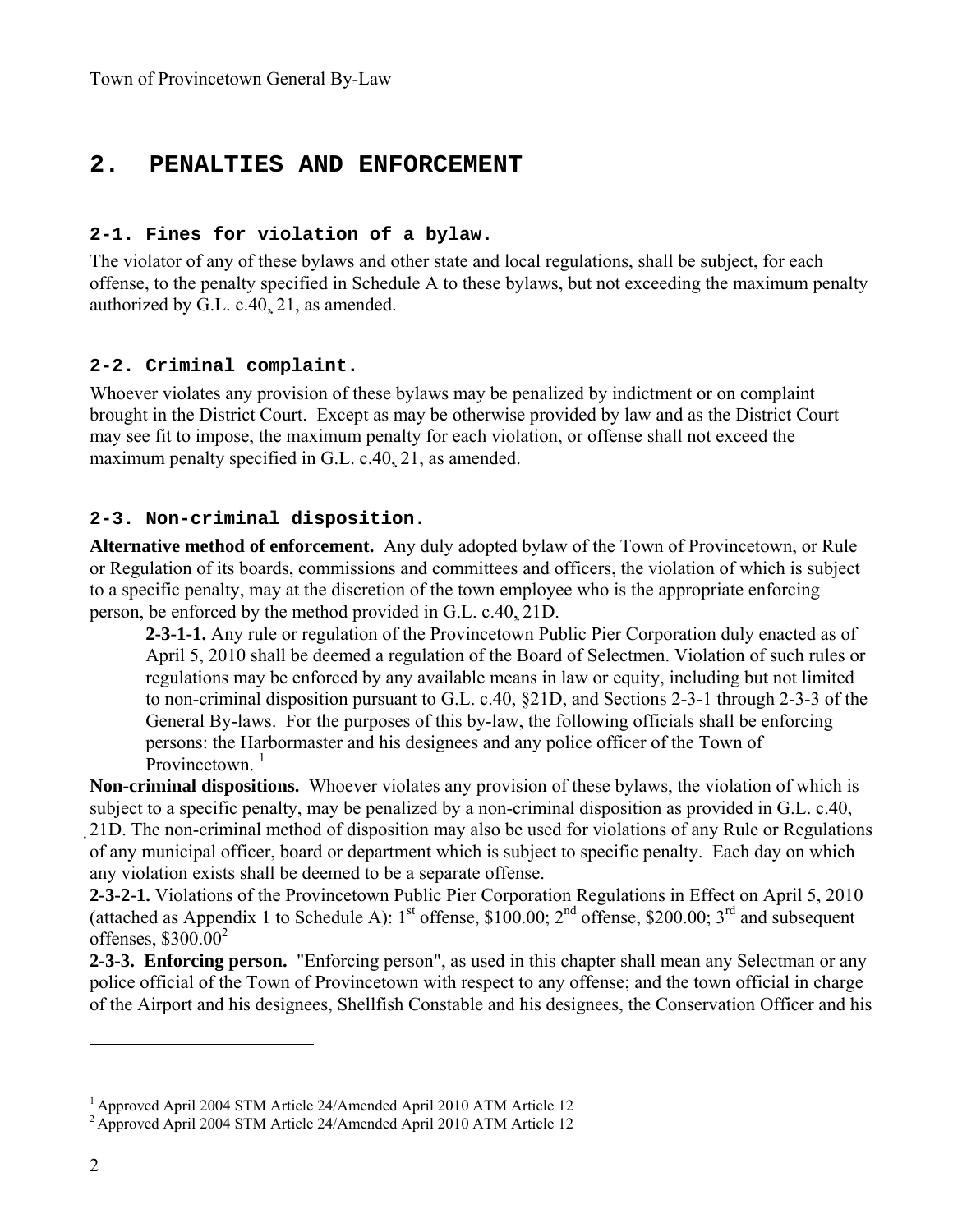designees, the Harbormaster and his designees, the Health Agent and his designees, the Licensing Agent and his designees, Sealer of Weights and Measures and his designees and the Zoning Enforcement Officer and such other officials as the Board of Selectmen may from time to time designate, each with respect to violation of bylaws and rules and regulations within their respective jurisdictions. If more than one official has jurisdiction in a given case, any such official may be an enforcing person with respect thereto.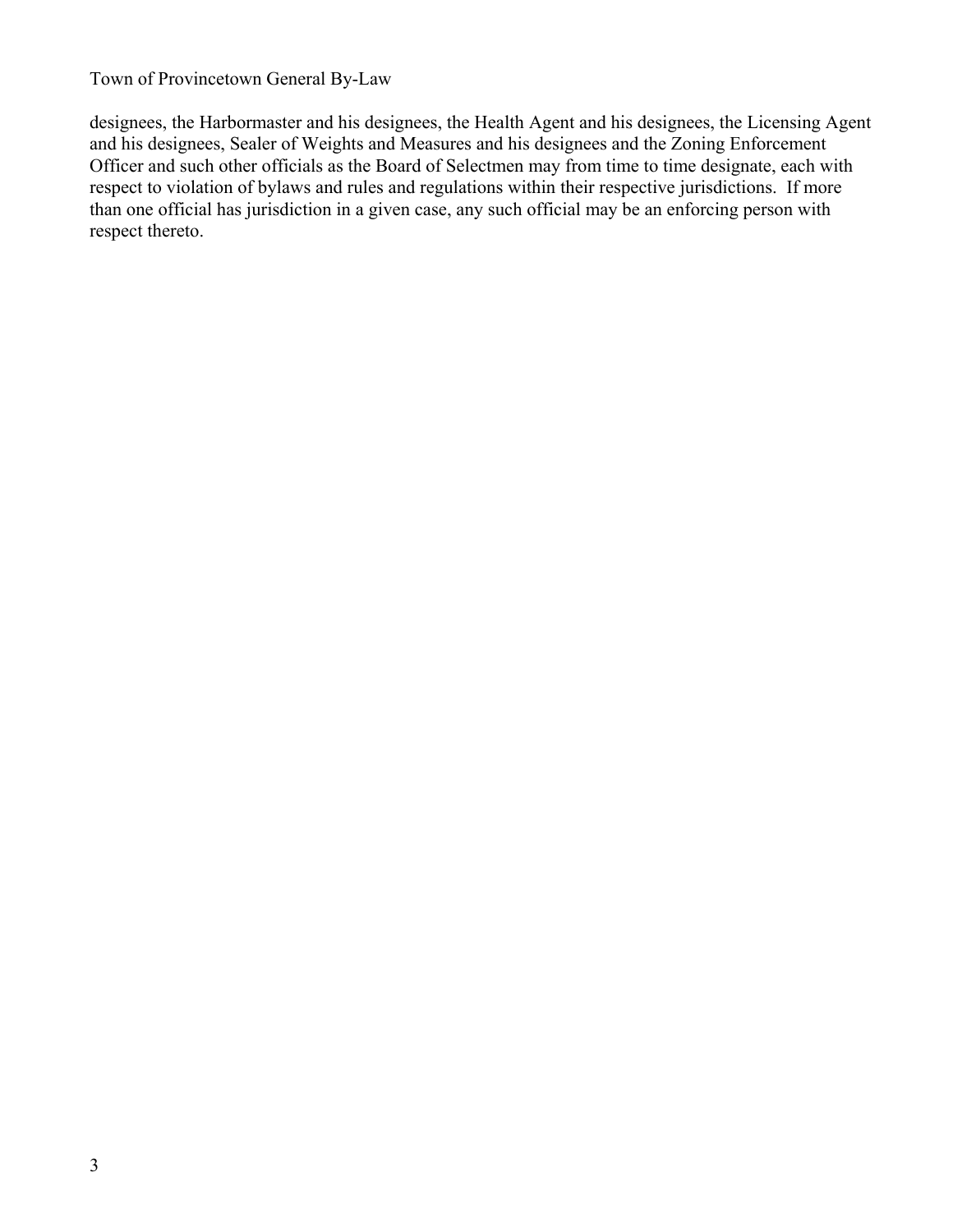### **3. PUBLIC DOCUMENTS**

#### **3-1. Seal of the town.**

The Seal of the Town of Provincetown shall be circular in form and shall bear upon its face a scroll with the words thereon "Compact - Nov. 11, 1620" and "Birthplace of American Liberty"; around the scroll the words "Town of Provincetown, Incorporated 1727"; and beneath the scroll the words "Precinct of Cape Cod 1714".

#### **3-2. Custody of legal documents.**

Except as otherwise provided by law, the Town Manager shall have custody of bonds, deeds, contracts, insurance policies and other similar documents owned or held by the town; except that the bond that may be required to be given by the Town Manager shall be held in the custody of the Board of Selectmen.

#### **3-3. Publication of certain documents.**

The Board of Selectmen, or the Town Manager with the approval from the Board of Selectmen, shall determine the form in which town documents shall be published. Such documents shall include, but not be limited to, the Assessor's valuation list; General, Zoning, and other bylaws; and rules and regulations of town bodies.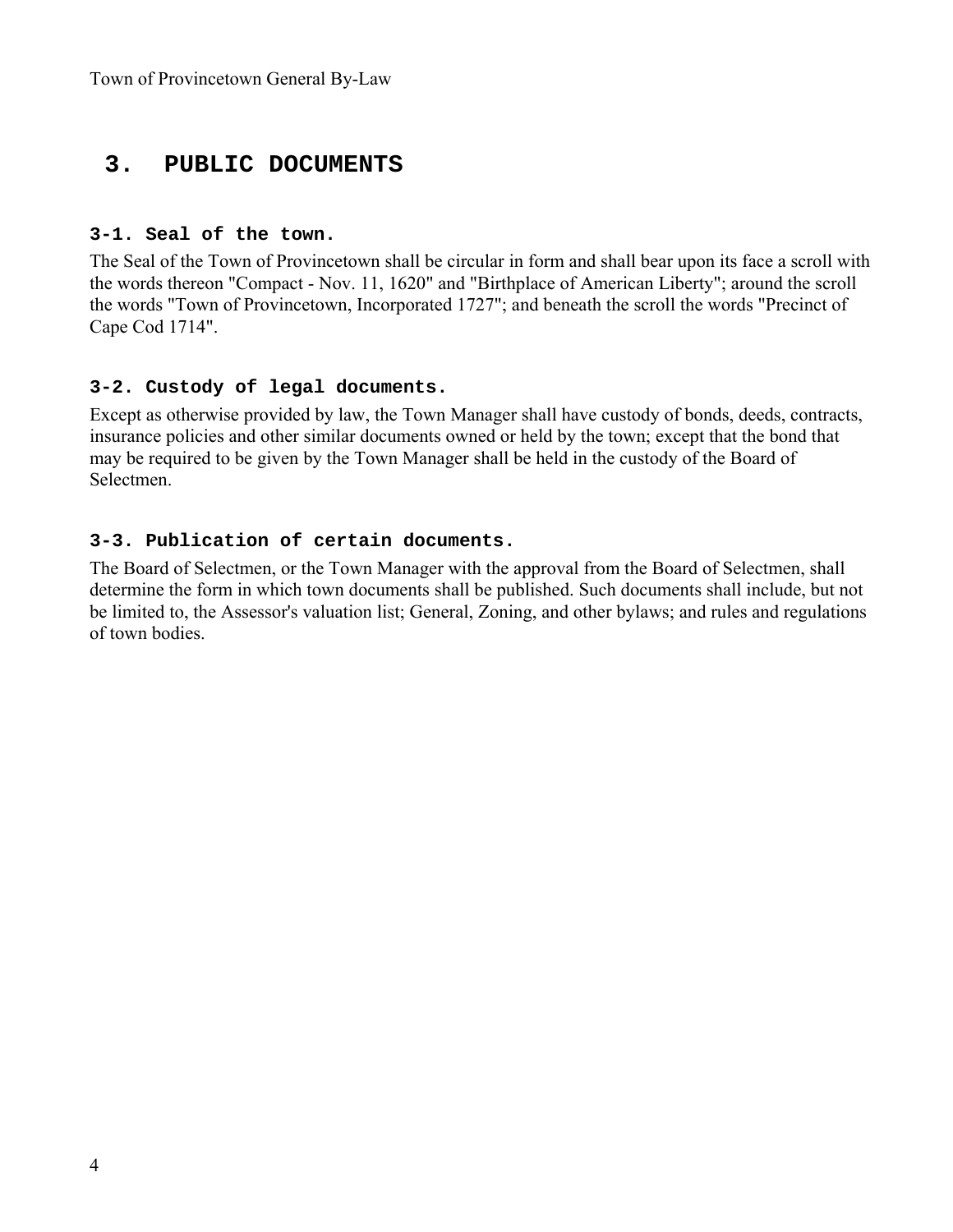### **4. TOWN MEETING AND TOWN ELECTIONS**

#### **4-1. Annual town meeting.**

**4-1-1. Date.** The Annual Town Meeting shall be held on the first Monday in April of every year and shall be called to order at  $6.00 \text{ p.m.}^3$  for the purpose of transacting all business of the Annual Town Meeting except the election of such officers and the determination of such matters as are required by law to be elected or determined by ballot.

4-1-2. Copies of the warrant to be made available to voters. At each session of each Town Meeting, the Board of Selectmen shall make available to each voter a copy of the warrant for the meeting and a copy of the Finance Committee's recommendations.

### **4-2. Motions at town meeting.**

**4-2-1. Order of motions.** Procedural motions shall be received and shall have precedence in order as follows:

- 1 to adjourn to a date and time certain
- 2. to adjourn
- 3. to lay on the table
- 4. to move the question
- 5. to postpone to a time certain
- 6. to commit, recommit or refer
- 7. to amend
- 8. to postpone indefinitely

**4-2-2. Motions to be decided without debate.** Procedural motions to adjourn, to lay on the table and to move the question shall be decided without debate.

**4-2-3. Motions moving the question.** A majority of two-thirds of those present and voting is required to carry a motion moving the question. A simple majority is sufficient to carry every other procedural motion.

**4-2-4. Motions in writing.** Every motion proposing the expenditure of money shall be presented in writing and shall not exceed the sum specified in the warrant article. Other motions shall be in writing if the Moderator, or a majority of those present and voting so directs.

**4-2-5. Division of motions.** If a motion be susceptible of division into separate parts, votes must be taken on each part if ten (10) or more voters so request.

**4-2-6. Amendments involving sums of money.** On any proposed motion involving a sum or sums of money, the larger or largest amount shall be voted on first. An affirmative vote on the larger or largest amount shall be a negative vote on any smaller amount.

**4-2-7. Motion to dissolve.** No motion that would cause the dissolution of the meeting shall be in order until every article in the warrant therefore has been duly considered and acted upon, but this shall not prevent the postponement of consideration of any article to an adjournment of the meeting at a stated

<sup>&</sup>lt;sup>3</sup> Revised April 2002 ATM 57 & Acts of 2002 Chapter 358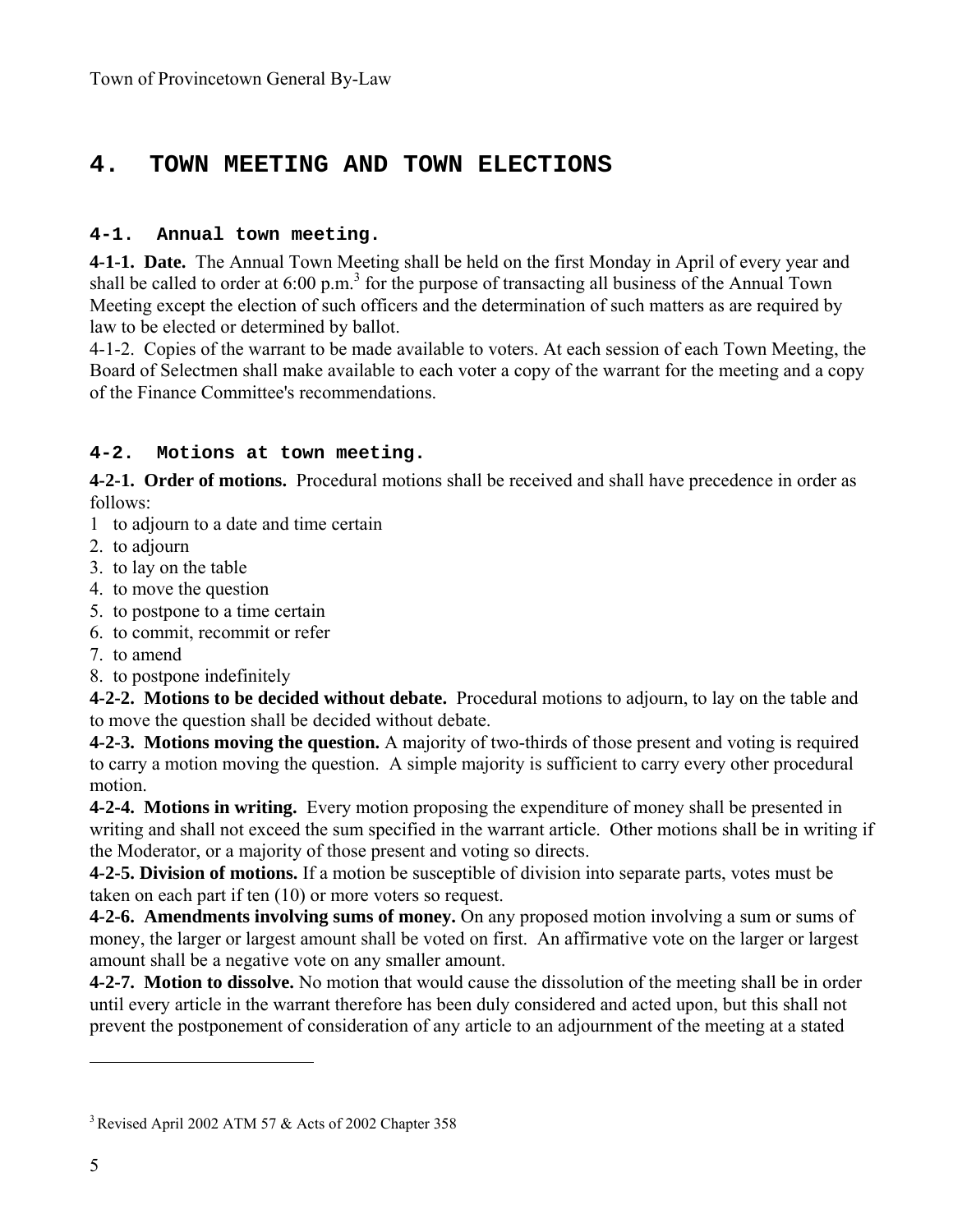time and place.

### **4-3. Speeches at town meeting.**

**4-3-1. Limitation on speeches.** No person shall speak more than once on any question to the exclusion of any other person who may desire to speak thereon, nor more than twice without first obtaining leave of the meeting, except, in either case, in response to questions asked through the Moderator or for the brief correction of an error in or misunderstanding of a previous statement.

**4-3-2. Limitation on duration of speeches.** No person shall speak for more than ten (10) minutes on any question unless the time shall be extended by vote of the meeting.

**4-3-3.** Disclosure of employment as agent or attorney for another. Any person employed to speak as agent or attorney for another shall disclose the fact of such employment before addressing the meeting. If the agent or attorney is not a voter of the Town, a majority of those present and voting must give consent before that person is permitted to speak.

**4-3-4. Speeches by nonvoters.** A nonvoter wishing to address a Town Meeting shall be allowed to do so if no voter objects. Should any voter object, the matter shall be determined by a majority vote of those present and voting.

**4-3-5. Petitioner to speak first.** The petitioner moving an article shall be allowed to make his/her presentation on said article prior to Town Meeting hearing the recommendation of the Finance Committee.<sup>4</sup>

### **4-4. Voting at town meeting.**

**4-4-1. Determination of votes.** When a question is put, the sense of the meeting shall be determined by the voices of the voters, and the Moderator shall declare the vote as it appears to him; provided that no vote shall be taken when the balcony is open to the general public. If the Moderator is unable to decide the vote by the sound of voices, or if his decision is immediately questioned by seven (7) or more voters, the Moderator shall distinctly state the question; and those voting in the affirmative and negative, respectively, shall, as the Moderator directs, raise one hand or rise and stand until counted. No person shall be counted who does not comply with the request to occupy a seat, if seats in the hall are available; but if seats are not available, those standing shall be counted separately by a show of hands. **4-4-2.** Appointment of tellers and voting from the balcony. No person not a registered voter of the town (except Town Counsel and any one permitted to speak, under Section 3-3-4 of this Chapter) shall be allowed on the floor of Town Hall at any town meeting. The balcony of Town Hall shall be open to the general public if the Moderator deems there is sufficient seating capacity to accommodate all voters on the floor of Town Hall; otherwise, the balcony shall be open only to registered voters. The stage may be occupied by voters if the space is needed and if the Moderator approves. If the balcony be open to the public, every registered voter who wishes to vote must be present on the floor to Town Hall or in such area of Town Hall as the Moderator may direct.

**4-4-3.** Reconsideration of votes.

**4-4-3-1. Written notice of intention to reconsider.** No vote of the meeting shall be reconsidered unless written notice of intention to reconsider shall have been signed by ten (10) or more registered

<sup>4</sup> Added by April 5, 1999 STM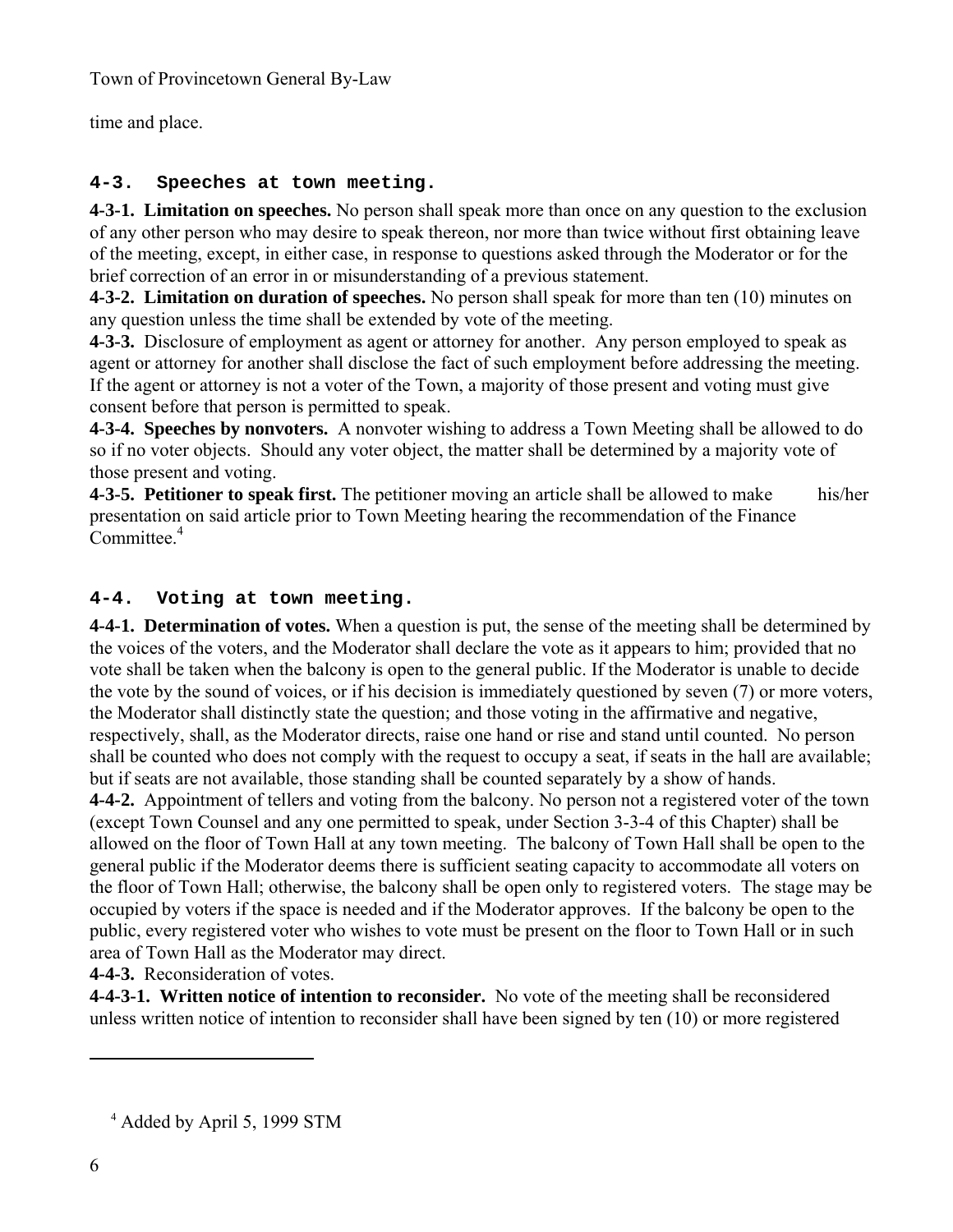voters of the Town and given to the Moderator within one hour after the vote to which such notice relates has been passed. When a motion for reconsideration is decided, that decision shall not be reconsidered, and no question shall be reconsidered more than once.

**4-4-3-2. Prohibited reconsideration.** No vote on a motion to adjourn, to lay on the table, or to move the question shall be reconsidered.

4-4-4. Votes by secret ballot.

**4-4-4-1. Majority of voters may order a secret ballot.** A majority of those present and voting may order that the vote on any motion be taken by a secret ballot.

**4-4-4-2. Vote regarding the Compensation Plan.** A vote shall be taken by secret ballot on proposed changes affecting payment for services covered by the Compensation Plan of the Town.

**4-4-4-3. Town Clerk to provide ballot forms.** The Town Clerk shall provide sufficient forms for all votes to be taken by secret ballot.

### **4-5. Date of town elections.**

**4-5-1. Annual election.** Beginning at 7:00 a.m. and ending at 7:00 p.m. on the first Tuesday in May of every year, there shall be held that part of the Annual Town Meeting devoted to the election of officers and to such other matters as, by law, must be determined by ballot.

**4-5-2. Special election.** For any special town election, the polls shall be open during the hours of 7:00 a.m. to 7:00 p.m. on the date called by the Board of Selectmen.

## **5. TOWN BOARDS**

### **5-1. The Board of Selectmen.**

**5-1-1. Dates of meetings.** The Board of Selectmen and the Town Manager shall meet in Town Hall on the second and fourth Monday evenings of each month and at such other times as the Board may decide. If the second and fourth Monday of a month be a holiday, the Board and the Town Manager shall meet on the following evening. Unless it be in executive session, every meeting of the Board of Selectmen shall be open to the public and to the press.

**5-1-2. Public statements at meetings.** The agenda of a public meeting of the Board of Selectmen, shall provide for statements by members of the public no later than the second item on that agenda.

**5-1-3. Official representatives of the Town.** The Chairman of the Board of Selectmen shall be the official representative of the Town at all official functions. If the Chairman be unable or unwilling to serve as such on a specific occasion, the Board of Selectmen shall appoint an official representative in the following order of precedence: another member of the Board of Selectmen, the Town Manager, the Town Moderator, or some other person.

**5-1-4. Stipend for Selectmen.** Each member of the Board of Selectmen shall receive an annual stipend of one thousand dollars.<sup>5</sup>

### **5-2. The Finance Committee.**

**5-2-1. Hearings and recommendations on warrant articles.** The Board of Selectmen, immediately

5 Added by April 2000 ATM, Art 23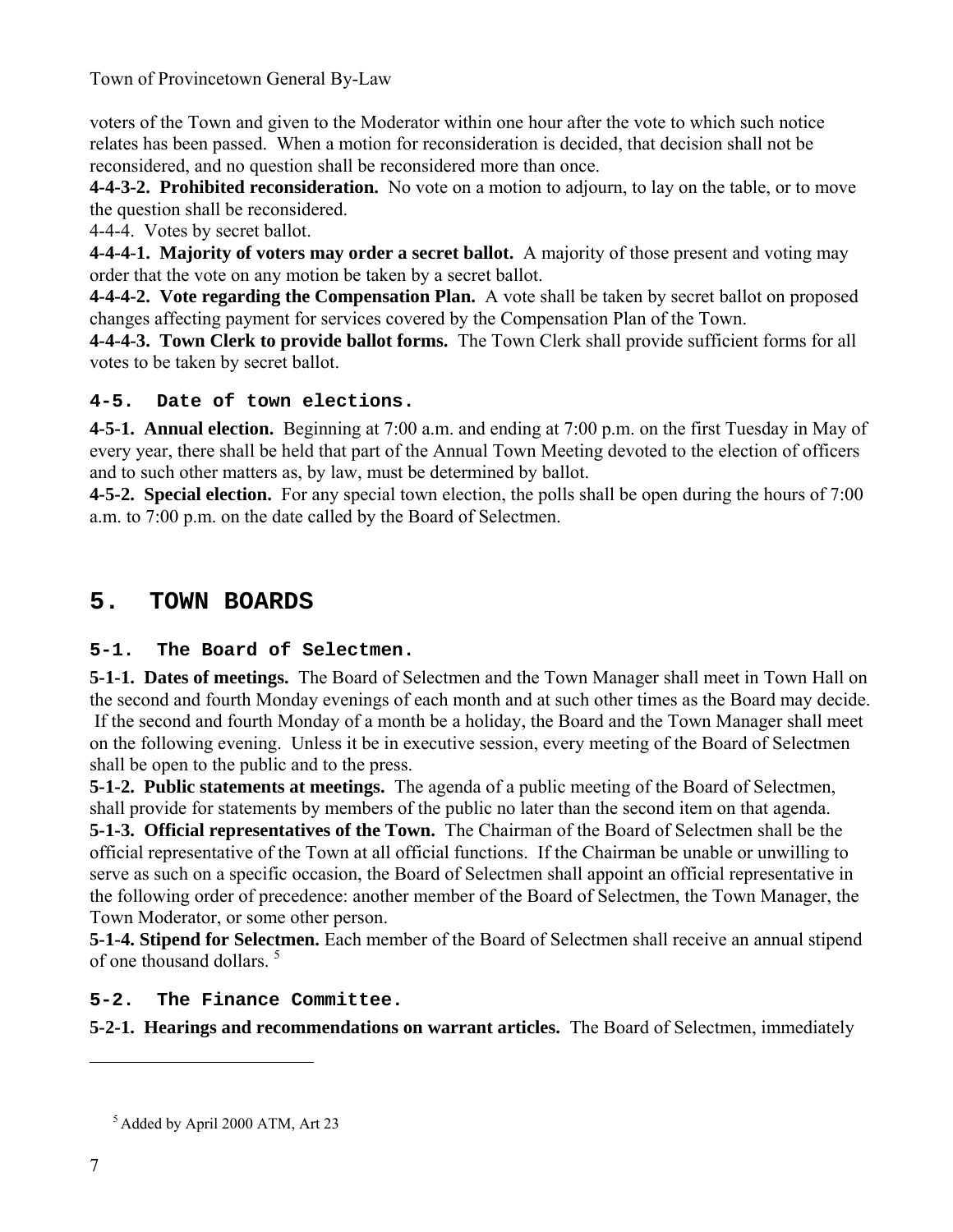after drawing up the warrant for a Town Meeting, shall refer to the Finance Committee all articles contained therein. The Finance Committee shall arrange and hold public hearings, so that citizens interested in any article may be heard. The Finance Committee, after due consideration, shall report in writing to the Town Meeting on each article that may affect the town's financial status. In each case, it shall make such recommendation as it feels best serves the interests of the town.

**5-2-2. Review of proposed expenditures.** The Finance Committee shall annually review town expenditures for previous years and those proposed for the year ensuing. To facilitate such review, all persons having budgetary responsibility shall submit data for review in such form and in such detail as the Finance Committee shall prescribe. The Finance Committee shall provide for each account under review the amount it recommends be appropriated and shall add thereto such explanation and suggestion as it deems desirable and appropriate.

**5-2-3. Access to financial records.** The Finance Committee shall have access to all records needed for the discharge of its duties. Such records shall include all books in which Town accounts are kept and all bills and vouchers upon which money has been, or may be, paid from the town treasury. Upon request from the Finance Committee, every person responsible for the keeping of town records and accounts shall provide such facts, figures and records as the Committee may require.

### **5-3. Council on Aging.**

**5-3-1. Programs.** The Council on Aging shall initiate, conduct and coordinate programs designed to meet problems of the aging and to do so in accord with applicable laws and regulations.

**5-3-2. Officers.** The Council shall elect from among its members, at the conclusion of each Annual Town Meeting, the following officers: chairman, vice-chairman, treasurer and secretary-

**5-3-2-1. Term of office.** Each officer shall hold office until a successor has been elected. Each officer shall be eligible for re-election to the same, or to any other office.

**5-3-2-2. Vacancies.** If an office should become vacant, the Council, without delay, shall elect a successor to fill the vacancy.

### **5-4. Notification of appointment to town positions.**

**5-4-1. Filing of notices of appointments.** All appointive authorities of the town shall file with the Town Clerk a copy of each notice of appointment to a town office or town Board, or any rescinding of appointment thereto.

**5-4-2. Oath of office and notice of mandate of position.** Persons appointed to a town office or town board shall take the oath of office from the Town Clerk, at which time the Town Clerk shall provide to such persons written notification of the mandate of the town regarding the position, the names of other persons similarly mandated, and the time allowed for the completion of the work mandated.

### **5-5. Overlapping terms of membership on town boards.**

Appointments to town boards which have three or more members who are appointed for terms of three or more years shall be made by the appointive authority in such manner that, as nearly as can be, the terms of one third of the members of such a board shall lapse each year, but nothing in this section shall prohibit the appointive authority from renewing the term of a member whose term has lapsed.

### **5-6. Places of meetings.**

All town boards shall hold all meetings in Town Hall or other town-owned building. This provision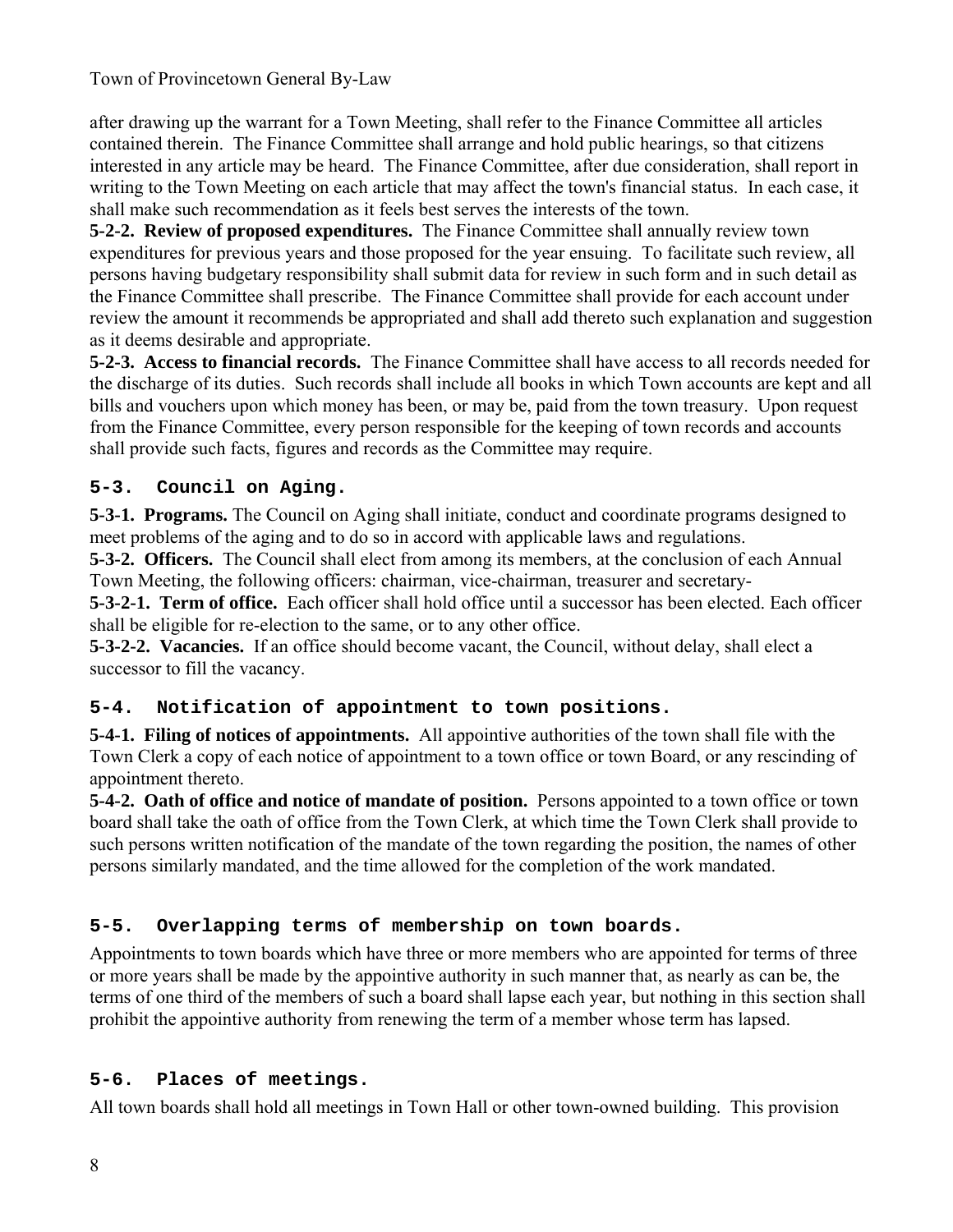shall not prohibit on-site inspection when necessary for the proper conduct of town business.

#### **5-7. Vacancies on appointed town boards.**

**5-7-1. Vacancies caused by absences from meetings.** If a member of an appointed town board be absent, without just cause, for three consecutive, duly-scheduled meetings, the remaining members of the body may declare the post vacant.

**5-7-2. Appointive authority to appoint successor.** When a vacancy occurs on an appointed town board, the remaining members of the body shall, without delay, ask the appointive authority to appoint a successor.

#### **5-8. Records of doings and accounts.**

Records of the official activities and accounts of all town employees, town authorities, and the town bodies shall be kept in the manner and form as shall be prescribed by the General Laws, the Town Charter or these bylaws, or, as may be authorized thereby, the Board of Selectmen or the Town Manager.

**5-8-1.** Records to be open to public inspection. Records shall be open to public inspection under the supervision of the custodian of the records.

**5-8-2. Security of records.** Records shall be kept secure in Town Hall or other authorized locations and shall not be removed without proper authorization and custodianship.

#### **5-9. Dissolution of committee for failure to make reports.**

All committees shall report as directed by the Town Meeting, but if no report is made within one year after its appointment, a committee shall be discharged unless the Town Meeting shall have granted an extension of time.

### **5-10. Annual reports and recommendations.**

Each town employee and each town board shall submit annually to the Board of Selectmen a report of activities, together with any recommendation relative to those activities, for inclusion in the Annual Reports of the town; and such reports shall be submitted on or before a date specified by the Board of Selectmen.

#### **5-11. Reports requiring town meeting action.**

A vote of the Town Meeting accepting a report shall in no way imply endorsement of any recommended action. Any action recommended in a report must be clearly stated in an article (or articles) in the warrant for a Town Meeting.

### **5-12. Public hearings on proposed rules and regulations.**

Unless otherwise specified by the General Laws, the Town Charter or a bylaw, any new or revised rule or regulation proposed by a town authority shall not be put into effect until the following actions have been taken: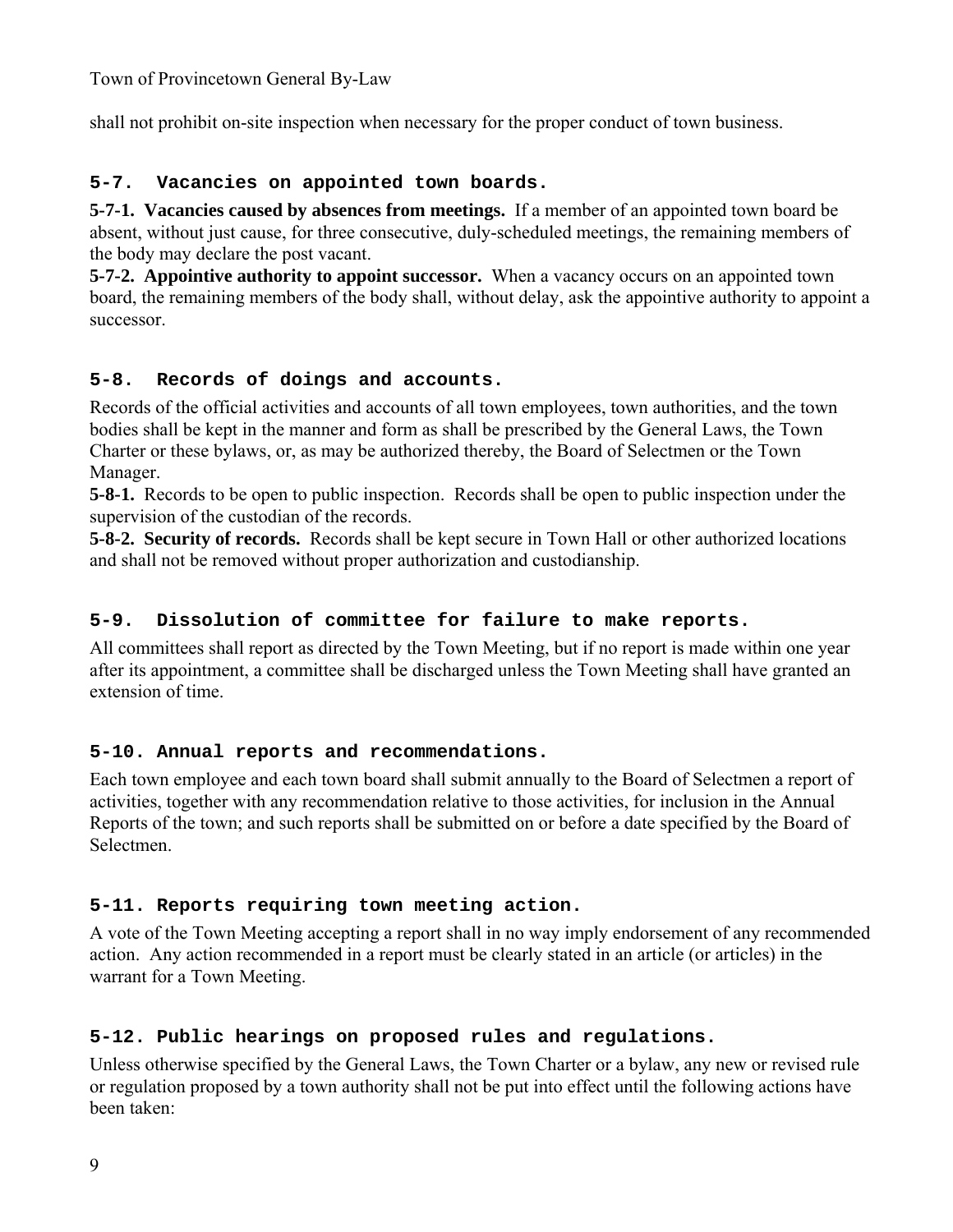**5-12-1. Notification of public hearing.** A public hearing shall have been held. At least fourteen (14) days in advance of the hearing, the text of proposed new or revised rule or regulation and the date, time and place of the hearing shall have been published in a newspaper of general circulation in the town and posted on the bulletin board in Town Hall; and

**5-12-2. Determination and advertisement of final text.** The town authority shall have determined the final text of the new or revised rule or regulation, shall have recorded the fact of such determination, and shall have published the text and effective date thereof in a newspaper of general circulation in the town.

### **5-13. Identification of sources.**

No town board or committee shall accept as testimony, evidence or attestation, nor cause to be read into the public record or minutes of any meeting, any correspondence in which no identification is given of the author of such correspondence or of the author's place of residence. This is not to exclude the right of the author to have the board/committee withhold the name and/or address upon request.

#### **5-14. Community Preservation Committee By-law6**

**5-14-1. Membership of the Committee.** There is hereby established a Community Preservation Committee, consisting of nine (9) voting members pursuant to the provisions of G.L., c.44B, §5. The composition of the committee, the appointing authority and the term of office for the committee members shall be as follows: one member of the Conservation Commission as designated by said Commission; one member of the Historical Commission as designated by said Commission; one member of the Planning Board as designated by said Board; one member of the Recreation Commission, as designated by the Commission; one member of the Provincetown Housing Authority as designated by said Authority; one member of the Provincetown Community Housing Council (PCHC) as designated by said Council; one member of the Open Space Committee as designated by said Committee; and two individuals to be appointed by the Board of Selectmen. Each member of the Committee shall serve for a term of three years or until the person no longer serves in the position or on the board or committee as set forth above, whichever is earlier. Should any of the officers and commissions, boards, or committees who have appointing authority under this by-law be no longer in existence for whatever reason, the Board of Selectmen shall appoint a suitable person to serve in their place. Any member of the Committee may be removed for good cause in accordance with Section 10-2-1 of the Town Charter.

#### **5-14-2. Duties**

**5-14-2-1.** The community preservation committee shall study the needs, possibilities and resources of the town regarding community preservation. The committee shall consult with existing municipal boards, including the conservation commission, the historical commission, the planning board, the department of public works, and the housing authority, or persons acting in those capacities or performing like duties, in conducting such studies. As part of its study, the committee shall hold one

<sup>6</sup> Approved April 2004 STM Article 1/Amended April 2007 STM Article 3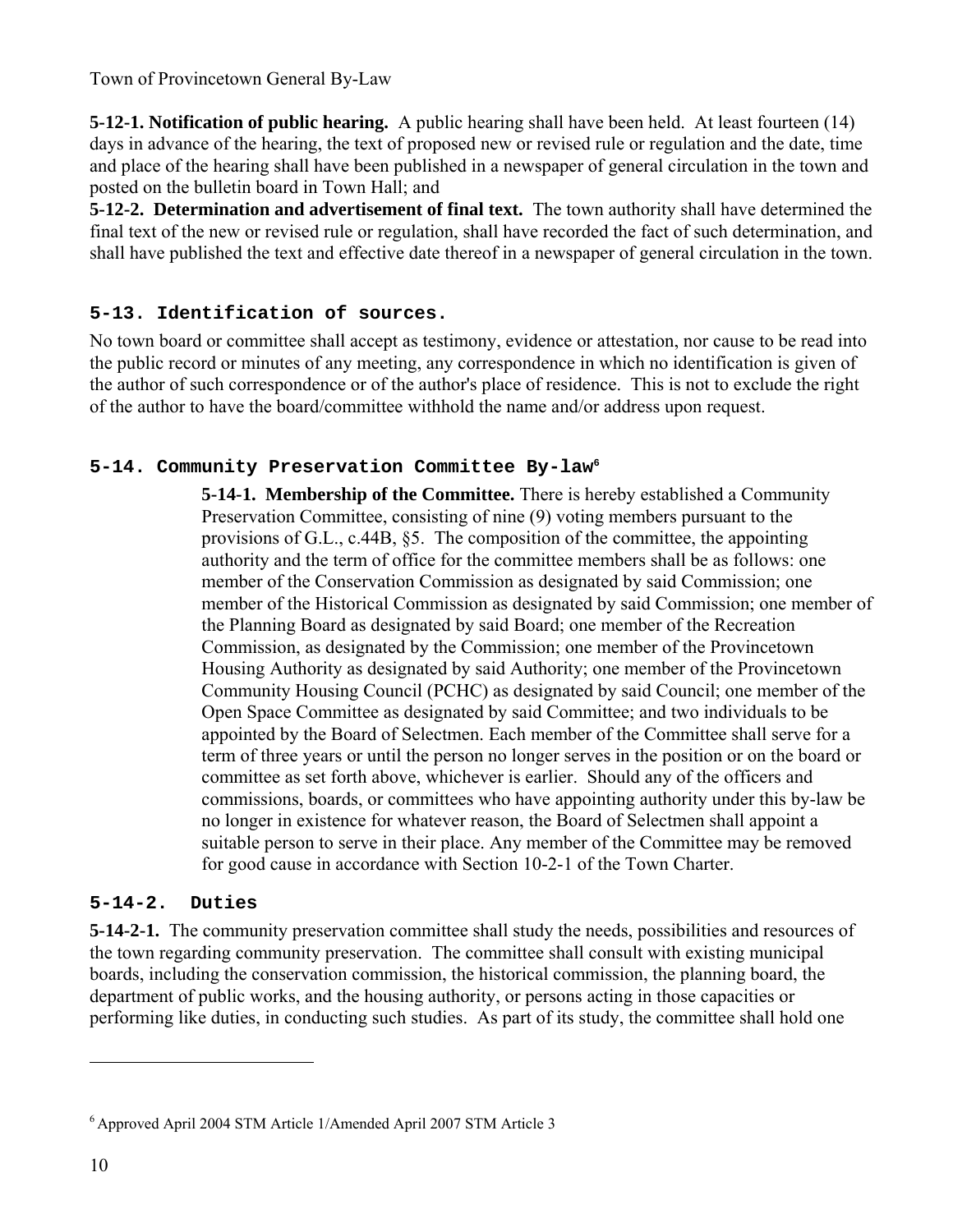annual public informational hearing, or more at its discretion, on the needs, possibilities and resources of the town regarding community preservation possibilities and resources, notice of which shall be posted publicly and published for each of two weeks preceding a hearing in a newspaper of general circulation in the town.

**5-14-2-2.** The community preservation committee shall make recommendations to the Town Meeting for the acquisition, creation and preservation of open space, for the acquisition and preservation of historic resources, for the acquisition, creation and preservation of land for recreational use, for the creation, preservation and support of community housing and for rehabilitation or restoration of such open space, historic resources, land for recreational use and community housing that is acquired or created as provided in this section. With respect to community housing, the community preservation committee shall recommend, wherever possible, the reuse of existing buildings or construction of new buildings on previously developed sites.

**5-14-2-3.** The community preservation committee may include in its recommendation to the Town Meeting a recommendation to set aside for later spending funds for specific purposes that are consistent with community preservation but for which sufficient revenues are not then available in the Community Preservation Fund to accomplish that specific purpose or to set aside for later spending funds for general purposes that are consistent with community preservation.

**5-14-2-4.** In every fiscal year, the community preservation committee must recommend either that the legislative body spend, or set aside for later spending, not less than 10% of the annual revenues in the Community Preservation Fund for open space (not including land for recreational use), not less than 10% of the annual revenues in the Community Preservation Fund for historic resources; and not less than 10% of the annual revenues in the Community Preservation Fund for community housing.<sup>7</sup>

**5-14-3.** Requirement for a quorum and cost estimates. The community preservation committee shall comply with the provisions of the Open Meeting Law, G.L. c.39, §23B. The committee shall not meet or conduct business without the presence of a majority of the members of the community preservation. The community preservation committee shall approve its actions by majority vote. Recommendations to the Town Meeting shall include the committee's anticipated costs.

**5-14-4.** Amendments. This by-law may be amended from time to time by a majority vote of the Town Meeting, consistent with the provisions of G.L. c.44B.

**5-14-5.** Severability. In case any section, paragraph or part of this by-law is for any reason declared invalid or unconstitutional by any court, every other section, paragraph or part shall continue in full force and effect.

**5-14-6.** When Effective. Provided that the Community Preservation Act, MGL c. 44B, is accepted at the 2004 Annual Town election, this section shall take effect upon approval by the Attorney General of the Commonwealth and after all requirements of MGL .c. 40, section 32 have been met. Each appointing authority shall have thirty (30) days after the effective date to make its appointments.

### **5-15. Economic Development Council and Economic Development Permits<sup>8</sup>**

1. There shall be an Economic Development Council to advise the Board of Selectmen on the development of strategies consistent with the Local Comprehensive Plan which will foster a sustainable year-round economy for Provincetown. The council will also work agressively with the School Committee to find ways to increase enrollment in the Provincetown Junior High School and High

<sup>7</sup> Amended November 2008 STM Article 1

<sup>8</sup> Approved November 2005 STM Article 3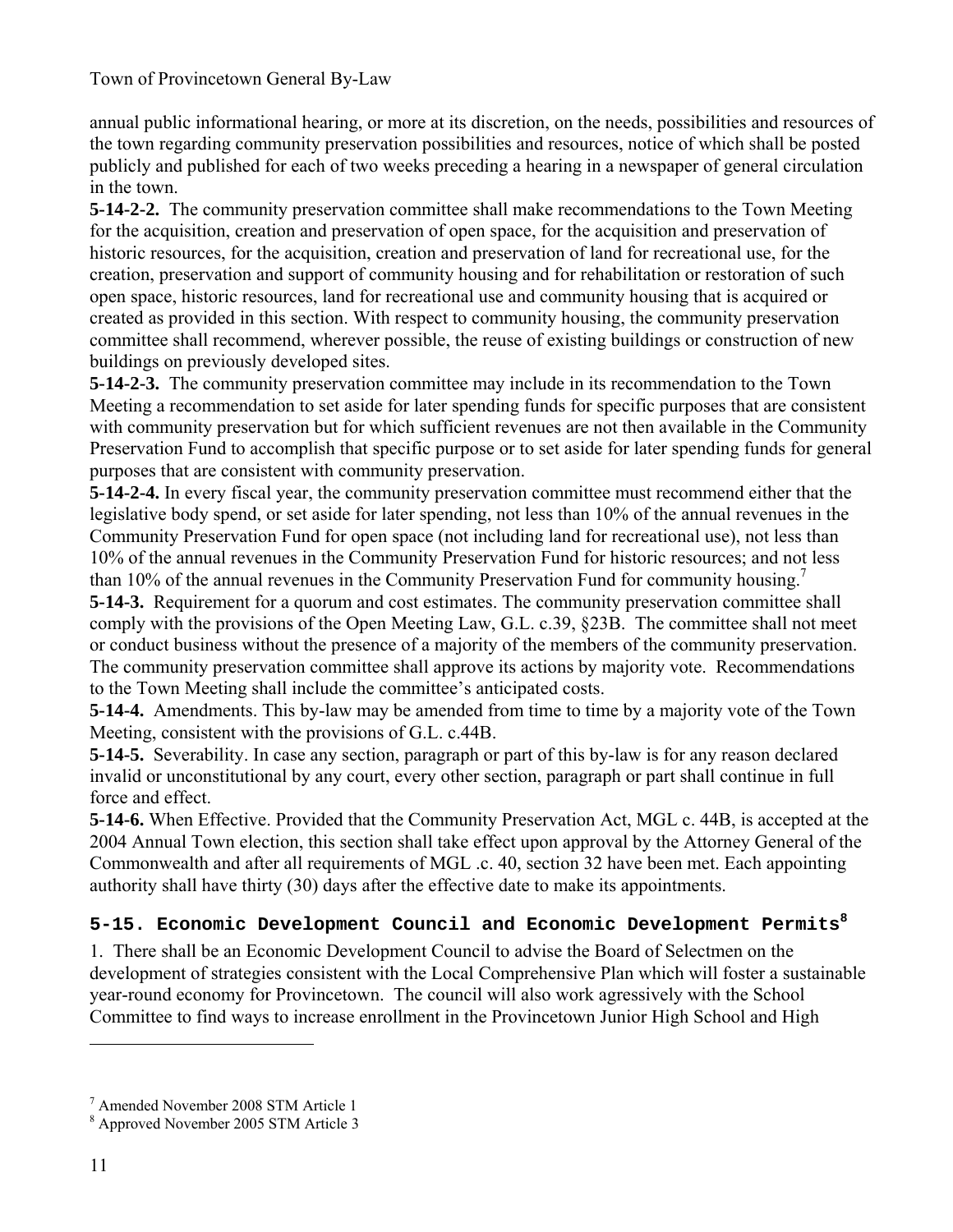School. The council shall consist of seven members appointed by the Board of Selectmen. When first established, the terms of the members shall be for one, two or three years and so arranged that the terms of approximately one third of the members will expire each year, and their successors shall be appointed for a term of three years.

2. Members of the council shall have education and experience in one or more of the following fields: tourism and visitor services, arts and culture, retail, general business, education, health care, commercial fishing and aquaculture, and housing and construction; and the council as a whole shall include persons with education and experience in several of these fields. In fulfillment of its mission, the council shall actively solicit ongoing input from businesses, organizations, and interested individuals.

3. The Selectmen may appoint up to two alternate members who may be designated by the chairman or chairman pro tem to act in the place of a regular member who is absent or unable to act upon any matter that comes before the council.

4. The Board of Selectmen is hereby authorized to issue economic development permits. The Board shall adopt guidelines, hereinafter referred to as "Permit Guidelines", for such economic development permits after consideration of the recommendations, if any, of the council. Applications for an economic development permit shall be filed in the Office of the Board of Selectmen, whereupon the Town Manager shall without undue delay refer the application to the council for its review and recommendations. The Board shall consider its guidelines and the recommendations, if any, of the council, with respect to each permit application. Economic development permits may be used to qualify for such preferences and permits as may be established by the Town or its boards or officers by guidelines, regulations or bylaws having as their purpose fostering year-round economic development. Each property for which an economic development permit is granted shall be deemed a public service use under Section 3 of Chapter 157 of the Acts of 2000. Economic development permits may require the execution of an agreement, a covenant or other recordable instrument that ensures the continued use of the property in question for purposes consistent with the Permit Guidelines and the conditions pursuant to which the economic development permit was issued.

5. For the purpose of fostering a sustainable year-round economy, the council shall develop and recommend to the Board of Selectmen guidelines for the issuance of economic development permits, may review applications referred to the council for economic development permits, and may make recommendations to the Board of Selectmen relative to said economic development permit applications. 6. The Board of Selectmen may acquire in the name of the town by gift or grant, or by purchase with funds that may be appropriated or otherwise available for such purpose, covenants with respect to real property, or enter into agreements with respect to real property, for such term of years as the Selectmen deem appropriate, the purpose of which is to ensure that said property shall be used for purposes consistent with the Permit Guidelines and the conditions pursuant to which the economic development permit was issued. Such agreements or covenants shall be enforceable by the Board of Selectmen, which may amend or release any such agreement or covenant if the Board of Selectmen deems such amendment or release to be in the best interest of the Town.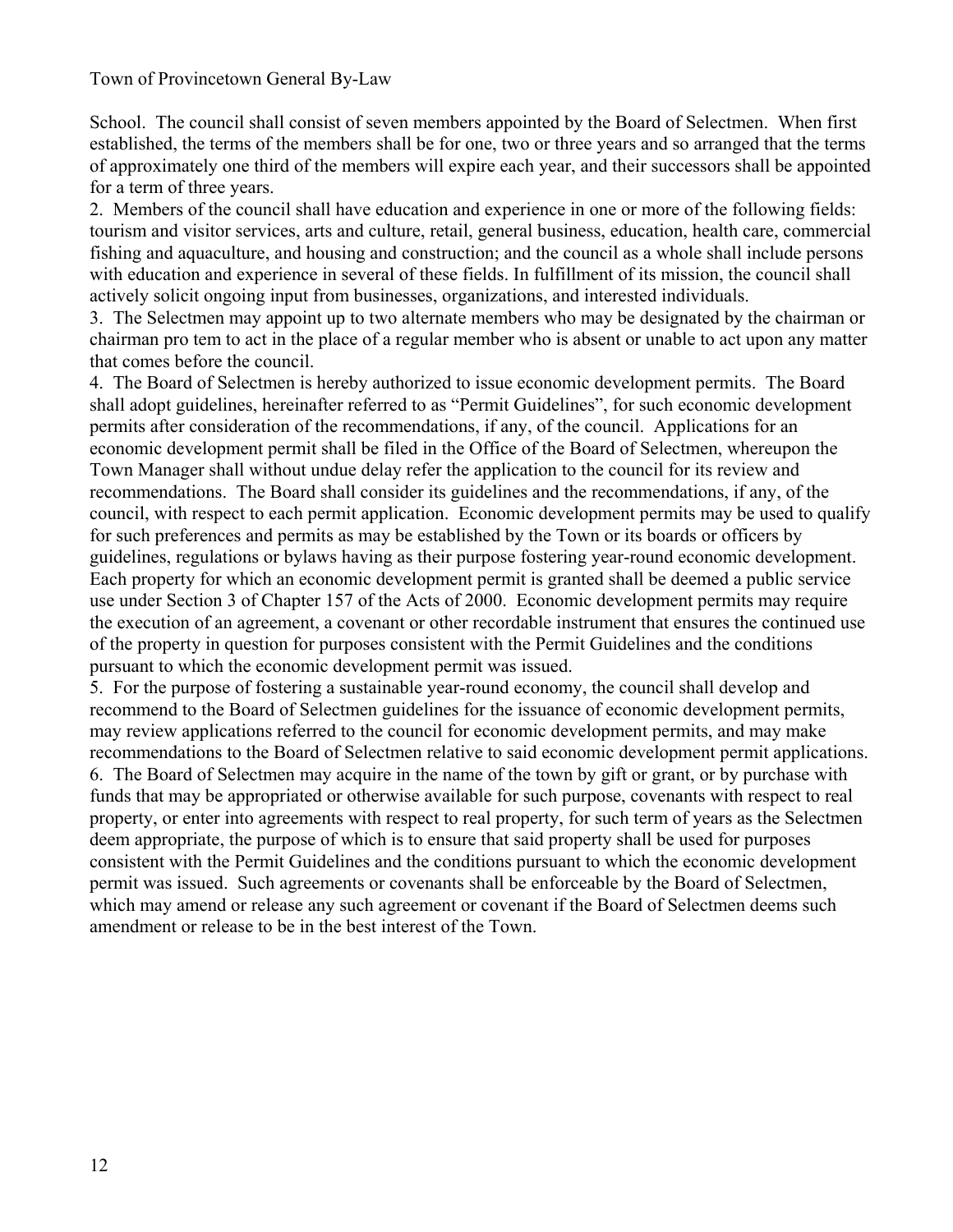## **6. FINANCE, EMPLOYMENT, AND FEES**

#### **6-1. Town accounts.**

**6-1-1. Accounting methods.** The Town Manager shall prescribe the methods and forms to be used in recording and reporting the financial transactions of the town. Such methods and forms shall conform to the requirements of the General Laws of the Commonwealth and any rules or regulations made thereunder.

**6-1-2. Notice of unpaid bills.** Each town authority shall submit to the Town Manager notice of all financial obligations of such authority that may or will be outstanding on June 30 of each year. Such notice shall be submitted by a date to be specified by the Town Manager.

**6-1-3. Audit of town accounts.** An audit of town accounts shall be made annually. This audit shall be conducted under the supervision of the responsible Commonwealth authority and shall be in accord with applicable statutes and regulations.

#### **6-2. Employment.**

**6-2-1. Solicitation of candidates.** No employee shall be hired by any agency of the town without there first being solicitation of candidates for the position in a newspaper of general circulation in the town at least two consecutive weeks.

6-2-2. Temporary appointment to continue essential function. This bylaw is not applicable to temporary appointments of not more than six weeks duration, made for the purpose of continuing an essential function while the solicitation-selection process proceeds under this bylaw.

**6-2-3. Temporary appointment to provide coverage.** This bylaw is not applicable to temporary appointments of not more than six weeks duration, made for the purpose of providing coverage during periods of vacation, sickness and other leaves of absence.

**6-2-4. Substitute on-call relief employees.** This bylaw is not applicable to substitute on-call relief employees selected from established lists of same, for employment of not more than two weeks duration. All substitute on-call relief personnel shall be initially selected in the manner set forth in Section 6-2-1.

**6-2-5. Suspension during emergency.** This bylaw may be suspended in the event of an emergency involving a threat to the public safety or a clear and present danger to life or property as determined by the Commissioner of Public Safety and/or his delegates.

### **6-3. Compensation for work performed for the town.**

No town employee or salaried employee of the town, or any agent thereof, shall receive any compensation for work performed for the town other that the salary or fee allowed or mandated by the General Laws, the Town Charter, or bylaws without written authorization by the Board of Selectmen, which authorization shall be recorded, together with the reasons therefore, in the minutes of the meetings of the Board of Selectmen.

### **6-4. Contracts, sales and leases.**

**6-4-1. Contracts.** Unless otherwise provided by a vote of a Town Meeting, the Board of Selectmen or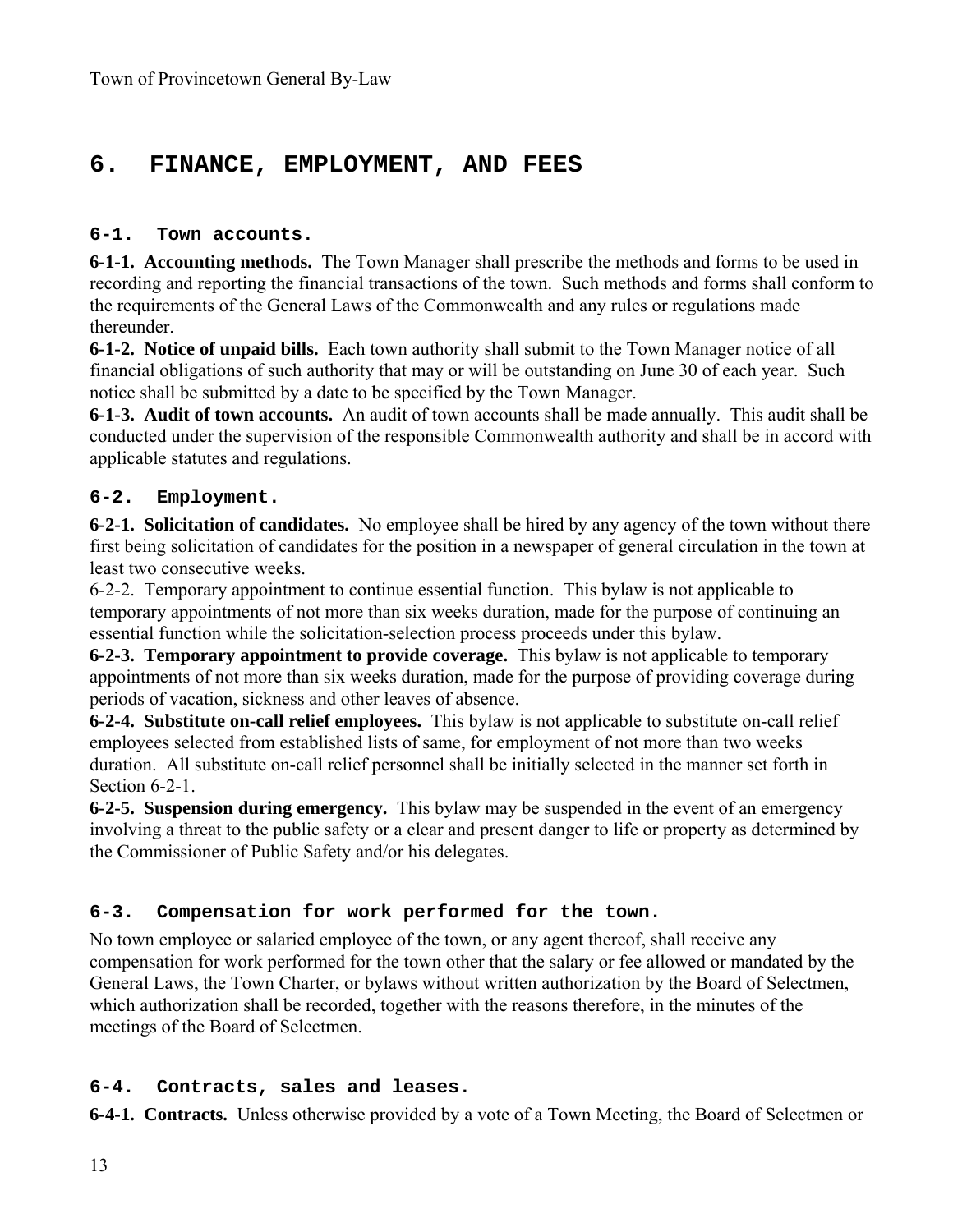chief procurement officer designated pursuant to G.L. c.30B is authorized to enter into any contract for the exercise of the town's corporate powers, on such terms and conditions as are deemed appropriate. Notwithstanding the foregoing, the Board of Selectmen or chief procurement officer shall not contract for any purpose, on any terms, or under any conditions inconsistent with any application provision of any general or special law.

**6-4-2.** Purchases of services and supplies.. The procurement of all town supplies and services shall be in accordance with G.L. c.30B.

**6-4-3. Acquisition or disposal or real estate.** The acquisition or disposal of any interest in real property by the town, including any leasehold interest, shall be in accordance with G.L. c.30B.

**6-4-4. Limitation on duration of contracts.** No contract shall be entered into by any town authority for a period of more than 10 years, except as provided by law or by a vote of a majority of those present and voting at a Town Meeting.

**6-4-5. Conflict of Interest.** If any officer, agent or employee of the town has any degree of financial interest, direct or indirect, in a firm or corporation that may enter into a contract with the town, that person shall not make, pass upon, or participate in making or passing upon any provision of the contemplated contract.

**6-4-6. Disposition of town-owned personal property.** The Board of Selectmen by a majority vote may authorize the disposition of town-owned personal property after receiving certification in writing from the town department head responsible for said property and the Town Manager that said personal property is no longer required for public purposes.

**6-4-7. Anti-discrimination Clause.** No contract shall be entered into by any town authority without an anti-discrimination clause "that no person shall, on the grounds of race, color, national origin, sex or sexual preference, be excluded from participation in, be denied the benefits of, or be subjected to discrimination in any form".

### **6-5. Application of dedicated funds or property.**

**6-5-1.** Funds voted by the town for specific uses. No money voted by the town for a specific use shall be applied to any other use without a vote of the town.

**6-5-2. Funds given to the town for specific uses.** No money given or willed to the town for a specific use, and accepted by a vote of the town or by a duly-authorized town authority, town official or town body, shall be applied to any other use.

**6-5-3.** Property offered to the town for general or specific uses. No property offered or willed to the town shall be accepted without a vote of the town, and no property offered or willed to the town for a specific use, and so accepted, shall be applied to any other use.

### **6-6. Setting of Fees.**

**6-6-1. Authorization to set fees.** Fees for town services, licenses, permits, inspections, or use of town property shall be set, from time to time, by the Board of Selectmen, (or other authorized town authority) except for such fees as may be mandated, permitted or limited by the General Laws, the Town Charter, these bylaws, or a vote of the town.

**6-6-2. Enactment of fees.** No fee for town services, licenses, permits, inspection or use of town property, nor any rule or regulation connected therewith, shall be put into effect by any town authority prior to completion of each of the following steps:

**6-6-2-1. Public hearing of proposed fees.** A public hearing shall have been held on any proposal for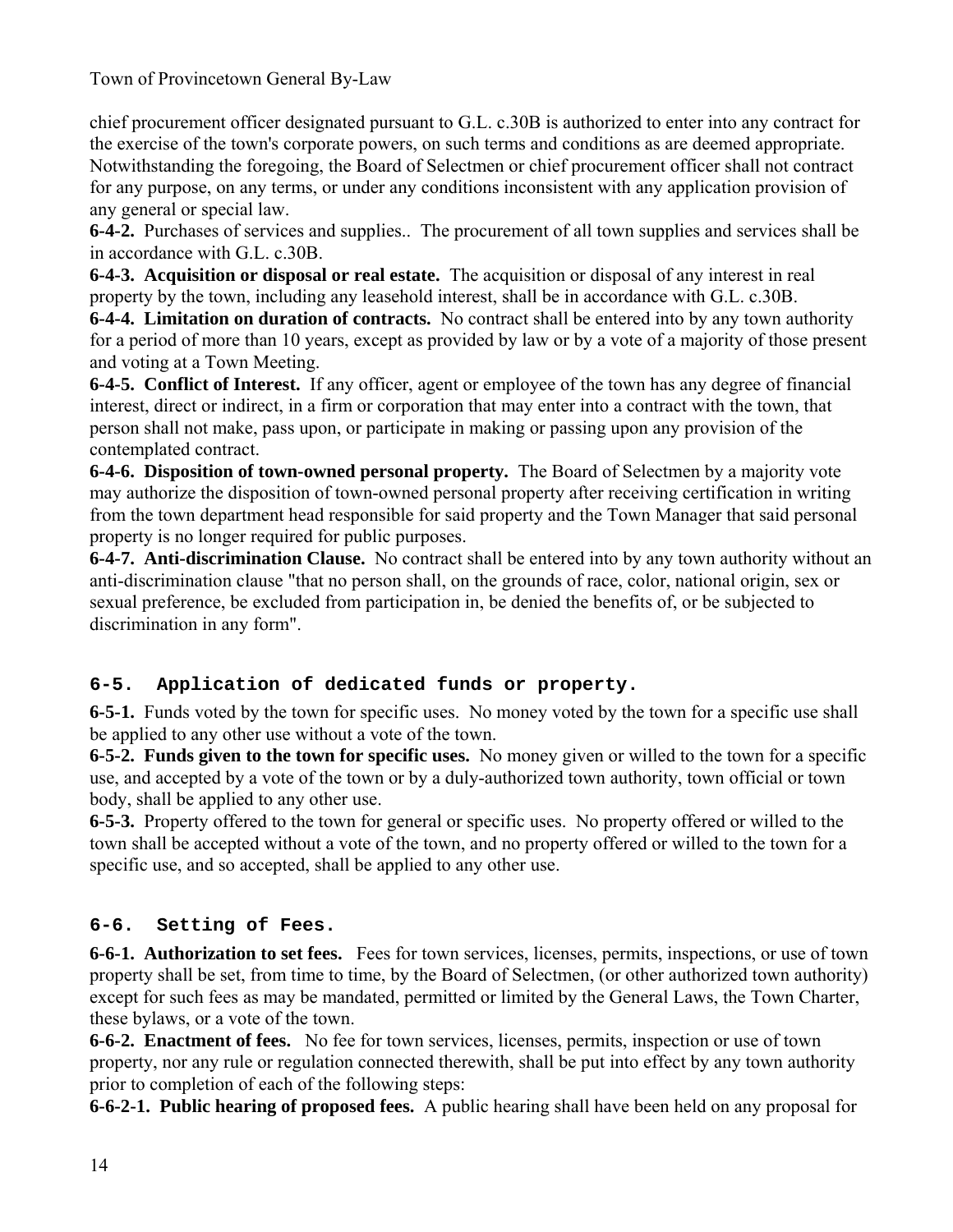imposition, revision, or revocation of a fee, and notice of such a public hearing shall have been made by advertisement in a newspaper of general circulation within the town at least fourteen (14) days prior to the public hearing.

**6-6-2-2. Advertisement of fees.** Following a public hearing, the town authority shall have made a final determination of the fee to be imposed, revised, or revoked and notice of such determination shall have been made by advertisement in a newspaper of general circulation within the town before becoming effective.

**6-6-3. Changes in fees.** A duly enacted fee shall not be changed more than once in any calendar year. **6-6-4. Specific fees not to be included in bylaws.** The specific dollar amount of a fee shall be included in the rules and regulations of the town, but shall not be included in the text of any bylaw that authorized the imposition of a fee.

**6-6-5. Transitional provision.** Any fee or fee schedule, enacted under a previous bylaw and in effect on the date that these bylaws become effective, shall continue in full force and effect until amended in accordance with the provisions of these bylaws.

### **6-7. Fees for use of harbor front facilities.**

**6-7-1.** Fees for docking space.

**6-7-1-1. Fees for docking space to be required.** Fees shall be required for the use of docking space at MacMillan Wharf and at any other town-owned or town-operated docking facility. Such fees shall be charged to each vessel (including, but not limited to boats, barges and floats) attached directly or indirectly to the Wharf or other facility or to any portion thereof.

**6-7-1-2. Establishment of fees.** Fees shall be established by the Board of Selectmen in accordance with the provisions of this Chapter.

**6-7-1-3. Fees for transient vessels.** Fees shall be paid by the owner of a transient vessel or the agent thereof for docking. Such fees shall be collected for each 24-hour midnight-to-midnight period or portion thereof. Such fees and collections shall be established by the Board of Selectmen.

**6-7-1-4. Exemption from fees for loading and unloading.** No fee shall be charged to any vessel for docking to load or unload cargo or supplies for one period of up to two hours in any 24-hour midnight-to-midnight period.

**6-7-1-5. Emergencies.** With the permission of the Town Manager, or the delegate thereof, no fee shall be charged a vessel that docks at a town-owned or town-operated docking facility for emergency reasons.

**6-7-1-6. Lease of specific docking spaces.** The Board of Selectmen may lease specific docking spaces at town-owned or town-operated docking facilities.

**6-7-1-7. Methods of record keeping and payment of fees.** The Town Manager shall establish methods and procedures for the keeping of records and the payment of fees associated with docking and docking space at town-owned or town-operated docking facilities.

**6-7-2.** Fees for temporary mooring permits issued under G.L. c. 91, 10A.

**6-7-2-1. Fees for temporary mooring permits to be required.** Fees shall be required for the issuance of all permits for temporary mooring of rafts or floats in Provincetown Harbor issued pursuant to G.L. c.91, 10A.

**6-7-2-2. Establishment of fees.** Fees under the preceding section shall be established by the Board of Selectmen in accordance with the provisions of section 6-6.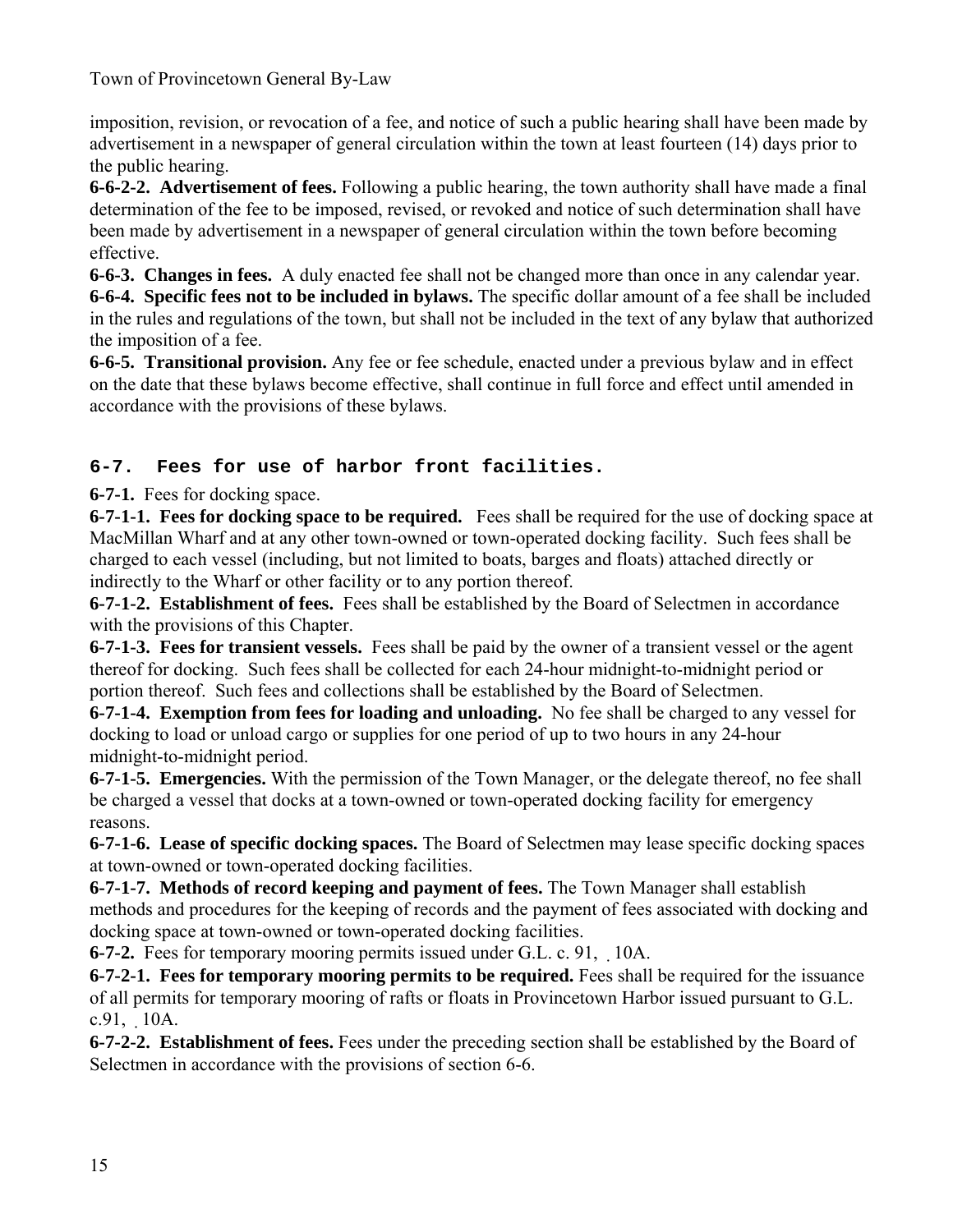#### **6-8. Special assessments for water pipes.**

The Board of Selectmen of the Town of Provincetown is authorized to levy special assessments as provided for in the General Laws to meet the whole or part of the cost of laying new pipes, as distinguished from replacements, in private and public ways for the conveyance or distribution of water to the inhabitants of the Town of Provincetown.

### **6-9. Interest on unpaid water bills.**

Interest on town water bills which remain unpaid after their due dates shall accrue at the same rate of interest as may be charged on tax bills under the provisions of G.L. c.59, 57. Effective July 1, 1991, interest shall accrue from the due date or July 1, 1991, whichever is later, until the date of payment.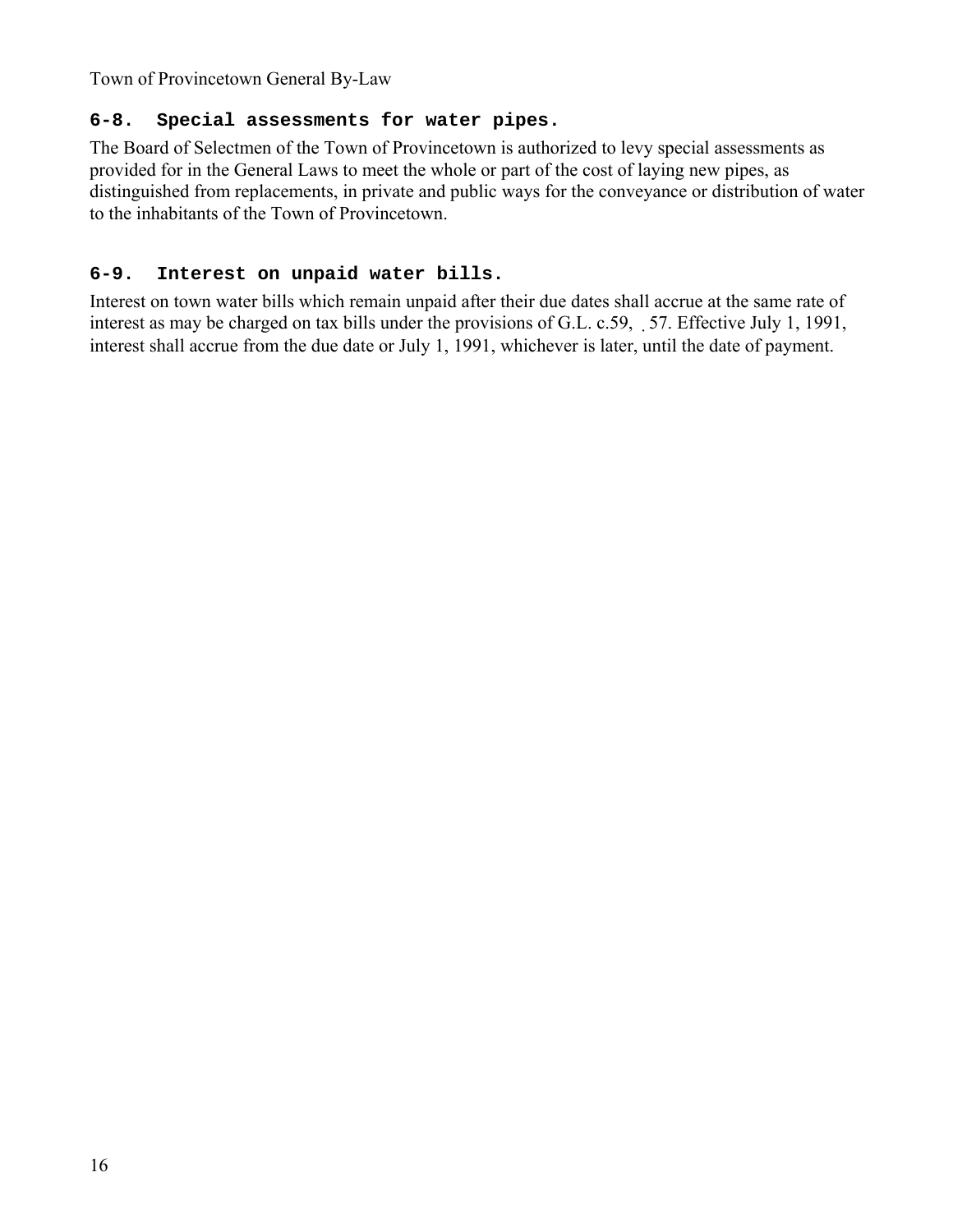## **7. DOMESTIC PARTNERSHIPS**

#### **7-1. Recognition and scope.**

The Board of Selectmen recognizes the diverse composition of its citizenry and values its people. The Board of Selectmen acknowledges that the people's lives have evolved from when laws governing family relationships were enacted. Perpetuation of the traditional definitions of "family" excludes a significant segment of the Provincetown population, deprives them of recognition and validation, and denies certain rights that should be afforded to persons who share their homes, their hearts, and their lives. The town, recognizing its commitment to nondiscrimination and fair treatment of its citizens and employees, hereby adopts this bylaw acknowledging domestic partnerships. The bylaw allows persons in committed relationships who meet the criteria established by the town as constituting domestic partnerships to register at the office of the Town Clerk and obtain a certificate attesting to their status. The bylaw recognizes certain rights of access for domestic partners.

#### **7-2. Definitions.**

**7-2-1. Domestic partnership.** "Domestic partnership" means the entity formed by two persons who meet the following criteria and jointly file a registration statement proclaiming that:

1. they are in a relationship of mutual support, caring and commitment and intend to remain in such a relationship; and

- 2. they share the common necessities of life; and
- 3. they are not married or in any other domestic partnership; and
- 4. they are not related by blood closer than would bar marriage in the Commonwealth of Massachusetts; and

5. they are competent to contract.

**7-2-2. Mutual support.** "Mutual support" means that the domestic partners each contribute in some fashion, not necessarily equally or financially, to the maintenance and support of the domestic partnership.

**7-2-3. Competent to contract.** "Competent to contract" means 18 years of age or older, and mentally competent to contract.

**7-2-4. Domestic partner.** "Domestic partner" means a person who meets the criteria set out in Section 7-2-1 or who is registered as such in another jurisdiction.

**7-2-5. Dependent.** "Dependent" means a minor who lives within the household of a domestic partnership and is:

- 1. a biological child or adopted child, or foster child of a domestic partner.
- 2. a dependent as defined under IRS regulations; or
- 3. a ward of a domestic partner as determined in a guardianship proceeding.

### **7-3. Registration and Termination.**

**7-3-1. Registration.** Persons who meet the criteria set out in Section 7-2-1 may make an official record of their domestic partnership by filing a Domestic Partnership Registration form with the Town Clerk. The Domestic Partnership Registration shall include the name and date of birth of each of the domestic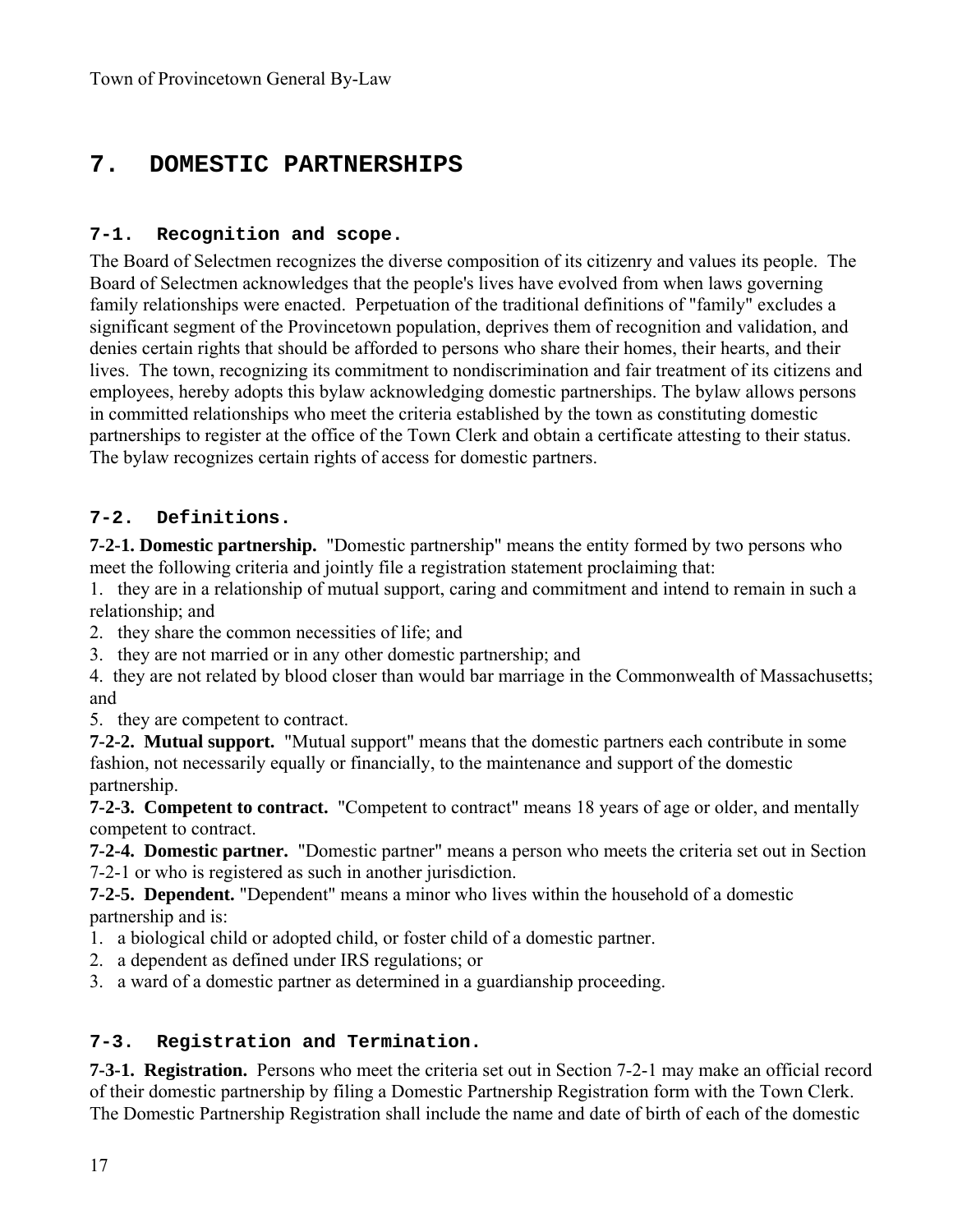partners, the address of their household(s) and the names and dates of birth of any dependents of the domestic partnership, and shall be signed, under the pains and penalties of perjury, by both domestic partners.

**7-3-2. Amendment.** Domestic partners may amend the Domestic Partnership Registration to add or delete dependents or change the household(s) address(es). Amendments to the Domestic Partnership Registration shall be signed, under the pains and penalties of perjury, by both domestic partners. **7-3-3. Termination.** A domestic partnership is terminated by the death of a domestic partner or by the filing of a termination statement by a domestic partner.

**7-3-3-1. Death.** The death of a domestic partner automatically terminates a domestic partnership.

**7-3-3-2. Termination statement.** A domestic partnership may be terminated by a domestic partner who files with the Town Clerk, by hand or by certified mail, a termination statement. The person filing the termination statement must declare under the pains and penalties of perjury that the domestic partnership is terminated and that a copy of the termination statement has been mailed by certified mail to the other domestic partner at his or her last known address. The person filing the termination statement must include on such statement, the address to which the copy was mailed.

**7-3-3-4. Effective date.** The termination of a domestic partnership shall be effective immediately upon the death of a domestic partner. The voluntary termination of a domestic partnership by a partner shall be effective seven (7) days after the receipt of a termination statement by the Town Clerk.

**7-3-4. Re-registration.** If a domestic partnership is terminated by the death of a domestic partner, there shall be no required waiting period prior to filing another domestic partnership. If a domestic partnership is terminated by one or both domestic partners, neither domestic partner may file another domestic partnership until ninety (90) days has elapsed from the effective date of termination.

### **7-4. Town Clerk fees.**

**7-4-1. Registration fee.** The Town Clerk shall collect a reasonable fee for filing a domestic partnership registration. The initial amount of this fee shall be \$15.00.

**7-4-2. Copy fee.** The Town Clerk shall collect a fee of \$5.00 for certified copies of domestic partnership documents, other than the copy of the Certificate of Domestic Partnership issued by the Town Clerk to the domestic partners, as provided for in Section 7-5-1.

### **7-5. Town Clerk records.**

**7-5-1. Certificate of Domestic Partnership.** Upon receipt of a domestic partnership registration and filing fee, the Town Clerk shall issue a Certificate of Domestic Partnership to the domestic partners. **7-5-2. Records of domestic partnerships.** The Town Clerk shall maintain records of domestic partnerships registered in the town, including forms filed and certificates issued. The Town Clerk shall provide forms to persons requesting them in accordance with Section 7-9.

**7-5-3. Public access to records.** The Town Clerk shall allow public access to domestic partnership records to the same extent and in the same manner as marriage licenses.

### **7-6. Rights of domestic partners.**

Persons who have registered their domestic partnerships at the office of the Town Clerk pursuant to Section 7-3 are entitled to the following rights.

**7-6-1. Health care facility visitation rights.** A domestic partner shall have the same visitation rights as a spouse or parent of a patient in any and all health care facilities in the town. A dependent shall have the same visitation rights as a patient's child. The term "health care facilities" includes, but is not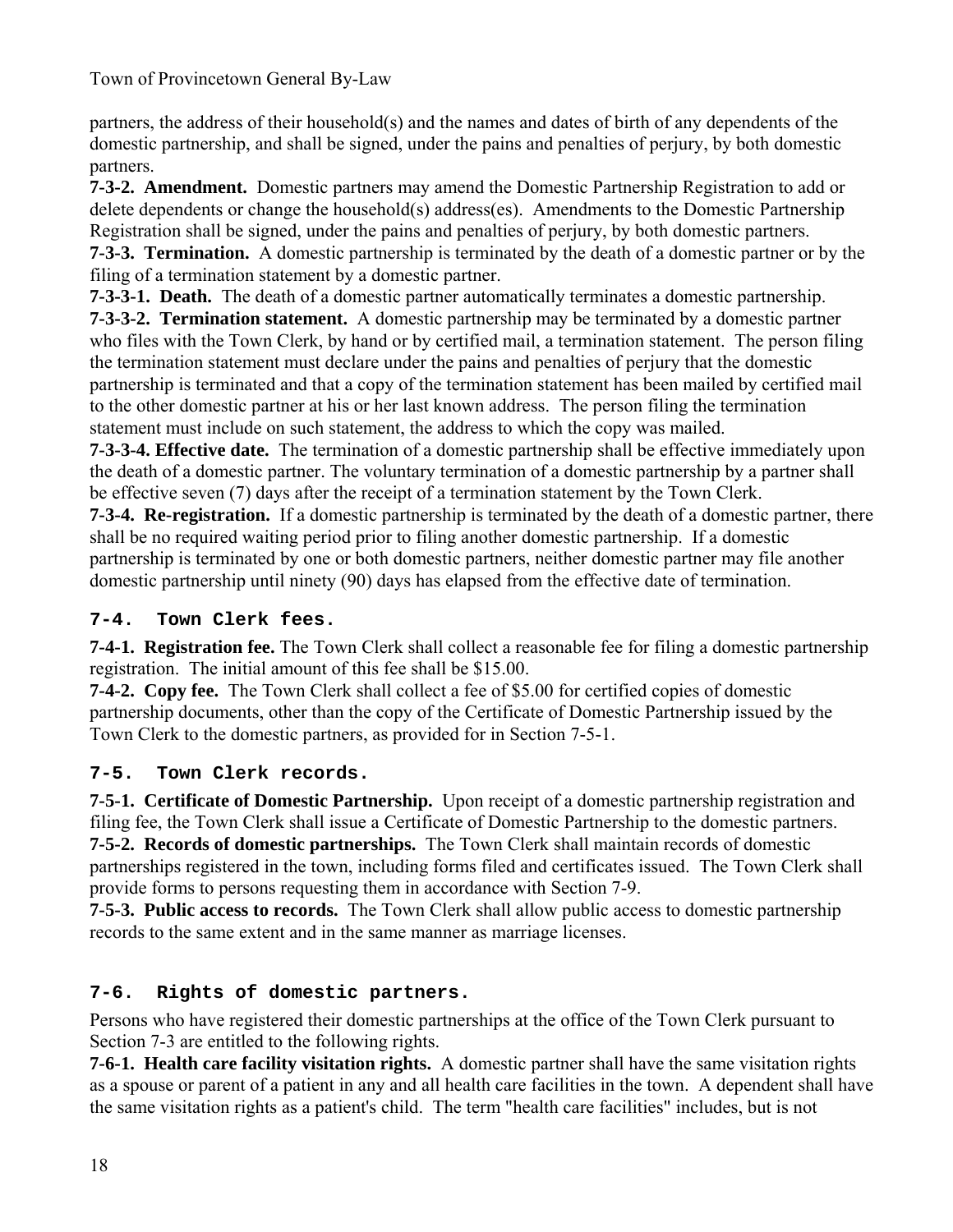limited to, hospitals, convalescent facilities, mental health care facilities, and other short and long term care facilities that are owned by the town.

**7-6-2. Correctional facility visitation rights.** A domestic partner shall have the same visitation rights at all correctional facilities in the town as a spouse or parent of a person in custody. A dependent shall have the same visitation rights afforded to the child of a person in custody. The term "correctional facilities" includes, but is not limited to, holding cells, jails, and juvenile correction centers that are owned by the town.

**7-6-3. Access to schools.** A domestic partner, who is also the parent or legal guardian of a child, may file a form at or send a letter to the child's school to indicate that the parent's domestic partner shall have access to the child's records, access to school personnel in matters concerning the child, and access to the child, including the right to remove such child from the school for sickness or family emergency. The school shall afford such person access as directed by the child's parent. When a domestic partnership is terminated pursuant to Section 7-3-3, it is the responsibility of the parent or guardian to notify the school, in writing, of the termination of rights of the former domestic partner. The term "school" includes, but is not limited to, high schools, vocational schools, junior high and middle schools, elementary schools, pre-school programs, after-school programs and day care programs operated and maintained by the Provincetown public schools.

### **7-7. Discrimination Prohibited.**

No person shall discriminate or retaliate against a person who seeks the benefit of this bylaw, registers or makes a declaration pursuant to its provisions, or assists another person in obtaining the benefits of this bylaw.

### **7-8. Severability.**

The provisions of this chapter are severable. If any of its provisions are held invalid by a court of competent jurisdiction, all other provisions shall continue in full force and effect.

### **7-9. Forms.**

The Town Clerk shall distribute copies of the following forms to those persons who request them: 1. Domestic Partnership Registration, 2. Domestic Partnership Information Sheet, 3. Termination of Domestic Partnership.

### **7-10. Effect on other sections of town bylaws.**

When the term "spouse" is used in other town bylaws, it shall be interpreted to include a domestic partner. When the term "family" is used in other town bylaws, it shall be interpreted to include domestic partnerships.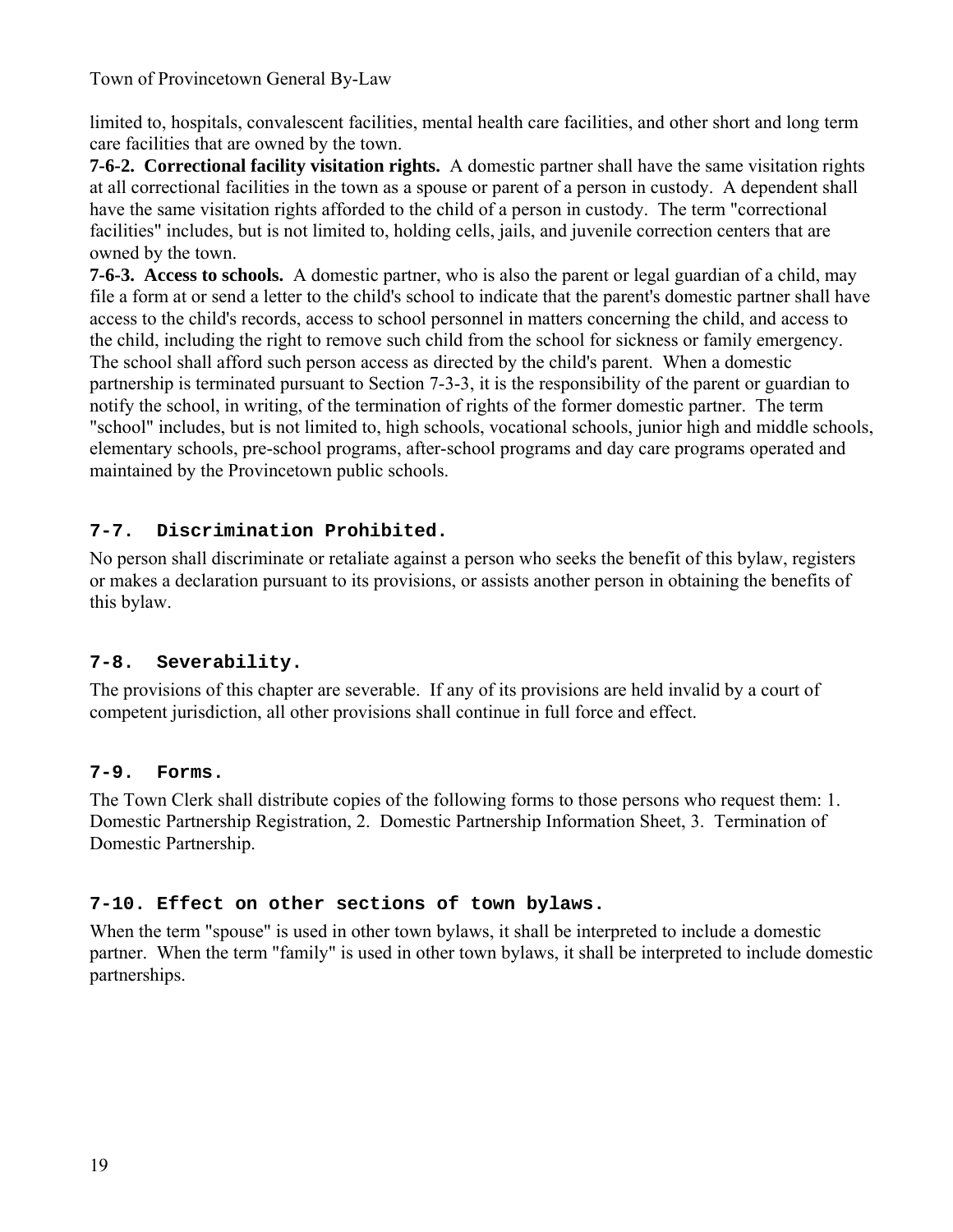## **8. LICENSING AND REGULATION OF BUSINESSES**

#### **8-1. Limitation of licensing authority.**

No provision of this bylaw shall be construed so as to grant to the Licensing Board any licensing authority that is not available to the town under the General Laws of the Commonwealth.

#### **8-2. Notification of intent to commence business.**

No corporation, foreign or domestic, (and no person, partnership or association not required by law to obtain a license for the conduct of its business) shall within the Town of Provincetown conduct any retail or wholesale business involving the sale or rental of goods, without first having registered annually with the Licensing Agent.

#### **8-3. Public hearing and notification requirements.**

 The granting of all new and all modifications or expansions of seasonal and annual licenses issued pursuant to G.L. c. 138, 12, G.L. c.140, 2 or G.L. c. 140, 183A, respectively, including common victualer, innholder, retail package store, entertainment and food vendor licenses, shall be subject to the following conditions:

that the application be considered at a public hearing advertised for two weeks in a newspaper of general circulation in Provincetown the first publication to be at least 14 days prior to the hearing date, and that said notice be appropriately posted in Town Hall.

that the application shall include a plan showing the specific area of the proposed usage.

that the abutters be notified by certified mail of the application or modification within 3 days of the first publication date.

that the licensing authority consider whether the social, economic or other benefits of the proposal for the neighborhood or town outweigh any adverse effects such as hazard, congestion or environmental degradation.

that the costs of the application, hearing, and notification process be covered by the application fee.

### **8-4. Issuance of licenses, permits and approvals.**

The Licensing Board and other town boards, committees, commissions and officers and other town authorities who are authorized to issue licenses, permits and approvals shall not issue any license, permit or approval until satisfied that the requirements of Federal law, the laws of the Commonwealth, the Provincetown Charter, these bylaws and duly promulgated rules and regulations have been met; nor shall such authorities issue licenses, permits or approvals until it is determined that the proposed activity for which permission is sought will not be detrimental to the welfare or safety of the inhabitants of the town.

### **8-5. Licenses and permits of delinquent taxpayers.**

**8-5-1. List of delinquent taxpayers.** The tax collector or other municipal official responsible for the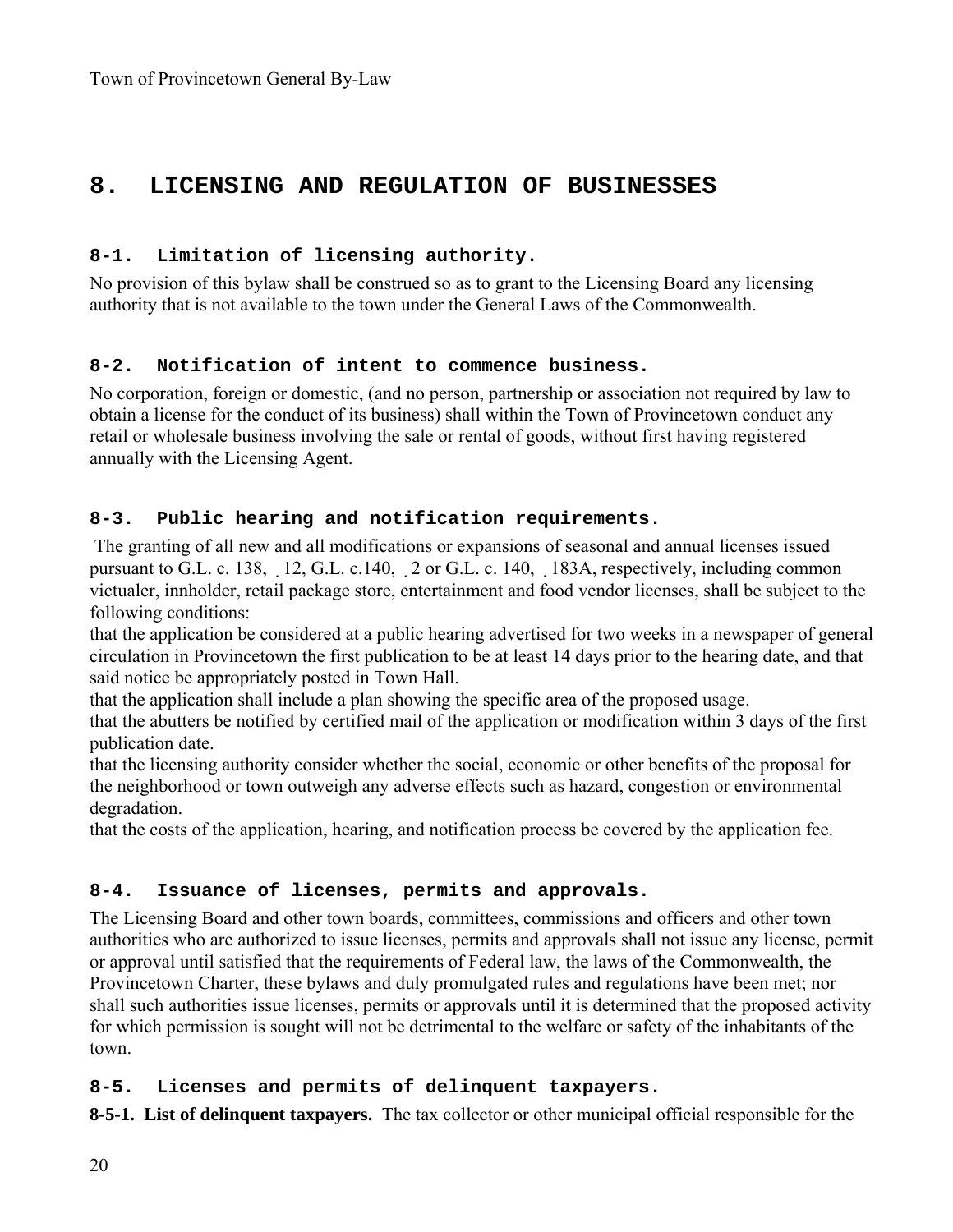records of all Provincetown taxes, assessments, betterments and other municipal charges, hereinafter referred to as the tax collector, shall annually furnish to each department, board, committee, commission or division, hereinafter referred to as the licensing authority, which issues licenses or permits including renewals and transfers, a list of any person, corporation, or business enterprise, hereinafter referred to as the party, that has neglected or refused to pay any local taxes, fees, assessments, betterments or other municipal charges for not less than a twelve month period, and that such party has not filed in good faith a pending application for an abatement of such tax or a pending petition before the appellate tax board. **8-5-2. Denial of licence.** The licensing authority may deny, revoke or suspend any license or permit including renewals and transfers of any party whose name appears on said list furnished to the licensing authority from the tax collector; provided, however, that written notice is given to the party and the tax collector, as required by applicable provisions of the law, and the party is given a hearing, to be held not earlier than fourteen days after said notice. Said list shall be prima facie evidence for denial, revocation or suspension of said license or permit to any party. The tax collector shall have the right to intervene in any hearing conducted with respect to such license denial, revocation or suspension. Any findings made by the licensing authority with respect to such license denial, revocation or suspension shall be made only for the purposes of such proceeding and shall not be relevant to or introduced in any other proceeding at law, except for any appeal from such license denial, revocation or suspension. Any license or permit denied, suspended or revoked under this section shall not be reissued or renewed until the licensing authority receives a certificate issued by the tax collector that the party is in good standing with respect to any and all local taxes, fees, assessments, betterments or other municipal charges, payable to Provincetown as the date of issuance of said certificate.

**8-5-3. Payment agreements.** Any party shall be given an opportunity to enter into a payment agreement, thereby allowing the licensing authority to issue a certificate indicating said limitations to the license or permit and the validity of said license shall be conditioned upon the satisfactory compliance with said agreement. Failure to comply with said agreement shall be grounds for the suspension or revocation of said license or permit provided, however, that the holder be given notice and a hearing as required by applicable provisions of law.

**8-5-4. Waiver of denial.** The Board of Selectmen may waive such denial, suspension or revocation if it finds there is no direct or indirect business interest by the property owner, its officers or stockholders, if any, or members of his immediate family, as defined in section one of chapter two hundred and sixty-eight in the business or activity conducted in or on said property. This section shall not apply to the following licenses and permits: open burning; section thirteen of chapter forty-eight; bicycle permits; section eleven A of chapter eighty-five; sales of articles for charitable purposes; section thirty-three of chapter one hundred and one;children work permits; section sixty-nine of chapter one hundred and forty-nine; clubs, associations dispensing food or beverage licenses; section twenty-one E of chapter one hundred forty; dog licenses; section one hundred and thirty-seven of chapter one hundred and forty; fishing, hunting, trapping licenses; section twelve of chapter one hundred and thirty-one; marriage licenses; section twenty-eight of chapter two hundred and seven and theatrical events, public exhibition permits; section one hundred and eighty-one of chapter one hundred and forty.

### **8-6. Possession of licenses, permits and approvals.**

(This by-law was deleted by a vote of the April 5, 1999 ATM, Art. 34.)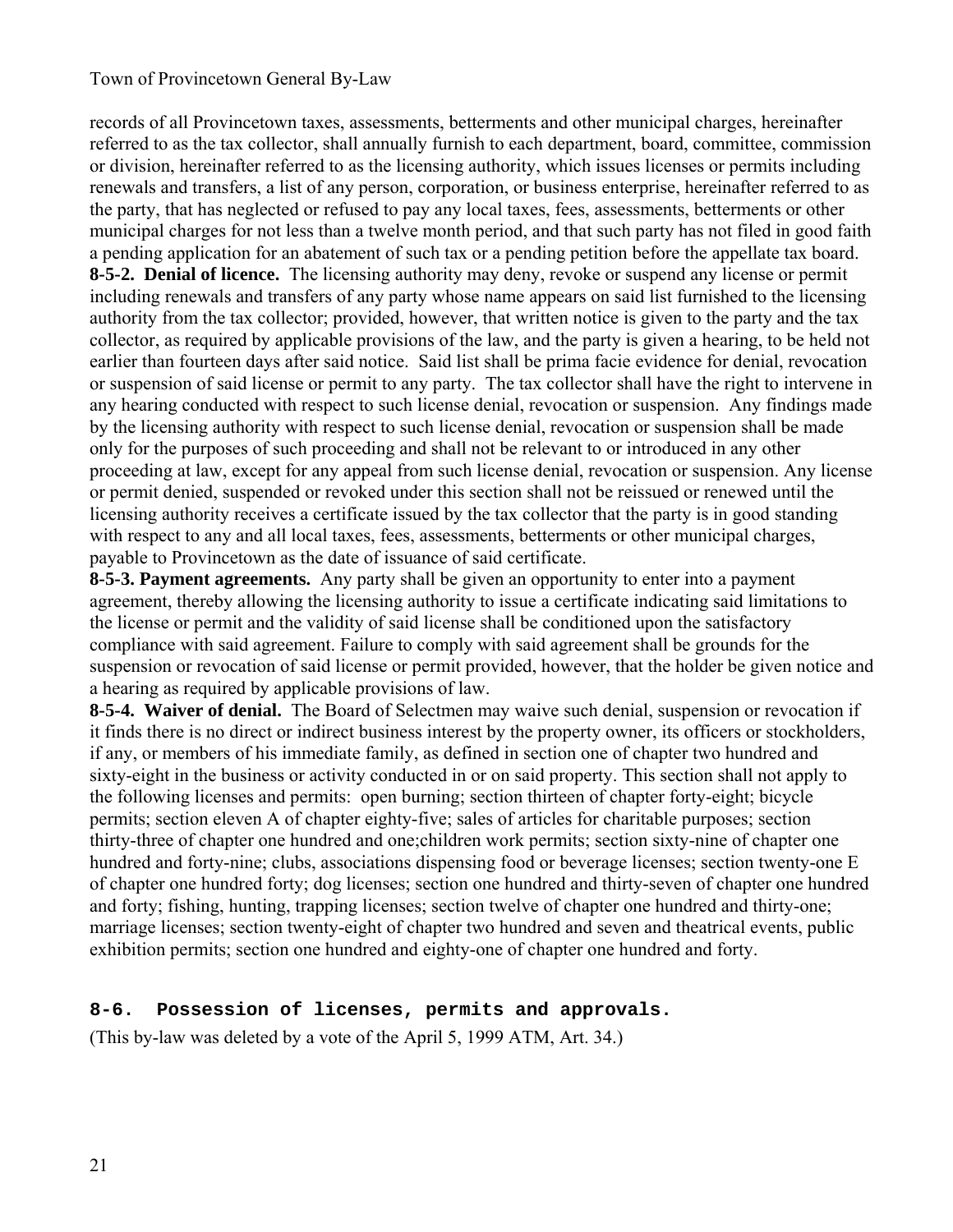### **8-7. Annual inspection and filings.**

Following registration, all premises shall undergo an annual inspection scheduled by the Licensing Agent, conducted by the Department of Municipal Inspections, and are subject to all registration fees and inspection fees, and will have filed a current certificate of good standing or a certificate of corporate legal existence, and will have filed a copy of articles of organization attesting to the corporate status of the registrant.

### **8-8. Conducting business without proper license(s).**

No business licensed by the Licensing Board shall open without having obtained and paid for the appropriate license.

### **8-9. Hours of retail business operation.**

No retail business shall be carried on between the hours of 1:00 a.m. and 4:00 a.m. without written permission from the Licensing Board. A non-criminal disposition penalty will be assessed on any establishment licensed by the Licensing Board or any establishment required to be licensed by the licensing Board, or any establishment required to be registered, operating between the hours of 1:00 a.m. and 4:00 a.m. in the amount of one hundred dollars (\$100) for the first offense, two hundred dollars (\$200) for the second offense and three hundred dollars (\$300) for the third offense. Each violation of the hours of retail business operation shall be deemed to be a separate offense.<sup>9</sup>

### **8-10. Prohibit brown bagging.**

No common victualer or inn holder or any other premises licensed to sell alcoholic beverages under G.L. c.138 shall allow any patron to bring alcoholic beverages onto the premises except in an unopened and sealed bottle which remains unopened and sealed while the patron is on the premises.

### **8-11. Outside display***.***<sup>10</sup>**

8-11-1. Special Permit from Zoning Board of Appeal required. In all districts of the town there shall be no mechanical display or exhibit, or display of any type of merchandise or wares, for the purpose of advertisement, sale, barter or exchange, or as an inducement thereof, outside of, upon or against any building or screened or open porch, or booth, or cart, or contiguous land, or premises unless a Special Permit for said display is first granted by the Board of Zoning Appeals, or specifically excepted as hereinafter provided. Effective April 1, 1990, all exterior displays or exhibits must have a Special Permit from the Zoning Board of Appeals. A Special Permit for Outside Display may be issued for a period of three calendar years after filing an application with the Board of Appeals and a copy thereof with the Town Clerk. The Special Permit shall specify the precise number and generic type (e.g. clothing, children's toys, newspapers and magazines, lawn care machinery, etc.) of items to be displayed and the exact location thereof indicated on a drawing or plan; any change in content (i.e. different or

<sup>&</sup>lt;sup>9</sup> Amended by April 5, 1999 ATM, Art. 35

<sup>&</sup>lt;sup>10</sup>Amended by April 5, 1999 ATM, Art. 36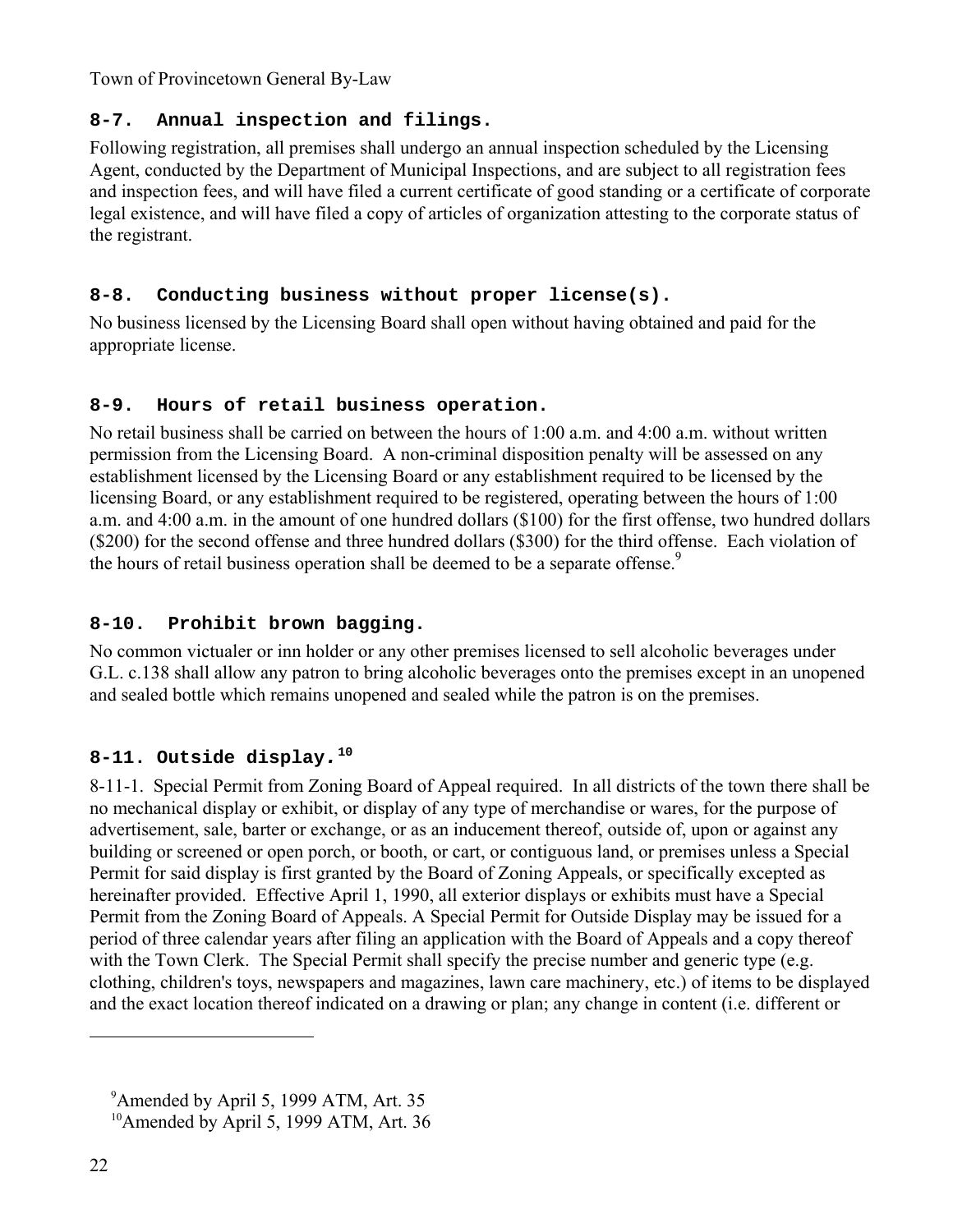additional items) or placement shall require a new Special Permit. The Special Permit may be granted by the Board of Zoning Appeals: (a) only upon its written determination that the proposed display does not create any adverse effect due to hazard or congestion; (b) only if the display is set back a distance of ten (10) feet or greater from the property line; (c) only if a majority of abutters within a 300 foot radius have not submitted a petition objecting to the proposed display; and (d) only if the proposed display has not been opposed by a petition signed by 150 voters. The Special Permit may be renewed for succeeding three-year periods, however violations may be considered as a basis for non-renewal. 8-11-2. Exceptions. This bylaw shall not apply to the following:

bazaars or functions for charitable purposes by organizations existing in town for a minimum of one year may be excepted for periods not exceeding one week in any one year by any one applicant provided that application is made to the Board of Selectmen and a license for said activity is granted.

the sale of food and/or beverages served at table with seating provided for patrons provided that application is made to the Board of Selectmen and a license for said activity is granted.

the sale of art produ Amended by April 5, 1999 ATM ced by working artists at the time and point of sale, including caricatures and portraits, provided that application is made to the Board of Selectmen and a license for said activity is granted.

artists working in public while not engaged in commercial activity. Further this shall not be construed as to prohibit an artist from selling work in progress. And be it resolved that the Board of Selectmen will develop and institute a licensing policy for sidewalk artists consistent with the licensing of other vendors in Provincetown.

### **8-12. Occupancy limits.**

All places of assembly that are licensed by the Licensing Board under General Laws, Chapter 138, are subject to occupancy load limits for places of assembly that are established by the Building Inspector; all other places of assembly licensed under the General Laws or these By-laws are subject to either the occupancy loadlimits for places of assembly established by the Building Inspector, or the septic capacity limits established by the Board of Health, whichever are more restrictive. Occupancy limits will be posted in a conspicuous place in each assembly area rated under this By-law. In addition to any action taken pursuant to said Chapters 138 and 140, a non-criminal disposition penalty will be assessed on any establishment licensed by the Licensing Board for each person found in excess of the posted occupancy limits for any particular place of assembly in the amount of five dollars (\$5) per person for the first offense, ten dollars (\$10) per person for the second offense, and fifteen dollars (\$15) per person for the third and subsequent offenses in any given licensed period. Each violation of the posted occupancy limit shall be deemed to be a separate offense, provided, however that no fines imposed under this section shall exceed three hundred dollars (\$300) per offense.<sup>11</sup>

### **8-13. Regulating closing out sales.**

Regulating closing out sales to conform with Massachusetts General Laws, Chapter 93, Section 28A and Chapter 262, Section 34, Clause 69, in that a business shall file a complete inventory list with the Town

 $11$  Added April 1999 ATM, Art. 37.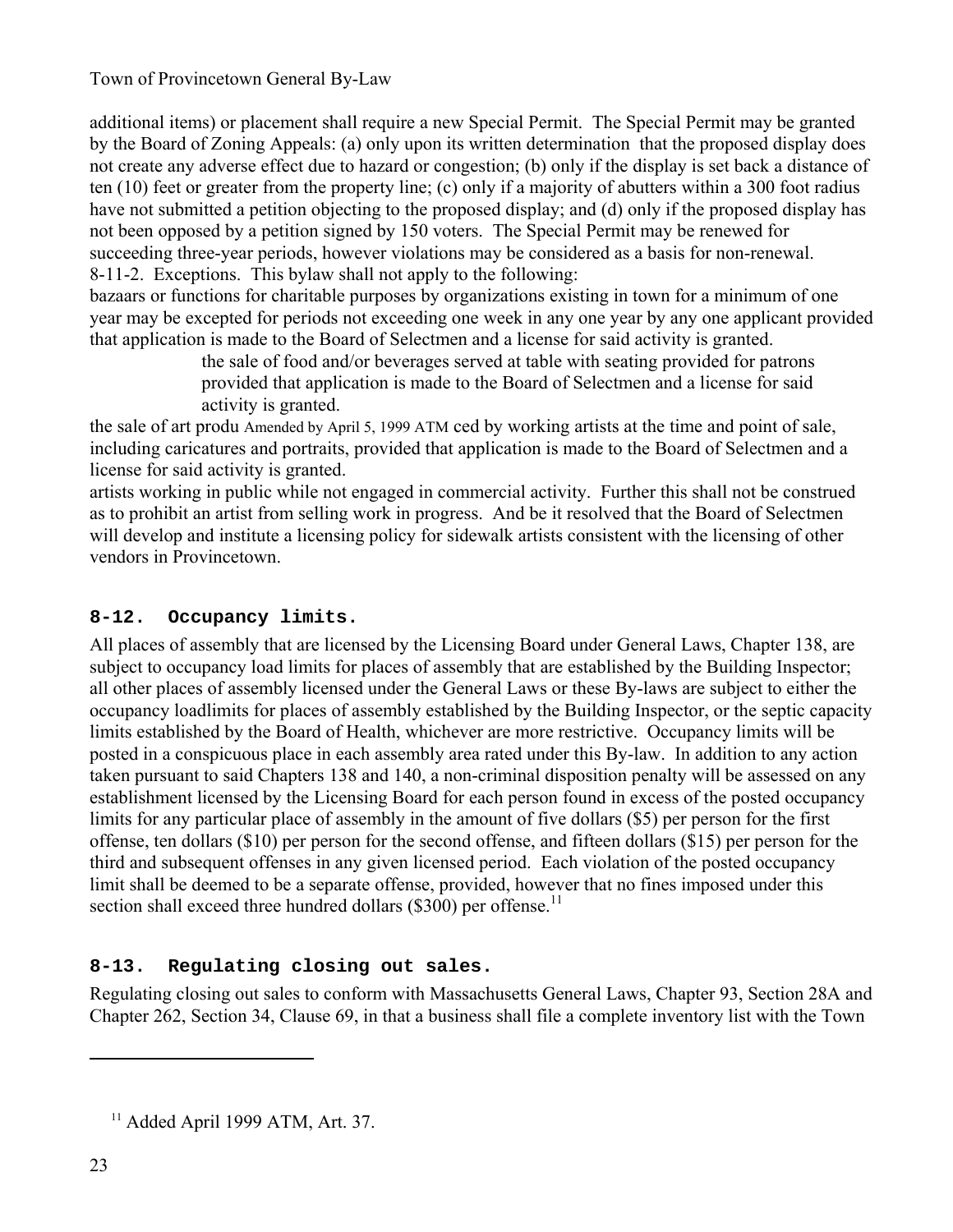Clerk, and pay a fee in accordance with the above stated laws, at least three days prior to the sale. **8-13-1. Removal sale.** "Removal sale" shall include, but not be limited to, any sale by any person, at any store/shop of foods, wares, or merchandise under the designation of "lost our lease", "forced out", "must vacate" or any designation signifying the cessation of the business by such person only at the sale location within the town.

**8-13-2. Termination sale.** "Termination Sale" shall include, but not be limited to, any sale by any person at a store/shop of foods, wares or merchandise under the designation of "closing out", "going out of business", "discontinuing business", "selling out", "retirement sale" or any designation signifying cessation of business by such persons at all locations within the town.

### **8-14. Purchasing second-hand goods.**

Each shop owner or dealer who purchases second-hand merchandise for resale must keep a record of all purchases of such merchandise. Each such purchase must be recorded in a book, which shall be available for police inspection, with a description of the merchandise, the date and time of purchase, and an identification of the seller.

### **8-15. Hours of Entertainment and Amusement Operation.**

Unless otherwise restricted, no holder of an entertainment license issued by the Town of Provincetown pursuant to Massachusetts General Laws, Chapter 140, Sections, 177A, 181, 183A, shall permit activity licensed thereunder to be conducted between the hours of 1:00 a.m. and 8:00 a.m.<sup>12</sup> A non-criminal disposition penalty will be assessed on any holder of an entertainment license found to be operating between the hours of 1:00 a.m. and 8:00 a.m. in the amount of one hundred (\$100) for the first offense, two hundred (\$200) for the second offense and three hundred dollars (\$300) for the third offense. Each violation of the hours of entertainment or amusement operation shall be deemed to be a separate offense. $13$ 

<sup>&</sup>lt;sup>12</sup>Added April 1998 ATM, Art. 35

13Amended April 1999 ATM, Art. 38.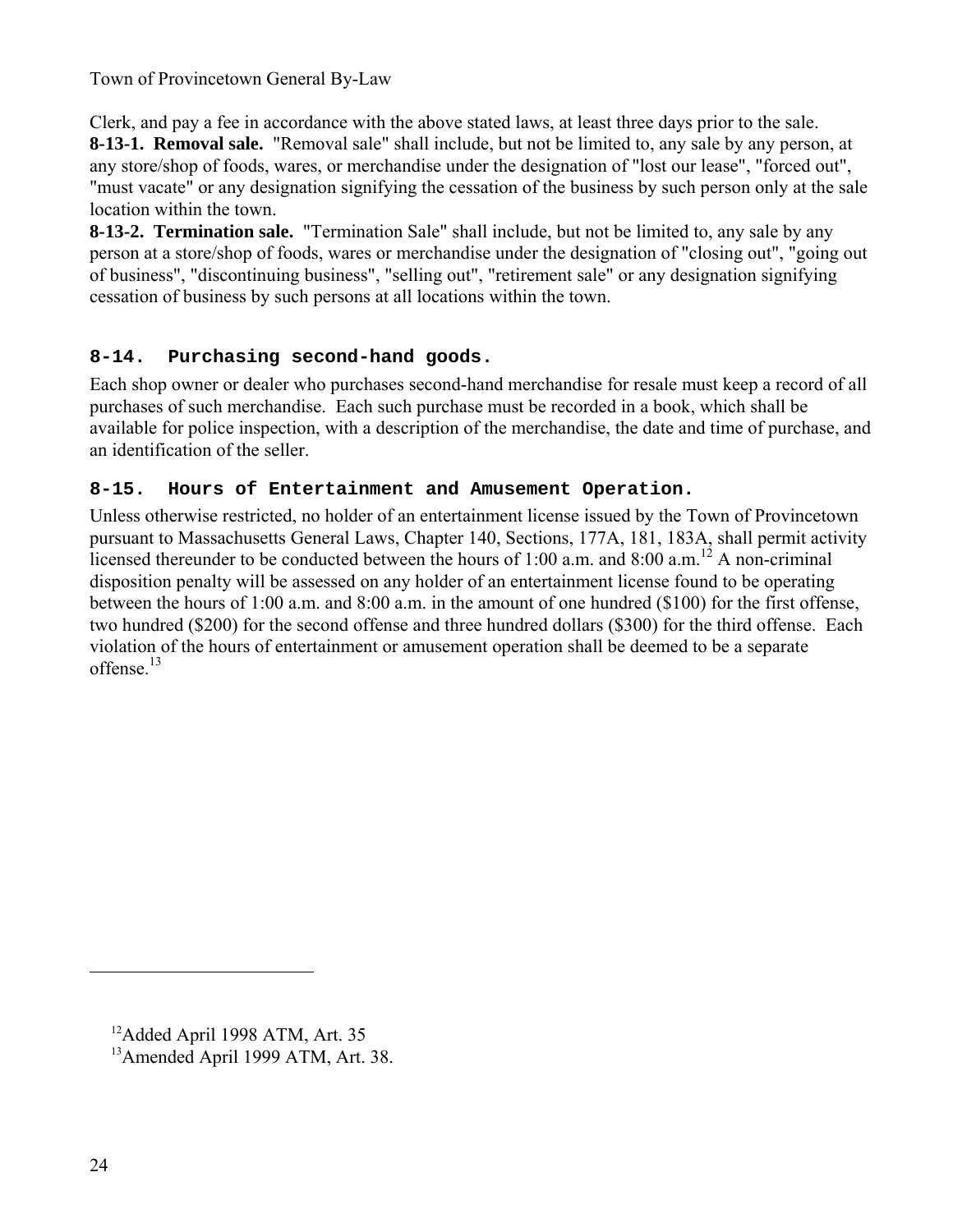### **9. LICENSING AND REGULATION OF CERTAIN BUSINESSES**

#### **9-1. Food for Sale.**

No person shall offer food for sale to the public unless licensed as a common victualer or an innholder under the provisions of Chapter 140 of the General Laws or licensed for retail sales (either as a transient vendor or as defined in Provincetown General By-laws 8-2) along with the appropriate Board of Health food service permit(s).  $^{14}$ 

#### **9-2. Vending Machines.**

**9-2-1. Licensing vending machines.** Any person or business entity who offers any beverages for sale by one or more vending machines as described in G.L. c.140, 21A, shall be licensed by the town and have the machine or machines inspected annually before the machines are placed in use and pay a fee of \$25.00 which will cover the costs of licensing and inspection.<sup>15</sup>

**9-2-2. Regulations.** No vending machine shall be allowed for "open air" operation outside of, or on, or against any building unless located a minimum of fifteen (15) feet from any public street, way or sidewalk. Any vending machine operator shall provide adequate refuse disposal receptacles immediately adjacent to the machine. No internally illuminated vending machines shall be allowed in "open air" operations.

**9-2-3.** Cigarette vending machines. All sale of cigarettes by machine is prohibited.

### **9-3. Commercial Solicitation on Public Property.**

**9-3-1. Registration required.** No organization or person upon public property or a public way, or upon private property or a private way without permission of the owner or owners thereof, shall solicit or canvas persons upon any public property or public way to enter into a commercial transaction, including the purchase of any merchandise or any type or real estate, time share, interval ownership and/or other property without first registering with the Police Chief or his designee and obtaining identification which shall be prominently displayed upon the person.

**9-3-2. Regulation and fees.** The Board of Selectmen shall develop and institute regulations for the speedy administration of the registration process hereunder and shall formulate a fee schedule.

**9-3-3. Refusal to register.** The Police Chief or designee shall refuse to register an organization or individual

who refuses to provide any of the information reasonably required to register said person or organization pursuant to this bylaw or any rules or regulations promulgated hereunder;

<sup>&</sup>lt;sup>14</sup>Amended by April 1999 ATM, Art. 39

<sup>&</sup>lt;sup>15</sup> Amended by April 1999, Art. 40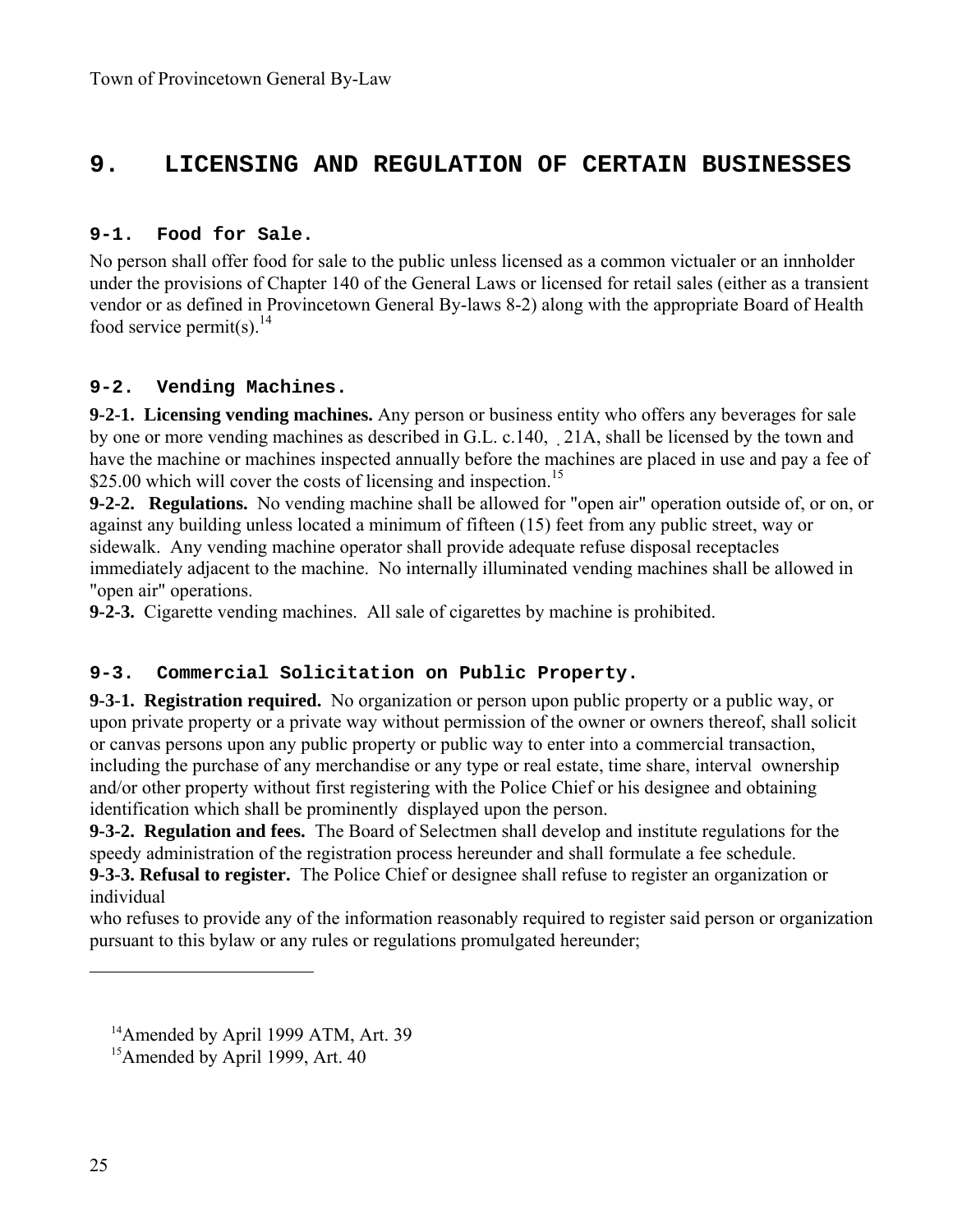who has been convicted of the crime of murder/manslaughter, rape, robbery, assault, battery or kidnapping, within the preceding ten years.

who has been determined by the Police Chief to be a fugitive from justice; or

whose registration has been revoked for violation of this bylaw within the previous two-year period. **9-3-4. Action on application.** The Police Chief or designee shall act upon a registration application within 10 days after the filing of the same.

**9-3-5. Appeal.** Any person aggrieved by reason of his inability to register or obtain identification for commercial solicitation from the Police Chief or designee, or by reason of revocation of his registration, may, within 5 days, appeal such decision or failure to timely act in writing to the Board of Selectmen. The Board of Selectmen shall hear and determine said appeal within 20 days after filing or the written notice of appeal. If the Board of Selectmen shall not act upon such appeal within said 20 days, the Police Chief or his designee shall register or reinstate said person or organization and issue said identification.

**9-3-6. Daily notification.** It shall be the duty of every organization employing solicitors or canvassers to notify the Police Department daily as to the area(s) of the town in which they will be operating.

**9-3-7. Prohibited activities.** It shall be unlawful for a solicitor or canvasser to do any of the following: falsely represent, directly or by implication, that the solicitation or canvassing is being done on behalf of a governmental organization.

solicit or canvass before 8:00 A.M. or after 9:00 P.M.

solicit or canvass in any manner which has been found, after investigation by a police officer, to have been conducted in a threatening, abusive, or harassing fashion.

continue to directly solicit or canvass towards any person who expresses his or her unwillingness to continue to be solicited or canvassed.

forcibly detain or impeded any person who has expressed unwillingness to be solicited or canvassed. **9-3-8. Revocation.** Any person or organization who is convicted of any crime described in section 3

(ii), who violates any provision of this bylaw or the regulations promulgated hereunder, or who knowingly provides false information on the registration application, or any person who is determined by the Police Chief to be a fugitive from justice, shall have his, her or its registration revoked by the Chief of Police by written notice delivered to the holder of the registration in person or sent to the holder by certified mail at the address set forth in the application.

**9-3-9. Fines.** Any person or organization violating any of the provisions of this bylaw or any of the rules or regulations promulgated hereunder shall be subject to a fine. This bylaw may be enforced by any police officer of the Town of Provincetown.

**9-3-10. Exemptions.** This section shall not apply to persons holding licenses issued by the Town of Provincetown for peddlers, or to persons holding permits or licenses to expose for sale merchandise upon public property, streets or sidewalks within the Town of Provincetown acting within the scope of their permits or licenses or who are engaged in an activity expressly exempted by special or general laws from such licenses or permits.

### **9-4. Street Performances.**

**9-4-1. Purpose.** The existence in Provincetown of street performers provides a public amenity that enhances the character of the town, and the town seeks to encourage such performances to the extent that they do not interfere with the reasonable expectations of (1) residents to the enjoyment of peace and quiet in their homes or (2) business owners to public access to their businesses. The bylaw seeks to balance the interests of the performers with those of the residents of the town.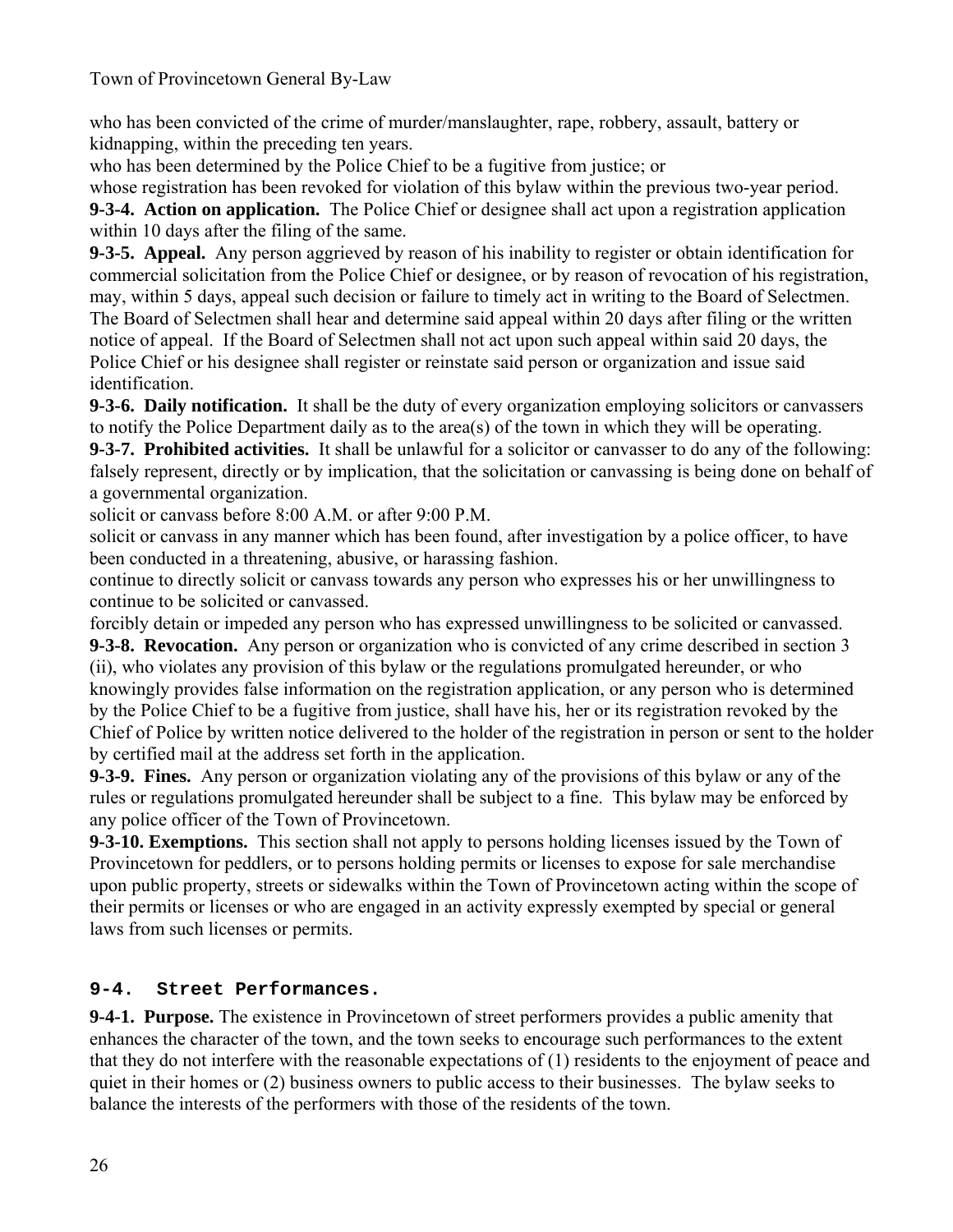9-4-2. Definitions.

**9-4-2-1. Perform.** Perform includes, but in not limited to, the following activities: acting, singing, playing musical instruments, pantomime, juggling, magic, dancing, reading and reciting, conducted live and in person, but shall not include presentations of audio/visual reproductions of such activities.

**9-4-2-2. Performer.** Performer means a person who has obtained a permit pursuant to this By-law. **9-4-2-3. Public areas.** Public areas means public sidewalks, parks, playgrounds and all public ways in Provincetown.

**9-4-3. Permit required.** No person may perform in a public area without a permit issued pursuant to Section 9-4-4-1 of this bylaw.<sup>16</sup>

9-4-4 Permits.

**9-4-4-1. Issuance.** A permit shall be issued by the Police Department to each applicant therefor in exchange for a completed application.

**9-4-4-2. Form of application.** A completed application for a permit, and the permit itself, shall contain the applicant's name, residence address and telephone number, and shall be signed by the applicant. The applicant's signature shall constitute a certification that she or he has received, read, and understood the text of this bylaw. If a performer has knowingly provided false information in the application for a permit or has not signed the application, any permit issued pursuant to such application shall be invalid.

**9-4-4-3. Term of permit.** A permit shall be valid from the date on which it is issued through the end of that year.

**9-4-4-4. Form of permit.** A permit shall be non-transferrable, and shall contain the permit number of the applicant and the year in which the permit is valid.

**9-4-4-5. Individual permits required.** Each member of a group of performers who play together shall be required to obtain an individual permit.

**9-4-4-6. Distribution of street performance bylaw.** Upon issuing a permit, the Police Department shall also give the performer a copy of the street performance bylaw.

**9-4-5. Display of Permit.** A performer shall clearly display his or her permit while performing, or have the permit on her or his person, and shall allow inspection of the permit by any Provincetown police officer upon request.

**9-4-6.** Permitted Performances.

**9-4-6-1. Location.** Performances may take place in public areas except:

within one hundred (100) feet of an elementary and/or secondary school, library or religious facility while in session;

within one hundred (100) feet of a hospital at any time:

within one hundred (100) feet of Town Hall during business hours or any town-related meeting if any person transacting such business requests that a performance discontinue for the reason that such performance is hindering said business; and

public areas from which all performances have been excluded by vote of the Board of Selectmen after public hearing and notice thereon. Such notice shall be advertised at least once in a local newspaper no less than fourteen (14) days prior to the hearing.

**9-4-6-2. Street fairs and public festivals.** Performances may take place in public areas where an

<sup>&</sup>lt;sup>16</sup>Amended by April 1999 ATM, Art. 41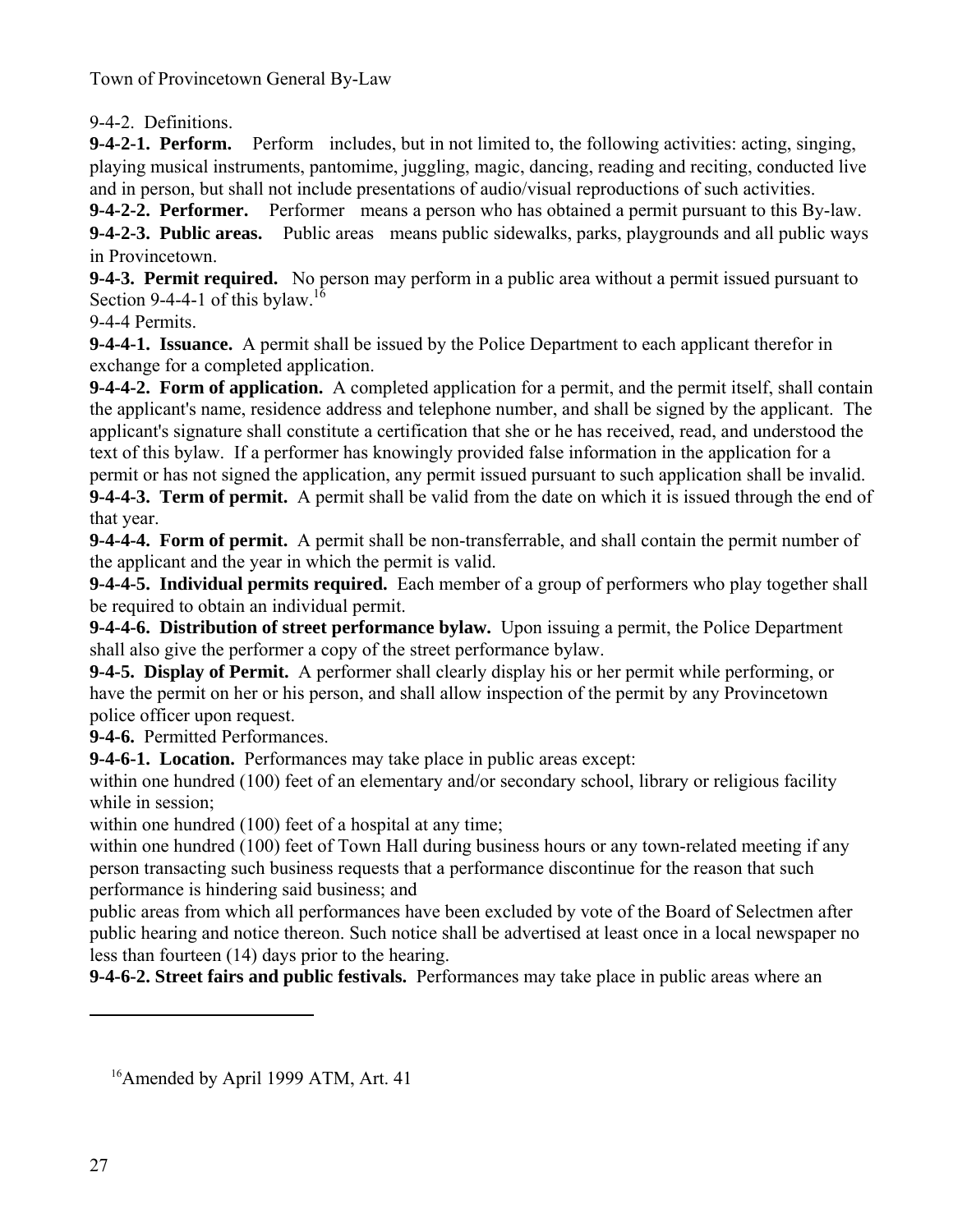authorized street fair or public festival is being conducted, with the permission of the sponsor of such fair or festival.

**9-4-6-3. Times.** Performances may take place at the following times: seven days per week, between 11:00 a.m. and 11:00 p.m.

**9-4-7. Undue interference.** A performer may not create an undue interference with the passage of the public through a public area. If a performer attracts a crowd sufficient to obstruct the public way, such performer shall request that the crowd eliminate the obstruction. If such efforts to eliminate the obstruction fail, a police officer shall ask the performer to stop the performance until that part of the crowd that is creating the obstruction dispenses. A police officer may dispense the portion of the crowd that is creating the obstruction.

**9-4-8. Non-criminal disposition of violations.** Whoever violates any provision of this bylaw may be penalized by a non-criminal disposition as provided in G.L. c.40,21D. For the purposes of this bylaw, the following officials shall be enforcing persons: Provincetown police officers. The penalty for each violation shall be fifty dollars (\$50), with each day the violation exists constituting a separate offense. A performer who has not applied for a permit shall be given one written warning by a police officer informing the performer of the bylaw and the requirement of a permit before any subsequent violations are issued.

**9-4-9.** Removed by November 13, 2006 STM Article 13 vote.

**9-4-10.** Removed by November 13, 2006 STM Article 13 vote.

**9-4-11. Severability.** The provisions of the sections of this bylaw are severable, and if any part of this bylaw should be held invalid by a court of competent jurisdiction, such invalidity shall not affect the remainder of this bylaw and the remainder of this bylaw shall stay in full force and effect.

**9-5.** (This section, Habitations for Rent, eliminated in ts entirety by April 2009 ATM 22).

### **9-6. Use of town owned docking facilities.**

Pursuant to the 20-year lease for the management of Macmillan Pier, the Provincetown Public Pier Corporation may permit or license persons, partnerships, corporations, or other entities for operation from float spaces at MacMillan Pier and/or from any other town-owned or town-operated berthing or docking facilities. The terms of all such licenses shall be as determined by the Provincetown Public Pier Corporation. Applications for new licenses, licenses which are not renewed, and licenses which are revoked shall be solicited by public bidding in accordance with Section 6-4 or utilized by the Provincetown Public Pier Corporation for economic development consistent with Chapter 13 of the Acts of 2000 and Chapter 91 License 8621. The Provincetown Public Pier Corporation shall continue to license those entities which were licensed during the summer of 1986 provided that said entities have been properly licensed in each succeeding year since 1986, that complete applications are received by April 1 of the permit year and that said licensees shall have been and shall remain in good standing with all fees paid and in conformance with all applicable laws, bylaws, rules and regulations.  $17$ 

<sup>17</sup> Amended by April 2006 ATM Article26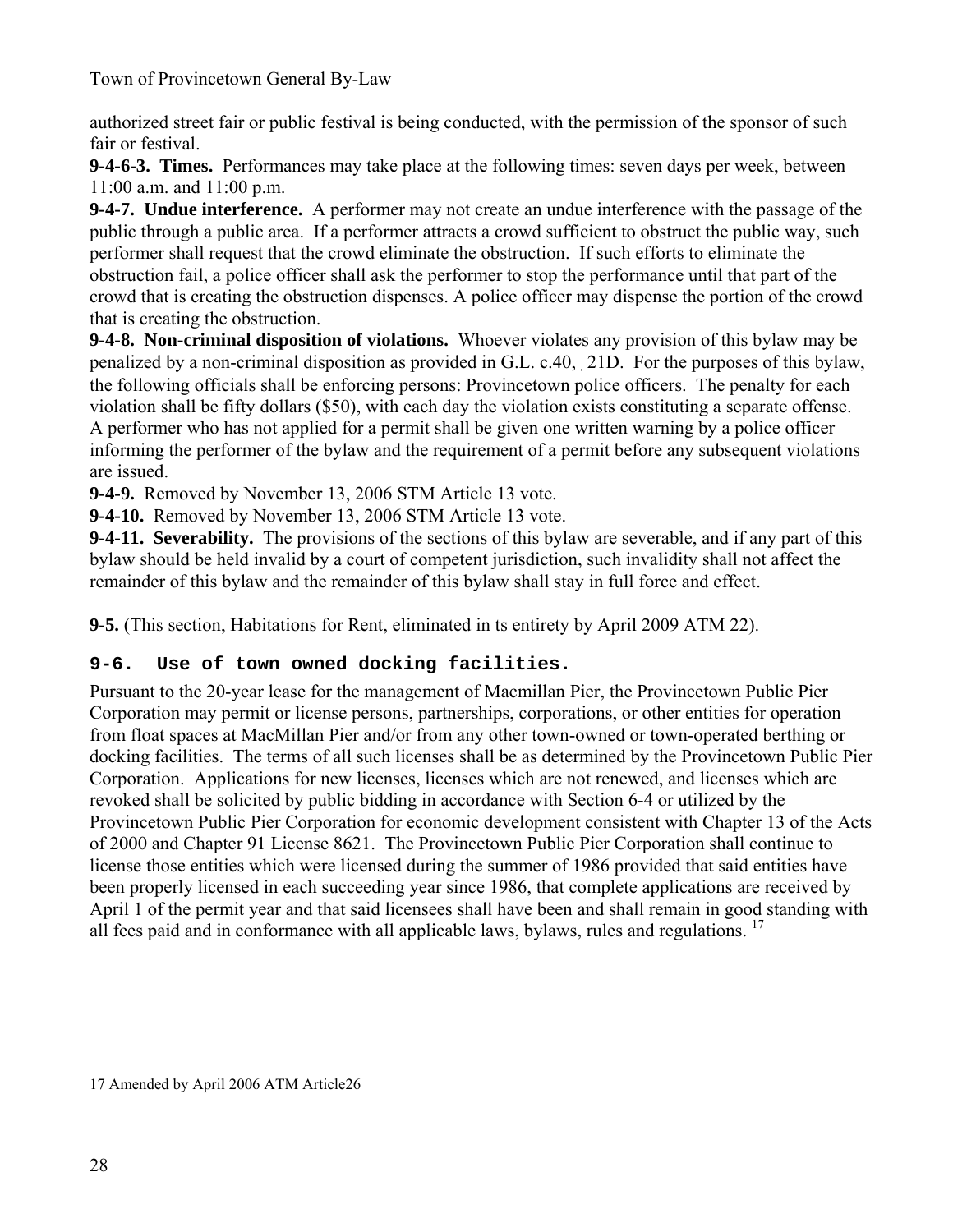### **9-7. Prohibited businesses.**

**9-7-1.** Rental of motorized two-wheeled vehicles. No person shall rent or hire any motorized two-wheeled vehicle.

**9-7-2. Pay toilets.** No pay toilet shall be permitted within the town.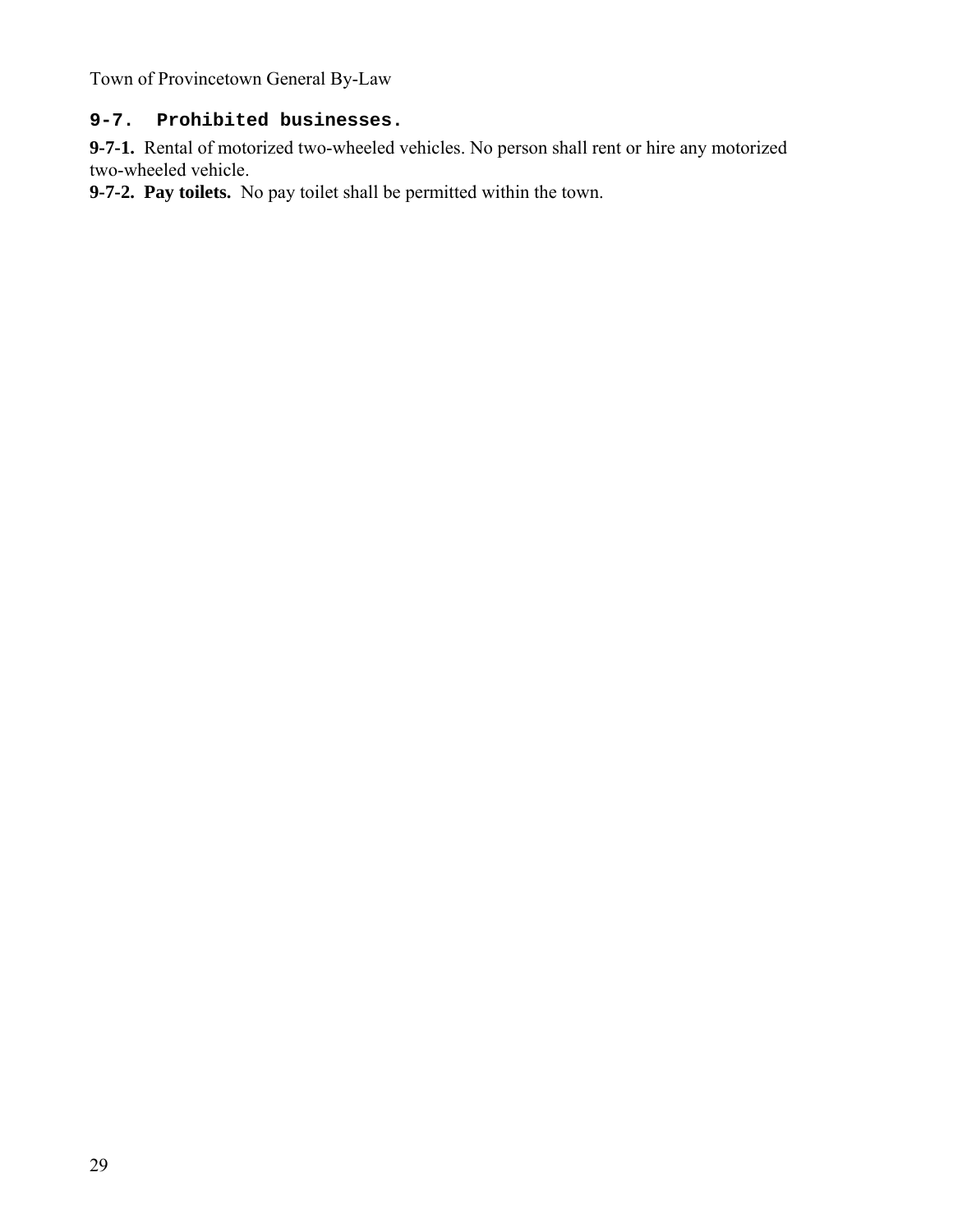# **10. SIGN REGULATIONS**

#### **10-1. Administration and Enforcement.**

**10-1-1. Inspector of Buildings.** The Inspector of Buildings shall administer and enforce sign regulations. The Inspector of Buildings shall give written notice to any person or persons erecting new signs in violation of these regulations to render compliance therewith within ten days or remove the sign by reason of failure to do so.

**10-1-2. Registration of signs.** All existing signs shall be registered with the Building Inspector with a statement of size and content. No registration fee shall be required. All newly erected signs shall be registered with the Inspector of Buildings with a statement of size and content, and an inspection fee shall be paid at the time of registration.

**10-1-3. Length of time given for compliance.** All persons, firms and corporations having presently established signs shall obtain permits for said signs as hereinafter provided; and any presently existing signs, regardless of size, may remain as non-conforming until such time of replacement or repairs which would change the principal wording, size or shape. At such time, such changed sign as aforesaid must comply with the requirements of this bylaw.

#### **10-2. General Regulations.**

**10-2-1. Related to premises.** No sign shall be erected or maintained unless its subject matter relates exclusively to the premises on which it is located, or to products, accommodations, services, or activities on those premises.

**10-2-2. Off premises signs.** No "off premises" billboard signs or other off-premises advertising device shall be permitted.

**10-2-3. Location.** No sign shall be attached to a roof or extend above the top or beyond the end of the wall to which it is attached, or protrude beyond any lot line of the premises.

**10-2-4. Height.** No ground sign shall exceed 12 feet in height as measured from the ground level to the top of the sign.

**10-2-5. Type of illumination.** Neon, gas-filled tube type illuminated or internally illuminated signs shall not be permitted.

**10-2-6. Flashing or moving signs.** No sign shall produce glare, flash, move or have activated lights or elements.

**10-2-7. Residential district.** No sign relating to commercial activity shall be permitted in a Class B Residential District.

### **10-3. Sign Size.**

The Basic Maximum Sign Area for signs is as follows:

| 1. Residential District: |              |
|--------------------------|--------------|
| Class B                  | $2$ sq. ft.  |
| Class G                  | $2$ sq. ft.  |
| Class W, W-B             | $16$ sq. ft. |
| 2. Commercial District:  |              |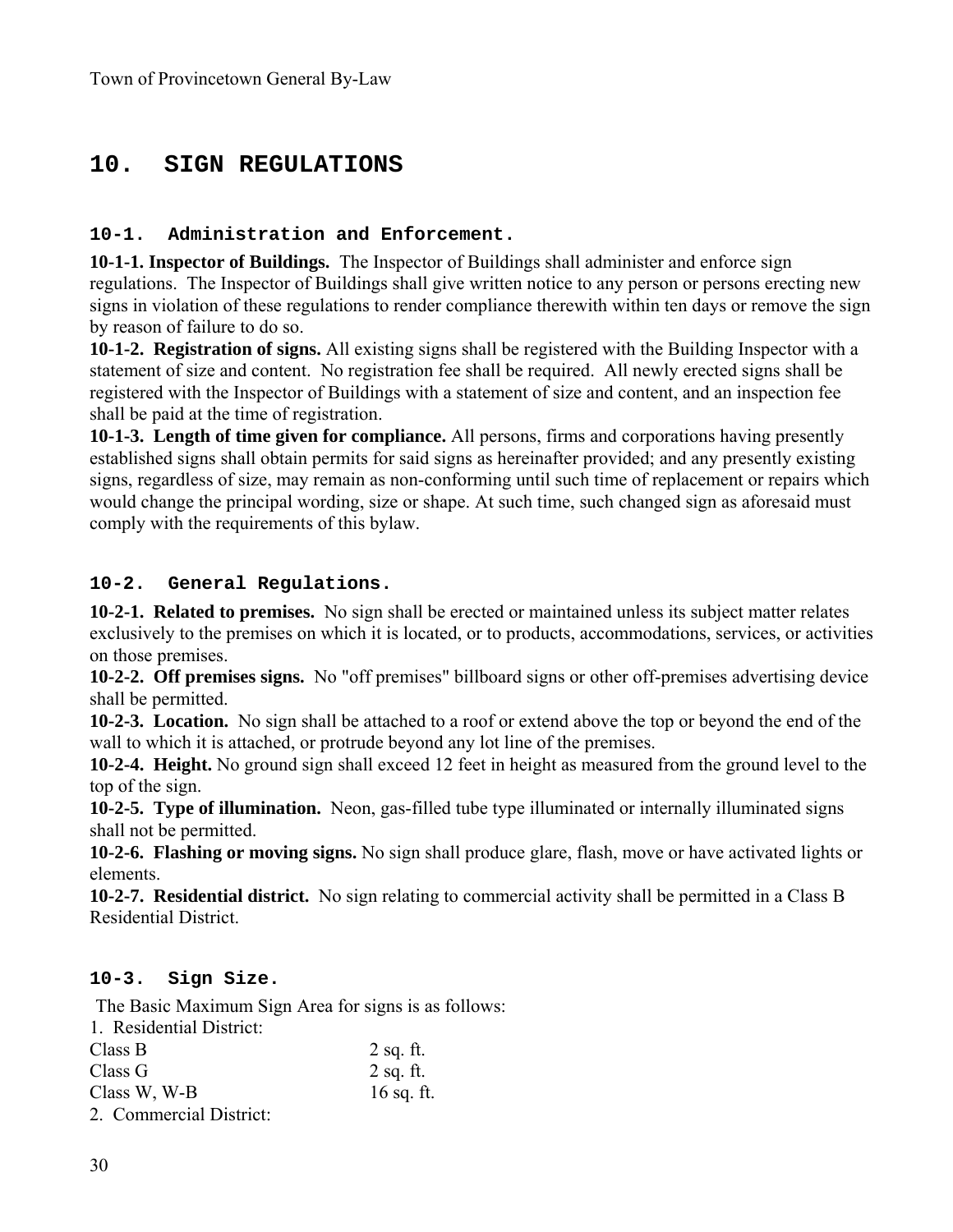| Class R             |            | $16$ sq. ft. |
|---------------------|------------|--------------|
| Class P             |            |              |
|                     | Motels     | $16$ sq. ft. |
|                     | Other Uses | 32 sq. ft.   |
| 3. Other Districts: |            |              |
| S, M                |            | $16$ sq. ft. |

### **10-4. Multiple signs.**

The maximum number of signs or display structures allowed in a business or location is two (2). The area of the two signs may not exceed the Basic Maximum Sign area specified in Section 10-3 with the following exceptions:

a business or location having 300 feet or more frontage along a single street or highway may have a maximum of two signs, each of which may have the Basic Maximum Sign Area.

directional signs not exceeding one square foot in area may be used without limitation where needed. any business or location on a corner lot may use three signs having total area not exceeding the Basic Maximum Sign Area.

any business or location having frontage on parallel streets may have two signs located on each street, totaling up to the Basic Maximum Sign Area for each street.

in addition to any other allowable signs, one Directory Sign shall be allowed for a group of three or more businesses with a remote entrance on a private way, with directory listings in letter sizes not to exceed three inches, or aggregate sign size not over six square feet.

in addition to any signs previously referred to, a business may have non- illuminated and non-projecting signs erected at the side or over the door of a store or show window of the business establishment which announces the name of the proprietor and the nature of the business conducted therein, which sign shall not exceed six square feet.

a single sign not over three square feet in area, including frame or other decoration, erected to announce the sale or rent of the property so designated is allowed in addition to the above provided that such sign must be placed parallel to the street, may not be mounted on trees or shrubs, must be securely attached to a structure or in the ground, and must be set back from the lot line at least ten feet, except when a building is not set back ten feet from the lot line in which case such sign may be erected on the building or in the ground against the building.

### **10-5. Temporary and political signs.**

Cloth or cardboard signs, banners, and posters except posters intended for window display, shall be referred to the Building Inspector for approval and issuance of a permit. Temporary signs, banners, and posters covering social, holiday and political events must be firmly attached to a supporting device and present no undue hazard to the public. The time allowed for this type of advertising shall not exceed ninety (90) days. Control of political advertising during an election campaign shall be administered by the Inspector of Buildings who may grant a one-time group permit to the Chairman or Candidate of any party in lieu of individual permits. All such advertising must be removed within ten (10) days after the election date.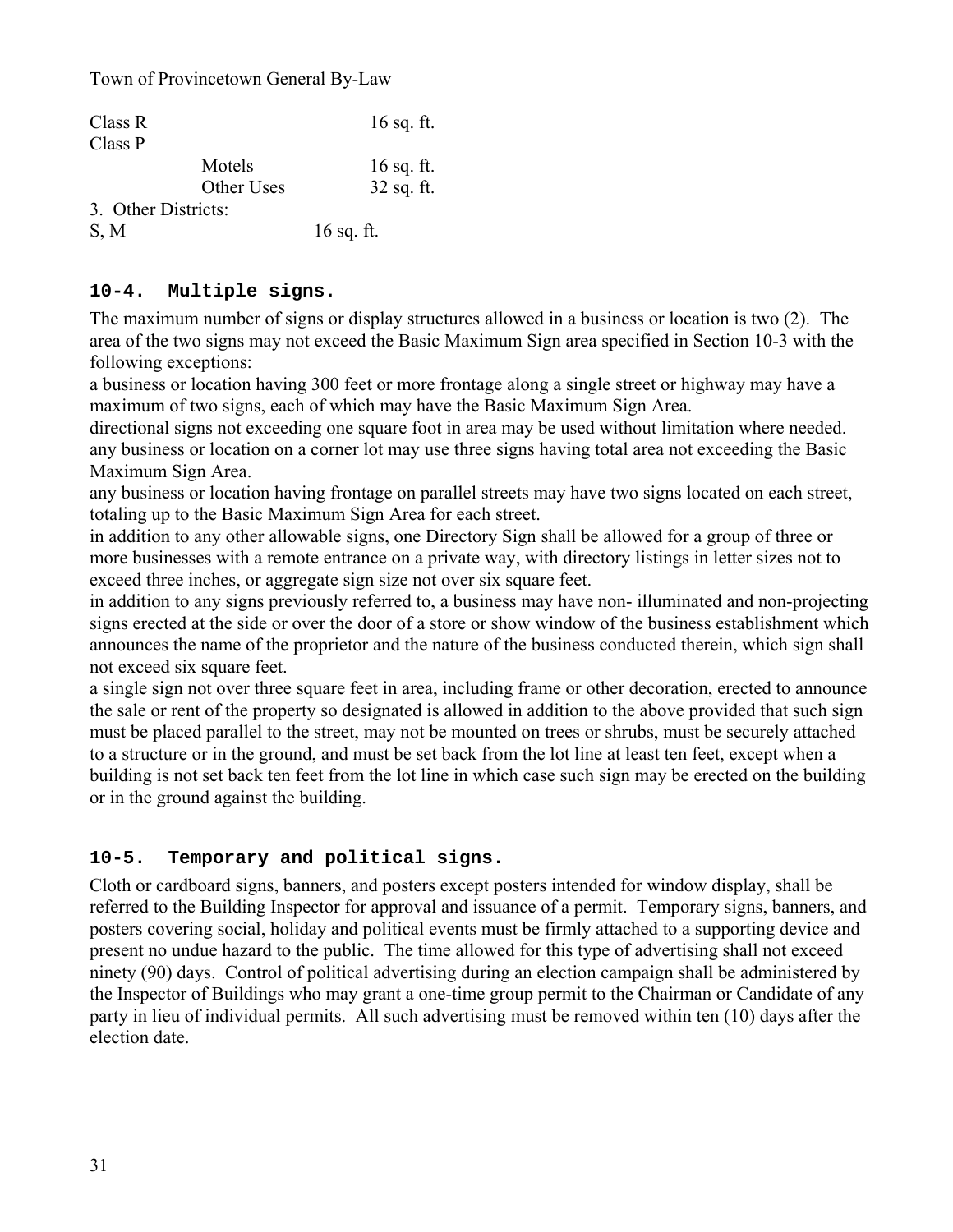### **10-6. Chalkboards and menu boards.**

No chalkboards or menu boards shall be allowed with the following exception: one (1) glass covered menu board either free-standing or attached and no larger than two (2) feet by two (2) feet shall be allowed for each restaurant.

### **10.7. Interpretation.**

This bylaw will not be interpreted to authorize any violation of any zoning bylaw of the town.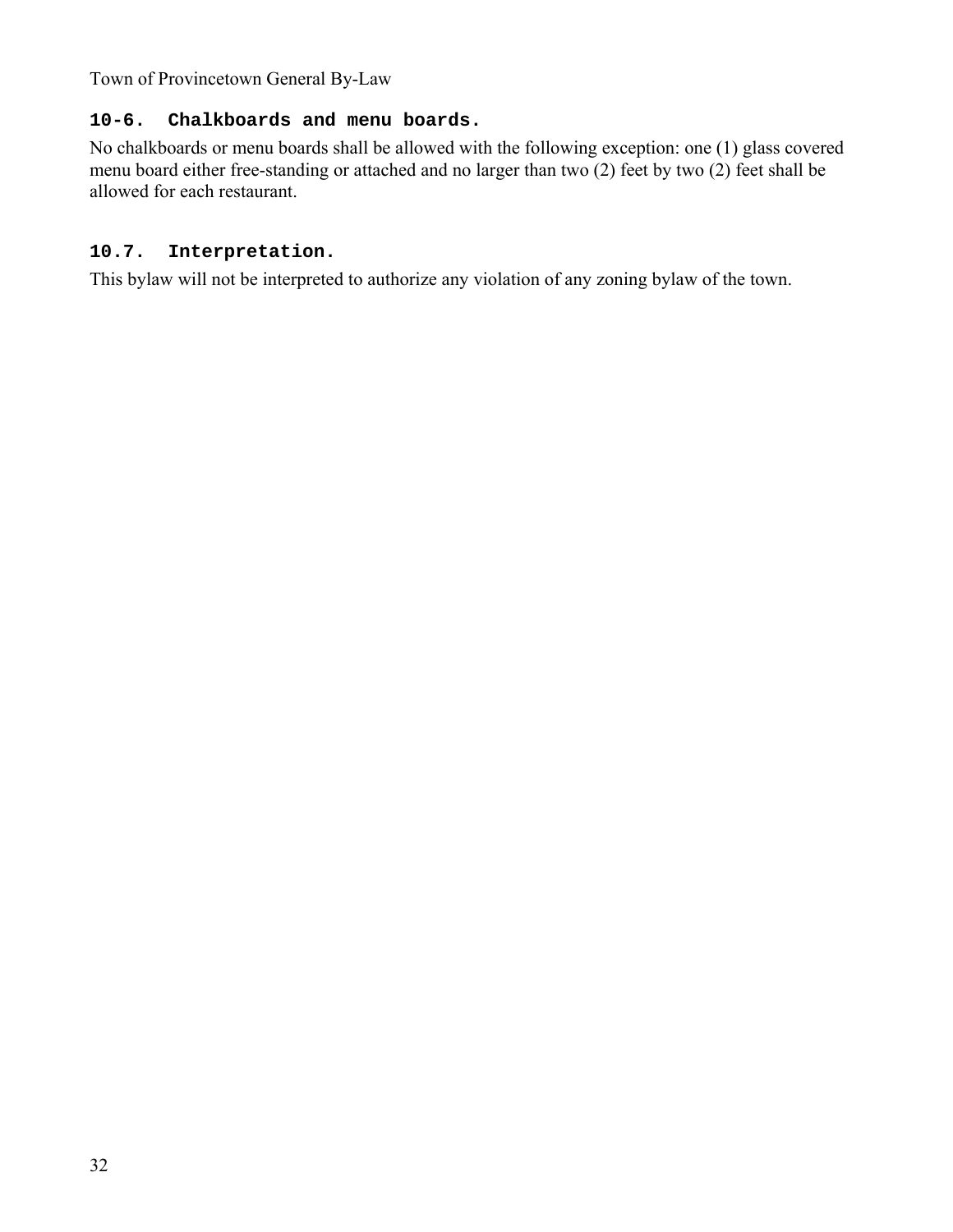# **11. BUILDING REGULATIONS**

### **11-1. Building permits and inspections.**

**11-1-1. Building permits.** No person, without permit from the Building Inspector, shall erect, alter or add to any building.

**11-1-2. Building inspections.** The Building Inspector shall conduct periodic or special inspections of buildings and premises, as authorized or required by the General Laws, and State Building Code, the Town Charter, these bylaws, duly enacted rules and regulations or by direction of the Board of Selectmen or the Town Manager.

**11-1-3. Advertisement of permits and applications.** The office of the Building Inspector shall publish in a newspaper of general circulation, all applications for building permits, all approved permits and all substantial changes to existing permits defined as changes which would affect any or all of the following: Lot coverage, number of dwelling units, occupancy or cost of construction by more than \$5,000. Advertising shall be placed within 14 days of the application date, date of approval or date of change. The cost of all such advertising shall be paid for by the applicant.

**11-1-4. Advertisement of license.** The Board of Health shall advertise for 14 days and notify abutters prior to issuing new licenses or making changes in any license renewal. Applicant shall pay for advertisement and notification.

#### **11-1-5. Demolition Delay Permit.**

11-1-5-1. PURPOSE

The purpose of this ordinance is to protect from demolition historically significant buildings which reflect the historical, cultural or architectural heritage of the Town of Provincetown, and to encourage the owners of such buildings to explore and develop acceptable alternatives to demolition such as preservation, restoration, or relocation.

### 11-1-5-2. DEFINITIONS**<sup>18</sup>**

As used in this bylaw, the following words and terms, unless the context requires otherwise, shall have the following meanings:

**2.1** "Building" - any combination of materials forming a shelter for persons, animals or property.

**2.2** "Commission" - The Provincetown Historical Commission until such time as the Town of Provincetown adopts a local Historic District Commission pursuant to MGL C.40C, at which time the local historic district commission shall be the "Commission" as used in this bylaw.

**2.3** "Building Official" - Inspector of Buildings – Building Commissioner, or his designee.

**2.4** "Demolition" - Any act of destroying, elimination, pulling down, razing or removing a building or any portion thereof, or starting the work of any such act with the intention of completing the same. **2.5** "Person" - any actual person, firm, partnership, association or corporation.

**2.6** "Significant Building" - any building, or portion thereof which is not subject to regulation under the provisions of MGL C.40C, or regulations under the Cape Cod Commission Act as a Development of Regional Impact, and is over 50 years of age and:

is associated with one or more historic persons or events contributing to the cultural, political,

<sup>18</sup> Amended 2002 ATM Art. 46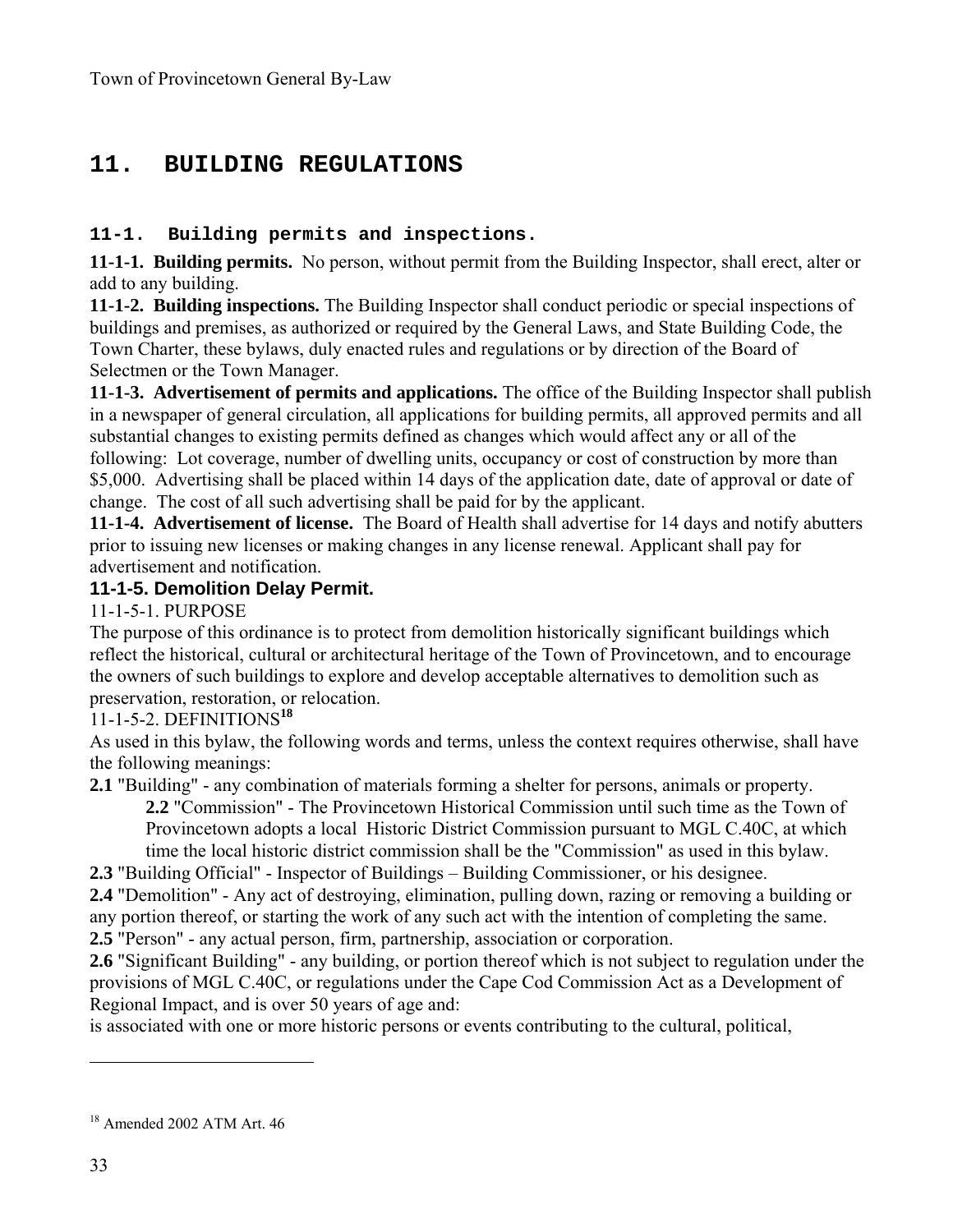economic, or social history of the Town of Provincetown; or

is historically or architecturally important (in terms of period, style, method of building construction, or association with a famous architect or builder) either by itself or in the context of a group of buildings. 11-1-5-3. PROCEDURE

**3.1** No permit for the demolition of a building shall be issued other than in conformity with the provisions of this by-law as well as in conformity with provisions of other laws applicable to the demolition of buildings.

**3.2** When an application is made for a demolition permit from the Town, the Department of Regulatory Management shall deliver a copy of said application to the Commission.

**3.3** The Commission, within seven (7) business days of the receipt of the application shall determine the significance of said building. When said building is determined to be a significant building, in accordance with the criteria set forth in Section 2.6, the Commission shall notify in writing the Building Official, the Town Clerk, and by certified mail to the owner of record as indicated on the application.

**3.4** The Commission shall hold a public hearing on said significant building application within thirty (30) days after the date it is filed with the Town Clerk and shall give notice thereof in the manner set forth for applications to the Commission.

**3.5** The Commission shall notify the applicant, the Building Official and the Town Clerk within ten (10) days from the close of the public hearing, if the Commission determines that the demolition of the significant building would not be detrimental to the historical, cultural or architectural heritage of the Town. The Building Official may, subject to requirements of the State Building Code and any other applicable laws, bylaws, rules and regulations, issue the demolition permit.

**3.6** The Commission shall notify the applicant, the Building Official and the Town Clerk within ten (10) days from the close of the public hearing if the Commission determines that the demolition of the significant building would be detrimental to the historical, cultural or architectural heritage of the Town. No demolition permit may be issued until at least six (6) months after the date of such determination by the Commission.

**3.7** The Building Official may issue a demolition permit for the significant building which is the subject of said hearing prior to the expiration of the Six (6) month delay period after receipt of written determination by the Commission that the Commission is satisfied that the owner has made a good faith effort to find an alternative use for the building that will result in its preservation. Alternatives to demolition include, but are not limited to, incorporation of the building into the future development of the site; adaptive re-use of the building; utilization of financial incentives to rehabilitate the building; seeking a new owner willing to purchase and preserve, restore, or rehabilitate the building; or moving or relocating the building.

**3.8** The provisions of this bylaw must be satisfied, including expiration of a delay period if imposed, before a building permit or other regulatory applications can be submitted to the Department of Regulatory Management for new construction on the premises. As used herein, "premises" includes the parcel upon which the building to be demolished is located.

**11-1-5-4. EMERGENCY DEMOLITION** In the event that the Building Official determines or is asked to consider the condition of a building which was wholly or in part constructed 50 or more years ago, the Chair of the Historical Commission or designee shall be notified to accompany the Building Official during the inspection. If the Chair of the Historical Commission or designee makes an initial determination that the said building is or may be a Significant Building within the meaning of this bylaw, the Building Official shall pursue all reasonable courses of action to prevent emergency demolition of such building including, but not limited to, requiring the owner to secure it against further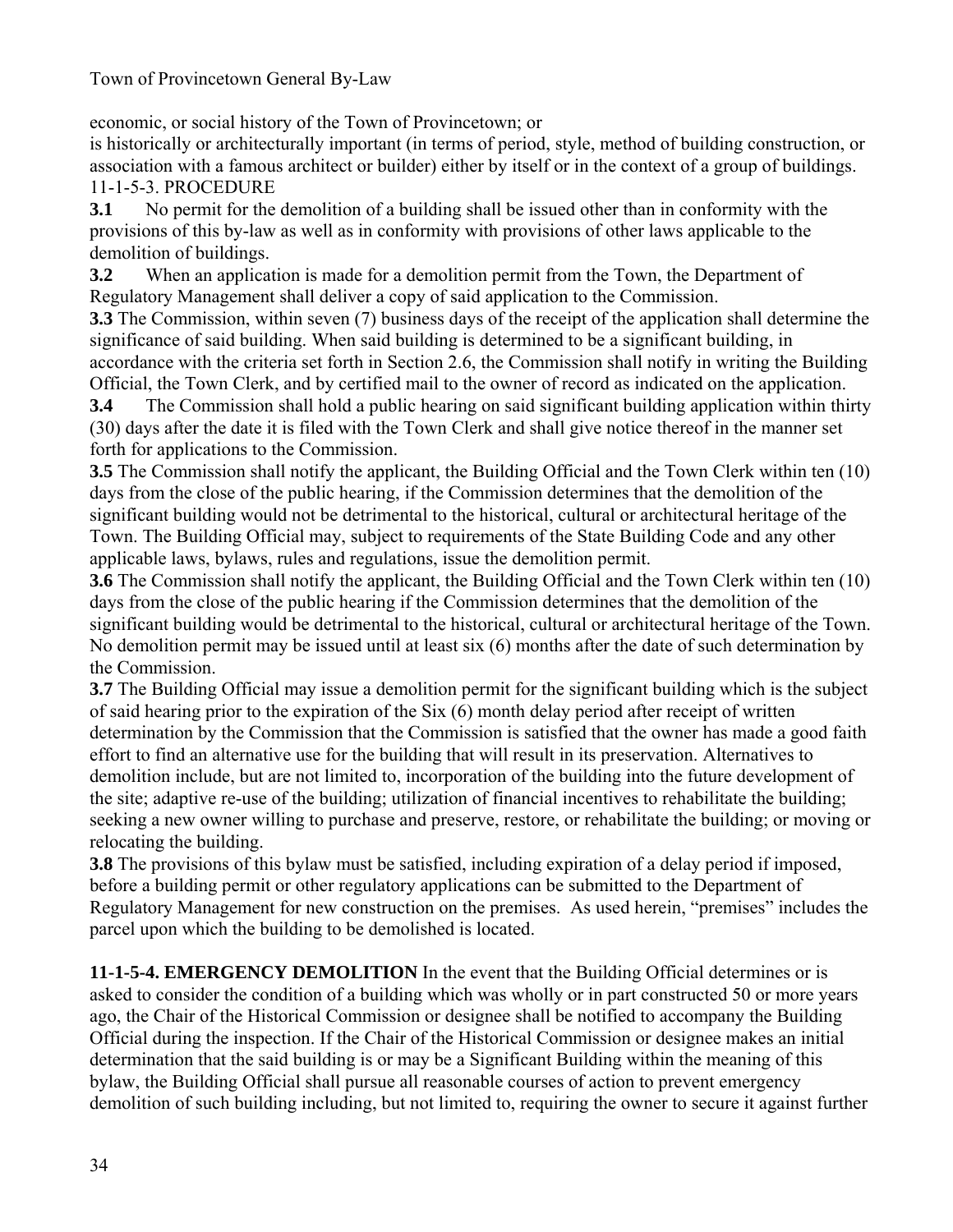damage or danger to the public. Nothing in this bylaw shall restrict the Building Official from immediately ordering the demolition of unsafe structures in accordance with the provisions of MGL C.143.

## 11-1-5-5. NON-COMPLIANCE

**5.1** Whoever violates any provision of this bylaw shall be penalized by a fine of not more than three hundred (\$300) dollars, each day of violation shall constitute a separate offense.

**5.2** The Commission and the Building Official are each authorized to institute any and all proceedings in law or equity as they deem necessary to obtain compliance with the requirements of this bylaw to prevent a violation thereof.

**5.3** No building permit shall be issued with respect to any premises upon which a significant building has been voluntarily demolished in violation of this bylaw, or any building has been voluntarily demolished prior to application for a demolition permit and review by the Commission pursuant to this bylaw, for a period of two years after the date of the completion of such demolition. As used herein, "premises" includes the parcel upon which the demolished significant building was located.

**11-1-5-6. APPEALS.** Any person aggrieved by a determination of the Commission may, within twenty (20) days after filing of the notice of determination by the Commission with the Building Inspector and Town Clerk, appeal to the Superior Court of Barnstable County. The court shall hear all pertinent evidence and shall annul the determination of the Commission if it finds the decision of the Commission to be unsupported by the evidence or to exceed the authority of the Commission or may remand the case for further action by the Commission or make such other decree, as justice and equity shall require.

**11-1-5-7. SEVERABILITY.** If any section, paragraph or part of this bylaw be for any reasons declared invalid or unconstitutional by any court, every other section, paragraph and part shall continue in full force and effect.

## **11-2. Electrical Installation Permits and Inspections.**

**11-2-1. Permits for electrical installations.** No person, without written permit from the Inspector of Wires, shall install wires, conduits, apparatus, fixtures, or other appliances for using electricity for heat, light or power.

**11-2-2. Inspection for electrical installations.** After any electrical installation, the Inspector of Wires, shall inspect the work and shall not approve it until all applicable standards have been met.

## **11-3. Private Swimming Pools, Spas, and Hot Tubs.**

**11-3-1. Enclosure.** Every private, outdoor, inground swimming pool that contains water over twenty-four (24) inches in depth shall be enclosed by a fence or barrier a minimum of four (4) feet in height and firmly secured at finished ground level.

**11-3-2. Openings in fence.** Openings in the fence or barrier shall not allow passage of a four (4) inch diameter sphere.

**11-3-3. Spacing between vertical members.** When the inside horizontal members of a fence or barrier are less than forty- five (45) inches apart, the spacing between the vertical members shall not exceed one and three-quarters (1 3/4) inches wide.

**11-3-4. Chain link fences.** The maximum mesh size for a chain link fence shall not exceed one and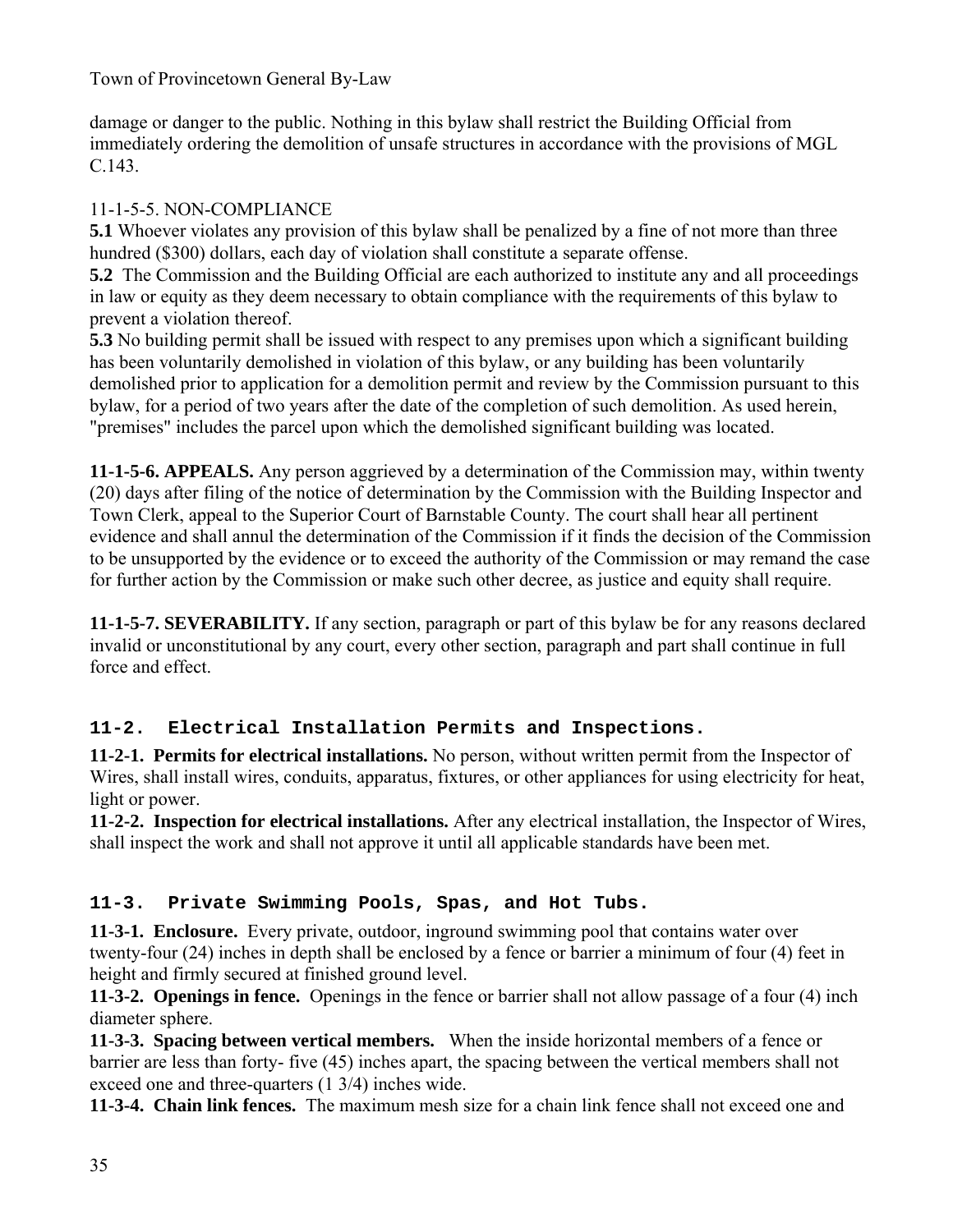one quarter inches square.

**11-3-5. Access gates.** Access gates shall open outward away from the pool and shall be self-closing and self-latching.

**11-3-6. Latches.** Latches shall be made inaccessible from the outside to children up to eight (8) years of age and be located on the pool side at least three (3) inches below the top of the gate.

**11-3-7. Safety covers.** All outdoor portable spas and hot tubs shall be provided with a safety cover which complies with ASTM ES 13-89.

**11-3-8. Fines.** Any person who violates this bylaw will be subject to a fine of fifty dollars (\$50) for the each offense, with each day the violation exists constituting a separate offense

**11-3-9. Non-criminal disposition.** This bylaw may also be enforced pursuant to non-criminal disposition procedures.

## **11-4. Handicapped Parking Spaces on Private Property.**

**11-4-1. Number of handicapped parking spaces.** Any person or body that has lawful control of a public or private way, or of improved or enclosed property used as off-street parking areas for businesses, shopping malls, theatres, auditoriums, sporting or recreational facilities, cultural centers, residential dwellings, or for any other place where the public has a right of access as invitees or licensees, shall be required to reserve parking spaces in said off-street parking areas for any vehicle owned and operated by disabled veterans or handicapped persons and bearing the distinctive number plates or, for vehicles transporting a handicapped person, displaying the special parking identification plate authorized by G.L. c. 90 2, or for any vehicle bearing the official identification of a handicapped person issued by any other state or any Canadian Province, according to the following formula:

| 16 to 25 spaces         | 1 designated space                |
|-------------------------|-----------------------------------|
| 26 to 40 spaces         | 5% but not less than 2 spaces     |
| 41 to 100 spaces        | 4% but not less than 3 spaces     |
| $101$ to $200$ spaces   | 3% but not less than 4 spaces     |
| $201$ to $500$ spaces   | 2% but not less than 6 spaces     |
| $501$ to 1,000 spaces   | 1.5% but not less than 10 spaces  |
| 1,001 to 2,000 spaces   | 1% but not less than 15 spaces    |
| 2,001 to $5,000$ spaces | 0.75% but not less than 20 spaces |
| More than 5,000 spaces  | 0.5% but not less than 30 spaces  |

11-4-2. Sign requirements for and location of handicapped parking spaces. Each parking spaced designated as reserved under the provisions of Section 11-4-1 of this bylaw or each pair of such spaces shall be identified by a permanently installed above-grade sign located at a height of not less than five (5) feet and not more than eight (8) feet to the top of the sign with white lettering against a blue background and shall bear the words "Handicapped Parking: Special Plate Required. Unauthorized Vehicles May Be Removed at Owner's Expense," and must also contain the international symbol of accessibility which is a person in a wheelchair. Such parking spaces shall be as near as possible to a building entrance or walkway and adjacent to curb ramps or other unobstructed methods which permit sidewalk access to a handicapped person, shall be twelve (12) feet wide and have two eight (8) foot wide areas with four (4) feet of cross hatch between them and contain an international symbol of accessibility on their surface. However, on unpaved lots, parking spaces shall be designated only by the sign as defined in this Section. Where the designated parking space cannot be located within two hundred (200) feet of an entrance accessible to the physically handicapped, a drop-off area accessible to the physically handicapped shall be provided within one hundred (100) feet of such entrance.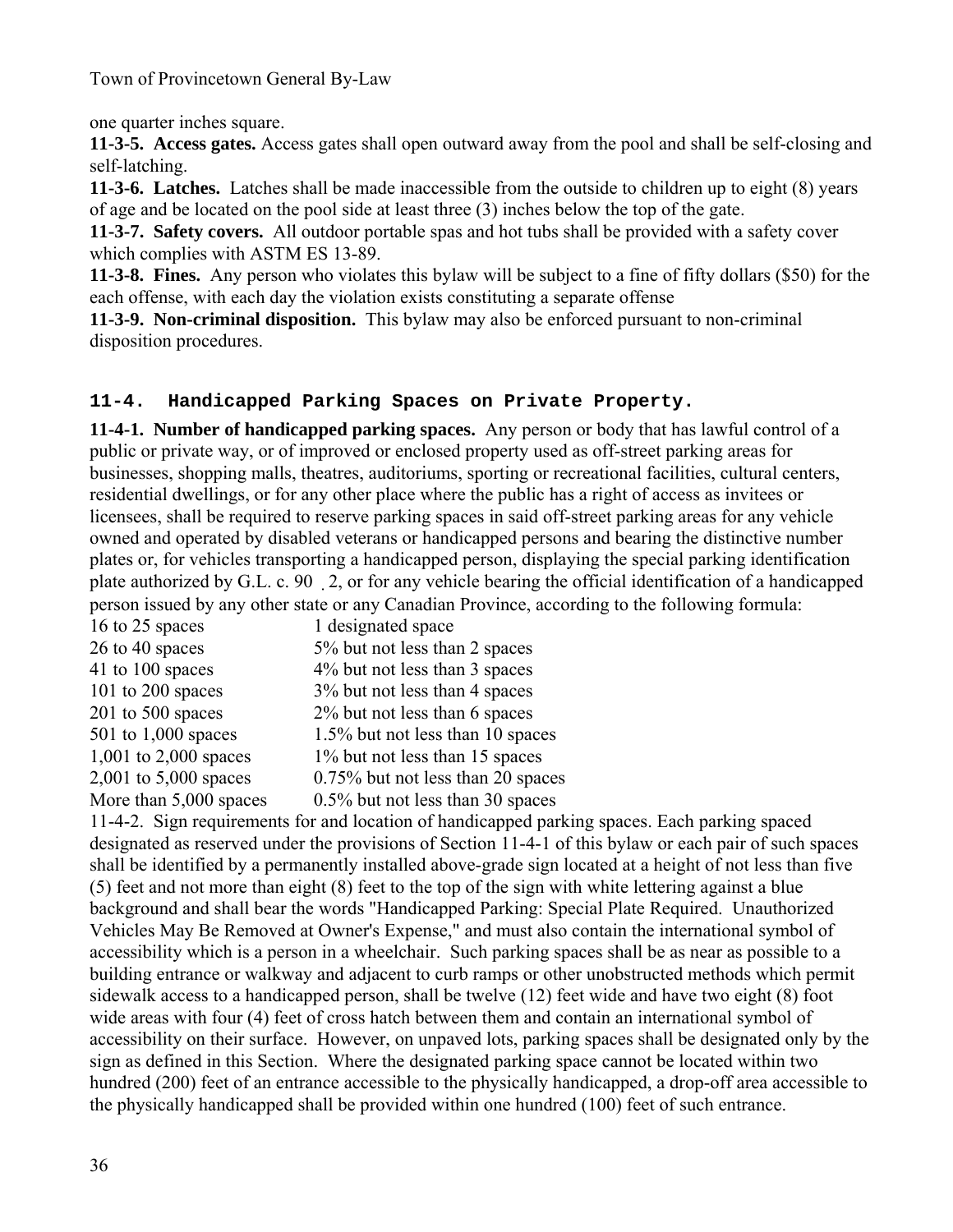**11-4-3. Applicability.** This bylaw shall apply to any existing or future parking area to which the public has a right to access as invitees or licensees and which contains more than fifteen (15) parking spaces. **11-4-4. Enforcement.** The Building Inspector shall enforce the provisions of section 11-4.

### **11-5. Street numbers on buildings.**

The owner or person in control of any building, regardless of use, shall post the street number assigned by the Town Assessor so as to identify the building clearly. Said posting shall consist of numbers and letters where applicable, (not script) that are not less than 3 inches high and of a contrasting nature to the background. (Example: black numbers on white background)

The street number shall be affixed to the building in a location that is most visible from the public or private way, or on a separate post or mailbox in front of the property. If the building is not visible from a public or private way and is accessible via alleyway or lane, the street number shall be affixed to the building and on a post at the entrance to the access way if allowed by the property owner. At a multiunit property each unit shall be posted in addition to the assigned street number. Unit posting shall consist of numbers and letters that are not less than three inches high and of a contrasting nature to the background. The unit number shall be affixed to the building nearest to the unit entrance door.

Violation of this bylaw shall be administered as follows: Warning notice, no fine; Fail to correct within 30 days notice, \$25.00; Fail to correct within 60 days notice, \$50.00; Subsequent offense after 60 day notice, \$50.00 for each day of violation.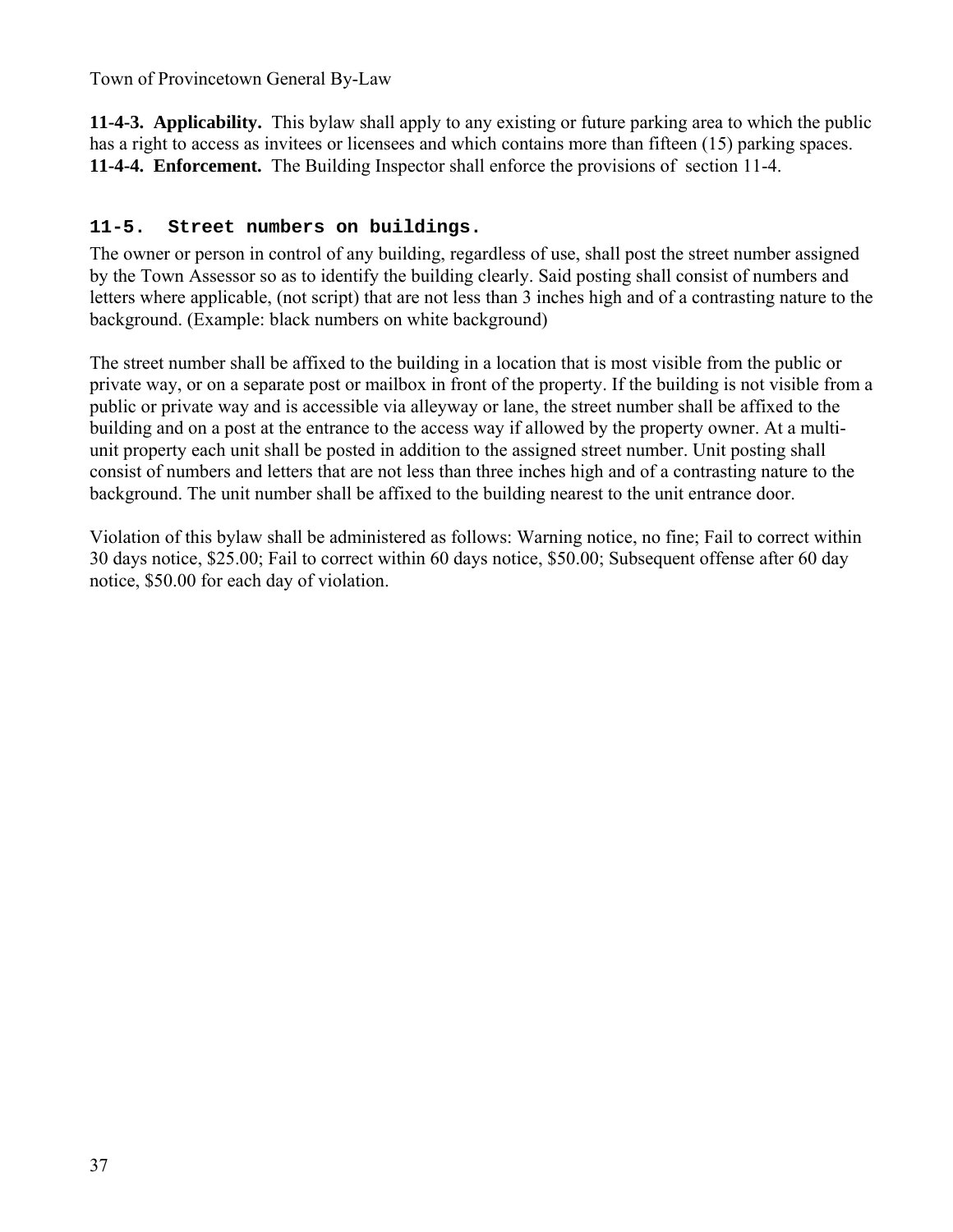#### **11-6. Public ways.**

**11-6-1. Excavation of public ways.** No person shall break or dig up the ground or surface of a town or public way or sidewalk without express permission from the Commissioner of Public Safety of his delegate, who shall require a performance bond sufficient to guarantee restoration of the street following excavation by a private contractor. Upon neglect or violation of any duty imposed under this by-law, such work may be performed by the Town at the expense of the person charged with the duty, and that expense may be received by the Town in a legal action of contract pursuant to MGL C.40,§31. **11-6-2. Curb cuts.** No person shall break or dig up the ground or surface of a town or public way or sidewalk, or create a new access way to any property which would alter existing parking and traffic patterns, without the express permission of the Board of Selectmen after a duly advertised hearing. **11-6-3.** Construction or repairs involving public ways.

**11-6-3-1. Blocking off of public ways.** No person shall block, wholly or in part, any town or public way for construction, maintenance, or repair without first requesting and having had assigned sufficient police personnel to direct vehicular and pedestrian traffic. The Commissioner of Public Safety or his delegate shall determine the number of personnel to be assigned. The person requesting the service shall reimburse the town for the cost thereof.

**11-6-3-2.** Construction equipment and material on public ways. No person shall erect any staging for building, deposit construction equipment or building materials, or cause anything related to construction to be erected or built on or over a public way or sidewalk without express permission from the Commissioner of Public Safety or his delegate.

### **11-7. Private Ways**

**11-7-1** Standards for acceptance of private roads as public ways. No private road may be laid out or accepted as a public way unless the Director of Public Works has first certified that the condition of said private road meets the standards set forth in the Subdivision Rules and Regulations adopted by the Planning Board pursuant to G.L. c.41, sec.81K-81GG, inclusive.

11-7-2. Temporary Repairs to Private Ways

**11-7-2-1 Statutory conformance.** This by-law is adopted in conformance with the provisions of MGL C40,§6N, to provide for the making of temporary repairs on private ways.

**11-7-2-2. Conditions governing repairs.** The following conditions shall govern any repairs made pursuant to this bylaw.

Any repairs shall be minor and temporary, as determined by the Director of Public Works, including grading and scraping and the filling of holes and impressions with sand, gravel or other suitable materials and shall not include the construction, reconstruction or resurfacing of such roads.

Drainage shall be included to the extent required by public convenience and necessity as determined by the Director of Public Works.

The Director of Public Works shall make a determination that such repairs are required by public necessity before such repairs may be undertaken.

Such repairs shall only be made if the Board of Selectmen receives a petition from abutter(s) who own at least fifty percent (50%) of the linear footage of such way.

Betterment charges may be assessed by the Board of Selectmen on the abutter(s) of such way up to an amount equal to the cost of such repairs.

The town shall have no liability as a result of any such repairs, except as may be provided by law, and shall be held harmless on account of any damages whatever caused by such repairs by agreement executed by the abutter(s) who petitioned therefor.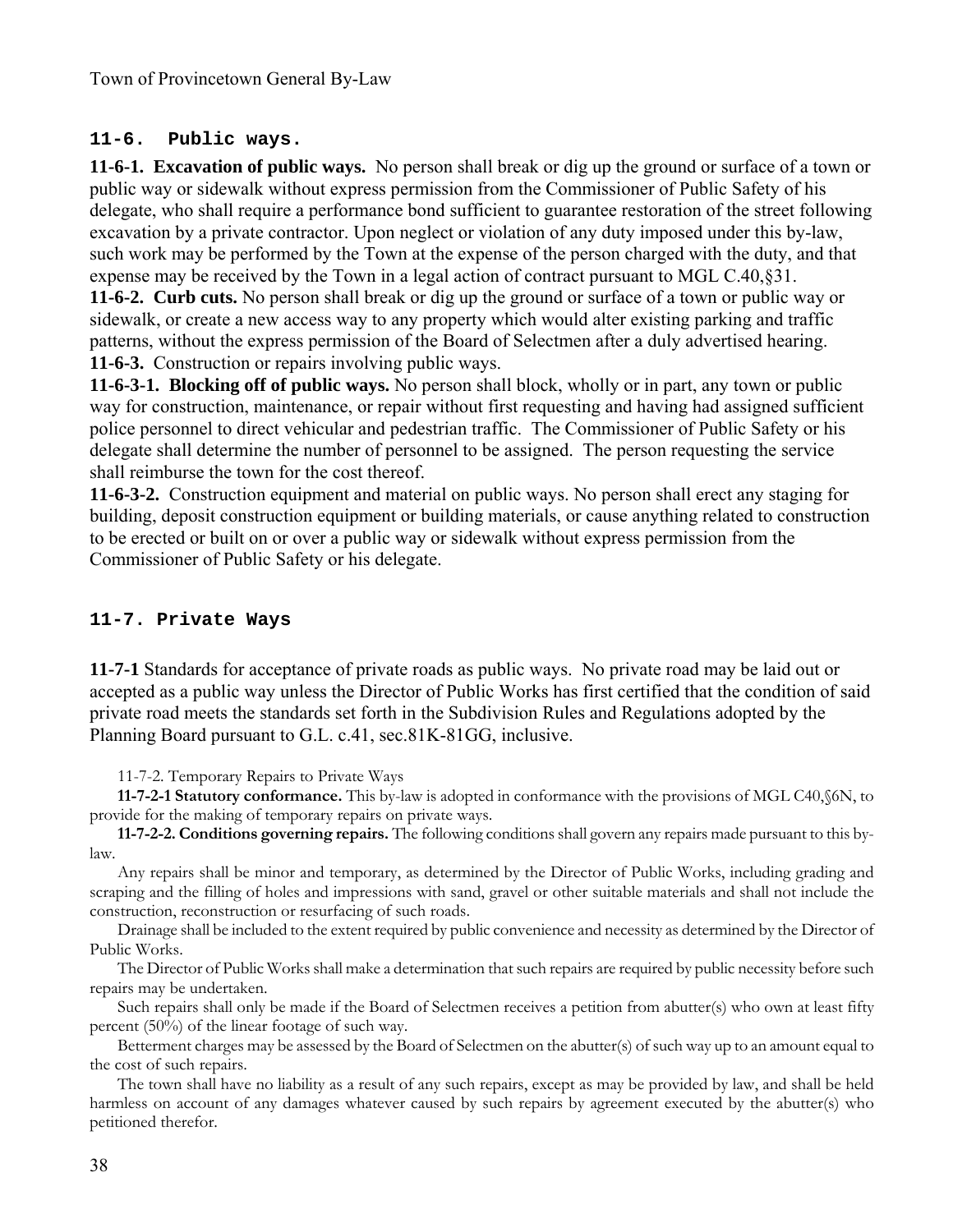The private way shall have been opened to the public use for two years or more prior to the undertaking of such repairs.

The Town Manager may require a cash deposit equal in amount to the estimated cost of such repairs, as determined by the Director of Public Works, to be paid to the town prior to the commencement of such repairs. The Town Manager may use any collection process deemed necessary in collecting from the abutters.

**11-7-2-3. Determination of qualification.** The Director of Public Works shall have full discretion in determining which repairs so qualify under this by-law.

#### **11-8. Automatic-dialing mechanical protection devices and fire protective signaling systems and automatic fire detection systems.**

**11-8-1 Permission required.** No person shall install, maintain or use a protection device that automatically activates the telephone lines of the Police or Fire departments, without written permission from the Commissioner of Public Safety or his delegate and any other permission required, including, but not limited to, a building permit under 780 CMR 110.1 and 780 CMR 917 and 918 and any other permits or approvals that may be required.

11-8-2 Disapproved

**11-8-3 Shut off device.** All alarm systems installed with an outside audible alarm shall be equipped with a device that will shut off the signal within fifteen minutes after the activation of the alarm.

**11-8-4 Identification system.** Alarms directly connected to the Police Department shall be connected in such a manner that the signal transmitted specifically identifies either fire, burglar or line.

**11-8-5 False alarms**. The activation of an alarm by error or malfunction shall constitute a violation of this by-law.

**11-8-6 Fines.** The owner or person in charge of a building or structure who fails to comply with this by-law shall be provided with written notice of non-compliance from the Police Department or Fire Department. Any owner or person in charge of a building or structure who fails to comply with this by-law within 10 business days of written notice of noncompliance shall be punished by a fine prescribed in the following manner under G.L. c.40, §21D. A non-criminal disposition penalty of a warning for the first through third offenses and a fine of \$15 dollars for the fourth offense and each offense thereafter shall be imposed for false alarm violations under §11-8-5. A non-criminal disposition penalty of \$300 for each offense shall be imposed for failure to timely comply with the requirements of §11-8-2.

or to take any other action relative thereto.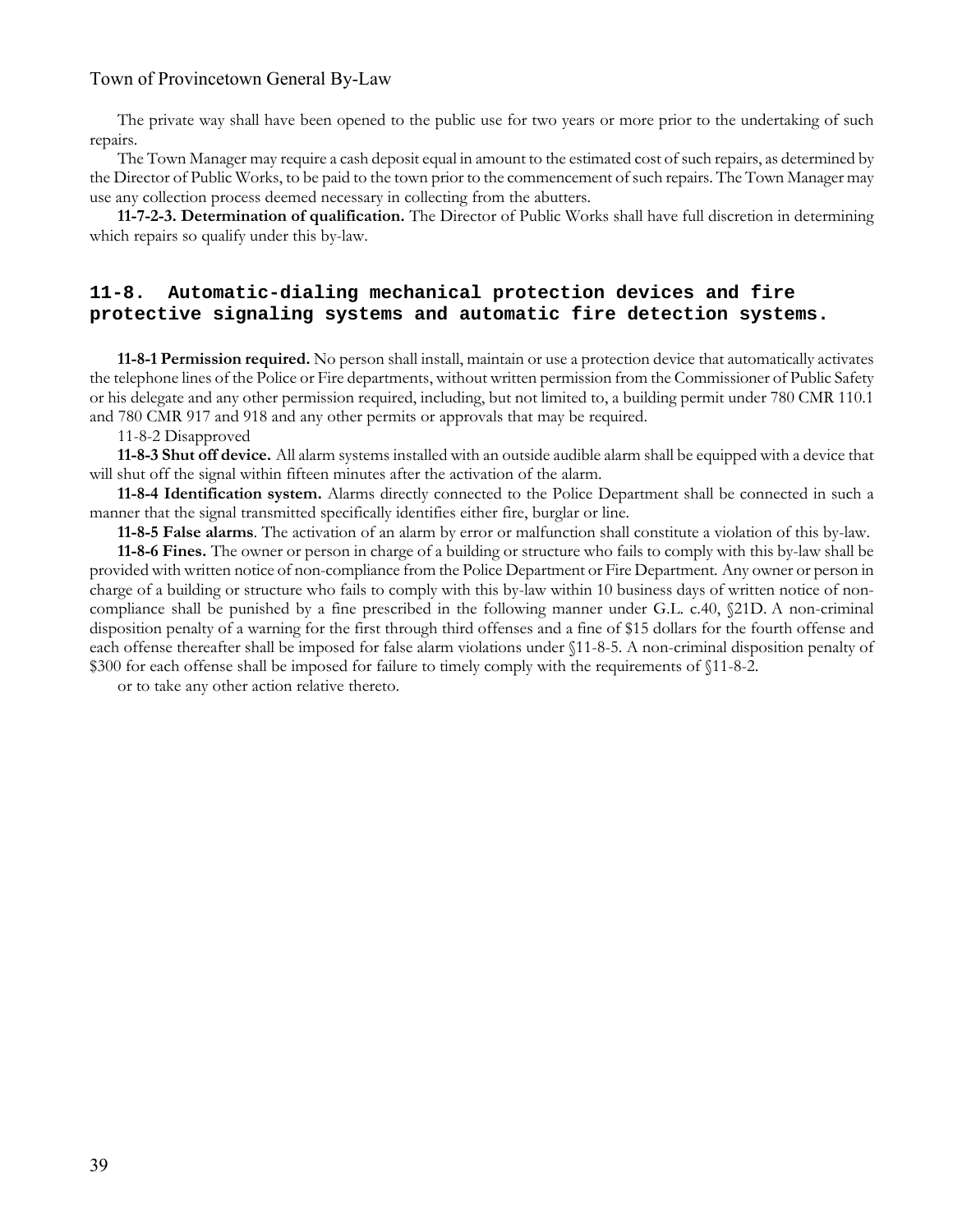# **12. WETLANDS PROTECTION BYLAW**

### **12-1. Introduction.**

The purpose of this bylaw is to protect the foreshores, wetlands, water resources, and adjoining land areas in the Town of Provincetown by controlling activities deemed by the Conservation Commission likely to have a significant or cumulative effect upon resource area values, including but not limited to the following: public or private water supply, groundwater quantity and quality, flood control, erosion and sedimentation control, storm damage prevention including coastal storm flowage, water quality, water pollution control, erosion and sedimentation control, fisheries, shellfish, wildlife habitat, rare species habitat including rare plant species, agriculture, aquaculture, and recreation values, deemed important to the Town (collectively, the "resource area values protected by this bylaw"). This bylaw is intended to utilize the Home Rule authority of the Town to protect additional resource areas, for additional values, with additional standards and procedures stricter than those of the Massachusetts Wetlands Protection Act (G.L. Ch. 131, §40) and Regulations thereunder (310 CMR 10.00).

#### **12-2. Jurisdiction.**

Except as permitted by the Conservation Commission or as provided in this bylaw, no person shall commence to remove, fill, dredge, build upon, degrade, or discharge into, or otherwise alter the following resource areas: any freshwater or coastal wetlands; vegetated and unvegetated wetlands; marshes; flats; wet meadows; bogs; swamps; vernal pools; banks; reservoirs; lakes; ponds of any size; rivers; streams; creeks; beaches; dunes; estuaries; the ocean; lands under water bodies; lands subject to flooding or inundation by groundwater or surface water; lands subject to tidal action, coastal storm flowage, or flooding; and the one-hundred (100) foot Buffer Zone to any of the aforementioned resource areas or lands abutting any of the aforesaid resource areas as set out in §12-7 (collectively the "resource areas protected by this bylaw"). Said resource areas shall be protected whether or not they border surface waters.

In the event that the Commission determines that an activity occurring beyond the limit of jurisdiction noted above is likely to have, is having or has had a significant effect on the wetlands values of a resource area, the Commission may require the filing of a Notice of Intent or a Request for Determination of Applicability for that activity.

In determining whether a resource area is subject to the provisions of this Bylaw, the origin of the wetland, whether natural or manmade, is not a relevant factor.

### **12-3 Conditional Exceptions.**

**12-3-1. Public Utility Facilities.** The application and permit required by this bylaw shall not be required for maintaining, repairing, or replacing, but not substantially changing or enlarging, an existing and lawfully located structure or facility used in the service of the public to provide electric, gas, telephone, telegraph, or other telecommunication services, provided that written notice has been given to the Commission prior to commencement of work, and provided that the work conforms to performance standards and design specifications in regulations adopted by the Commission.

**12-3-2. Agricultural Uses.** The application and permit required by this bylaw shall not be required for work performed for normal maintenance or improvement of land which is lawfully in agricultural use at the time the work takes place.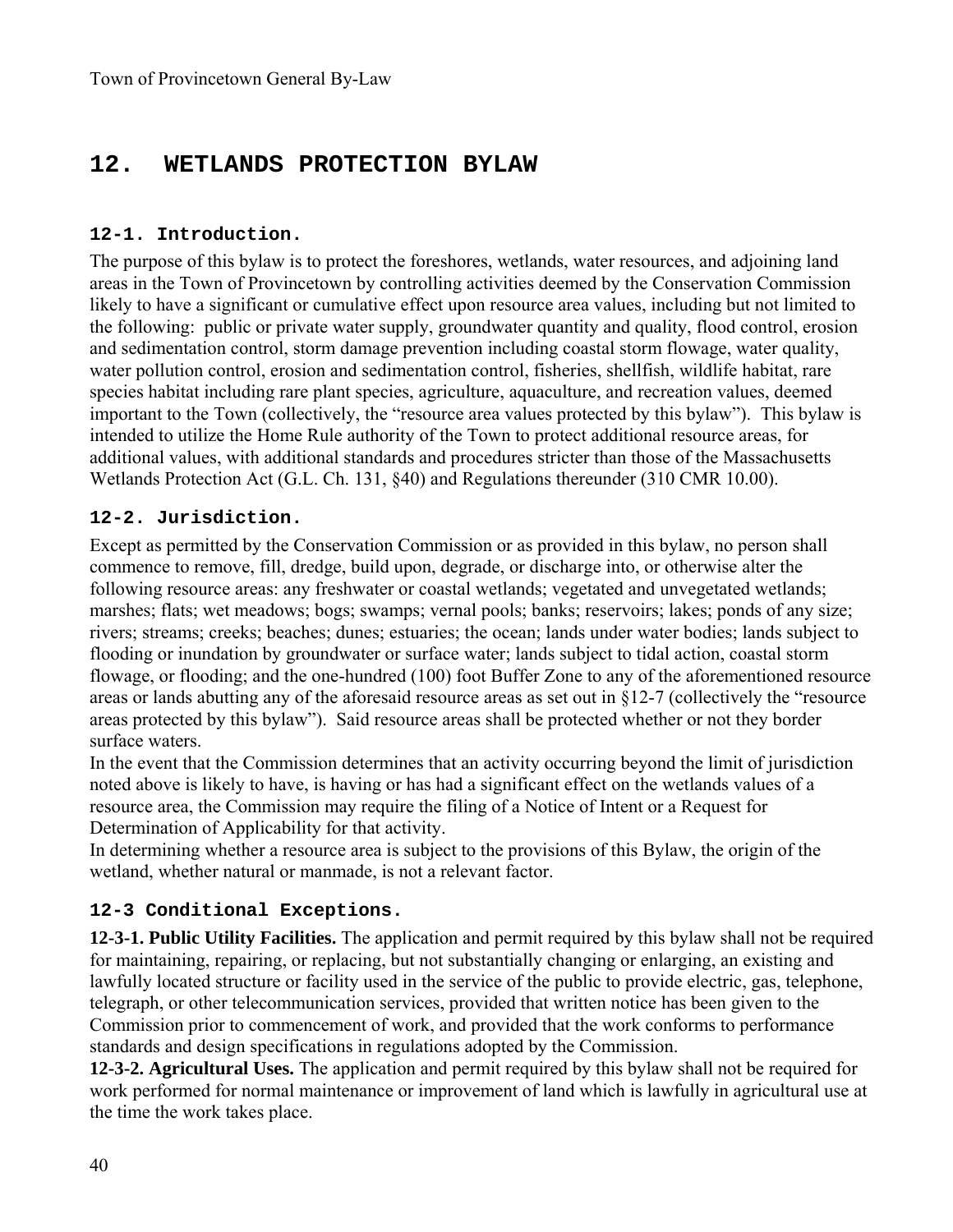**12-3-3. Emergency Project.** The application and permit required by this bylaw shall not be required for emergency projects necessary for the protection of the health and safety of the public, provided that the work is to be performed by or has been ordered to be performed by an agency of the Commonwealth or a political subdivision thereof; provided that advance notice, oral or written, has been given to the Commission prior to commencement of work or within 24 hours after commencement; provided that the Commission or its agent certifies the work as an emergency project; provided that the work is performed only for the time and place certified by the Commission for the limited purposes necessary to abate the emergency; and provided that within 21 days of commencement of an emergency project a permit application shall be filed with the Commission for review as provided by this bylaw. Upon failure to meet these and other requirements of the Commission, the Commission may, after notice and a public hearing, revoke or modify an emergency project approval and order restoration and mitigation measures. **12-3-4. Exceptions Contained in the Act.** Other than stated in this section, the exceptions provided in the Wetlands Protection Act (G.L. Ch. 131 §40) and Regulations (310 CMR 10.00) shall not apply under this bylaw.

## **12-4. Applications for Permits and Requests for Determination.**

**12-4-1. Application.** Written application shall be filed with the Commission to perform activities affecting resource areas protected by this bylaw. The permit application shall include such information and plans as are deemed necessary by the Commission to describe proposed activities and their effects on the resource areas protected by this bylaw. No activities shall commence without receiving and complying with a permit issued pursuant to this bylaw. The Commission in an appropriate case may accept as the permit application and plans under this bylaw the Notice of Intent and plans filed under the Wetlands Protection Act (G.L. Ch. 131 §40) and Regulations (310 CMR 10.00).

**12-4-2. Request for Determination.** Any person desiring to know whether or not a proposed activity or an area is subject to this bylaw may in writing request a determination from the Commission. Such a Request for Determination (RFD) shall include information and plans as are deemed necessary by the Commission.

**12-4-3. Filing Fee.** At the time of a permit application or RFD, or application for Certificate of Compliance, the applicant shall pay a filing fee specified in Regulations of the Commission. The fee is in addition to that required by the Wetlands Protection Act (G.L. Ch. 131 §40) and Regulations (310 CMR 10.00). The fee shall be deposited in a dedicated account, for use only for wetland protection activities, from which the Commission may withdraw funds without further appropriation.

**12-4-4. Consultant Fee.** Upon receipt of a permit application or RFD, or at any point during the hearing process, the Commission is authorized to require an applicant to pay a fee for the reasonable costs and expenses borne by the Commission for specific expert engineering and other consultant services deemed necessary by the Commission to come to a final decision on the application. This fee is called the "consultant fee." The specific consultant services may include, but are not limited to, performing or verifying the accuracy of resource area survey and delineation; analyzing resource area functions and values, including wildlife habitat evaluations, hydrogeologic and drainage analysis; and researching environmental or land use law. The exercise of discretion by the Commission in making its determination to require the payment of a consultant fee shall be based upon its reasonable finding that additional information acquirable only through outside consultants would be necessary for the making of an objective decision. Any applicant aggrieved by the imposition of, or size of, the consultant fee, or any act related thereto, may appeal according to the provisions of the Massachusetts General Laws. **12-4-5. Method of Payment**. The Commission may require the payment of the consultant fee at any point in its deliberations prior to a final decision. If a consultant fee account is authorized by a special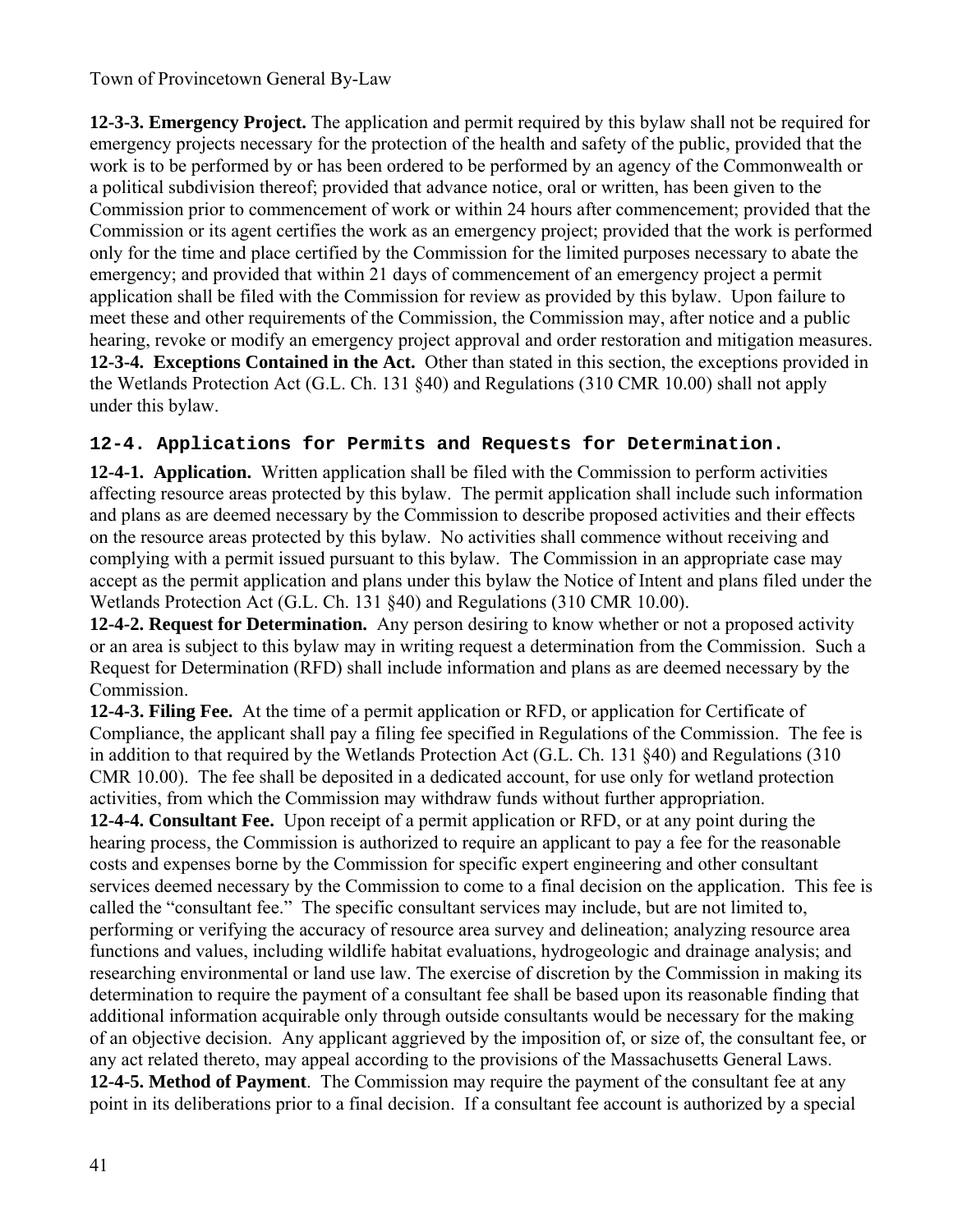act, the applicant's fee shall be put into such account, and the Commission may draw upon that account for specific consultant services approved by the Commission at one of its public meetings. Any unused portion of the consultant fee shall be returned to the applicant unless the Commission decides at a public meeting that additional services will be required.

**12-4-6. Waiver of Fee**. The Commission may waive the filing fee, consultant fee, and costs and expenses for a permit application or RFD filed by a government agency.

**12-4-7. Fee Schedule.** The maximum consultant fee charged to reimburse the Commission for reasonable costs and expenses shall be according to the following schedule:

| <b>Project Costs</b> |             | Maximum Fee |
|----------------------|-------------|-------------|
| $Up$ to              | \$100,000   | 500         |
| $$100,001-$          | \$500,000   | \$2,500     |
| \$500,001-           | \$1,000,000 | \$5,000     |
| $$1,000,001-$        | \$1,500,000 | \$7,500     |
| $$1,500,001$ -       | \$2,000,000 | \$10,000    |

Each additional \$500,000 project cost increment (over \$2,000,000) shall be charged an additional \$2,500 maximum fee per increment. The project cost means the estimated, entire cost of the project including, but not limited to, building construction, site preparation, landscaping, and all site improvements. The consultant fee shall be paid pro rata for that portion of the project cost applicable to those activities within resource areas protected by this bylaw. The project shall not be segmented to avoid being subject to the consultant fee. The applicant shall submit estimated project costs at the Commission's request, but the lack of such estimated project costs shall not avoid the payment of the consultant fee.

### **12-5. Notice and Hearings.**

**12-5-1. Notice.** Any person filing a permit application or a RFD with the Commission at the same time shall give written notice thereof, by certified mail (return receipt requested) or hand delivered, to all abutters at their mailing addresses shown on the most recent applicable tax list of the assessors, including owners of land directly opposite on any public or private street or way, and abutters to the abutters within 100 feet of the property line of the applicant, including any in another municipality or across a body of water.<sup>19</sup> The notice to abutters shall have enclosed a copy of the permit application or request, with plans, or shall state where copies may be examined and obtained by abutters. An affidavit of the person providing such notice, with a copy of the notice mailed or delivered, shall be filed with the Commission. When a person requesting a determination is other than the owner, the request, the notice of the hearing, and the determination itself shall be sent by the Commission to the owner as well as to the person making the request.

**12-5-2. Public Hearing.** The Commission shall conduct a public hearing on any permit application or RFD, with written notice given at the expense of the applicant, not less than five business days prior to the hearing, in a newspaper of general circulation in the municipality. The Commission shall commence the public hearing 21 days from its' posted deadline for filing applications, upon receipt of a completed permit application or RFD unless an extension is authorized in writing by the applicant. The Commission shall issue its permit or determination in writing within 21 days of the close of the public hearing thereon unless an extension is authorized in writing by the applicant. The Commission in an appropriate case may combine its hearing under this bylaw with the hearing conducted under the

<sup>19</sup> Amended by April 7, 2008 Annual Town Meeting Article 24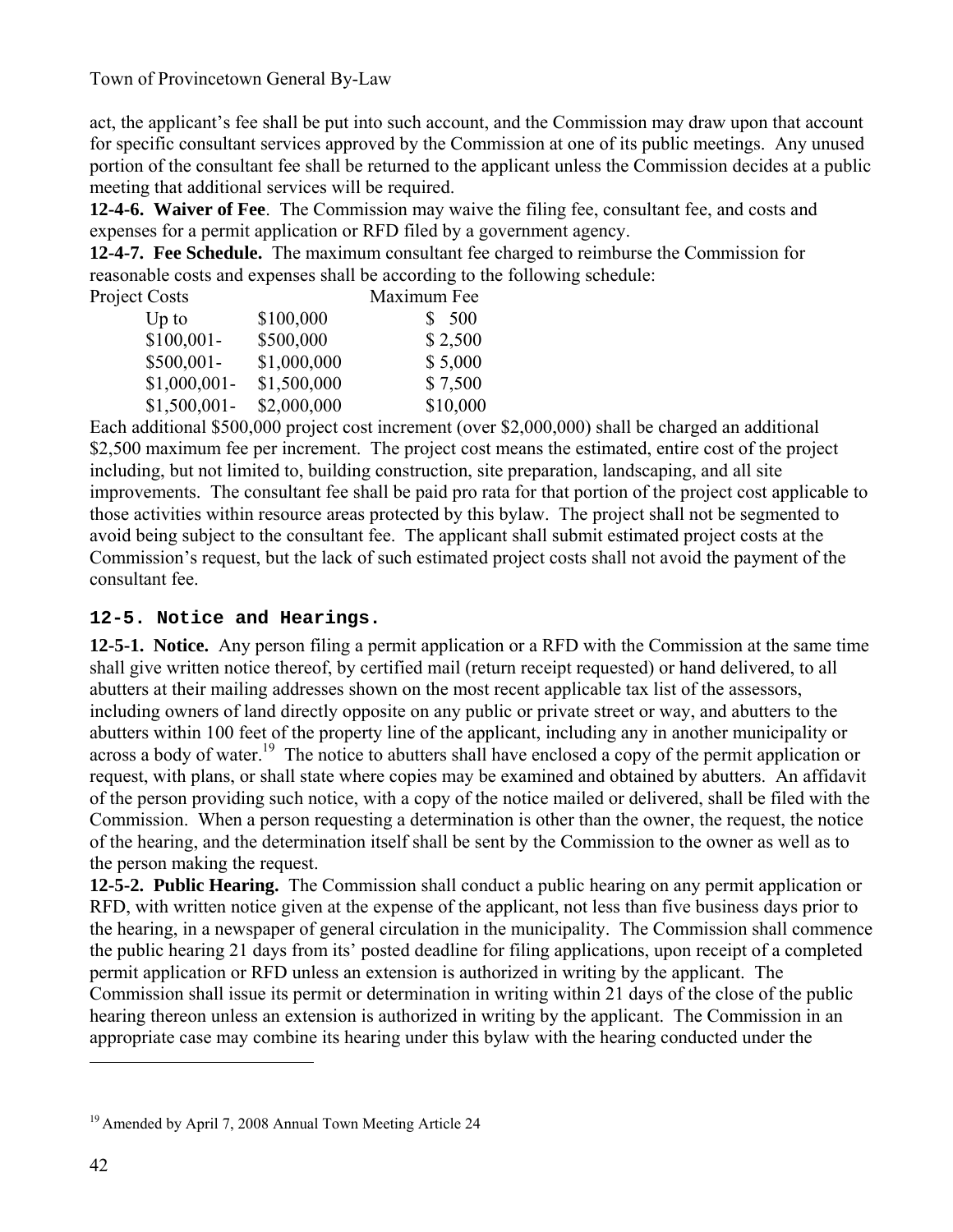Wetlands Protection Act (G.L. Ch.131 §40) and Regulations (310 CMR 10.00).

**12-5-3. Continuation of Hearing.** The Commission shall have authority to continue the hearing to a certain date announced at the hearing, for reasons stated at the hearing, which may include receipt of additional information from the applicant or others deemed necessary by the Commission in its discretion, or comments and recommendations of the boards and officials listed in Section 12-6-1.

## **12-6. Coordination with Other Boards.**

Any person filing a permit application or RFD with the Commission shall provide a copy thereof at the same time, by certified mail (return receipt requested) or hand delivery, to the Conservation Agent, who shall distribute copies thereof to the appropriate regulatory boards, the cost of which copies shall be at the applicant's expense.<sup>20</sup> A copy shall be provided in the same manner to the Conservation Commission of the adjoining municipality, if the application or RFD pertains to property within 200 feet of that municipality. An affidavit of the person providing notice, with a copy of the notice mailed or delivered, shall be filed with the Commission. The Commission shall not take final action until the boards and officials have had 14 days from receipt of notice to file written comments and recommendations with the Commission, which the Commission shall take into account but which shall not be binding on the Commission. The applicant shall have the right to receive any comments and recommendations, and to respond to them at a hearing of the Commission, prior to final action.

## **12-7. Permits and Conditions.**

**12-7-1. Issuance of Permit.** If the Commission, after a public hearing, determines that the activities which are subject to the permit application or the land and water uses which will result therefrom are likely to have a significant individual or cumulative effect upon the resource area values protected by this bylaw, the Commission, within 21 days of the close of the hearing, shall issue or deny a permit for the activities requested. If it issues a permit, the Commission shall impose conditions which the Commission deems necessary or desirable to protect those values, and all activities shall be done in accordance with those conditions. The Commission shall take into account the cumulative adverse effects of loss, degradation, isolation, and replication of protected resource areas throughout the community and the watershed, resulting from past activities, permitted and exempt, and foreseeable future activities.

**12-7-2. Denial of Permit.** The Commission is empowered to deny a permit for failure to meet the requirements of this bylaw; for failure to submit necessary information and plans requested by the Commission; for failure to meet the design specifications, performance standards, and other requirements in regulations of the Commission; for failure to avoid or prevent unacceptable significant or cumulative effects upon the resource area values protected by this bylaw; and where no conditions are adequate to protect those values.

**12-7-3. Presumed Importance of Buffer Zone.** Lands within 100 feet of rivers, ponds and lakes, and lands within 100 feet of other resource areas, are presumed important to the protection of these resources because activities undertaken in close proximity to resource areas have a high likelihood of adverse impact upon the wetland or other resource, either immediately, as a consequence of construction, or over time, as a consequence of daily operation or existence of the activities. These adverse impacts from construction and use can include, without limitation, erosion, siltation, loss of groundwater recharge, poor water quality, and loss of wildlife habitat. The Commission therefore may

<sup>&</sup>lt;sup>20</sup> Amended by April 7, 2008 Annual Town Meeting Article 24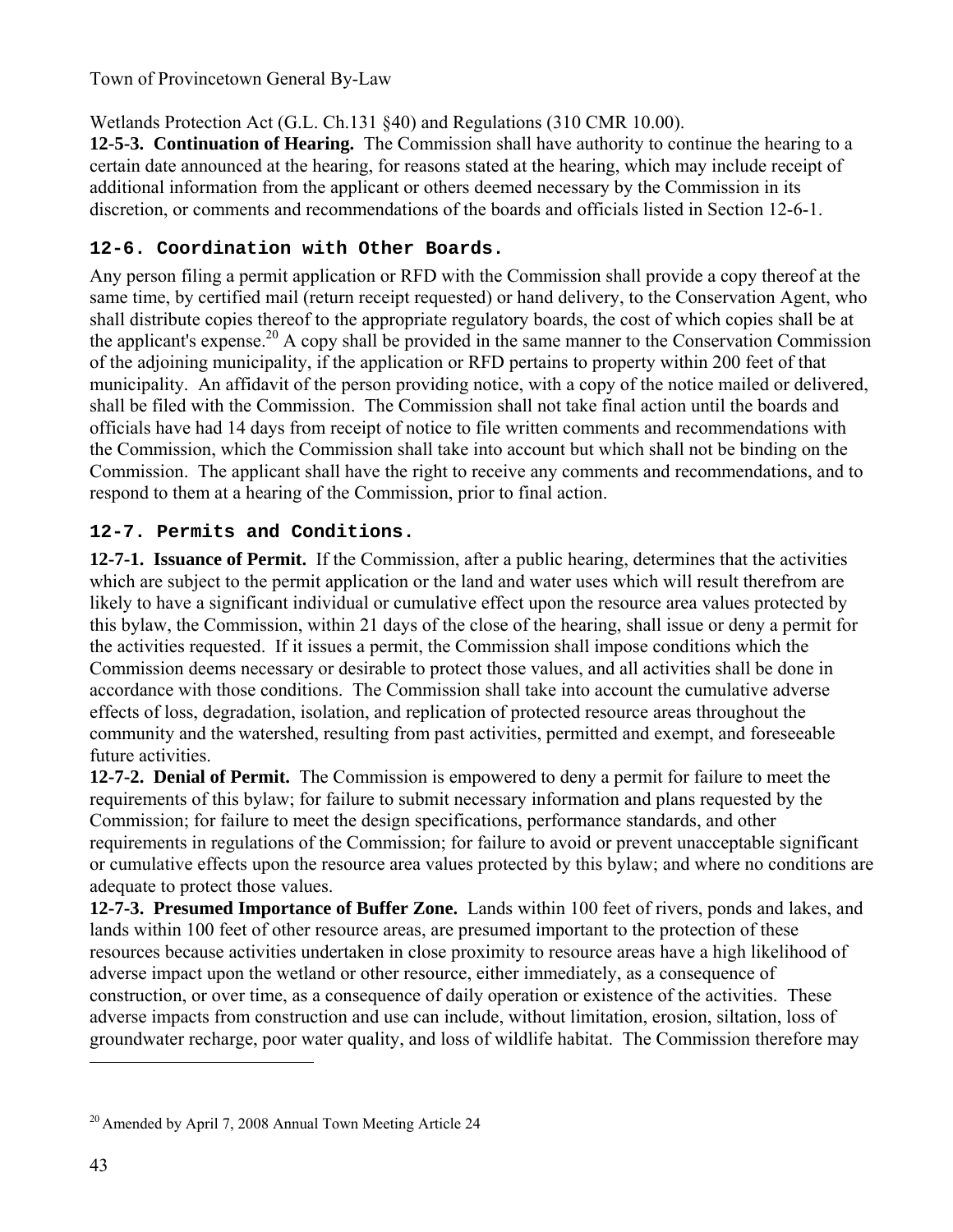require that the applicant maintain a strip of continuous, undisturbed vegetative cover within the 100 foot area, unless the applicant convinces the Commission that the area or part of it may be disturbed without harm to the values protected by the bylaw.

**12-7-4. Practicable Alternatives.** In the review of areas within 100 feet of rivers and streams, no permit issued hereunder shall permit any activities unless the applicant, in addition to meeting the otherwise applicable requirements of this bylaw, has proved by a preponderance of the evidence that (1) there is no practicable alternative to the proposed project with less adverse effects, and that (2) such activities, including proposed mitigation measures, will have no significant adverse impact on the areas or values protected by this bylaw. The Commission shall regard as practicable an alternative which is reasonably available and capable of being done after taking into consideration the proposed property use, overall project purpose (e.g., residential, institutional, commercial, or industrial purpose), logistics, existing technology, costs of the alternatives, and overall project costs.

**12-7-5. Avoidance of Wetlands Loss or Alteration.** To prevent wetlands loss, the Commission shall require applicants to avoid wetlands alteration wherever feasible; shall minimize wetlands alteration; and, where alteration is unavoidable, shall require full mitigation. The Commission may authorize or require replication of wetlands as a form of mitigation, but only with adequate security, professional design, and monitoring to assure success, because of the high likelihood of failure of replication. **12-7-6. Expiration of Permit.** A permit shall expire three years from the date of issuance.

Notwithstanding the above, the Commission in its discretion may issue a permit expiring five years from the date of issuance for recurring or continuous maintenance work, provided that annual notification of time and location of work is given to the Commission. Notwithstanding the above, a permit may contain requirements which shall be enforceable for a stated number of years, indefinitely, or until permanent protection is in place, and shall apply to all owners of the land.

**12-7-7. Revocation of Permit.** For good cause the Commission may revoke or modify a permit or determination issued under this bylaw after notice to the holder of the permit or determination, notice to the public, abutters, and town boards, pursuant to §V and §VI, and a public hearing.

**12-7-8. Coordination of Permit with Order of Conditions**. The Commission in an appropriate case may combine the permit or determination issued under this bylaw with the Order of Conditions or Determination of Applicability issued under the Wetlands Protection Act (G.L. Ch. 131 §40) and Regulations (310 CMR 10.00).

**12-7-9. Recording of Permit.** No work proposed in any permit application shall be undertaken until the permit issued by the Commission with respect to such work has been recorded in the registry of deeds or, if the land affected is registered land, in the registry section of the land court for the district wherein the land lies, and until the holder of the permit certifies in writing to the Commission that the permit has been recorded, or provides the Commission with a copy of the recording information or other evidence of recordation with the appropriate Registry.

## **12-8. Regulations.**

 After public notice and public hearing, the Commission shall promulgate rules and regulations to effectuate the purposes of this bylaw effective when voted and filed with the town clerk. Failure by the Commission to promulgate such rules and regulations or a legal declaration of their invalidity by a court of law shall not act to suspend or invalidate the effect of this bylaw. At a minimum these regulations shall define key terms in this bylaw not inconsistent with the bylaw and procedures governing the amount and filing of fees.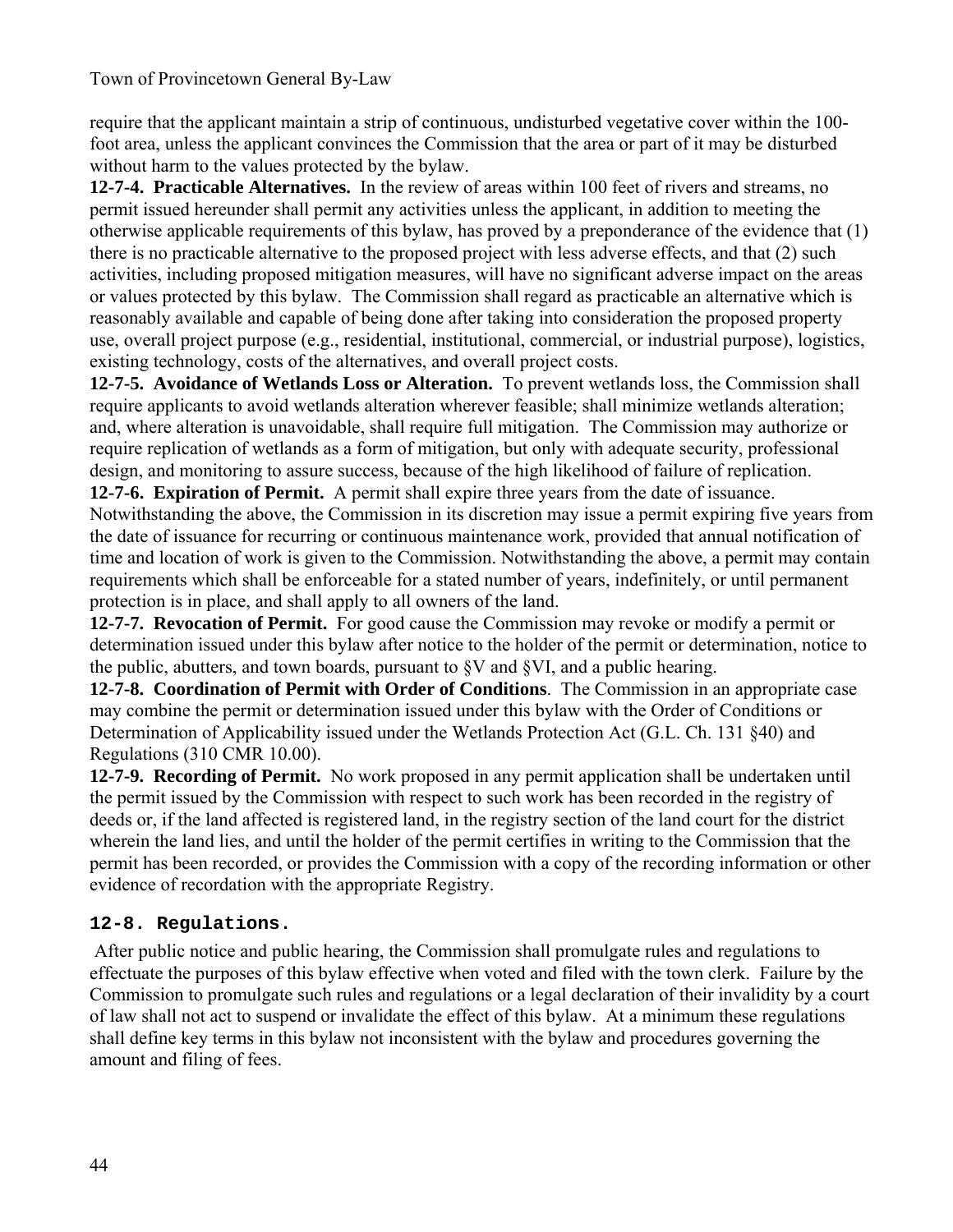### **12-9. Definitions.**

**12-9-1. Defined Terms.** The following definitions shall apply in the interpretation and implementation of this bylaw.

**12-9-1-1. Bank**. "Bank" shall include the land area which normally abuts and confines a water body; the lower boundary being the mean annual low flow level, and the upper boundary being the first observable break in the slope or the mean annual flood level, whichever is higher.

**12-9-1-2. Vernal Pool.** "Vernal pool" shall include a confined basin depression which, at least in most years, holds water for a minimum of two continuous months during the spring and/or summer, and which is free of adult fish populations, as well as the area within 100 feet of the mean annual boundary of such a depression, regardless of whether the site has been certified by the Massachusetts Division of Fisheries and Wildlife. Vernal pools shall include those mapped and certified by the Massachusetts Natural Heritage and Endangered Species Program as well as those areas identified in the field as eligible for certification by a professional wetland biologist or other expert.

**12-9-1-3. Rare Species.** "Rare species" shall include, without limitation, all vertebrate and invertebrate animal and plant species listed as endangered, threatened, or of special concern by the Massachusetts Division of Fisheries and Wildlife, regardless of whether the site in which they occur has been previously identified by the Division.

**12-9-1-4. Person.** "Person" shall include any individual, group of individuals, association, partnership, corporation, company, business organization, trust, estate, the Commonwealth or political subdivision thereof to the extent subject to town bylaws, administrative agency, public or quasi-public corporation or body, this municipality, and any other legal entity, its legal representatives, agents, or assigns.

**12-9-1-5. Alter.** "Alter" shall include, without limitation, the following activities when undertaken to, upon, within or affecting resource areas protected by this bylaw:

Removal, excavation, or dredging of soil, sand, gravel, or aggregate materials of any kind.

Changing of preexisting drainage characteristics, flushing characteristics, salinity distribution,

sedimentation patterns, flow patterns, or flood retention characteristics.

Drainage, or other disturbance of water levels or water table.

Dumping, discharging, or filling with any material which may degrade water quality.

Placing of fill, or removal of material, which would alter elevation.

Driving of piles, erection, or repair of buildings, or structures of any kind.

Placing of obstructions or objects in water.

Destruction of plant life including cutting of trees.

Changing temperature, biochemical oxygen demand, or other physical, biological, or chemical characteristics of any waters.

Any activities, changes, or work which may cause or tend to contribute to pollution of any body of water or groundwater.

Incremental activities which have, or may have, a cumulative adverse impact on the resource areas protected by this bylaw.

Use of fertilizers, pesticides, herbicides and fungicides.

**12-9-1-6. Isolated Vegetated Wetland.** Isolated vegetated wetland is any area where surface or ground water or ice at or near the surface of the ground and greater than 500 square ft. which supports a plant community (cover) comprised of 50% or greater of wetland species, or which in the judgment of the Commission supports a significant community of wetland vegetation.

**12-9-1-7 Passive Recreation.** Passive recreation refers to non-consumptive, non-motorized uses such as wildlife observation, walking, biking, canoeing and fishing as well as trail- based hiking, mountain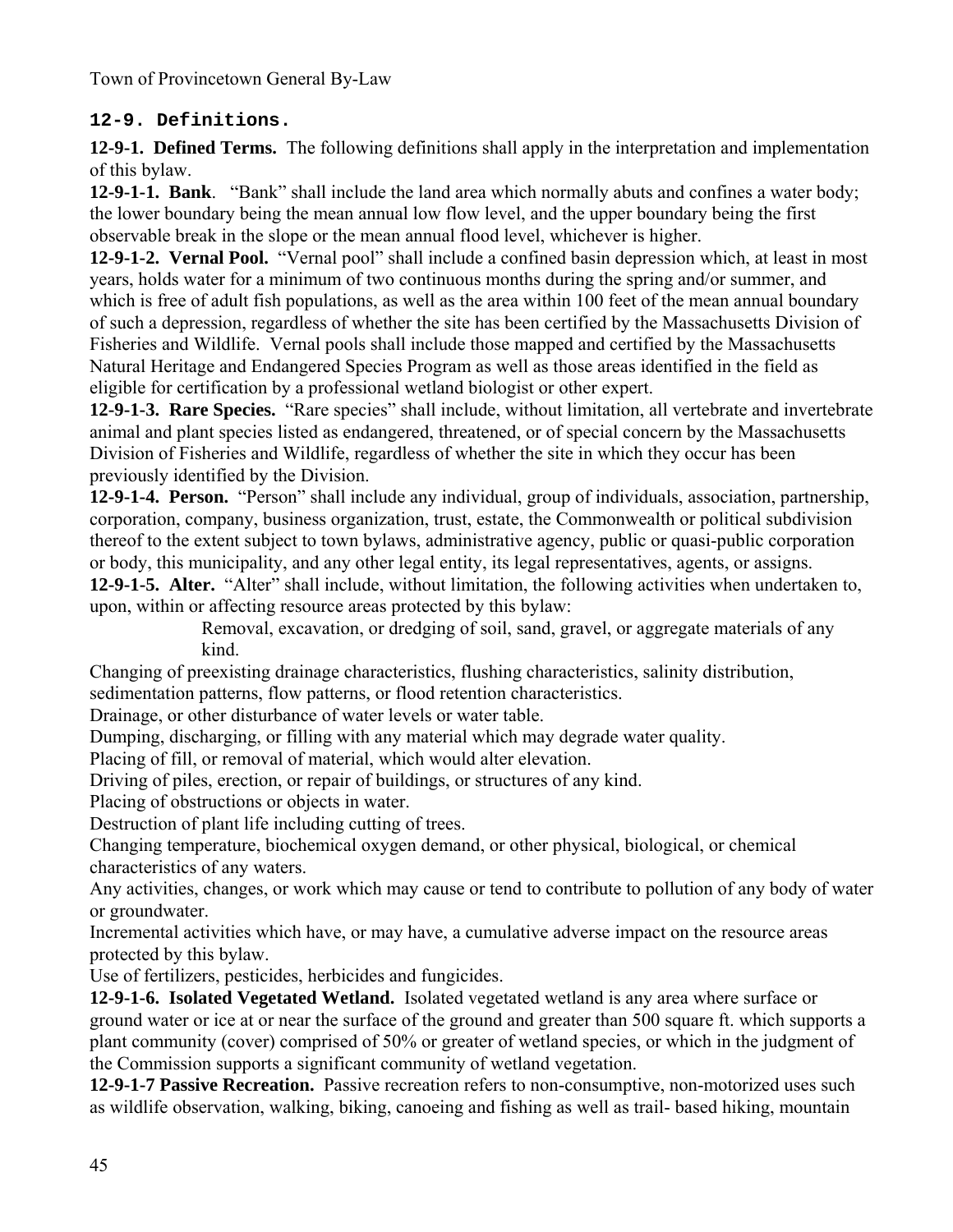biking, horseback riding, picnicking. The goal of providing passive recreational uses is to promote the least impact on the wetland ecosystem. Passive recreation generally encompasses the less intensive range of outdoor activities compatible with preserving natural resource functions such as wildlife habitat and floodplain protection. Passive recreation is that which emphasizes the open-space aspect of a park and which involves a low level of development, including picnic areas and trails.<sup>21</sup>

**12-9-2. Consistency with Wetlands Protection Act**. Except as otherwise provided in this bylaw or in regulations of the Commission, the definitions of terms in this bylaw shall be as set forth in the Wetlands Protection Act (G.L. Ch. 131 §40) and Regulations (310 CMR 10.00).

### **12-10. Security.**

**12-10-1. Performance and Observation of Conditions.** As part of a permit issued under this bylaw, in addition to any security required by any other municipal or state board, agency, or official, the Commission may require that the performance and observance of the conditions imposed thereunder (including conditions requiring mitigation work) be secured wholly or in part by one or more of the methods described below:

> By a proper bond or deposit of money or negotiable securities or other undertaking of financial responsibility sufficient in the opinion of the Commission, to be released in whole or in part upon issuance of a Certificate of Compliance for work performed pursuant to the permit.

By accepting a conservation restriction, easement, or other covenant enforceable in a court of law, executed and duly recorded by the owner of record, running with the land to the benefit of the Town whereby the permit conditions shall be performed and observed before any lot may be conveyed other than by mortgage deed. This method shall be used only with the consent of the applicant.

### **12-11. Enforcement.**

**12-11-1. Prohibition**. No person shall remove, fill, dredge, build upon, degrade, or otherwise alter resource areas protected by this bylaw, or cause, suffer, or allow such activity, or leave in place unauthorized fill, or otherwise fail to restore illegally altered land to its original condition, or fail to comply with a permit or an enforcement order issued pursuant to this bylaw.

**12-11-2. Entry on Property.** The Commission, its agents, officers, and employees shall have authority to enter upon privately owned land for the purpose of performing their duties under this bylaw and may make or cause to be made such examinations, surveys, or sampling as the Commission deems necessary, subject to the constitutions and laws of the United States and the Commonwealth.

**12-11-3. Enforcement Alternatives.** The Commission shall have authority to enforce this bylaw, its regulations, and permits issued thereunder by violation notices, enforcement orders, under the Town's non-criminal disposition section of its general bylaws, pursuant to G.L. c. 40, §21D, and civil and criminal court actions. Any police officer or the Conservation Agent, Harbormaster, or Shellfish Constable shall have authority to enforce this bylaw.<sup>22</sup> Any person who violates provisions of this bylaw may be ordered to restore the property to its original condition and take other action deemed necessary to remedy such violations, or may be fined, or both.

**12-11-4. Fine.** Any person who violates any provision of this bylaw, or regulations, permits, or administrative orders issued thereunder, shall be punished by a fine of \$300. Each day or portion

<sup>&</sup>lt;sup>21</sup> Amended by April 7, 2008 Annual Town Meeting Article 24<br><sup>22</sup> Amended by April 7, 2008 Annual Town Meeting Article 24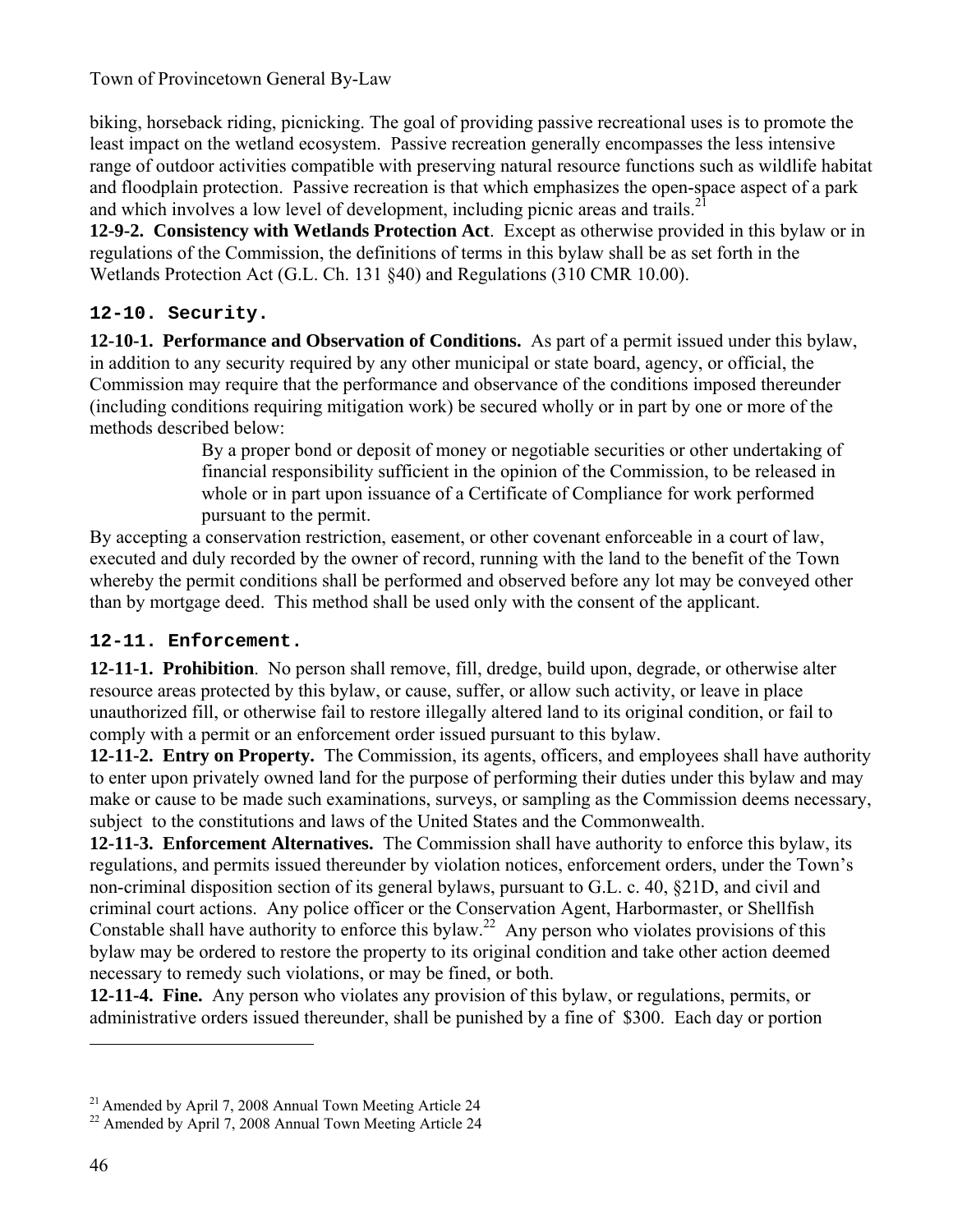thereof during which a violation continues, or unauthorized fill or other alteration remains in place, shall constitute a separate offense, and each provision of the bylaw, regulations, permits, or administrative orders violated shall constitute a separate offense.

## **12-12. Burden of Proof.**

**12-12-1. Preponderance of Evidence.** The applicant for a permit shall have the burden of proving by a preponderance of the credible evidence that the work proposed in the permit application will not have unacceptable significant or cumulative effect upon the resource area values protected by this bylaw. Failure to provide adequate evidence to the Commission supporting this burden shall be sufficient cause for the Commission to deny a permit or grant a permit with conditions.

## **12-13. Appeals.**

**12-13-1. Certiorari Appeal**. A decision of the Commission shall be reviewable in the Superior Court in accordance with G.L. Ch. 249 §4.

## **12-14. Relation to the Wetlands Protection Act.**

**12-14-1. Home Rule Authority.** This bylaw is adopted under the Home Rule Amendment of the Massachusetts Constitution and the Home Rule statutes, independent of the Wetlands Protection Act (G.L. Ch. 131 §40) and Regulations (310 CMR 10.00) thereunder.

## **12-15. Severability.**

**12-15-1. Invalidity**. The invalidity of any section or provision of this bylaw shall not invalidate any other section or provision thereof.

# **13. PROHIBITED ACTIVITIES**

## **13-1. Prohibited use of private property.**

**13-1-1. Shedding water from private property.** No owner of a property shall permit water to be pumped or to increase the natural flow or alter the natural flow of water (such as hard-topping) from that property on any sidewalk or street or other public property to the injury, damage or inconvenience of pedestrian or vehicular traffic.

**13-1-2. Nuisances of noises or odors.** No person shall maintain upon or within private property a nuisance whereby loud noises or noxious odors escape to the disturbance of neighbors or travelers on town, public, or private ways. Each day that such nuisance is maintained or not abated shall constitute a separate offense.

13-1-3. Misuse of town water.

**13-1-3-1. Use of water for lawns and gardens.** From May 1 through October 31, no person shall use the town water (a) in lawn sprinklers or in sprinkler hose for watering lawns or gardens of (b) in unattended water hose, unless the Board of Water Commissioners, after a public hearing, grants permission thereof on a town-wide basis.

**13-1-3-2. Uses prohibited without permission.** Without written permission from the Board of Water Commissioners, no person shall use water from a town fire hydrant or use town-supplied water (a) to drive piles, (b) to fill or cure any swimming pool, or (c) as a coolant in a central-station, air conditioning system using evaporating or unit air conditioners or in a refrigerating open-circuit water cooled system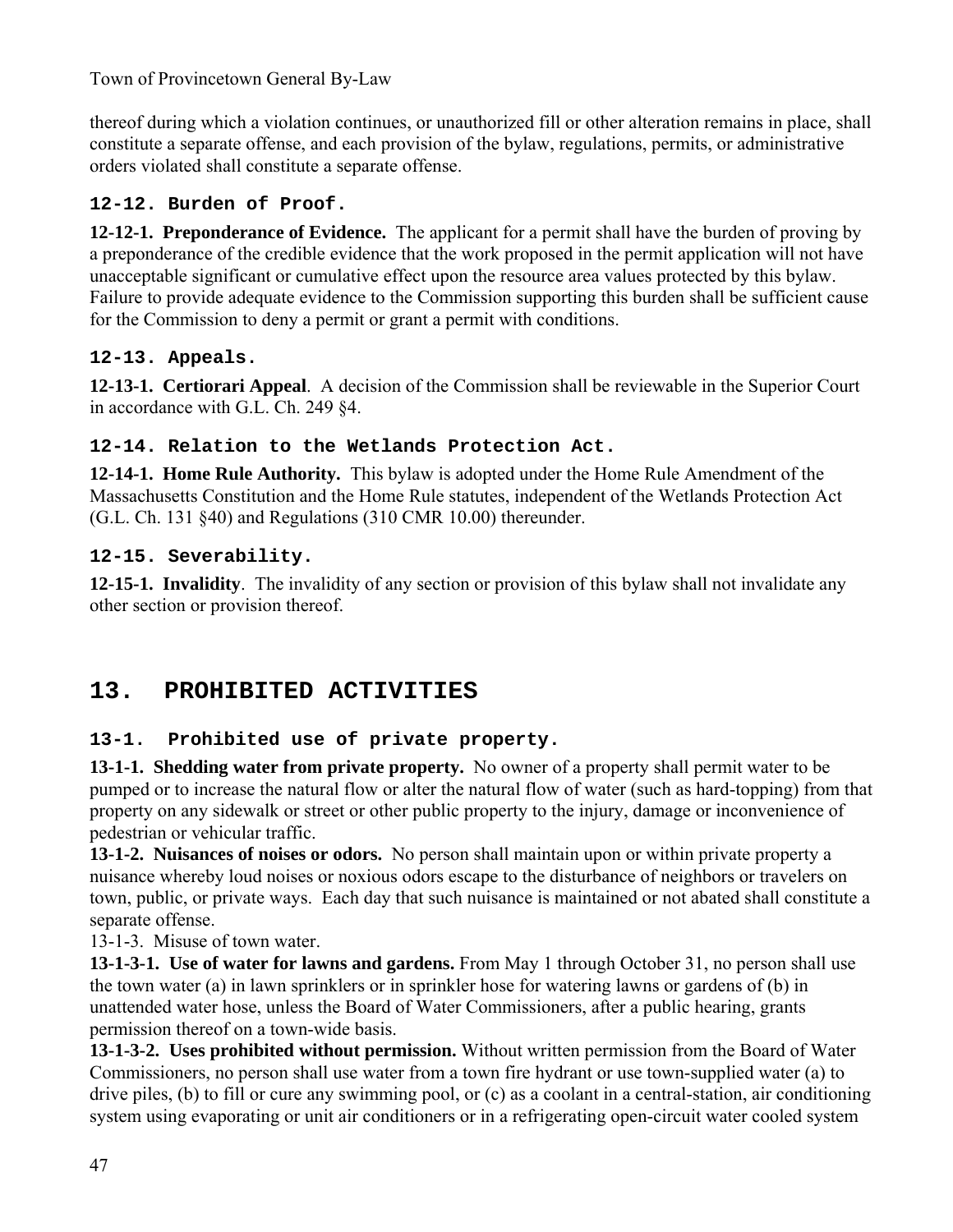except that fireman on official duty may use water from any hydrant within the town.

**13-1-3-3. Rules and regulations.** The Board of Water Commissioners is empowered, after a public hearing and proper notification to the public, to make rules and regulations pertaining to the use of municipal water.

**13-1-3-4. Emergency rules and regulations.** No provision of this bylaw shall prevent the Board of Water Commissioners from enacting, without advance notice, rules and regulations required to meet emergencies. Any rule or regulation required to meet an emergency shall be without effect once the Board of Water Commissioners declares the emergency has ceased to exist.

## **13-2. Prohibited conduct.**

**13-2-1. Disorderly conduct.** No person shall cause inconvenience or annoyance to members of the public by any one or more of the following:

by engaging in fighting or threatening;

by originating, or being a participant in, violent or tumultuous behavior;

by creating, without just cause, a hazardous or physically offensive condition;

by making unnecessarily loud noise.

**13-2-2. Obstructing free passage of travelers.** No person shall willfully or negligently obstruct the free passage of travelers in any street or upon any public sidewalk nor shall any person so obstructing said street or sidewalk remain steadfast in any street or upon any sidewalk after being directed by a police officer to move on.

**13-2-3. Trespass on private property.** No person shall stand or remain in any doorway, upon any stairs, doorstep, porch or other projection from any house or building, or upon any wall or fence or near any street or public place, after having been requested to move along by the owner of the premises or an occupant thereof or, at the request of either of them, a police officer.

13-2-4. Damaging or defacing public or private property.

**13-2-4-1. Damage to public or private property.** No person shall break, damage or deface any fence, post, sign, building or structure on public property or on the private property of another.

**13-2-4-2. Defacing public or private property.** No person shall deface, or post, write, print, paint, carve, or cut any obscene or offensive word or words, figures, or designs on public or private property so as to be visible to the public.

**13-2-5.** Placing advertising on property or vehicles without permission. No person shall place, or cause to be placed, any advertising material on any town-owned property or vehicle without written permission from the Board of Selectmen or its delegate, or on any privately-owned property or vehicle without permission from the owner thereof. A non-criminal disposition penalty will be assessed of a warning to the owner, sponsor and/or responsible party for the first offense, fifty dollars (\$50) for the second offense and one hundred dollars (\$100) for the third offense. Each violation of this law shall be deemed to be a separate offense. The owner, sponsor and/or responsible party shall also be responsible to remove the advertising material from any town-owned or privately-owned property or vehicles.<sup>23</sup> **13-2-6.** Excessive musical and other noise.

**13-2-6-1. Noise permitted by person in charge.** No person occupying or having charge of any building, premises, mobile or stationary vehicle, or any part thereof, shall cause, suffer or allow

<sup>&</sup>lt;sup>23</sup> Amended by April 1999 ATM, Art. 44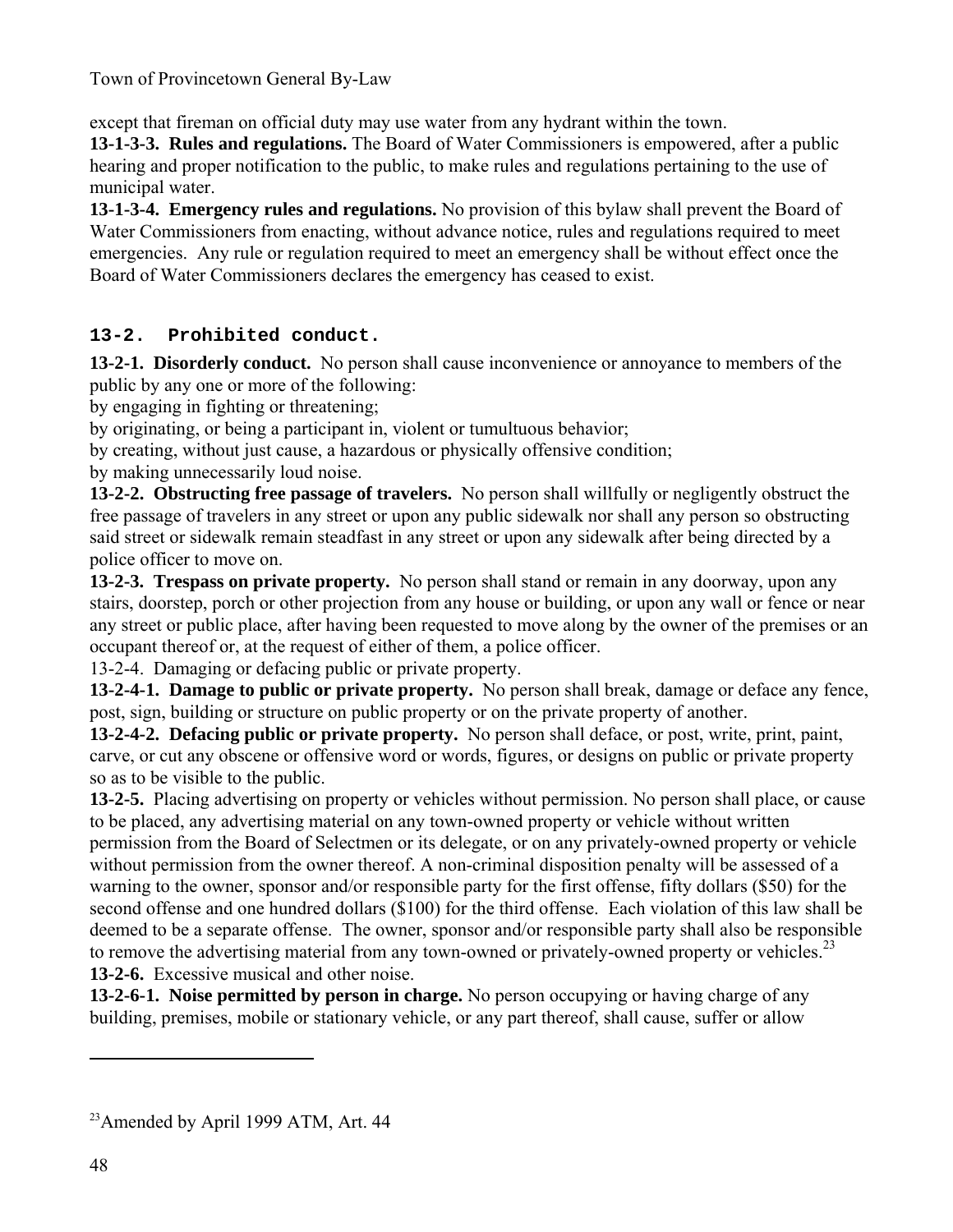unnecessary loud, excessive or unusual noise (regardless of its nature, source or manner of production or reproduction) to be audible at a distance of fifty (50) feet or more from the point of origin.

**13-2-6-2. Noise caused or suffered by persons on premises.** No person present in or about any building, dwelling, premises, shelter, stationary vehicle,24 boat or conveyance (or any part thereof), other than that section of any establishment licensed under G.L. c.138, shall cause, suffer, or countenance any loud, unnecessary, excessive, or unusual noise, regardless of its nature, source, or manner of production or reproduction, to be audible at a distance of fifty (50) feet or more from the point of origin. A non-criminal disposition penalty will be assessed of fifty dollars (\$50) to the owner, sponsor and/or responsible party for the each offense.<sup>25</sup>

**13-2-6-3.** In addition to the non-criminal disposition penalty stated above, any 'stationary vehicle' or 'vessel' who violates 13-2-6-1 for a period of sixty (60) minutes or more, or whose vehicle is determined to be mal-functioning by an officer of the Provincetown Police Department, shall have said vehicle or vessel removed to a location where the source of the noise can be extinguished. The cost of removal and extinguishing of the source of the offending noise shall be paid by the owner or claimant of the offending vehicle.<sup>26</sup>

**13-2-6-4.** The Licensing Board may waive any part of this Noise Control bylaw for a temporary licensed public event if, in the judgment and discretion of the Licensing Board, the noise that the event will create in excess of the noise level limits established under the Noise Control bylaw is offset by the benefits of the event to the participants or the public and the noise of the event will not cause undue hardship or disturbance to the surrounding area. Events covered by this bylaw will not extend beyond midnight nor begin prior to 10 A.M. The Licensing Board can stipulate any time it deems appropriate within this time frame depending on the expected noise level and impact on surrounding area. Residential private parties limited to invitation only are not affected by this bylaw as they are not licensed by the Licensing Board. They are still governed as to noise or nuisance stipulations of these bylaws under 13-1-2 and 13-2-6. The Licensing Board may impose, on the grant of a temporary waiver, terms and conditions appropriate to reduce the impact of the noise level exception. An application for a temporary waiver shall be filed with the Town Clerk. The applicant shall certify that notice of such temporary waiver application has been provided to all properties contiguous, or likely to be affected by the event, to the property where the event will occur. The applicant must also place a notice in the local media advising of the request for waiver at least two weeks prior to any hearing on the waiver by the Licensing Board. The applicant shall further certify that the Police Department has been consulted with respect to the event and has approved as to form the application for a waiver with the understanding that once the event is in process, complaints could arise necessitating action on the part of the Police, i.e., immediate consultation with the applicant to ameliorate the sound conditions if the complaints are numerous and clearly justified in the discretionary opinion of the responding Police. The application for a temporary waiver affects all public events likely to produce sound levels that will affect the average person in a negative manner and in no instance will a waiver application be considered by the Licensing Board less than 60 days preceding any event. Applicants may receive more than one waiver in a year but the Licensing Board may recall any applications during the event year if complaints exceed the benefit to the public as determined by the Licensing Board as advised by the Police Department. The Licensing Board may suspend, modify or revoke any temporary waiver if it determines that an applicant has

<sup>&</sup>lt;sup>24</sup> Amended by April 2002 ATM, Art. 45

<sup>&</sup>lt;sup>25</sup> Amended by April 1999 ATM, Art. 45

<sup>26</sup> Amended April 2002 ATM Art. 45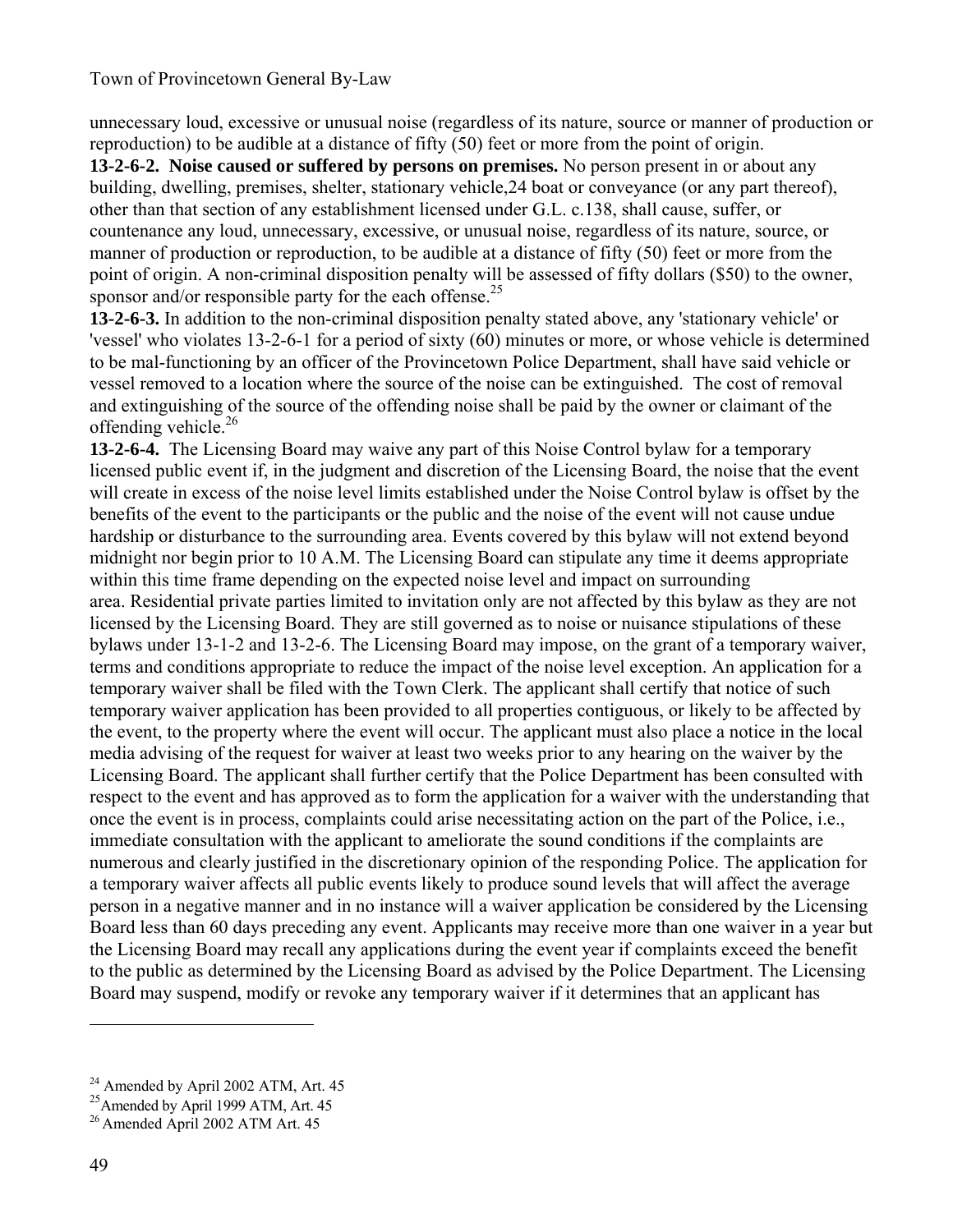violated the terms or conditions of the waiver

## **13-2-7. DOGS.**

**13-2-7-1. Purpose.** Provincetown's dogs and their owners enhance the character of the Town, and the Town seeks to encourage responsible dog ownership and behavior to the extent that they do not interfere with the reasonable expectations of residents and visitors for safety, appropriate health standards, and enjoyment of peace and quiet in public and private areas. This by-law seeks to balance the interests of dog owners and their dogs with the interests of all Town inhabitants.

**13-2-7-2. Definitions.** As used in this article, the following terms shall have the meanings indicated: A dog "at large": an unrestrained or out of control dog outside the dog owner's property;

An "out of control" dog: a dog accompanied by a person who is not exerting proper supervision; A dog "owner": a person who owns a dog, or a person with responsibility for a dog;

A "restrained" dog: a dog kept on a leash, cord, chain or other restraint, or a dog kept within the dog owner's property or leased premises, or another owner's property with consent of that owner or occupant of same; and

A dog under "voice and sight control": a dog kept within sight of the dog's owner and under the owner's verbal control at all times so that the dog does not (1) charge, chase or display aggression towards any person or behave in a way that a reasonable person may find threatening or dangerous; (2) charge, chase or display aggression towards any dog; or (3) fail to come to and stay with the dog's owner or guardian immediately upon that person's command.

**13-2-7-3. Control of dogs.** Any dog within Town boundaries must be restrained and may not be at large except as specified herein. Any dog within Town boundaries may be off-leash only in specific off-leash areas as designated by the Town, provided that such dog is under voice and sight control. The following are Town-owned open space off-leash areas (limited by specified times as noted): Foss Woods, Locke Property (also known as 'Whistle Path Woods'), Abandoned Railroad Right-Of-Way, and all Townowned beaches. From Memorial Day through November 1 dogs may be off-leash if under voice and sight control on Town-owned beaches between the hours of 6 am and 9 am and the hours of 6 pm and 9 pm; from November 2 through the day before Memorial Day dogs may be off-leash if under voice and sight control on Town-owned beaches between the hours of 6 am and 9pm; all dogs must be restrained on Town-owned beaches at all other times. In designated off-leash areas, any owner whose dog is not under voice and sight control or is out of control is in violation of this by-law. In all other areas, any owner whose dog is at large, out of control, or not restrained is in violation of this by-law. A noncriminal disposition penalty will be assessed in the amount of \$25.00 (twenty-five dollars) to the owner for the first offense; \$50.00 (fifty dollars) for the second offense; \$75.00 (seventy-five dollars) for the third offense and subsequent offenses. Each violation of this by-law shall be deemed to be a separate offense.27

**13-2-7-4. Dog Excrement and Removal.** No owner shall permit a dog to defecate upon public sidewalks, streets, beaches, or Town-owned land or structures without immediately and permanently removing the excrement therefrom, nor shall said person permit such excrement to remain on private property without consent of the owner or occupant of same. A non-criminal disposition penalty will be assessed in the amount of \$100 (one hundred dollars) to the owner for the first offense; \$200 (two hundred dollars) for the second offense; and \$300 (three hundred dollars) for the third and subsequent offenses.

**13-2-7-5. Licensing.** In addition to any other information required for a dog license, an applicant must

<sup>27</sup> Amended April 2009 ATM 25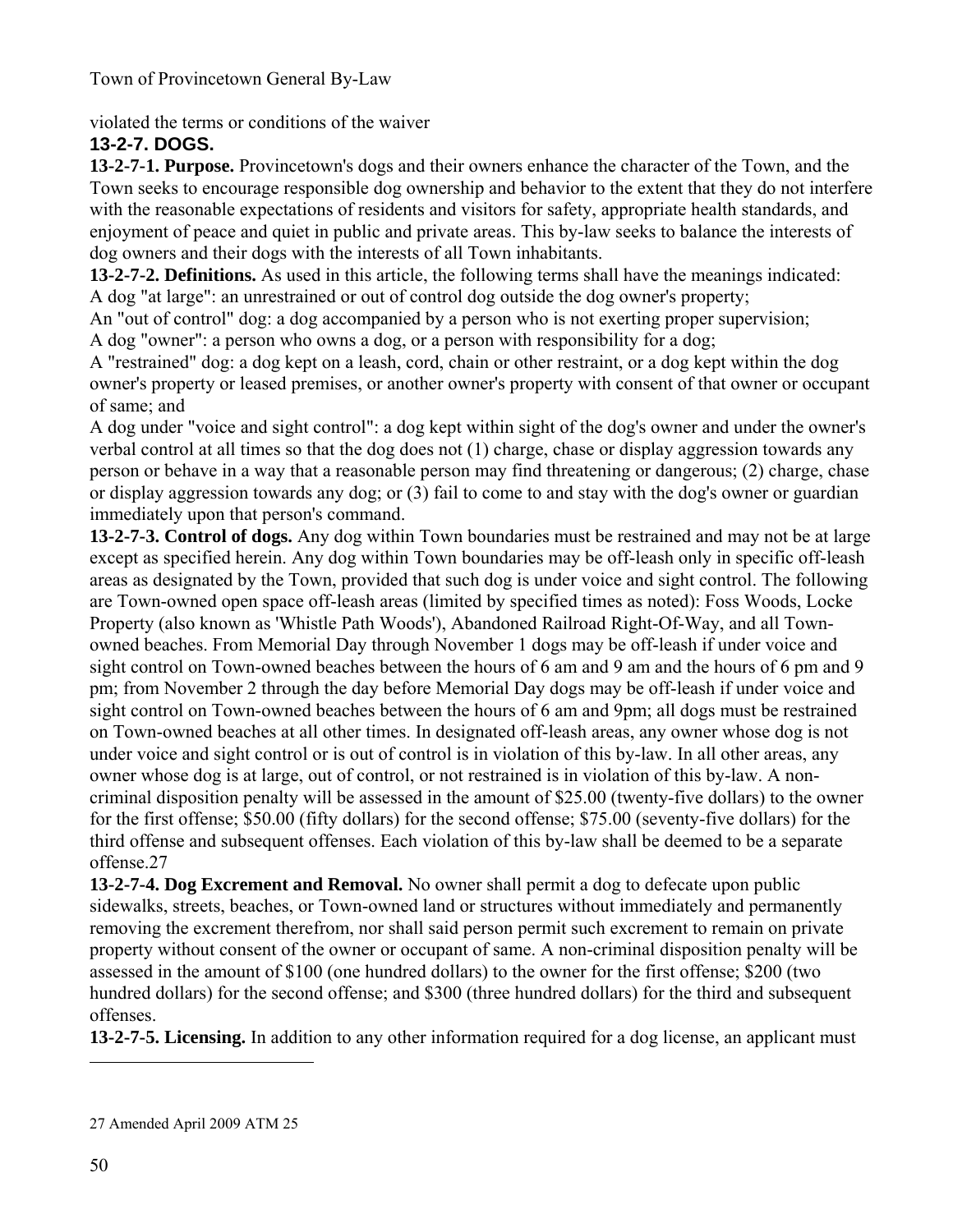provide the Town Clerk with the applicant's name, address, and signature. The Town Clerk shall, when providing or otherwise making available the license application, include a copy of this by-law and a map indicating off-leash areas therewith, and the required applicant's signature shall constitute a certification that the applicant has received, read, and understood the text of this by-law. Any owner that fails to license and/or vaccinate a dog by order of an enforcement official within two business days of receipt of a notice to license shall be subject to a fine of \$25.00. Any owner that fails to license and /or vaccinate a dog by order of an enforcement official within the next two business days shall be subject to a fine of \$50.00. Any owner that fails to license and/or vaccinate a dog by order of an enforcement official for more than four days shall be subject to a fine of \$75.00. Each day thereafter that a violation of the Town by-law continues shall be deemed to be a separate offense.<sup>28</sup>

**13-2-7-6. Amendments to Off-Leash Areas.** The locations, times, and dates of Town-owned off-leash areas may be amended by vote of the Board of Selectmen after public hearing and notice thereon. Such notice shall be advertised at least once in a local newspaper no less than fourteen (14) days prior to the hearing.

**13-2-7-7. Loss of Off-Leash Privileges to Specific Dogs.** The Chief of Police is authorized under this by-law to determine, in the interests of public safety and health, whether an individual dog must be restrained at all times on public property and off-leash areas. If the Chief of Police so determines, notice of such decision to prohibit an individual dog from all off-leash privileges within the Town shall be communicated in the most immediate manner possible and shall be mailed to the dog's owner of record. On any subsequent occasion when such dog is determined to be in violation of the Chief of Police's decision, a non-criminal disposition penalty will be assessed in the amount of \$75 (seventy-five dollars). And further by adding a new section 13-2-7.1, Horses and Other Animals to read as follows:

**13-2-7.1. HORSES AND OTHER ANIMALS.** No owner or person having care or control of any horse shall permit the animal to run at large, nor shall the person having control of any animal allow said animal to defecate upon public sidewalks, streets, beaches, Town-owned land or structures without immediately and permanently removing the excrement therefrom, nor shall said person allow such excrement to remain on private property without consent of the owner or occupant of same. A noncriminal disposition penalty will be assessed of ten dollars (\$10) to the owner and/or responsible party for the first offense, fifteen dollars (\$15) for the second offense, twenty-five dollars (\$25) for the third offense, fifty dollars (\$50) for the fourth offense and seventy-five dollars (\$75) for the fifth and subsequent offenses. Each violation of this by-law shall be deemed to be a separate offense 13-2-8. Alcoholic beverages.

**13-2-7.2. SAFE TRANSPORTATION OF ANIMALS.<sup>29</sup> No person shall transport an animal in the** back of a motor vehicle in a space intended for a load on the vehicle on a public way unless such space is enclosed or has side and tail racks to a height of at least 46 inches extending vertically from the floor, the animal is cross tethered to the vehicle, the animal is protected by a secured container or cage or the animal is otherwise protected in a manner which will prevent the animal from being thrown or from falling or jumping from the vehicle. A non-criminal disposition penalty will be assessed in the amount of \$50.00 (fifty dollars) to the owner for the first offense; \$75.00 (seventy five dollars) to the owner for the second offense; and \$100.00 (one hundred dollars) for the third and subsequent offenses. **13-2-8-1. Possession or use by persons under legal age.** No person under the age established for the consumption of alcoholic beverages by the General Laws of the Commonwealth shall be allowed to

<sup>28</sup> Amended April 2009 ATM 23

<sup>29</sup> Added April 6, 2009 Article 24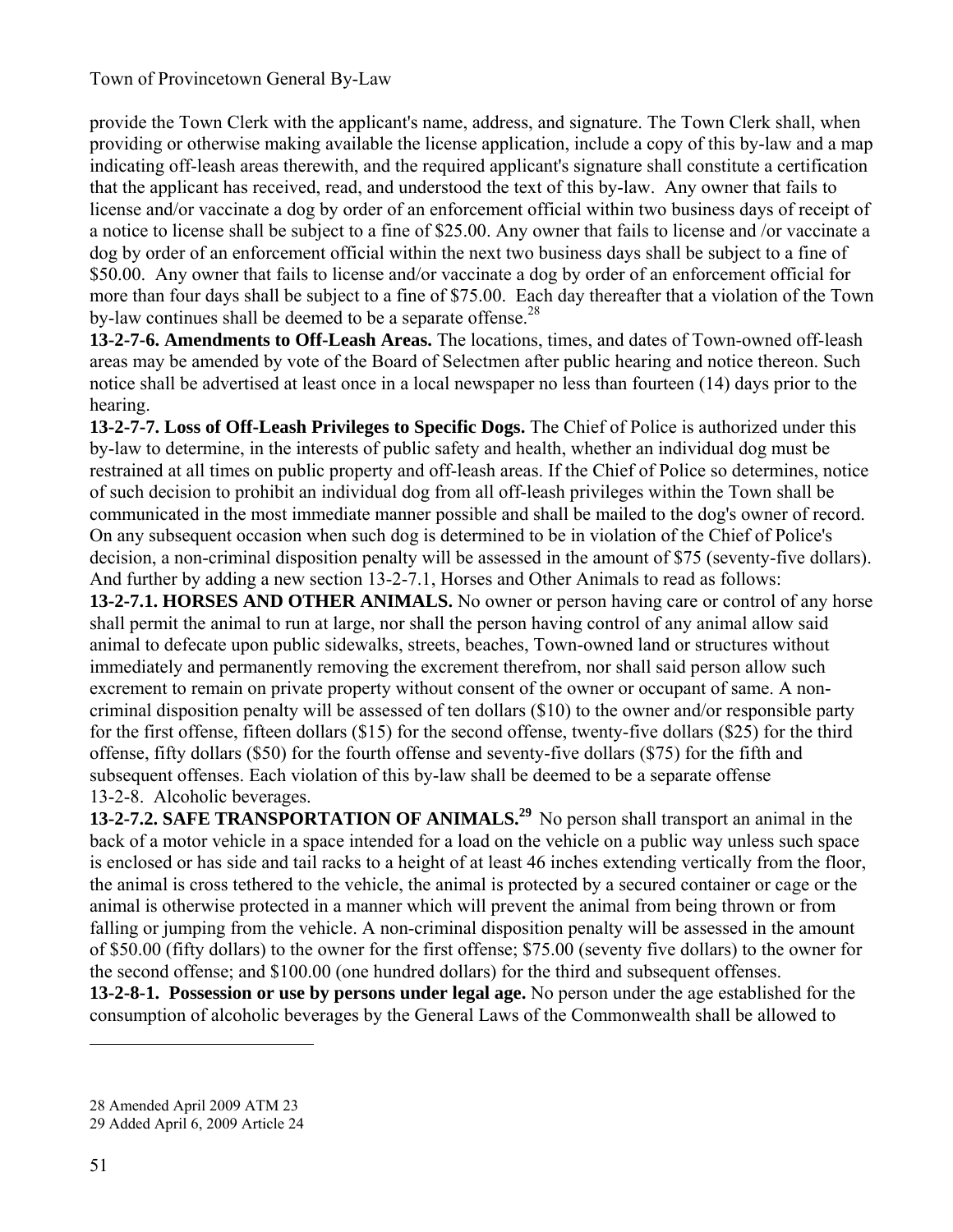consume any alcoholic beverage on public property or in a place open to the public.

**13-2-8-2. Consumption from, or possession of, opened containers in public.** No person shall, on any street, sidewalk, or other public property, consume from, or possess, any opened container of any alcoholic beverage, without written permit from the Board of Selectmen. A non-criminal disposition penalty will be assessed of fifty dollars  $(\$50)$  for the each offense.<sup>30</sup>

**13-2-9, Setting up camp and sleeping in the open**," reads as follows: "Between 8 p.m. and 8 a.m., no person shall:

set up and or sleep in a camp or tent, or

sleep in the open, or

sleep in or on a wheeled vehicle either adapted or not for habitation (self·propelled or capable of being towed) on public property or on private property not licensed as a campground under MGL Chapter 140, section 32B;" or to take any other action relative thereto.

**13-2-10. Swimming in the nude.** No person shall swim or bathe unclothed in any of the waters adjacent to, or open to the public within the town except in areas designated clothing optional by a Town Meeting vote.<sup>31</sup>

**13-2-11. Indecent exposure.** No person shall indecently expose his or her body in public in such manner as to be visible to persons of the opposite sex or to children except in areas designated clothing optional by a Town Meeting vote.

**13-2-12. Voyeurism.** No person shall enter upon the premises of another, or upon any public property, and peep into any window of a building or spy, in any manner, upon any person therein.

**13-2-13. Littering.** No person shall throw, drop, release or otherwise dispose of into the waters of Provincetown Harbor, upon any beach, upon land of another, or upon any public property, any garbage, refuse, rubbish, bottles, cans, containers, paper, cigarette butts*,* wrapping material, glass, filth or any noxious or dangerous liquid or solid. 32

**13-2-14. Prohibition of helium-filled balloons.** The sale, use, and distribution of helium filled balloons, both for public and private use, is prohibited.

**13-2-15. Prohibition of nitrous oxide.** The sale, distribution, use or possession of industrial-grade nitrous oxide within the Town of Provincetown, for the purpose of causing a condition of intoxication, euphoria, excitement, exhilaration, stupefaction or dulled senses or nervous system, is hereby prohibited. Nothing in this section shall be construed as limiting the sale, distribution, use or possession of pharmaceutical-grade nitrous oxide when said sale, distribution, use or possession is in accordance with G.L. c.94C and the regulations promulgated thereunder; nor shall this section be construed to limit the sale, distribution, use or possession of industrial-grade nitrous oxide when used in conjunction with the manufacture, sale, or distribution of foodstuffs, or other legitimate industrial uses. 13-2-16. Prohibition of nuclear weapons.

**13-2-16-1. Purpose.** We, the residents of Provincetown, as a step toward a nuclear-free Cape Cod, do hereby declare the Town of Provincetown to be a nuclear-free community, except as prohibited be

30Amended April 1999 ATM, Art. 47

<sup>&</sup>lt;sup>31</sup> Amended April 2002 ATM 41

32 Amended April 2000 ATM, Art. 25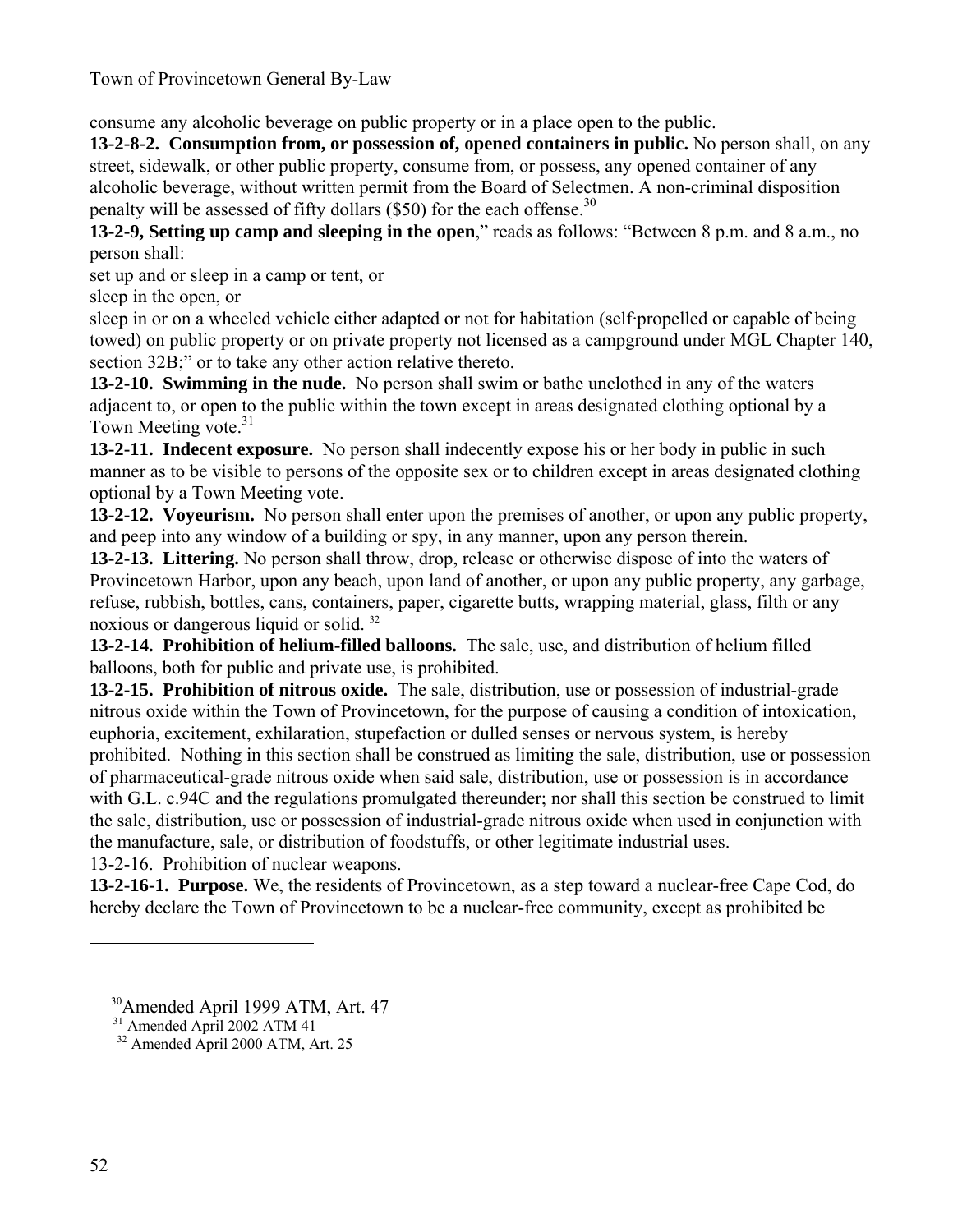specific act or acts of Congress. Under this bylaw, no person, corporation, or other non-govern- mental agency within this town shall design, test, produce, deploy or store nuclear weapons. Research supporting the development, deployment, transport, and delivery systems of nuclear weapons shall also be prohibited.

**13-2-16-2. Nuclear weapon.** Nuclear weapon is to be defined to be any device in which the explosion results from the energy released by reactions involving atomic nuclei, either fusion, fission, or both, and includes the means of transporting, guiding, propelling or triggering the weapon, if and only if, such means is destroyed or rendered useless in the normal propelling, triggering, or detonation of the weapons. A component of a nuclear weapon is defined to be any device, of radioactive or non-radioactive material, the primary function of which is to contribute to the operation of a nuclear weapon.

**13-2-16-3. Exemptions.** Nothing in this bylaw shall be construed to prohibit or regulate the following: any activity not specifically described;

the research and application of nuclear medicine;

use of fissionable materials for basic research, smoke detectors, light-emitting watches and clocks and other applications the primary purpose of which is NOT to work toward the development of nuclear weapons;

all research not involved in the design, manufacture, or deployment of nuclear weapons of the transportation and delivery system thereof.

**13-2-16-4. Severability.** If any section, sub-section, paragraph, sentence or word of this bylaw shall be held unconstitutional either on its face or as applied the unconstitutionality of the section, sub-section, paragraph, sentence or word of the application thereof shall not affect other sections, sub-sections, paragraphs, sentences and words of this bylaw and the applications thereof; and to this end the sections, sub-sections, paragraphs, sentences, and words of this bylaw are intended to be severable. 13-2-17. Improper disposal of recyclable materials.

**13-2-17-1. Prohibition of disposal of recyclable materials.** The town prohibits the disposal of recyclable materials in any trash going to the town landfill, or in any trash to be shipped at town expense to any other waste disposal facility.

**13-2-17-2. Determination of materials as recyclable.** The determination of a material as recyclable shall be made by the Board of Health in conjunction with the Recycling Committee, only after a duly advertised public hearing, and shall include only those materials for which there are deemed to be more appropriate mechanisms readily available for disposal other than landfilling or incineration.

**13-2-17-3. Enforcement.** Provisions for enforcement of this bylaw shall be made by the board of health.

**13-2-17-4. Duty of town.** The town shall make every effort to facilitate the collection and disposal of said materials by providing containers or storage areas which are accessible to the public.

**13-2-18. Removing or damaging warning signals.** No person without authority shall remove or damage any warning light, sign or other signal that indicates danger or obstruction in any street or way. 1**3-2-19. Fires in public ways**. No person shall make or maintain a fire on any town or public way.

**13-2-20. Prohibit In-line Skating on Sidewalks, Public Property.** No person shall use roller skates, in-line roller blades, or skateboards on public sidewalks and on publicly-owned areas surrounding and including Town Hall, the Bas Relief, Fishermens Memorial park, and the bus station/waiting area at the MPL.

Any person who roller skates, roller blades, or skateboards on any public street within the Town of Provincetown shall do so in the same lawful direction of the motor vehicle traffic. The only exception to this rule shall be along Commercial Street, where such travel shall be permitted in both directions.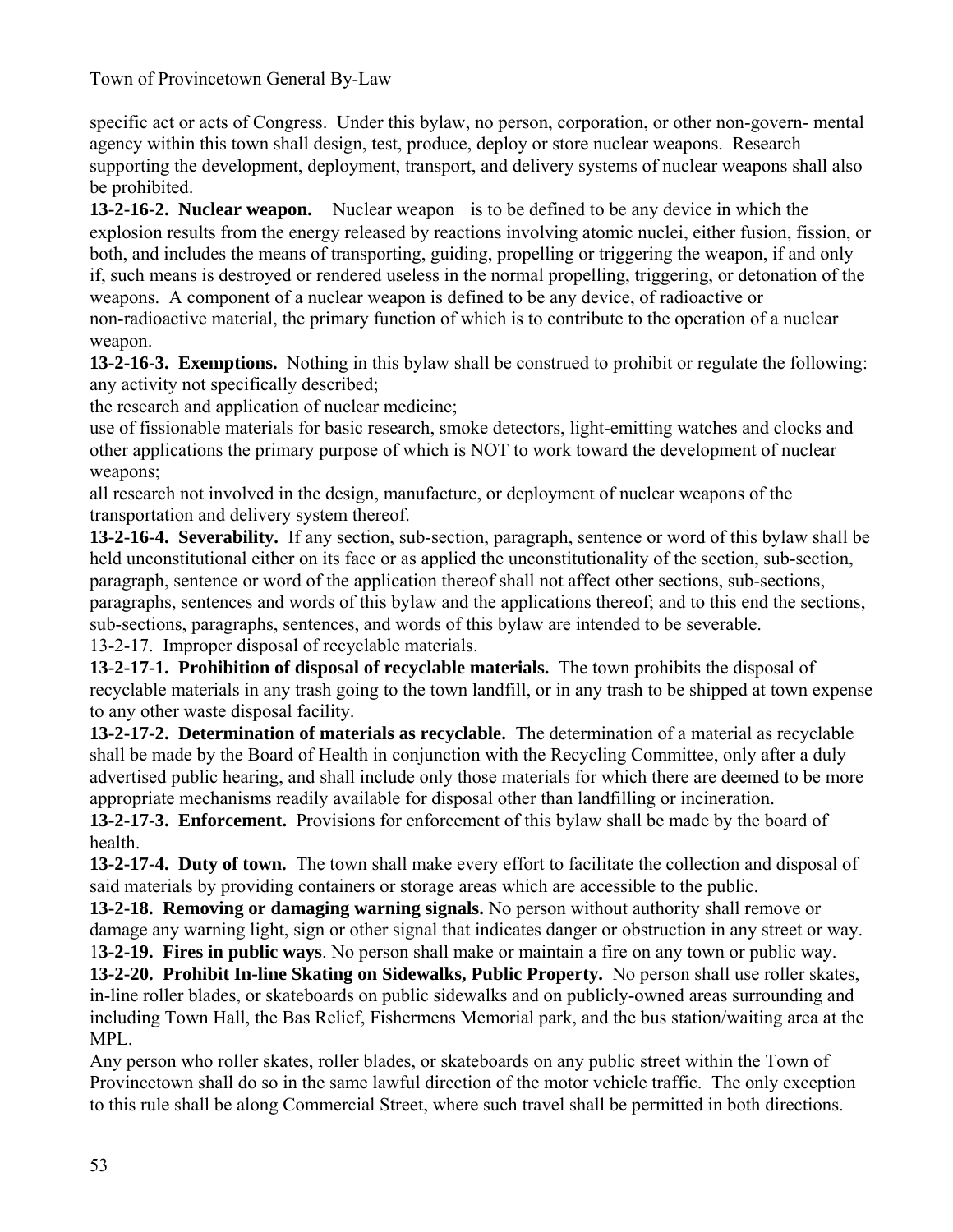Any person who rollerskates, rollerblades or skateboards in the Town of Provincetown shall do so with all due caution, safety, and respect for all other traffic, motor vehicle, bicycle, and pedestrian, that may be using the public street at the same time.

The Board of Selectmen reserves the right to designate and/or restrict the use of any public building, facility, area, public street or way for rollerskating, rollerblading, or skateboarding use, either on a permanent or temporary basis, and to post such as deemed necessary.

The Provincetown Police Department shall enforce the provisions of this article. Violators shall be issued a non-criminal disposition penalty of a warning for the first offense and twenty-five dollars (\$25) for the second and subsequent offenses. Each violation of this law shall be deemed to be a separate offense. 33 34

**13-2-21. Construction Time.** Exterior repairs and construction shall not take place until after 7 a.m. and closing time ending at 9 p.m.  $35$ 

**13-2-22.** Trees & Shrubs: Height Restrictions for Traffic Safety. In order to preserve and promote the safety of the public, hedge or shrub or other growth on the corner lot or curb obstructing the view of motorists and situated within 15 feet of a public street, or curb- or side line thereof, shall not be permitted by the owner or occupant of the premises to exceed the height of three feet above road grade; any and all trees within said fifteen-foot area (shade trees are to be subject to the provisions of MGL c. 87, §3) shall have limbs trimmed to the height of six feet above road grade, including that any growth overhanging public walkways shall also be trimmed to the property line at the owner's expense. The Department of Public Works (DPW) shall notify the owner of the property of a violation of this chapter by certified mail. If the violation shall not have been cured within 15 days of the date of mailing of the notice, the DPW shall have the right to correct such violation.<sup>36</sup>

## **13-3. Prohibited use of motor vehicles.**

**13-3-1.** Unregistered vehicles on private property. No person may keep on private property more than one unregistered motor vehicle. In no event may a person store any unregistered motor vehicle in the front yard of private property in a residential district. This article shall not apply to duly-licensed automobile dealers.

**13-3-2. Vehicular obstruction of traffic.** Without express permission from the commissioner of public safety or his delegate, no person shall permit any vehicle under his care or control to obstruct traffic on a public highway or street for an unnecessary length of time.

13-3-3. Parking lot violation.

**13-3-3-1.** No person, without permission of the parking lot manager or their designee, may exit a municipal public parking lot without paying the established fee for said parking. A fee schedule shall be posted in all lots. A non-criminal disposition penalty will be assessed of fifty dollars (\$50) for the each offense.**<sup>37</sup>**

**13-3-3-2.** No motor vehicle which is subject to daily parking fees as established by the Board of Selectmen pursuant to Charter section 4-2-2 may remain in the Grace Hall or MPL parking lot for more

<sup>&</sup>lt;sup>33</sup>Added April 1998 ATM, Art. 36

<sup>&</sup>lt;sup>34</sup>Amended April 1999, Art. 49

<sup>&</sup>lt;sup>35</sup> Added April 2000, ATM, Art. 26

<sup>&</sup>lt;sup>36</sup> Added April 2005 ATM Art. 19

37Amended April 1999 ATM, Art. 48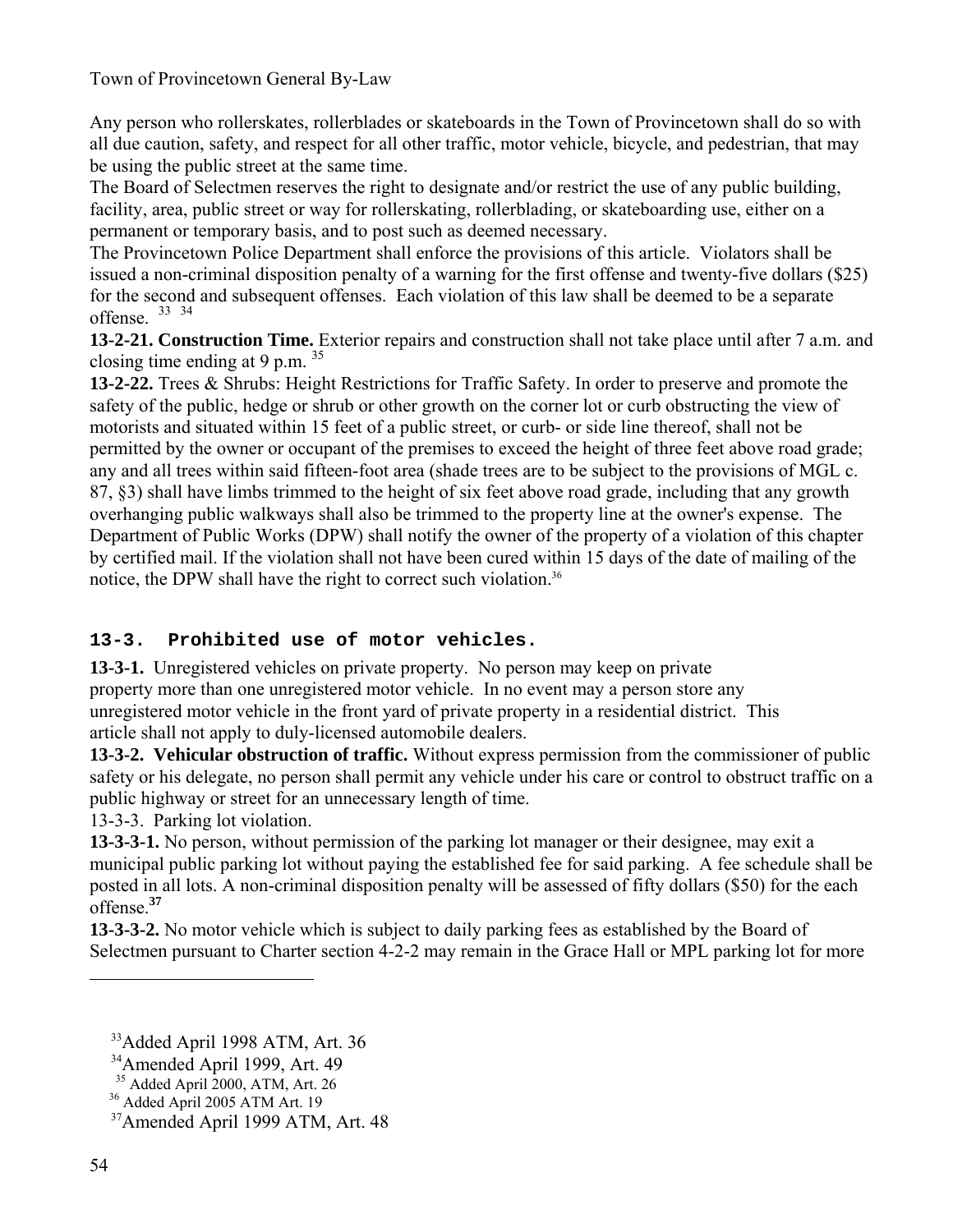than fourteen days without payment in full of the accumulated parking fees. If a vehicle remains in such parking lot for more than fourteen days, the vehicle may be removed by the Chief of Police or his designee. If a vehicle is so removed, the vehicle shall not be released to the owner until payment of all parking, towing and storage charges has been made. On or after the tenth day that a vehicle has remained in the parking lot, a written notice shall be placed on the vehicle stating that if the vehicle is not moved and the parking charges paid in full by the fourteenth day, the vehicle will be removed on the fifteenth day at the owners expense. In no event shall less than forty-eight hours notice be given before a vehicle is removed under this bylaw. If a vehicle is removed from a parking lot in accordance with this bylaw, notice of the removal shall be sent by certified mail to the owner of the vehicle stating that the vehicle has been removed and informing the owner that the vehicle will not be released until all of the charges are paid. This bylaw is in addition to any remedy which may be available under Massachusetts General Laws regarding removal and disposal of apparently abandoned vehicles. Notice of the terms of this by-law shall be posted in the Grace Hall and MPL lots.<sup>38</sup>

**13-3-4. Storage or parking of motor vehicles or boats.** No person shall store a boat or park a boat carrier on public property without permission from the board of selectmen or its delegate.

**13-3-5. Parking of motorcycle.** No operator or person in charge of a motorcycle shall allow said vehicle to stand unattended or park on a public way, town-owned parking lot, or other public property, without a board, plate, or other device under the kickstand to prevent damage to the pavement or property. A warning shall be given for a first violation and court action shall be mandatory for every violation thereafter.

**13-3-6. Parking or operating motor vehicles or trailers within harbor beaches.** The driver and/or registered owner of a motor vehicle and/or trailer in operation or parked upon the beaches, flats or other "resource area", found to be doing so without a "beach access permit" issued by the Conservation Commission or designee shall be fined and subject to towing regulations under G.L. c.40, 22D; for the purposes of this bylaw a resource area is defined as: any coastal area subject to protection under G.L. c.131, 40, to include, but not necessarily be limited to, land under any water body and land subject to tidal action, coastal storm flowage and flooding.

**13-3-7. Unauthorized parking in handicapped parking spaces prohibited.** No person shall park a motor vehicle, motorcycle, or like means of transportation in a designated parking space that is reserved for vehicles owned and operated by disabled veterans or handicapped persons and bearing the distinctive number plates or, for vehicles transporting a handicapped person, displaying the special parking identification plate authorized by G.L. c.90, 2, or for any vehicle bearing the official identification of a handicapped person issued by any other state or any canadian province. Any vehicle parked in violation of this section may be removed in accordance with G.L. c.266, 120D.

13-3-8. Delivery vehicle restrictions.

**13-3-8-1. Deliveries during spring, summer and fall.** From April first through October thirty-first, all deliveries on Commercial Street, between Pearl and Central streets, will only be allowed until 11:00 a.m. said deliveries may be made in this area anywhere along commercial street that is not designated as otherwise illegal parking. Any person making deliveries on Commercial Street shall first make deliveries to businesses located between Ryder Street (260 Commercial) and Winthrop Street (171 Commercial) before any other section of Commercial Street. Exceptions thereto may only be made by

 <sup>38</sup> Added April 2000 ATM, Art. 29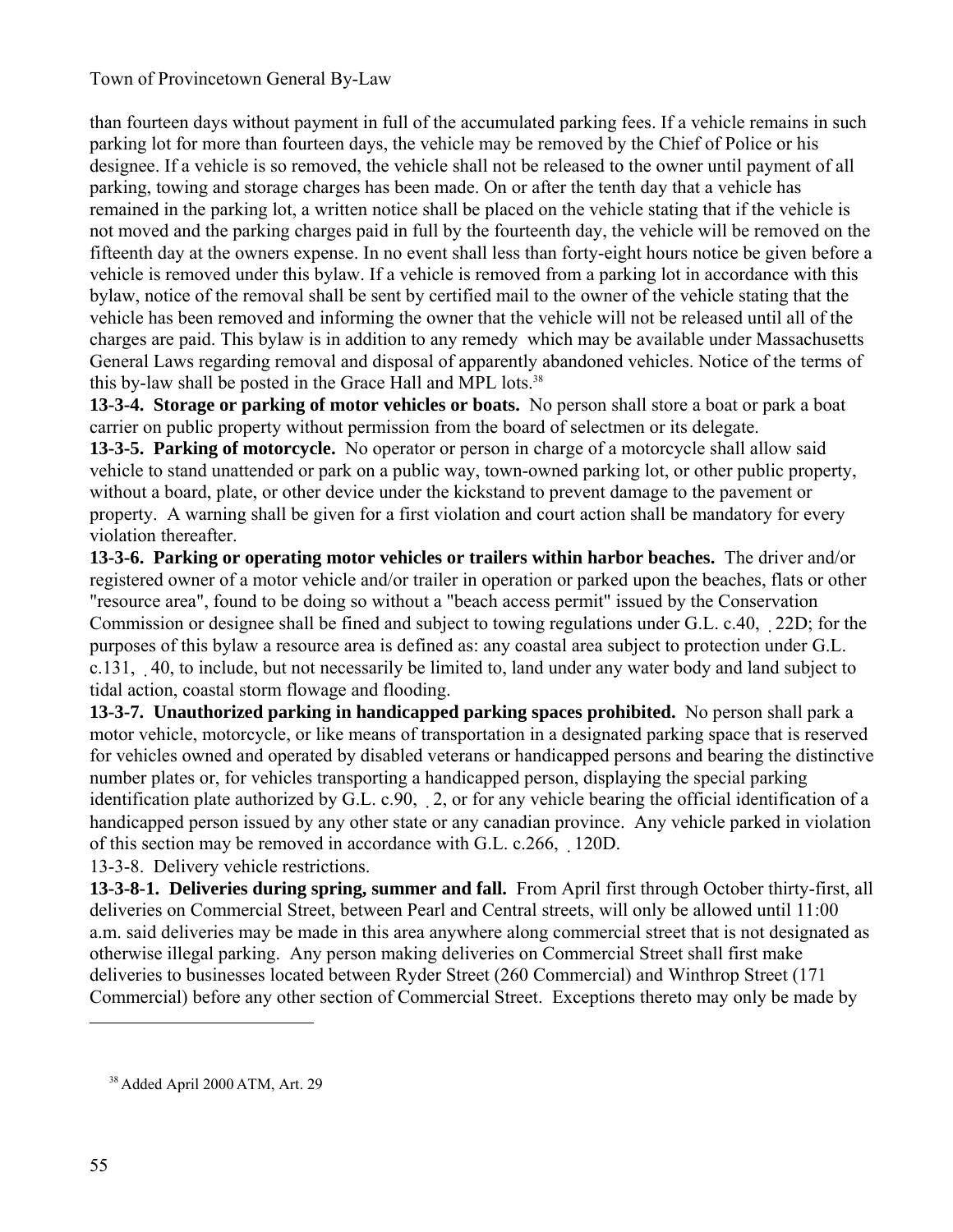## the Chief of Police or his designee.

**13-3-8-2. Alternate unloading zones.** For the period April first through October thirty-first, the Board of Selectmen shall establish off-Commercial Street alternative unloading zones within the area of Pearl and Central Streets for deliveries to establishments on Commercial Street made after 11:00 a.m. No other off-Commercial Street unloading zones between Pearl and Central Streets shall be used after 11:00 a.m.

**13-3-8-3. Winter deliveries allowed.** From November first through March thirty-first, deliveries may be made Commercial Street in all designated unloading zones.

## **13-4. Prohibited use of waterfront and harbor.**

**13-4-1. Use of waterfront facility without permission.** No person shall attach any float, set up any gang way to, or place any booths on MacMillan Pier or any other town-owned or town-operated docking or berthing facility without first providing to the Harbormaster on duty, a document from the Treasurer's Office indicating that the total yearly berthing fee has been paid in full by cash payment or certified bank check, along with a document of permission from the Licensing Board or their delegate empowered to license spaces on or adjacent to town-owned or operated berthing facilities. The term person, as used in this bylaw, shall include any individual partnership, trust, corporation, association, company or other business organization. Every day of a violation of this bylaw constitutes a separate offense. The fee for non-criminal disposition will be \$200.00 for each violation.

# **13-4-2. Personal watercraft in Provincetown Harbor.<sup>39</sup>**

## **13-4-2-1. Definitions.**

**13-4-2-1-1.** As used in this by-law the term "personal watercraft" means a vessel propelled by a waterjet pump or other machinery as its primary source of propulsion that is designed to be operated by a person sitting, standing or kneeling on the vessel rather than being operated in the conventional manner by a person sitting or standing inside the vessel.

**13-4-2-1-2**. As used in this by-law, the term "Provincetown Harbor" means "the waters extending from the shores of Provincetown to a line drawn from Long Point to the Provincetown/Truro line."

**13-4-2-2.** Except as provided in §13-4-2-3 below, the operation of personal watercraft is prohibited in the waters of the Town of Provincetown in the following areas:

Within the boundaries of the Cape Cod National Seashore as set forth in Public Law 87-126, 7 August 1961, 75 Stat. 293, and as most recently surveyed by the U.S. Department of Interior.

(b) On the tidal waters of Provincetown Harbor and any adjoining river, inlet, cove, pond, embayment or harbor westerly of a line running from the Provincetown/Truro town line to Long Point Light, with the exception of a marked channel in which personal water craft may pass through Provincetown Harbor operating at headway speed. Said marked channel shall begin at the Good Templar Landing thence to Long Point Buoy marker #3 within Provincetown Harbor, as shown on a plan on file in the office of the Town Clerk.40

 $39$  Approve April 1, 2002 STM Art. 14<br> $40$  Amended April 2004 STM Article 25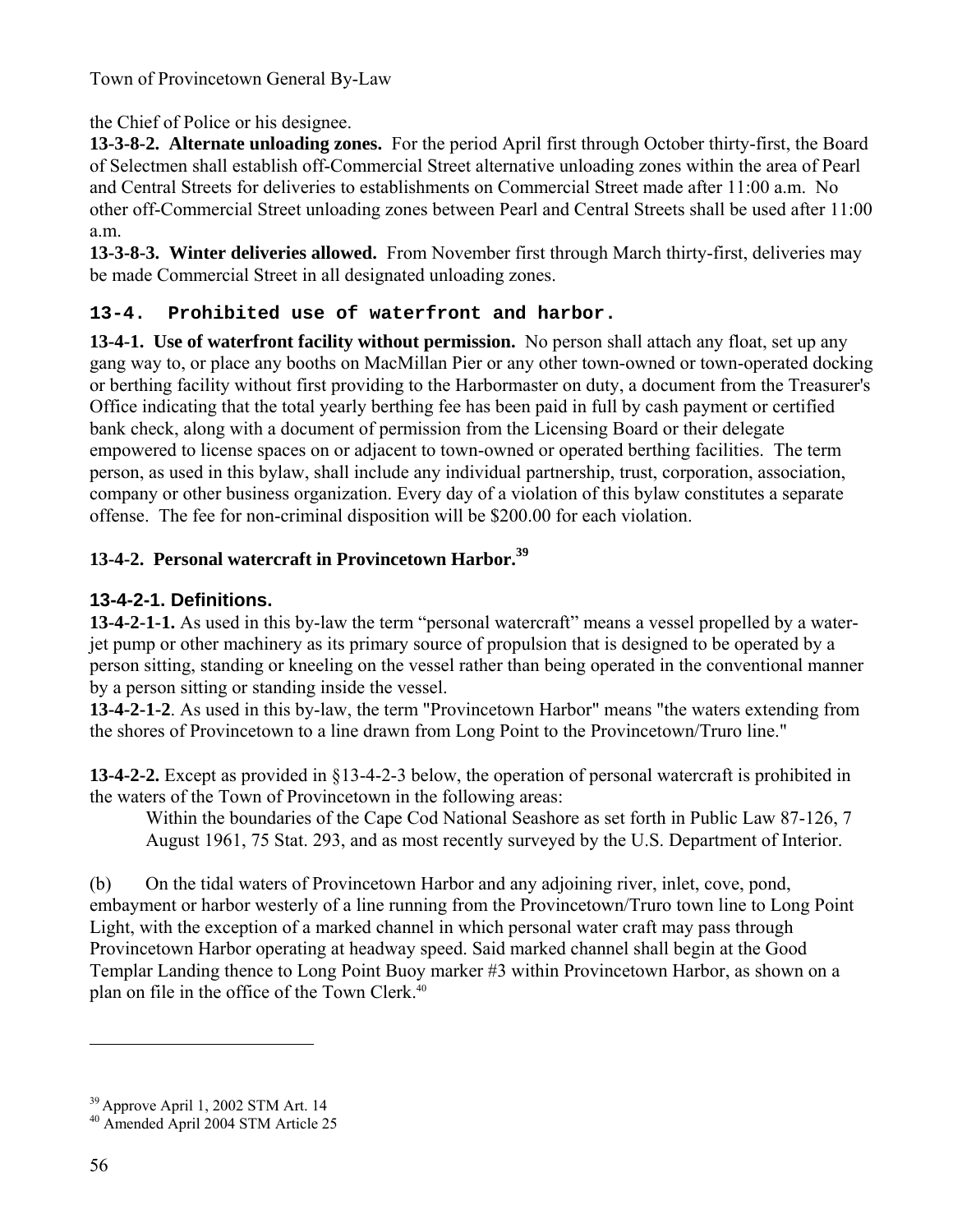**13-4-2-3.** No personal watercraft shall be launched from any location or vessel in Provincetown Harbor except the boat-launching ramp at Good Templar Landing, and any personal watercraft using said boat-launching ramps shall be registered with the Provincetown harbormaster.<sup>41</sup>

**13-4-2-4.** Personal watercraft may be operated in the above areas described in §13-4-2-2 for the purpose of enforcement, search and rescue, training, or other emergency, provided it is under the direction of a duly authorized federal, state or local law enforcement or emergency response agency, or other authorized official.

**13-4-2-5.** This by-law shall be enforced by the Provincetown Harbormaster or his designee, the Provincetown Police Department, or the Massachusetts Environmental Police.

**13-4-2-6.** The invalidity of any section or provision of this by-law shall not invalidate any other section or provision hereof.

**13-4-3. Sewage/septic discharge into Harbor.** No person shall discharge or cause to be placed any sewage or septic waste within the waters of Provincetown.

<sup>41</sup> Amended April 2004 STM Article 25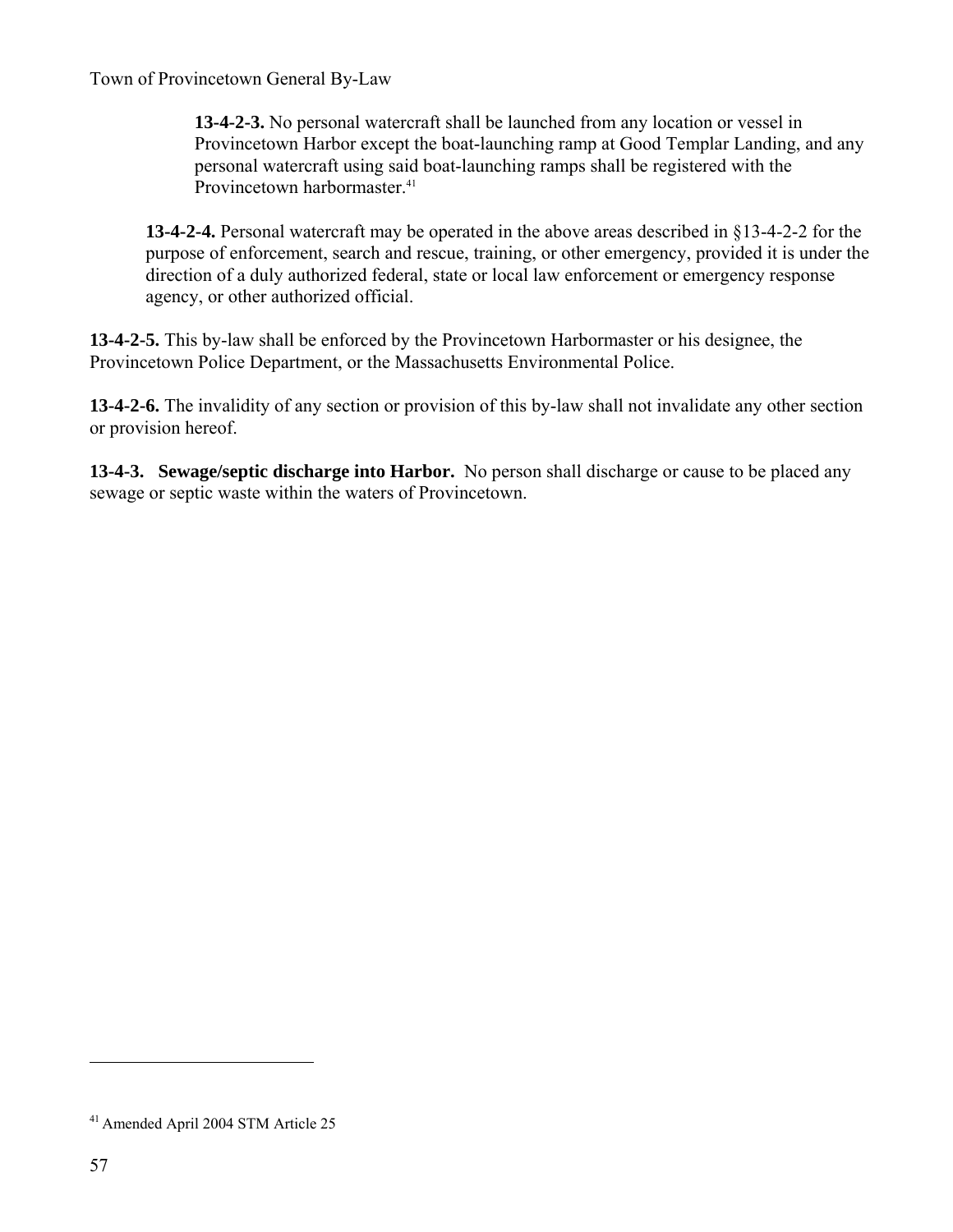# **14. WATER USE RESTRICTION BY-LAW**

### **14-1. Authority.**

The Town of Provincetown adopts this by-law under its police powers to protect the public health and welfare and its powers under M.G.L. c.40, §§2l *et seq.* and implements the Town's authority to regulate water use pursuant to MGL C.41, §69B. This by-law also implements the Town's authority under MGL C.40, §4lA, conditioned upon a declaration of water supply emergency issued by the Department of Environmental Protection.

#### **14-2. Purpose.**

The purpose of this by-law is to protect, preserve and maintain the public health, safety and welfare whenever there is in force a State of Water Emergency by providing for enforcement of any duly imposed restrictions, requirements, provisions or conditions imposed by the town or by the Department of Environmental Protection.

#### **14-3. Definitions.**

**14-3-1**. Person-shall mean any individual, corporation, trust, partnership or association, or other entity. **14-3-2.** State of Water Emergency shall mean a State of Water Emergency declared by the Department of Environmental Protection under MGL C.21G, §§15-17.

**14-3-3.** State of Water Supply Conservation shall mean a State of Water Supply Conservation declared by the Town pursuant to section 4 of this by-law.

**14-3-4.** Water Users or Water Consumers Shall mean all public and private users of the Town's public water system, irrespective of any person's responsibility for billing purposes for water used at any particular facility.

### **14-4. Declaration of a State of Water Supply Conservation.**

The Town through its Water and Sewer Board, may declare a State of Water Supply Conservation upon a determination by a majority vote of the Board that a shortage of water exists and conservation measures are appropriate to ensure an adequate supply of water to all water consumers. Public notice of a State of Water Conservation shall be given under section 6 of this by-law before it may be enforced.

#### **14-5. Restricted Water Uses.**

A declaration of a State of Water Supply Conservation shall include one or more of the following, restrictions, conditions, or requirements limiting the user of water as necessary to protect the water supply. The applicable restrictions, conditions or requirements shall be included in the public notice required under section 6.

Odd/Even Day Outdoor Watering : Outdoor watering by water users with odd numbered addresses is restricted to odd numbered days. Outdoor watering by users with even numbered addresses is restricted to even numbered days.

Outdoor Watering Ban: Outdoor watering is prohibited.

Outdoor Watering Hours: Outdoor watering is permitted only during daily periods of low demand, to be specified in the declaration of a State of Water Supply conservation and public notice thereof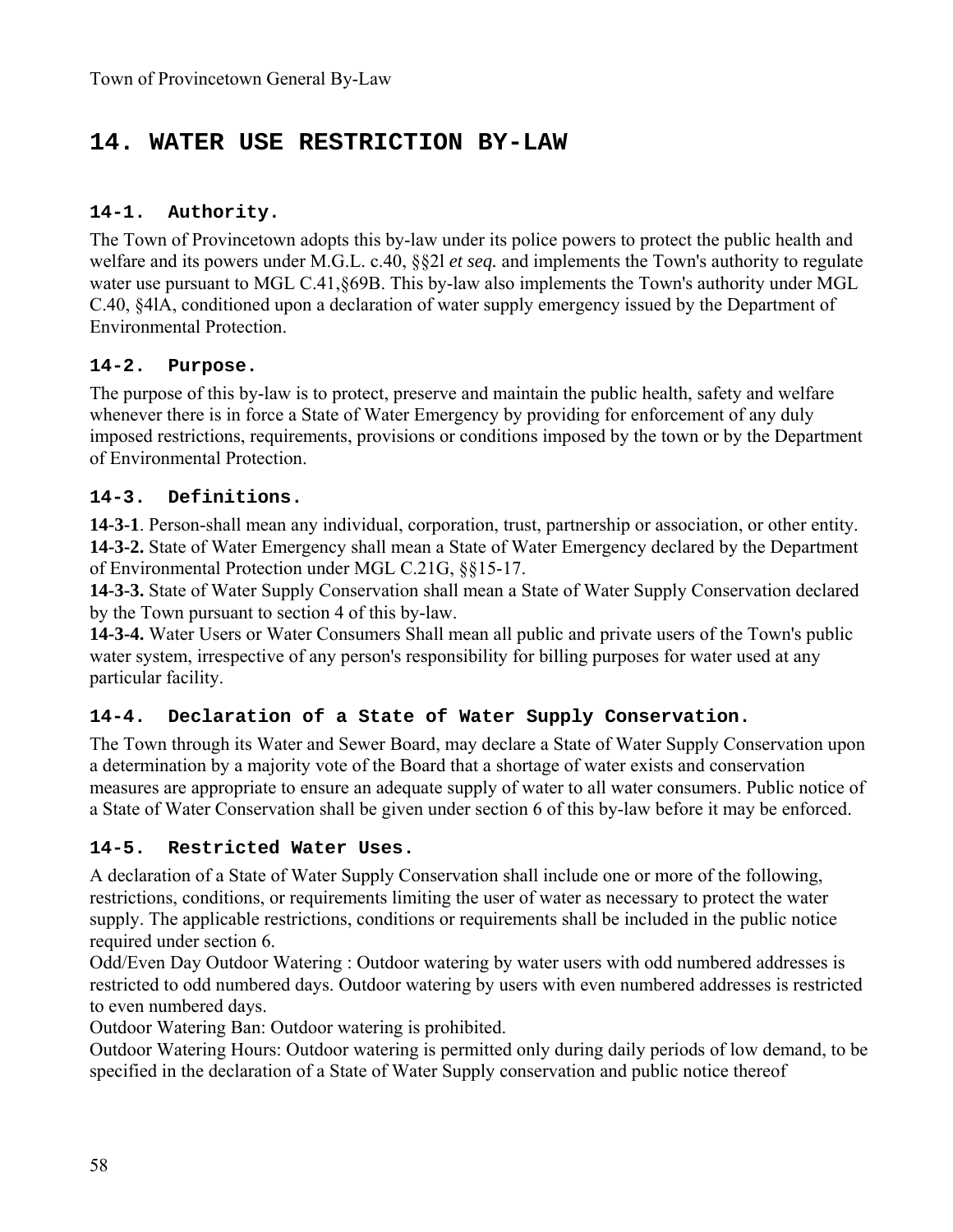### **14-6. Public Notification of a State of Water supply Conservation.**

Notification of DEP. Notification of any provision, restriction, requirement or condition imposed by the Town as part of a State of Water Supply Conservation shall be published in a newspaper of general circulation within the Town, or by such other means reasonably calculated to reach and inform all users of water of the State of Water Supply Conservation shall also be simultaneously provided to the Massachusetts Department of Environmental Protection.

### **14-7. Termination of a State of Water supply Conservation.**

Notice. A State of Water Supply Conservation may be terminated by a majority vote of the Water and Sewer Board, upon a determination that the water supply shortage no longer exists. Public notification of the termination of a State of Water Supply Conservation shall given in the same manner required by section 6.

### **14-8. State of Water Supply Emergency.**

Compliance with DEP orders: Upon notification to the public that a declaration of a State of Water Supply Emergency has been issued by the Department of Environmental Protection, no person shall violate any provision, restriction, requirement, condition of any order approved or issued by the Department intended to bring, about an end to the State of Emergency.

### **14-9. Penalties.**

 Any person violating this by-law shall be liable to the Town in the amount of \$50.00 for the second violation and \$100.00 for each subsequent violation which shall insure to the Town for such uses as the Water and Sewer Board may direct. Fines shall be recovered by indictment, or on complaint before the District Court, with section 21D of chapter 40 of the general laws. Each day of violation shall constitute a separate offense.

### **14-10. Severability.**

The invalidity of any portion or provision of this by-law shall not invalidate any other portion or provision thereof.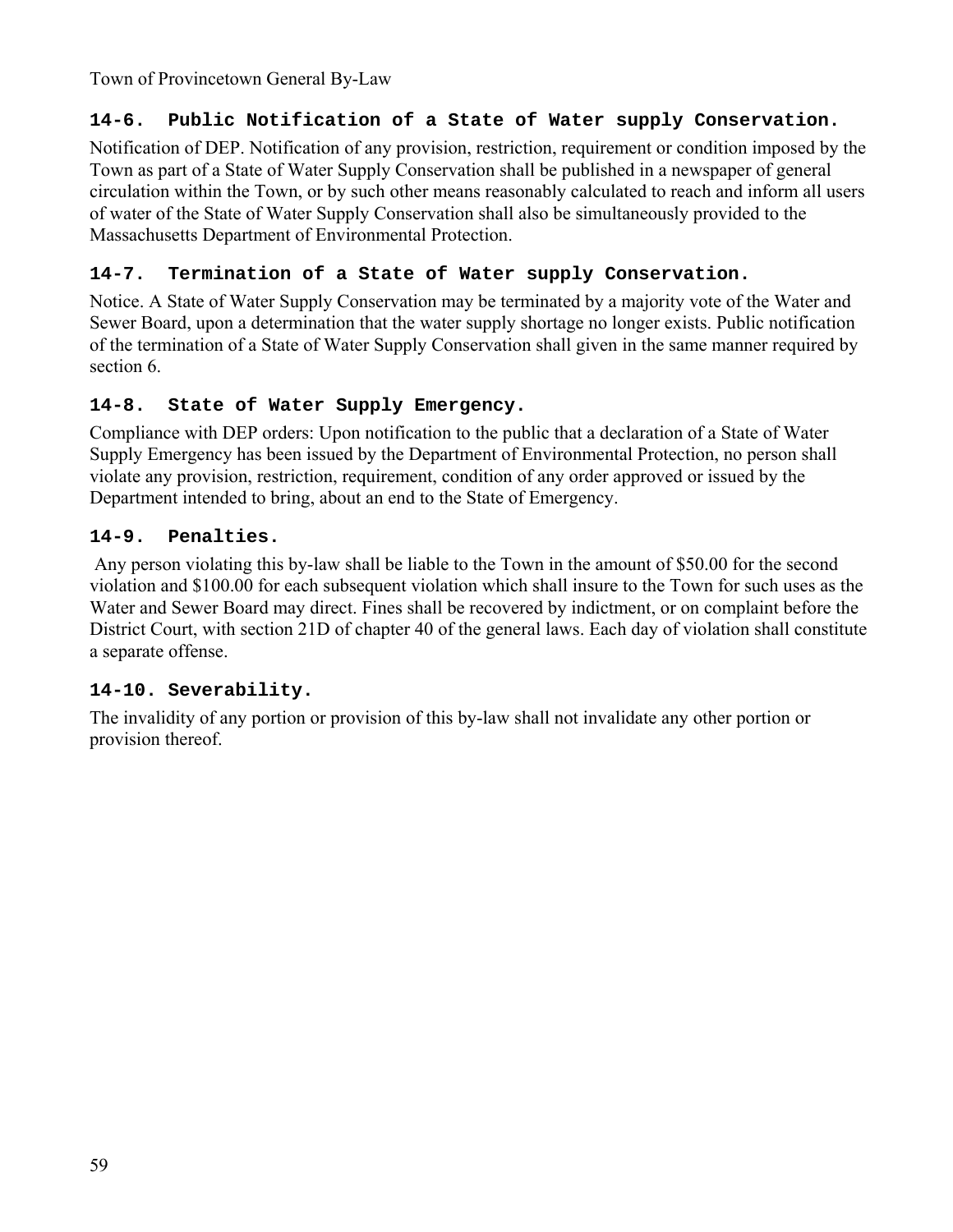# **15. Local Historic District**

#### **15-1. Purpose.**

The purpose of this bylaw is to promote the cultural, economic, educational and general welfare of the inhabitants of the Town of Provincetown through: 1.) the preservation and protection of the distinctive characteristic of buildings and places significant in the history and development of Provincetown; 2.) maintaining and improving the settings of these buildings and places; and 3.) the encouragement of design compatible with buildings existing in the area, so as to continue to maintain the historic village, fishing, artistic, cultural, commercial and residential character and other qualities which distinguish the town as a desirable community for permanent and seasonal residents and visitors.

#### **15-2. Definitions.**

The terms defined in this section shall be capitalized throughout this Bylaw. Where a defined term has not been capitalized, it is intended that the meaning of the term be the same as the meaning ascribed to it in this section unless another meaning is clearly intended by its context. As used in this Bylaw the following terms shall have the following meaning:

- **15-2-1 Alteration, to Alter** The act or the fact of rebuilding, reconstruction, restoration, renovating, remodeling, replication, removal, demolition, or other similar activities.
- 15-2-2 Building. A combination of materials forming a shelter for persons, animals or property.
- **15-2-3 Certificate.** A Certificate of Appropriateness, a Certificate of Non-Applicability, or a Certificate of Hardship as set forth in this Bylaw.
- **15-2-4 Commission.** The Provincetown Historic District Commission
- **15-2-5 Construct, to Construct.** The act or the fact of building, erecting, installing, enlarging, moving and other similar activities.
- **15-2-6 District.** The Provincetown Historic District as established by this Bylaw.
- **15-2-7 Exterior Architectural Feature.** Such portion of the exterior of a Building or Structure as is open to view from a Public Way, including but not limited to the architectural style and general arrangement and setting thereof, the kind and texture of exterior building materials, and the type and style of windows, doors, lights and other appurtenant exterior fixtures.
- **15-2-8 Person Aggrieved.** The applicant; an owner of adjoining property; an owner of property within the same District; an owner of property within 150 feet of said District; and any charitable corporation in which one of its purposes is the preservation of historic places, structures, Buildings or districts.
- **15-2-9 Public Way.** This term shall include public ways, public streets, public parks and public bodies of water. The term "Public Way," however, shall not include a foot path, cart path or any easement or right of way that does not constitute a public way or public street.
- **15-2-10 Structure.** A combination of materials other than a Building, including but not limited to a fence, deck, wall, terrace, or walk.

#### **15-3. District.**

The District shall consist of the area shown on the map entitled Provincetown Historic District, dated December 4, 2002, attached as Appendix 2. The District boundary is identical to the boundary of the existing National Register District.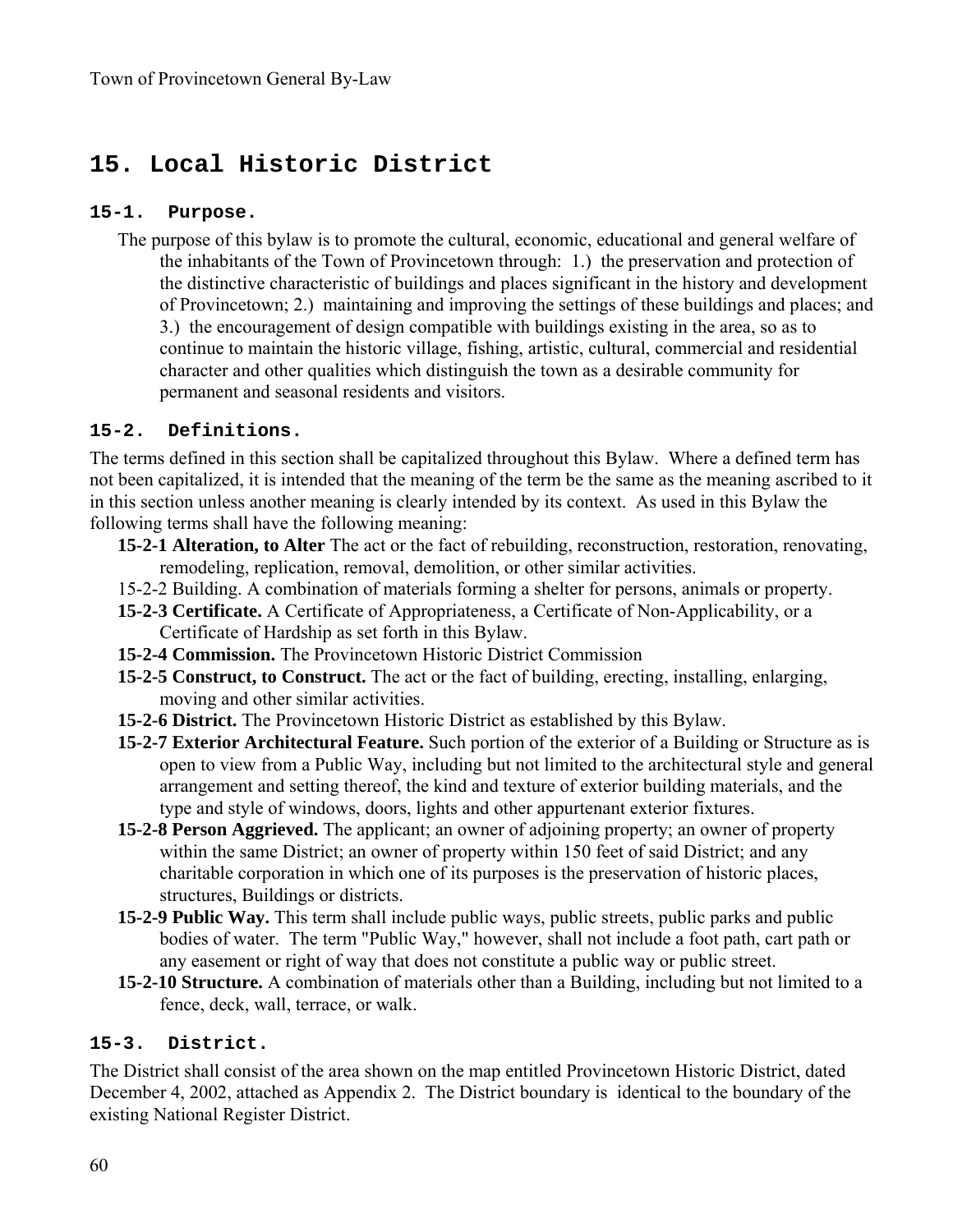#### **15-4. Commission Composition and Appointments.**

- **15-4-1 Number of Commissioners, Terms of Appointments:** The District shall be overseen by a Commission consisting of five members and two alternates to be appointed by the Selectmen, one member initially to be appointed for one year, two for two years, and two for three years, and each successive appointment to be made for three years. The alternates shall be appointed, one for periods of two years and one for three years; and for three year terms thereafter.
- **15-4-2 Appointment Process:** The Selectmen shall appoint one Commission member from up to two nominees solicited from the Provincetown Chamber of Commerce; one member from up to two nominees solicited from the Provincetown Business Guild; one member from up to two nominees solicited from the Provincetown Art Association and Museum; one member from up to two nominees solicited from the Provincetown Historical Commission; and one member from up to two nominees solicited from the Pilgrim Monument and Provincetown Museum. If, within 30 days after submission of a written request for nominees to any of the organizations herein named, no such nominations have been made, the Board of Selectmen may proceed to make appointments as it desires.
- **15-4-3 Alternate Commission Members:** The Board of Selectmen shall appoint two alternate members to the Commission. In the case of the absence, inability to act or unwillingness to act because of self-interest on the part of a member of the commission, his place shall be taken by an alternate member designated by the chairman.
- **15-4-4 Background Recommendations:** It is recommended, but not required, that Commission members selected by the nominating entities, including the Board of Selectmen, have educational and/or professional experience in one or more of the following fields: historic preservation, architecture, land use planning, architectural history, history, law or engineering.
- **15-4-5 Term Expiration:** Each member and alternate shall continue to serve in the office after the expiration date of his or her term until a successor is duly appointed.
- **15-4-6 Meeting Schedule:** Meetings of the Commission shall occur as provided for under G.L. c.40C, §11, 1, sentence 1 and, in any event, shall be held at least once per month and more often as necessary and as provided for under any applicable rules and regulations promulgated by the Commission.
- **15-4-7 Quorum:** Three members of the Commission shall constitute a quorum.

#### **15-5. Commission Powers and Duties**

- **15-5-1 Powers of Commission:** The Commission shall exercise its powers in administering and regulating the Construction and Alteration of Structures or Buildings within the District as set forth under the procedures and Guidelines established in this Bylaw, and its duly adopted Rules and Regulations. This Bylaw is not intended to allow Alterations or Construction not in compliance with state and local laws and regulations.
- **15-5-2 Rules and Regulations:** The Commission may adopt, and from time to time amend, reasonable Rules and Regulations not inconsistent with the provisions of this Bylaw or M.G.L. Ch. 40C, setting forth such terms and procedures as it deems desirable and necessary for the regulation of its affairs and the conduct of its business, including requirements for the contents and form of the Certificates, fees, hearing procedures and other matters. The Commission shall file a copy of such Rules and Regulations with the Office of the Town Clerk after review by Commission counsel.
- **15-5-3 Guidelines and Amendments:** This By-law may be amended in any manner not inconsistent with G.L. c.40C by a two-thirds vote of Town Meeting, provided that the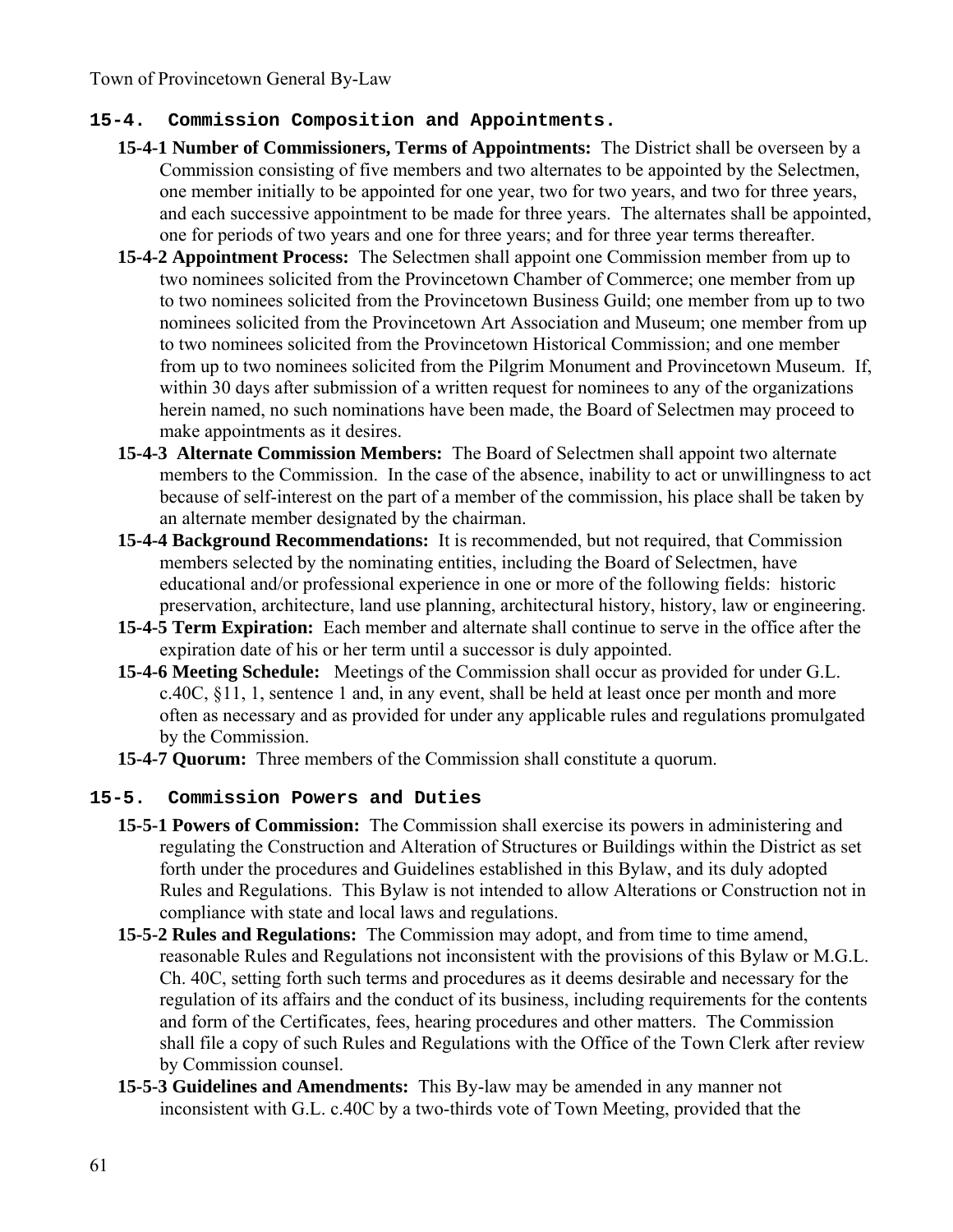substance of any such amendment has first been submitted to the Commission for its recommendation and its recommendation has been received or sixty days have elapsed without such recommendation.

- **15-5-4 Annual Meeting:** The Commission shall each year hold an organizational meeting and elect a Chairman, Vice Chairman and Secretary, and file notice of such election with the Town Clerk.
- **15-5-5 Records:** Record keeping shall be maintained as required by State law.
- **15-5-6 Public Education:** The Commission shall undertake educational efforts to explain to the public and property owners the merits and functions of the District, to the extent that time and appropriations allow.

#### **15-6. Alterations and Construction Prohibited Without a Certificate.**

- **15-6-1 Certificates:** Except as this Bylaw provides, no Building or Structure or part thereof within a District shall be Constructed or Altered in any way that affects the Exterior Architectural Features as visible from a Public Way, unless the Commission shall first have issued a Certificate with respect to such Construction or Alteration.
- **15-6-2 Building Permits:** No building permit for Construction of a Building or Structure or for Alteration of an Exterior Architectural Feature within the District and no permit for demolition or removal of a Building or Structure within the District shall be issued by the Town or any department thereof until the Certificate as required under this Bylaw has been issued by the Commission. Nothing in this bylaw shall restrict the Building Commissioner from immediately ordering demolition of unsafe structures in accordance with provisions of M.G.L. Ch. 143.

#### **15-7. Procedures for Review of Applications**

- **15-7-1 Applications:** Any person who desires to obtain a Certificate from the Commission shall file with the Commission an application for a Certificate of Appropriateness, of Non-Applicability, or of Hardship, as the case may be. The application shall be accompanied by such plans, elevations, specifications, material and other information as may be reasonably deemed necessary by the Commission to enable it to make a determination of the application. The Commission shall determine whether said application involves any Exterior Architectural Features which are within the jurisdiction of the Commission. The Commission shall determine promptly, and in all events within fourteen (14) days of the filing of an application for a Certificate whether said application involves any Exterior Architectural Features which are within the jurisdiction of the Commission, except for administrative approvals as provided in Section 7.5.
- **15-7-2 Certificates of Non-Applicability:** If the Commission determines that an application for a Certificate does not involve any Exterior Architectural Features, or involves an Exterior Architectural Feature which is not subject to review by the Commission under the provisions of this Bylaw, as provided in Section 9, the Commission shall forthwith issue a Certificate of Non-Applicability.
- **15-7-3 Hearings:** If the Commission determines that such application involves an Exterior Architectural Feature subject to review under this Bylaw, it shall hold a public hearing on the application, except as may otherwise be provided in this Bylaw. The Commission shall hold such public hearing within forty-five (45) days from the date of the filing of the application if the Commission meets once a month, and within thirty (30) days if the Commission meets bi-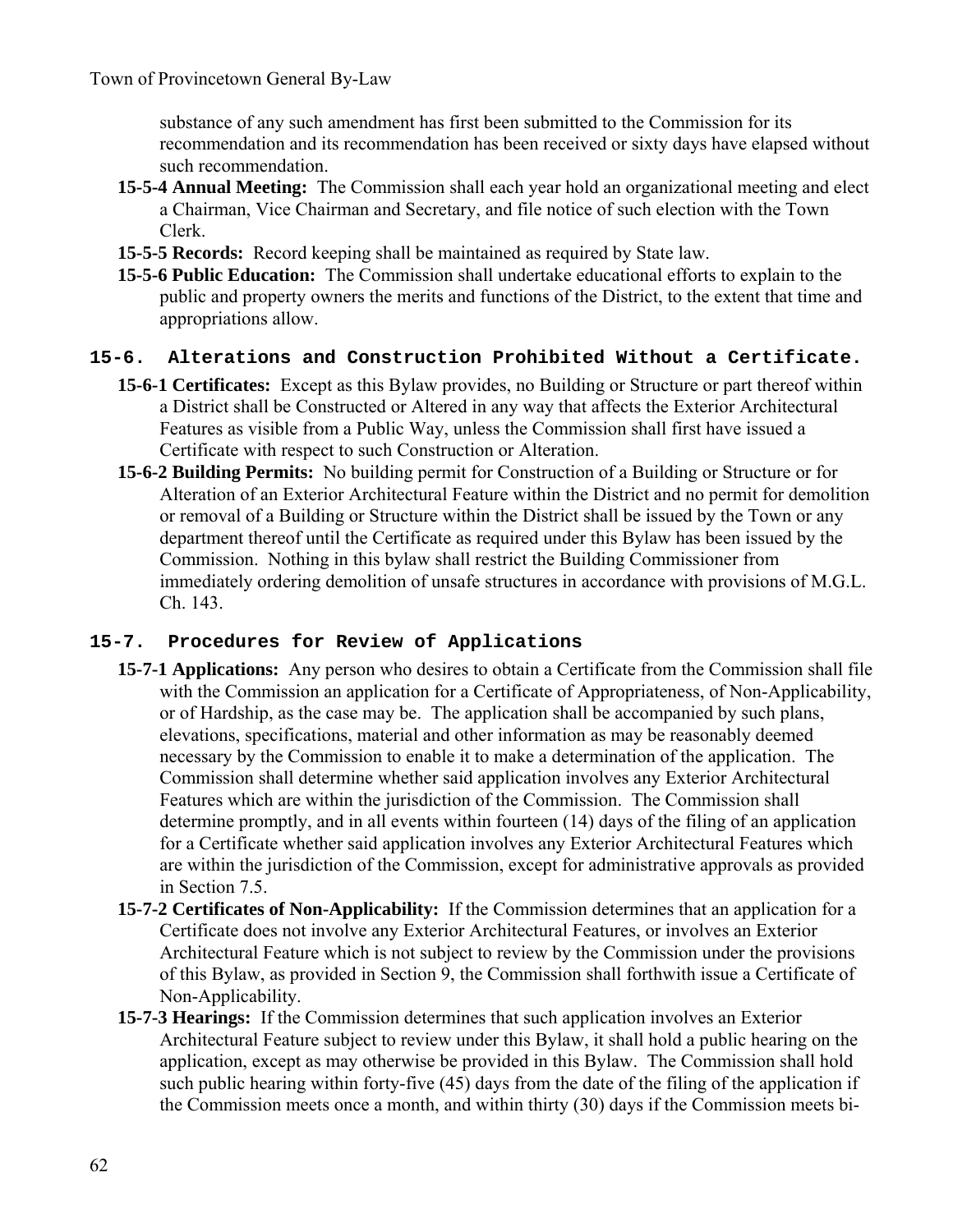monthly. At least fourteen (14) days before said public hearing, public notice shall be given by posting in a conspicuous place in Town Hall and in a newspaper of general circulation in Provincetown. Such notice shall identify the time, place and purpose of the public hearing. Concurrently, a copy of said public notice shall be mailed by the town of Provincetown to the applicant, to the owners of all adjoining properties and of other properties deemed by the Commission to be materially affected thereby as they appear on the most recent applicable tax list, to the Planning Board, or to any person filing a written request for notice of hearings, such request to be renewed yearly in December. The concurring vote of a majority of the members of the Commission shall be required to issue a Certificate.

- **15-7-4 Certificate of Appropriateness:** If the Commission determines that the Construction or Alteration for which a Certificate of Appropriateness has been filed conforms to the Bylaw and Guidelines and will be appropriate for or compatible with the preservation and protection of the District, the Commission shall issue a Certificate of Appropriateness.
- **15-7-5 Administrative Approvals:** If an application for a Certificate involves an Exterior Architectural Feature which is subject to review by the Commission under the provisions of this Bylaw, but the proposed Alteration clearly conforms to the purposes of this Bylaw and Guidelines and, therefore, is insubstantial in its affect on the District, this application shall be placed upon the next available meeting agenda, with notice to abutters as provided in Section 7.3 for ratification. Ten (10) days shall elapse after the mailing of such notice before the Commission may act upon such application and issue a Certificate.
- **15-7-6 Certificate of Hardship:** If the Construction or Alteration for which an application for a Certificate of Appropriateness has been filed shall be determined to be inappropriate and therefore disapproved, or in the event of an application for a Certificate of Hardship, the Commission shall determine whether, owing to conditions especially affecting the Building or Structure involved, but not affecting the District generally, failure to approve an application will involve substantial hardship, financial or otherwise, to the applicant. In such cases, the Commission shall issue a Certificate of Hardship provided such application may be approved without substantial detriment to the public welfare, and without substantial derogation from the intent and purposes of this Bylaw.
- **15-7-7 Certificate Conditions:** In issuing Certificates, the Commission may impose certain conditions and limitations, and may require architectural or plan modifications consistent with the intent and purpose of this Bylaw and Guidelines.
- **15-7-8 Issuance of Certificate:** As soon as convenient after such public hearing but in any event within sixty days after the filing of the application or within such further time as the applicant may allow in writing, the commission shall make a determination on the application. The date of issuance of a Certificate or disapproval shall be the date of the filing of a copy of such Certificate or disapproval with the office of the Town Clerk.
- **15-7-9 Failure to Act:** If the Commission shall fail to act upon an Application within sixty (60) days of the filing of the application for a Certificate, or within such further time as the applicant may allow, the Commission shall thereupon issue a Certificate of Hardship due to failure to act. The Commission shall file its determination with the Town Clerk as required under G.L. c.40C, §10(f).
- **15-7-10 Appeals:** Any person aggrieved by a determination of the Commission may, within twenty (20) days after the filing of the notice of such determination with the Town Clerk, appeal to the Superior Court as provided in Chapter 40C, Section 12A. Notice of an appeal must also be filed with the Office of the Town Clerk within twenty (20) days of the determination.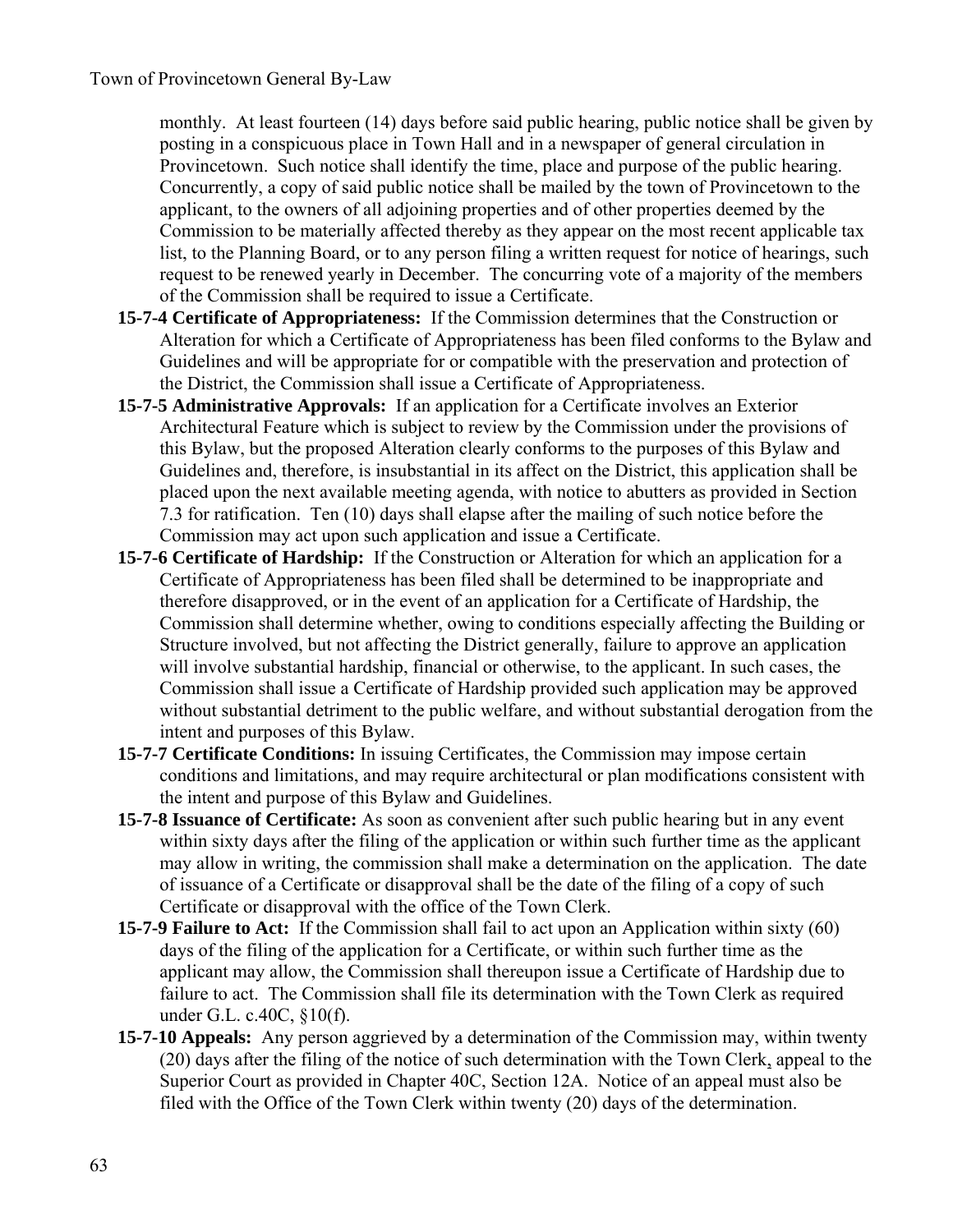### **15-8. Criteria for Determinations.**

- **15-8-1 Criteria for Determinations:** In deliberating on applications for Certificates, the Commission shall adhere to the standards established in the Guidelines, as amended, which are part of this Bylaw, all of which must be consistent with this by-law and the requirements of G.L. c.40C. In general, the Commission shall consider, among other things, the historic, architectural and cultural value and significance of the site, Building or Structure; the general design, proportions, detailing, mass, arrangement, texture, and material of Exterior Architectural Features involved; and the relation of the work proposed in the application to similar features of Buildings and Structures in the surrounding area and the District as a whole. In the case of new Construction or additions to existing Buildings or Structures, the Commission shall consider the appropriateness of the scale, shape, proportions, siting and the materials of the Building or Structure both in relation to the land area upon which the Building or Structure is situated and in relation to Buildings and Structures in the vicinity. The degree of visibility from a Public Way may be a consideration in determining the level of compliance with this Bylaw and Guidelines.
- **15-8-2 Interiors and Use:** The Commission shall not consider interior arrangements or architectural features not subject to view from a Public Way. In addition, the Commission shall not consider uses for the Building or Structure.

#### **15-9. Exclusions.**

- **15-9-1 Categorical Exclusions:** The Commission shall exclude from its purview the following: **15-9-1-1 Maintenance and repairs that do not alter or replace material, as defined in Section 9.2.** 
	- **15-9-1-2 The color of paint.**
	- **15-9-1-3 Exterior lighting.**
	- **15-9-1-4 Gutters and downspouts.**
	- **15-9-1-5 Signage.**
	- **15-9-1-6 Storm windows and window air conditioners.**
	- **15-9-1-7 Satellite antennae, or similar equipment, provided they are located to minimize visibility from a Public Way.**
	- **15-9-1-8 Temporary Buildings or Structures subject, however, to conditions pertaining to the duration of existence and use, as the Commission may reasonably specify.**
	- **15-9-1-9 Terraces, walks, sidewalks and similar structures, provided that any such Structure is substantially at grade level.**
	- **15-9-1-10 Flagpoles, sculpture, mailboxes (freestanding or attached), window boxes, house numbers, and garden furniture.**
	- **15-9-1-11 Buildings that are less than 50 years old are exempt from review, with the following conditions:** Alterations which affect more than 25% of a façade must comply with the Guidelines. Additions which increase such Building by more than 25% must conform with Guideline 15 New Construction and Additions.
	- **15-9-1-12 Piers/Wharves:** Additions and alterations to piers and wharves, including all mechanical and maritime-related Structures and equipment, are exempt from review.

**15-9-1-13 Cemeteries:** All cemetery Structures are exempt except Buildings and fences. Plant material and trees.

**15-9-2 Ordinary Maintenance and Repair:** Nothing in this Bylaw shall be construed to prevent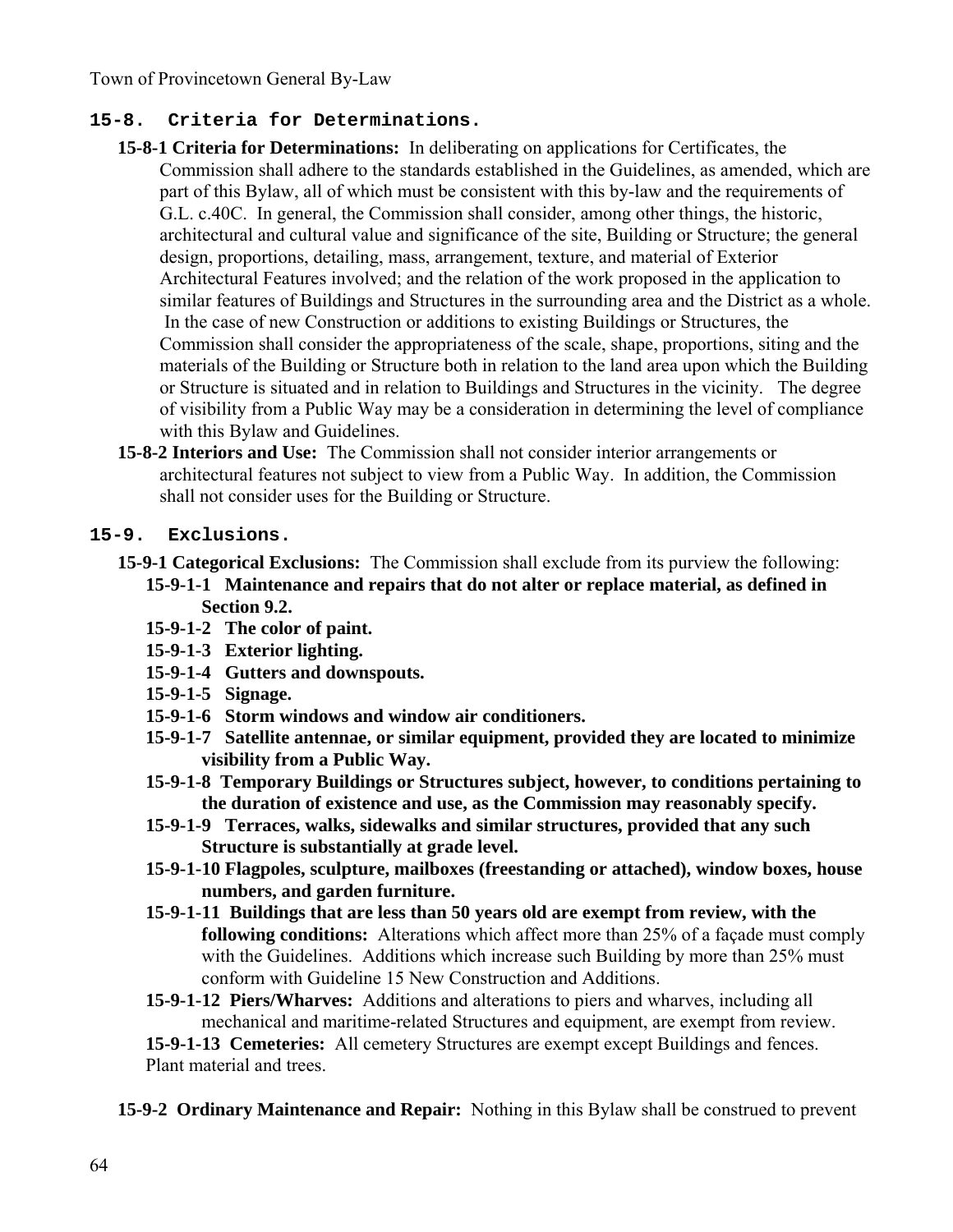the ordinary maintenance, repair or replacement of any Exterior Architectural Feature within a District which does not involve a change in design, material or to the outward appearance thereof, nor construed to prevent the meeting of requirements certified by a duly authorized public officer to be necessary for public safety because of an unsafe or dangerous condition, nor construed to prevent any Construction or Alteration under a permit duly issued prior to the effective date of this Bylaw.

**15-9-3 Additional Exclusions:** Certain categories of Exterior Architectural Features may be constructed or altered without review by the Commission, provided such construction or alteration do not substantially derogate the intent and purposes of the District and of G.L. c.40C. The Commission may, upon conducting a public hearing, exclude from its purview Exterior Architectural Features, in addition to those listed in Section 9.1, which it determines do not significantly impact the purpose of the District.

#### **15-10. Enforcement and Penalties.**

- **15-10-1 Violations:** The Commission shall determine whether a particular activity is in violation of this Bylaw, and the Commission shall be charged with the non-criminal enforcement of this Bylaw, and seeking civil enforcement under G.L. c.40C, section 12A, after obtaining the necessary authority to do so.
- **15-10-2 Remedies:** The Commission shall institute any appropriate action or proceedings in the name of the Town of Provincetown to prevent, correct, restrain or abate violation of this Bylaw.
- **15-10-3 Fines:** Whoever violates any provision of this Bylaw shall be subject to a fine of \$300.00.<sup>42</sup> Each day during which any portion of such violation continues to exist shall constitute a separate offense.

**15-10-3A Special Provisions Regarding Demolition:** In addition to the other penalties set forth in this Bylaw, whoever shall violate guideline 14 of this bylaw by demolition of a building or structure without approval therefore shall: (a)Be subject to revocation after notice and hearing of any Certificate of Compliance issued by the Commission with respect to said building or structure; and (b) Not be issued a Certificate of Compliance, for the property on which said building or structure was located, for a period determined by the Commission, not to exceed two years from the date of said demolition. (c) Be required to reconstruct the said building or structure to the footprint, height, dimensions and characterdefining features, as they existed before demolition commenced.<sup>43</sup>

- **15-10-4 Building Commissioner:** The Commission may designate the Building Commissioner to pursue non-criminal disposition under G.L. c.40, §21D. The Commission shall have jurisdiction to pursue enforcement under G.L. c.40C, §13.
- **15-10-5 Validity and Separability.** The provisions of this Bylaw shall be deemed separable. If any provision, sections, subsections, sentences or clauses shall be held to be invalid or unconstitutional by any court of competent jurisdiction, the remainder of the Bylaw shall continue to be in full force and effect.

#### **15-11. APPENDICES**

## **APPENDIX 1. PROVINCETOWN HISTORIC DISTRICT GUIDELINES**

<sup>42</sup> Amended April 2007 ATM Article 17

<sup>43</sup> Approved April 2007 ATM Article 17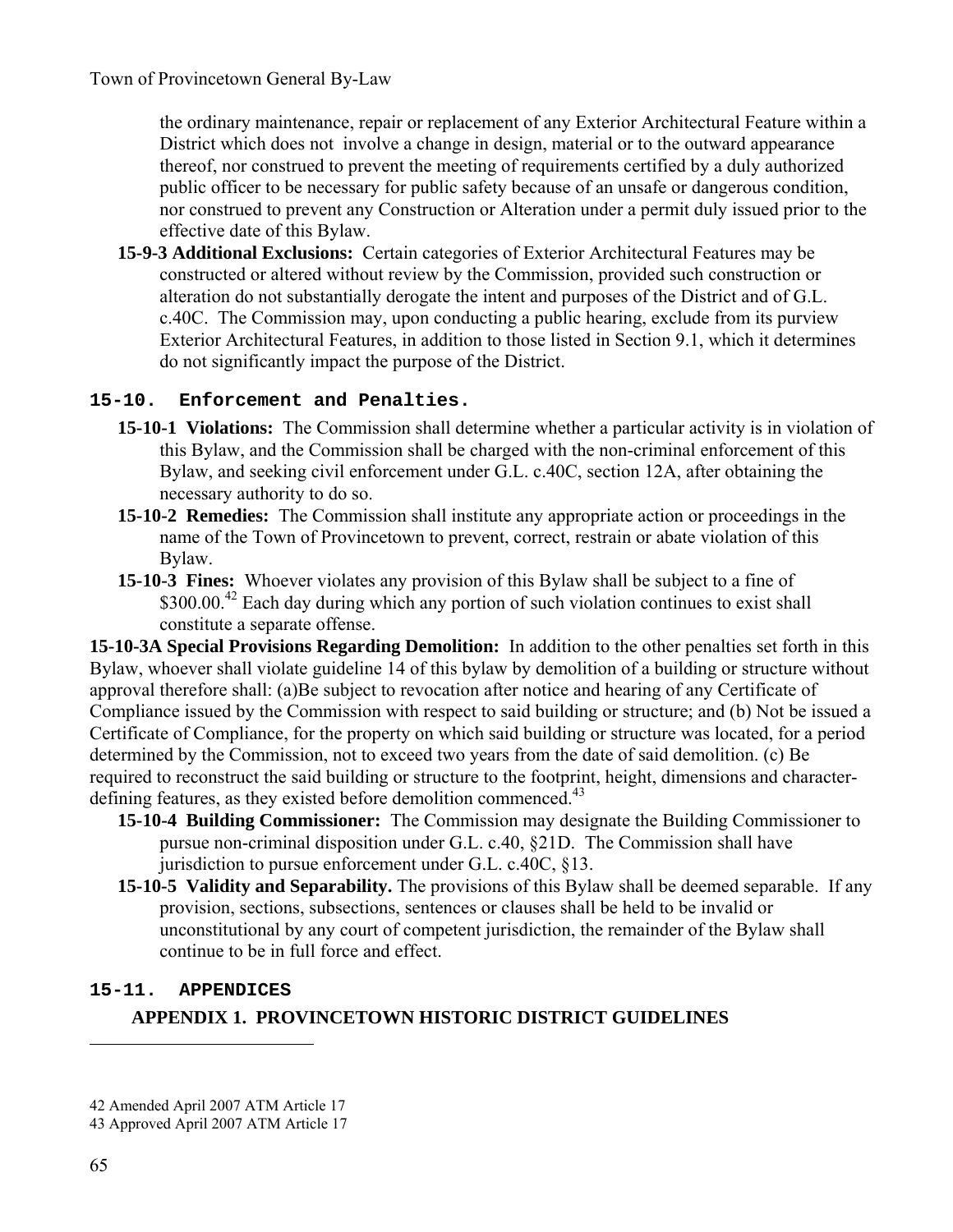**1. STATEMENT OF PURPOSE.** Provincetown is a unique community; unique in its location, in the degree of its economic dependence on tourism, and in its architectural and cultural heritage. Few towns have so much of their historic architecture still in existence, and maintaining its visual character as a  $19<sup>th</sup>$  century seaport is of vital importance to the town's economy and way of life. These Guidelines are intended to ensure that alterations and new construction within the District occur in a manner that preserves and respects this unique heritage.

#### **2. GENERAL GUIDELINES**

In the District, the Commission shall determine whether the proposed construction, reconstruction, alteration or demolition of an exterior architectural feature will be appropriate to preserve the character and appearance of Provincetown. Commission members will refer to the Provincetown Survey when reviewing applications to better understand architectural and historic significance.

In the District, each building or structure shall be recognized as a physical and cultural record of its time, place and use. The historic character of a building or structure shall be retained and preserved. The removal of historic materials or alteration of features that characterize a building or structure shall be avoided.

Deteriorated historic features significant to the architectural style should be repaired rather than replaced. All architectural changes shall be appropriate either to the original style of the building or structure (if it has not been significantly altered) or to its altered style (if it has been significantly altered to reflect characteristics of a later style). Where the severity of deterioration requires replacement of a distinctive feature, the new feature should match the old in design, color, texture, and the other visual qualities and, where possible, materials. Replacement of missing features should be substantiated by documentary, physical, or pictorial evidence.<sup>44</sup>

**2.5 A. Demolition.** Demolition is defined as the act of pulling down, destroying, removing or razing more than 25% of a building or commencing the work of total or substantial destruction with the intent of completing the same.<sup>45</sup>

**3. EXEMPTIONS FROM REVIEW.** The following items shall be exempt from review by the

#### Commission:

- **a.** Maintenance and repairs.
- **b.** The color of paint or finish.<sup>46</sup>
- **c.** Exterior lighting.
- **d.** Gutters and downspouts.
- **e.** Signage.
- **f.** Storm windows and window air conditioners.<sup>47</sup>

**g.** Satellite antennae or similar mechanical equipment, provided it is located to minimize visibility from a Public Way.

**h.** Temporary buildings and structures, subject, however, to conditions pertaining to the duration of existence and use, as the Commission may reasonably specify.

<sup>44</sup> Amended April 2006 ATM Article 27

<sup>45</sup> Amended April 2007 ATM Article 17

<sup>46</sup> Amended April 2006 ATM Article 27

<sup>47</sup> Amended April 2006 ATM Article 27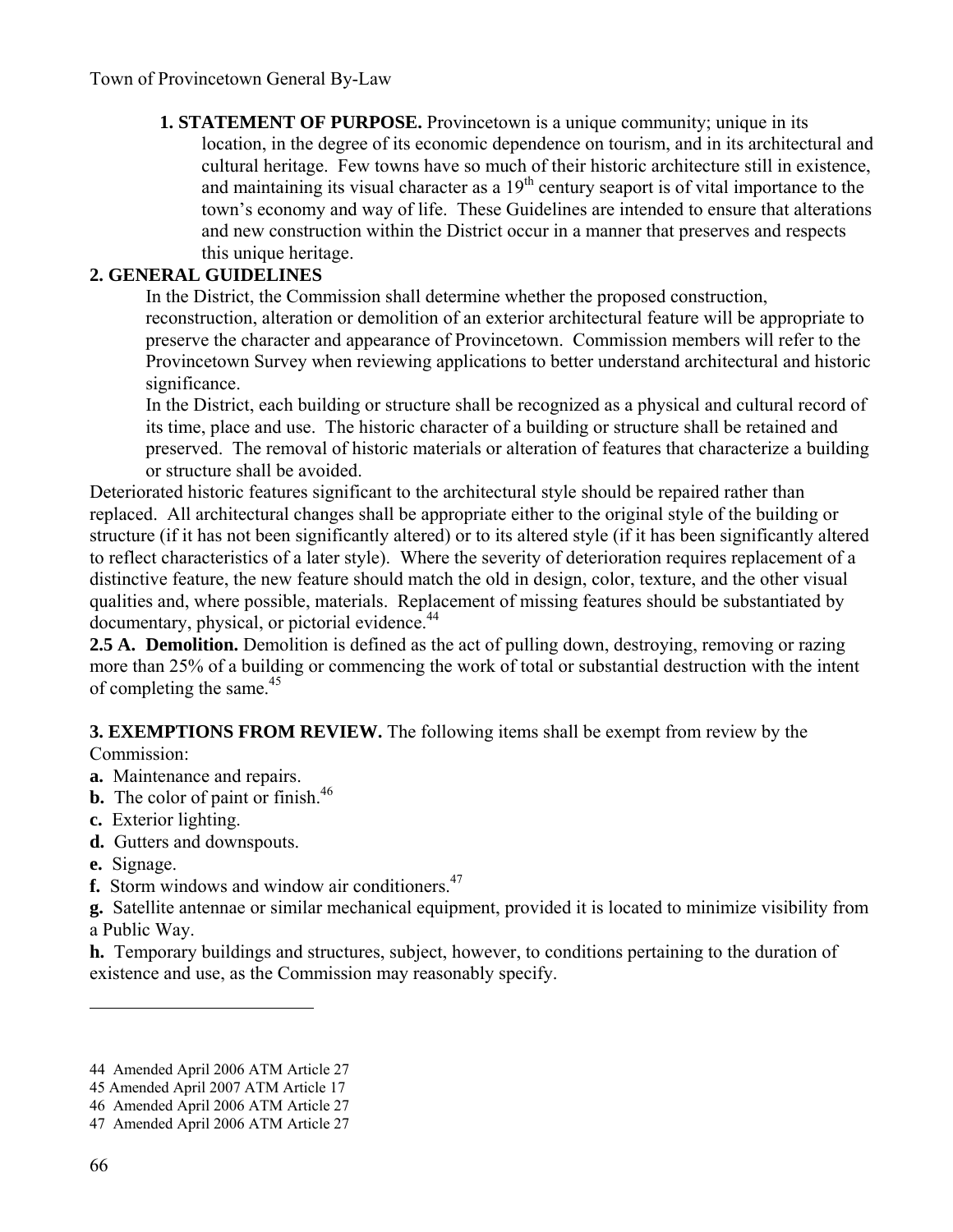**i.** Terraces, walks, sidewalks, or similar structures, provided that any such structure is substantially at grade level.

**j.** Flagpoles, sculpture, mailboxes (freestanding or attached), window boxes, house numbers, and garden furniture.

**k.** Buildings that are less than 50 years old are exempt from review, with the following conditions: Alterations which affect more than 25% of a façade must comply with the Guidelines. Additions which increase such buildings by more than 25% must conform with Guideline 15 New Construction and Additions.

**l.** Piers/Wharves: Additions and alterations to piers and wharves, including all mechanical and maritime-related structures and equipment, are exempt from review.

**m.** Cemeteries: All cemetery structures are exempt except buildings and fences.

**n.** Plant material and trees.

**4. LIMITS OF JURISDICTION.** Review under this By-law shall be limited to those Exterior Architectural Features which are visible from a Public Way, as defined under the By-law. The term "Public Way," however, shall not include a foot path, cart path or any easement or right of way that does not constitute a public way or public street.

# **5. WINDOWS48**

**a.** Unique architectural styles of structures may use types of windows that are keeping in the style of architecture.

**b.** Entirely new windows may be added provided they do not detract from the historically accurate arrangement of windows.

**c.** Windows determined to be significant by the commission may be restored at the applicant's request.<sup>49</sup>

**d.** When the applicant requests replacements, they can choose one of the following types of sash, and this will be specified in the decision.

Wood, single pane true divided light. Non-Insulated.

Insulated energy efficient true divided light double pane. These have a true muntin bar as a true divided light single pane window does.

Insulated energy efficient simulated divided light double pane. These have permanently applied interior and exterior split muntin bars with a filler piece between the glass.

All of the above may have exterior cladding of aluminum, vinyl or other appropriate material.

**e.** The muntin pattern must be appropriate to the original style of the building, or to its altered style, if that style has gained significance. Muntins, whether structural or permanently applied, must have an exterior three-dimensional profile of an appropriate width.

**f.** Glass may not have any deeper tinting than a manufactures normal Low-E coating applied for energy efficiency.

**g.** Replacement windows shall not frame down the historic window openings. Altered window openings shall be returned as close to their historic dimensions as is reasonable.

**h.** Waterfront elevations: On the waterfront elevations, window and door openings have frequently been altered and enlarged to accommodate water views. It is not the intention of these Guidelines to prohibit such alterations. Alterations to window and door openings shall be reviewed on a case-by-case basis.

<sup>48</sup> Amended April 2006 ATM Article 27

<sup>49</sup> Attorney General did not approved portion of motion that read "rather than be upgraded to meet current building codes."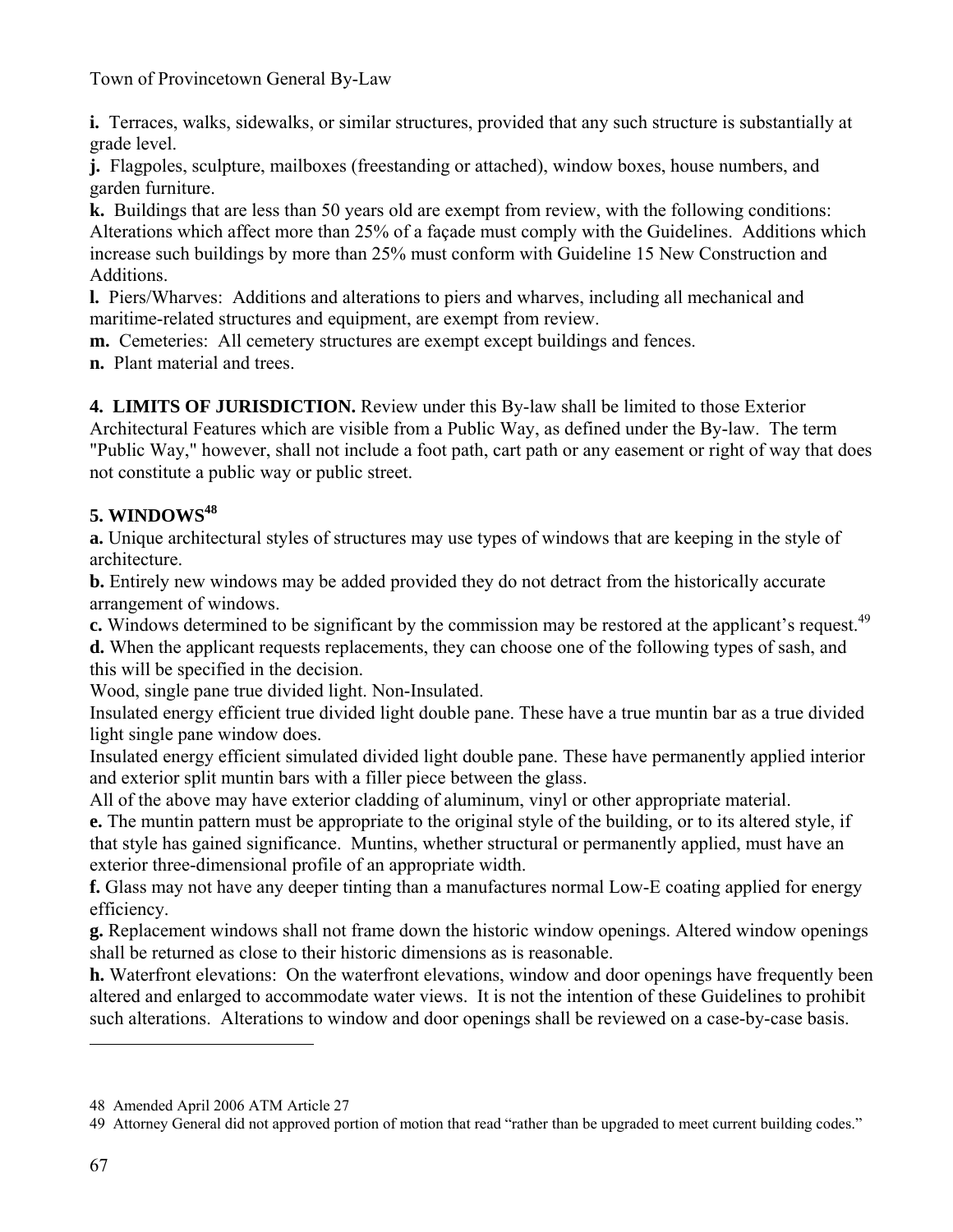Alterations should retain and reflect the historic characteristics of the building, including appropriate materials, proportion, and design.

**i.** Solid vinyl windows will be allowed in certain cases for non-significant windows.

**j.** Storm windows are permitted. These may be triple track aluminum with half screens. Traditional removable interchangeable full storm window and screens are also allowed and should approximate and or compliment in style, materiel, and color, the window sash. Permanently applied half screens are also allowed and should approximate and or compliment in style, materiel, and color, the window sash. **k.** Shutters: When used, shutters shall be made of wood or of a material, approved by the Commission, and be of a design appropriate to the style and period of the building. Each shutter shall match the height and one-half the width of the window opening. It is recommended that the shutters be installed on shutter hardware and be operable or made to appear operable, and be hung in a manner consistent with traditional installations.

**l.** Exterior window trim must duplicate or closely replicate the appropriate size and architectural style of the structure. Alternative building materials that are manufactured to resemble the original material may be permitted.

### **6. ENTRANCES/DOORS**

**a.** Original or historically significant doors, vestibules, steps and porches shall be retained or replacedin-kind. Replacement doors, if necessary, shall match the original in material, size, and design. Decorative features (such as transoms, sidelights, door hoods, brackets, columns, balusters and pediments) shall be retained and repaired or replaced-in-kind, and may not be removed.

**b.** New doors may be added, or existing doors moved, provided they do not detract from an original or architecturally significant elevation.

**c.** In commercial entrances, replacement doors must be compatible in design and material to the storefront, or to the original style of the building.

6.1 Exemptions $50$ 

If it is the determination of the Building Commissioner that a doorway, vestibule, step or porch is a significant means of egress and is currently not of a size or style to accommodate emergency egress from the structure, than the size and style of door, vestibule, step or porch may be altered to comply with Massachusetts State Building Code 780 CMR Sixth Edition or its successors. Such alterations shall be in keeping with the remaining intent of this bylaw.

**7. ROOF CLADDING.** Traditionally, most roofs were clad in cedar shakes, except for a few high Victorian-era examples that were clad in slate. It is encouraged, but not required, that traditional wood shake shingles be used when recladding a roof. Asphalt shingles are allowed, and should be of appropriate color, size, and shape.

# **8. ROOF DORMERS, ALTERATIONS AND ADDITIONS**

**a.** Dormers and other roof alterations and additions are permitted under the following criteria:

i. Preserving original roof slope unchanged at either side of alteration;

ii. Use of materials which are appropriate to the surrounding original roof and siding materials;

iii. If replacing missing features, such as cupolas or chimneys, such replacement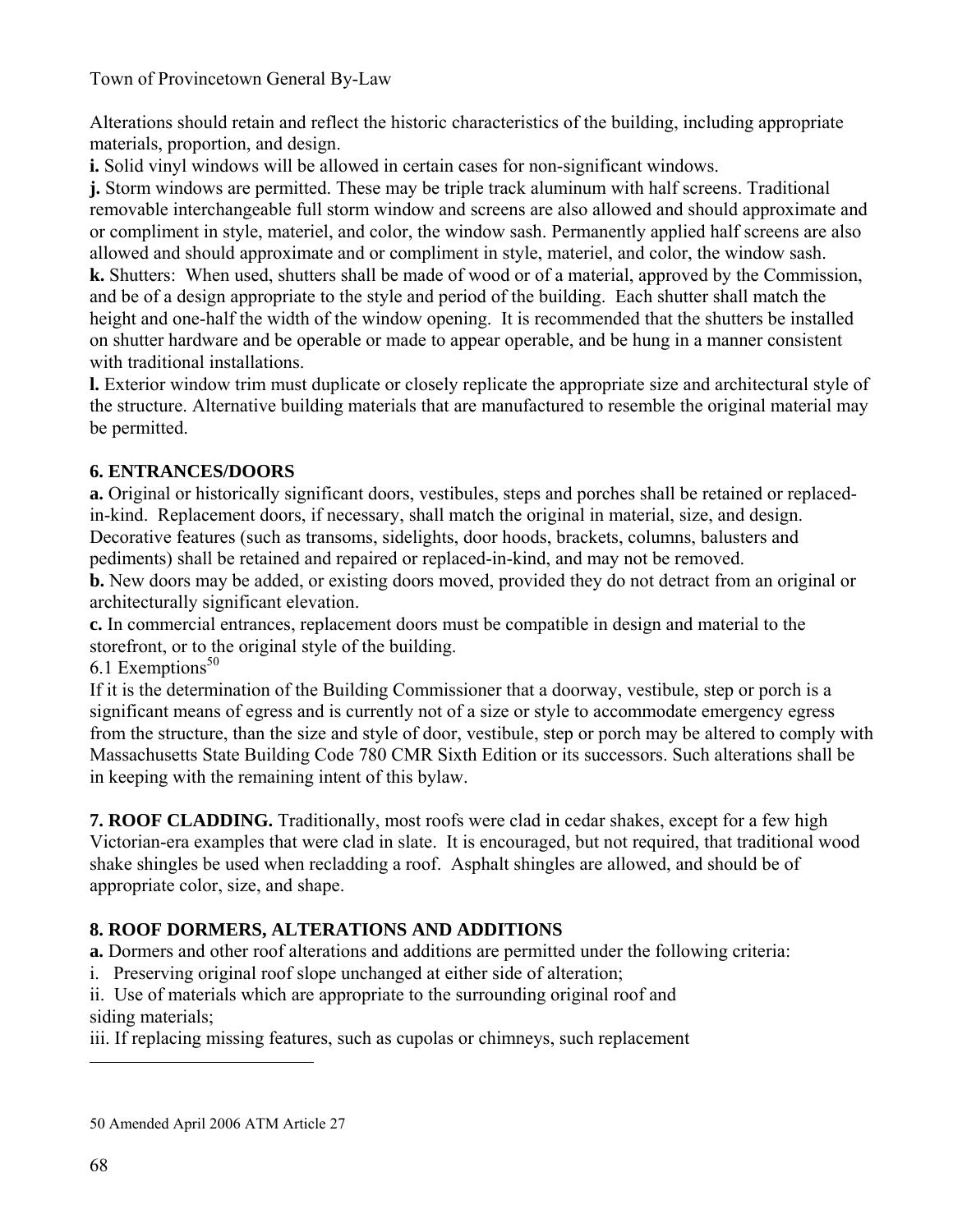should be based upon historic evidence.

**b.** Chimneys: Chimneys are an important component of many historic structures in Provincetown. It is required that, whenever possible, original or later important chimneys be retained and repaired. **c.** Skylights: Skylights with flat profiles are allowed on all elevations. Approval will be based upon size, number, and location of skylights. The goal is to ensure that skylights do not dominate the appearance of a roof slope.

**9. ROOF DECKS, DECKS AND PORCHES.** Roof decks may be permitted under the following criteria:

**a.** The size and location of the roof deck should not dominate the roof.

**b.** Roof decks should be located to be minimally visible from a public way, and detailed to reflect an historic roof walk, if appropriate to the building and site.

**c.** Railing design should consist of wooden railings with captured balusters.

Decks and porches extending beyond the façade plane of a building may be permitted provided the deck supports do not obscure significant architectural detail. New decks should be detailed in a manner appropriate to the building. $51$ 

### **10. COMMERCIAL STOREFRONTS52**

Historic or architecturally significant storefronts shall be preserved or restored to the greatest extent possible, while keeping in mind that public safety is of significant importance and as such, alterations necessary to maximize safety as determined by the Building Commissioner will be allowed. Said alterations shall be in keeping with the intent of this bylaw. Alterations of other storefronts shall use materials and be of a design compatible to the overall character of the historic commercial setting. The addition of new storefronts in historic facades shall retain the character and design of the building as originally designed, or as altered if such alteration has gained architectural or historic significance.

**11. FENCES.** The typical Provincetown front yard enclosures throughout the  $19<sup>th</sup>$  century and into the  $20<sup>th</sup>$  were some version of the wood picket fence. Such fences were 30" to 48" tall, simplicity and linearity were emphasized; in many fences no visible posts interrupted the unbroken run of pickets, decorative posts were used at corners and gates. It is encouraged that such yard enclosures be preserved or replicated. Existing fences that reflect these characteristics should be preserved and maintained. Chain link, concrete block, and light gauge metal are inappropriate fencing material for front or side yards and will not be approved.

**12. SIDING.** Clapboards, cedar shingles, board and batten, and flush board siding are the predominant exterior siding materials for Provincetown commercial and residential buildings. Synthetic siding will be approved on a case-by-case basis.<sup>53</sup>

**13. OUTSIDE STAIRS**. Outside stairs will be allowed, if required, and will be reviewed on a case-bycase basis. Considerations for approval include material, design, and location.

<sup>51</sup> Amended April 2009 ATM Article 21

<sup>52</sup> Amended April 2006 ATM Article 27

<sup>53</sup> Amended April 2006 ATM Article 27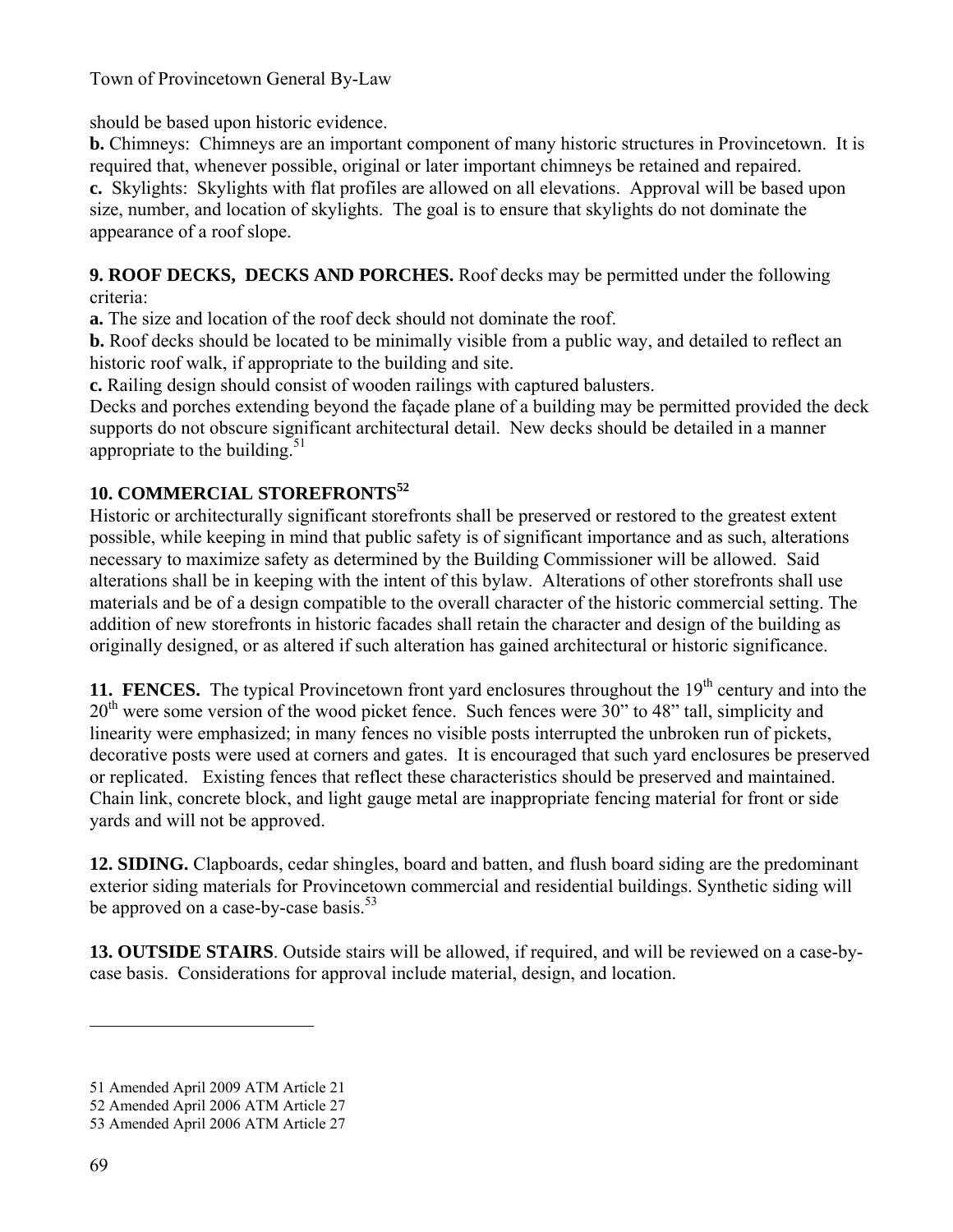**14. DEMOLITION.** Demolition, or partial demolition, of buildings or structures is prohibited except when in the opinion of the Commission warranted for extraordinary circumstances. Demolition or partial demolition of later additions that are not architecturally or historically significant may be permissible and are subject to review on a case-by-case basis. Nothing in these guidelines shall be construed to prevent the meeting of requirements certified by a duly authorized public officer to be necessary for public safety because of an unsafe or dangerous condition or to prevent any construction or alteration under a permit duly issued prior to the effective date of the By-law.

**15. NEW CONSTRUCTION AND ADDITIONS.** Design guidelines for new construction or additions are intended to ensure that such work occurs in a manner that respects Provincetown's unique heritage. The Commission shall consider the appropriateness of the size, shape, materials and proportions both in relation to the land upon which it is situated and in relation to the vicinity.

**APPENDIX 2. PROVINCETOWN HISTORIC DISTRICT MAP.** The Provincetown Historic District shall be a District under this Bylaw. The location and boundaries of the Provincetown Historic District area defined and shown on the Local Historic District Map of the town of Provincetown which is part of this Bylaw.

# **SCHEDULE A**

The fine for a violation of these bylaws shall be \$50.00 unless the fine is specifically set forth below.

8-2. Notification of intent to commence business \$100.00 8-7. Annual inspection and filings 100.00 8-8. Conducting business without proper license(s). 100.00 8-9. Hours of retail business operation.  $1<sup>st</sup>$  offense  $100.00$  $2<sup>nd</sup>$  offense  $200.00$  $3<sup>rd</sup>$  offense  $300.00$ 8-12. Occupancy limits. 1<sup>st</sup> offense per person 5.00 2<sup>nd</sup> offense per person 10.00  $3<sup>rd</sup>$  and subsequent offenses per person 15.00 8-15. Entertainment and Amusement Hours.  $1<sup>st</sup>$  offense  $100.00$  $2<sup>nd</sup>$  offense  $200.00$  $3<sup>rd</sup>$  and subsequent offenses 300.00 9-3. Commercial solicitation on public property.  $1<sup>st</sup>$  offense  $100.00$  $2<sup>nd</sup>$  offense  $200.00$  $3<sup>rd</sup>$  and subsequent offenses 300.00 9-4. Street performances 50.00 9-5. Habitations for rent. 9-5-8. Posting of name of owner or manager 25.00 9-7. Prohibited businesses. 9-7-1. Rental of motorized two-wheeled vehicles.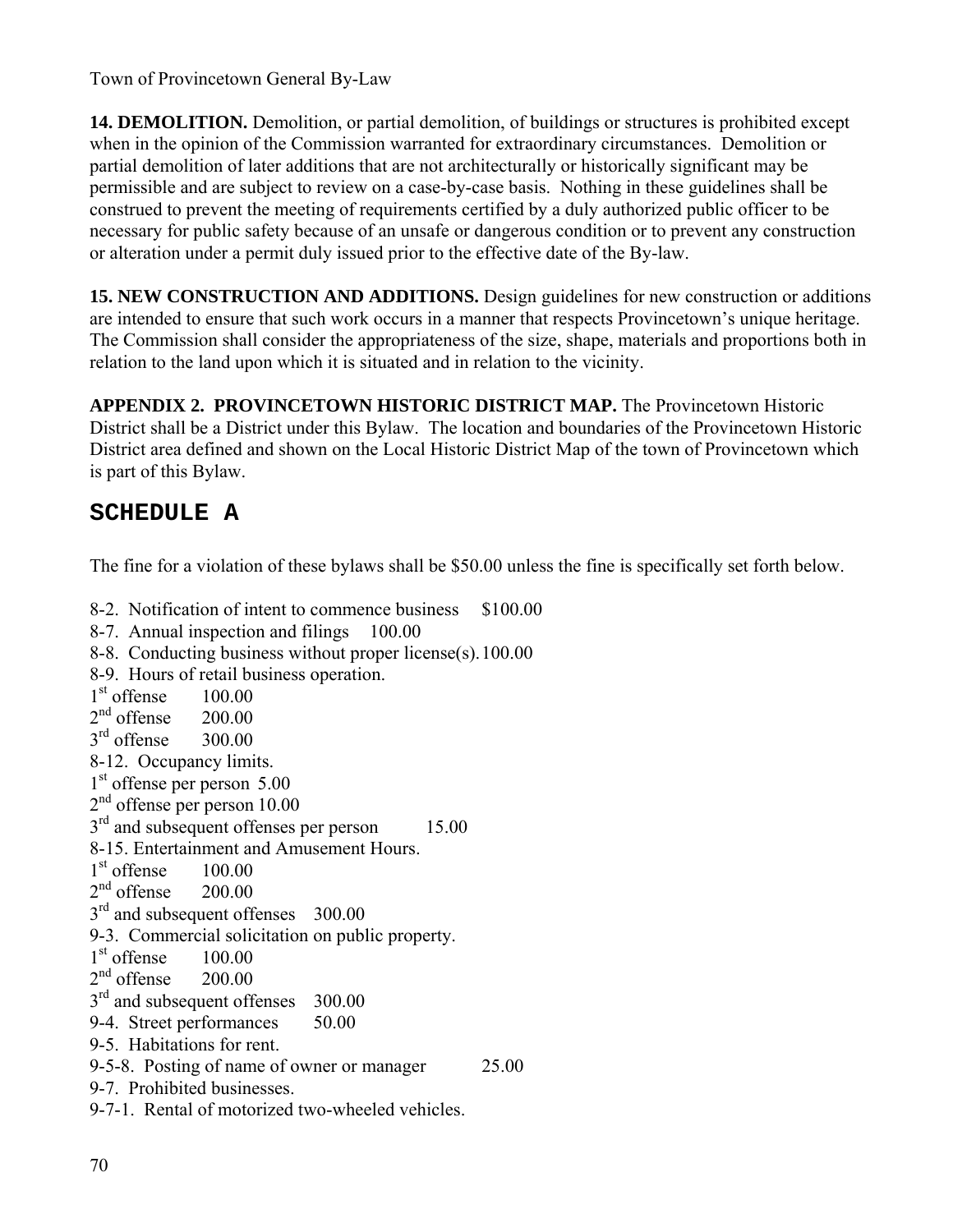| $1st$ offense<br>100.00                                                   |       |          |
|---------------------------------------------------------------------------|-------|----------|
| $2nd$ offense<br>200.00                                                   |       |          |
| 3 <sup>rd</sup> and subsequent offenses 300.00                            |       |          |
| 11-3. Private swimming pools, spas, and hot tubs. 50.00                   |       |          |
| 11-4. Handicapped parking spaces on private property.                     |       |          |
| 11-4-1. Number of handicapped parking spaces<br>200.00                    |       |          |
| 11-4-2. Sign requirements for and location of handicapped parking spaces. |       | \$200.00 |
| 11-5. Street numbers on buildings. 10.00                                  |       |          |
| 11-6. Public ways.                                                        |       |          |
| 11-6-1. Excavation of public ways/performance bond.                       |       |          |
| First offense<br>\$100.00                                                 |       |          |
| second offense<br>\$200.00                                                |       |          |
| third and subsequent offenses \$300.00                                    |       |          |
| $11-6-2$ . Curb cuts.<br>50.00                                            |       |          |
| 11-6-3. Construction or repairs involving public ways.                    | 25.00 |          |
| 11-6-3-1. Blocking off of public ways.<br>25.00                           |       |          |
| 11-6-3-2. Construction equipment and material on public ways.             |       | 25.00    |
| 11-8-5. Automatic-dialing mechanical protection device.                   |       |          |
| $1st$ through $3rd$ offense<br>warning                                    |       |          |
| 4 <sup>th</sup> and subsequent offenses<br>15.00                          |       |          |
| 13-1. Prohibited use of private property.                                 |       |          |
| 13-1-1. Shedding water from private property.                             | 10.00 |          |
| 13-1-2. Nuisances of noises or odors.<br>50.00                            |       |          |
| 13-1-3. Misuse of town water.<br>50.00                                    |       |          |
| 13-1-3-1. Use of water for lawns and gardens.                             | 50.00 |          |
| 13-1-3-2. Uses prohibited without permission.                             | 50.00 |          |
| 13-2. Prohibited conduct.                                                 |       |          |
| 13-2-1. Disorderly conduct. 50.00                                         |       |          |
| 13-2-2. Obstructing free passage of travelers.                            | 25.00 |          |
| 13-2-3. Trespass on private property.<br>25.00                            |       |          |
| 13-2-4. Damaging or defacing public or private property.                  |       |          |
| 13-2-4-1. Damage to public or private property.                           | 50.00 |          |
| 13-2-4-2. Defacing public or private property.                            | 50.00 |          |
| 13-2-5 Placing advertising on property or vehicles:                       |       |          |
| $1st$ offense<br>warning                                                  |       |          |
| $2nd$ offense<br>50.00                                                    |       |          |
| 3 <sup>rd</sup> and subsequent offenses<br>100.00                         |       |          |
| 13-2-6. Excessive musical and other noise.                                |       |          |
| 13-2-6-1. Noise permitted by person in charge.                            | 50.00 |          |
| 13-2-6-2. Noise caused or suffered by persons on premises                 |       | 50.00    |
| 13-2-7. Restraint of animals.                                             |       |          |
| 1 <sup>st</sup> offense<br>10.00<br>$2nd$ offense                         |       |          |
| 15.00<br>$3rd$ offense<br>25.00                                           |       |          |
| $4th$ offense<br>50.00                                                    |       |          |
|                                                                           |       |          |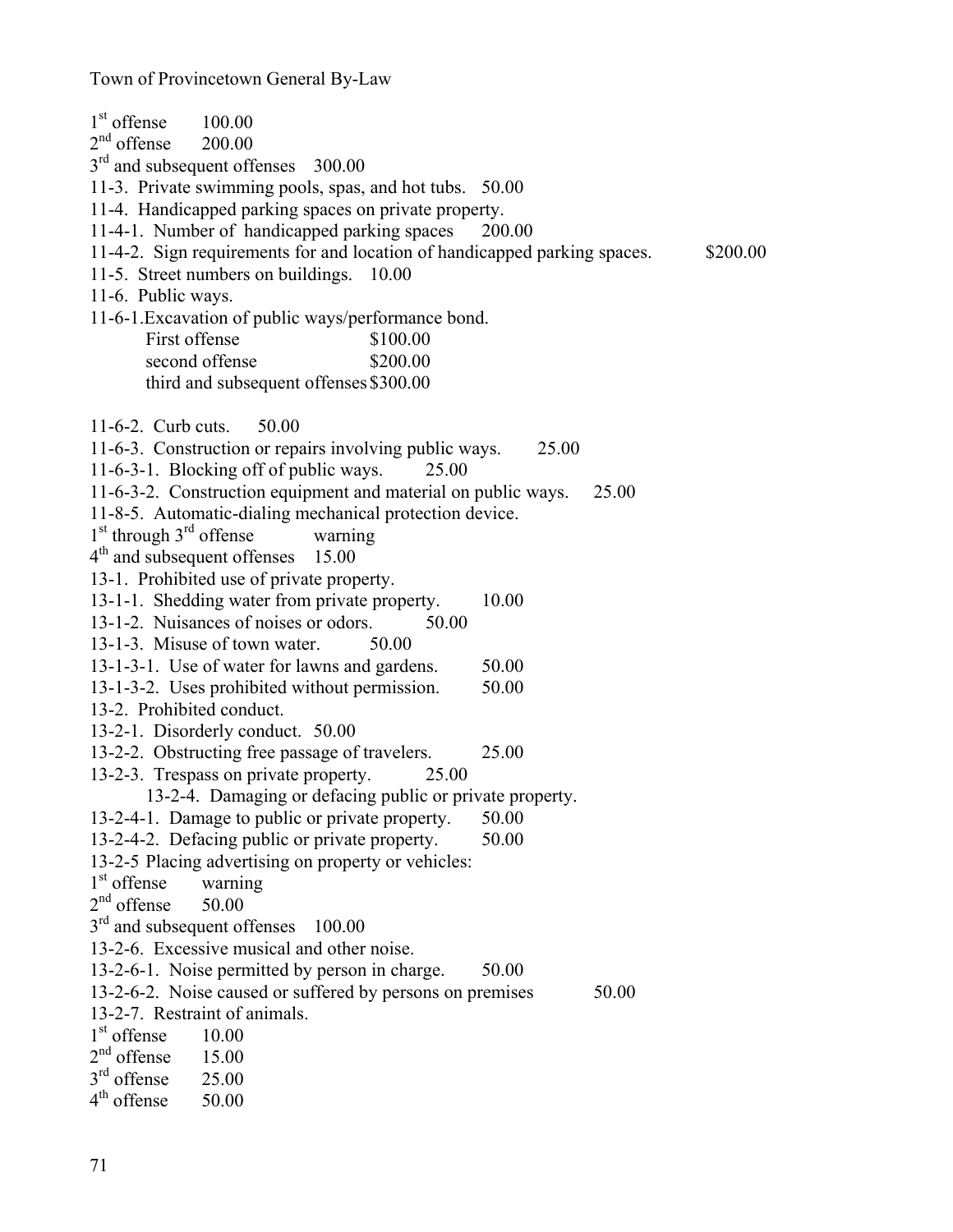5<sup>th</sup> and subsequent offenses 75.00 13-2-8. Alcoholic beverages. 13-2-8-1. Possession or use by persons under legal age. 50.00 13-2-8-2. Consumption from, or possession of, opened containers in public 50.00 13-2-9. Setting up camp and sleeping in the open 50.00 13-2-10. Swimming in the nude. 25.00 13-2-11. Indecent exposure. 25.00 13-2-12. Voyeurism. 50.00 13-2-13. Littering. 75.00 13-2-18. Removing or damaging warning signals 50.00 13-2-19. Fires in public ways  $50.00$ 13-2-20. In-line skating.  $1<sup>st</sup>$  offense warning  $2<sup>nd</sup>$  and subsequent offense  $25.00$ 13-3. Prohibited use of motor vehicles. 13-3-1. Unregistered vehicles on private property 50.00 13-3-2. Vehicular obstruction of traffic. 25.00 13-3-3-1. Parking lot violation. 50.00 13-3-4. Storage or parking of motor vehicles or boats. 25.00 13-3-5. Parking of motorcycle. 1<sup>st</sup> offense warning  $2<sup>nd</sup>$  offense and subsequent offenses  $10.00$ 13-3-6. Parking or operating motor vehicles or trailers within harbor beaches.  $1<sup>st</sup>$  offense  $100.00$  $2<sup>nd</sup>$  offense  $200.00$  $3<sup>rd</sup>$  and subsequent offenses 300.00 13-3-7. Unauthorized parking in handicapped parking spaces.  $1<sup>st</sup>$  offense  $25.00$  $2<sup>nd</sup>$  and subsequent offenses 50.00 13-3-8. Delivery vehicle restrictions.  $1<sup>st</sup>$  offense  $100.00$  $2<sup>nd</sup>$  offense  $200.00$  $3<sup>rd</sup>$  and subsequent offense 300.00 13-4. Prohibited use of waterfront and harbor. 13-4-2. Personal water craft in Provincetown Harbor.  $1<sup>st</sup>$  offense  $100.00$  $2<sup>nd</sup>$  offense  $200.00$  $3<sup>rd</sup>$  and subsequent offense 300.00 13-4-3. Sewage/septic discharge into harbor 300.00 14. Water Use Restriction By-law  $2<sup>nd</sup>$ offense 50.00 3<sup>rd</sup> and subsequent offense 100.00 Provincetown Zoning By-Laws  $1<sup>st</sup>$  offense 50.00  $2<sup>nd</sup>$  offense  $100.00$  $3<sup>rd</sup>$  offense  $200.00$  $4<sup>th</sup>$  offense  $300.00$